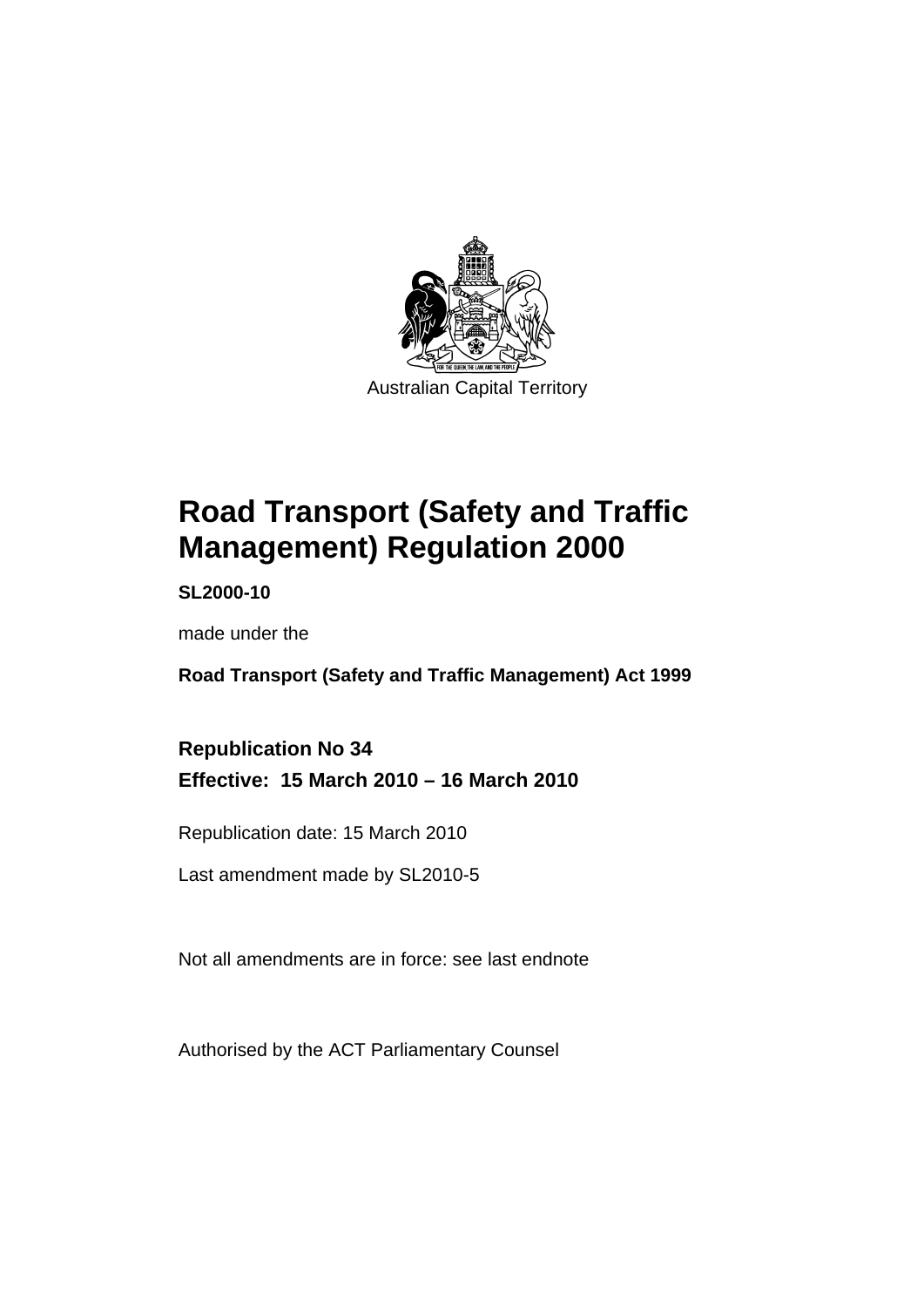#### **About this republication**

#### **The republished law**

This is a republication of the *Road Transport (Safety and Traffic Management) Regulation 2000*, made under the *[Road Transport \(Safety and Traffic Management\) Act 1999](#page-10-0)* (including any amendment made under the *Legislation Act 2001*, part 11.3 (Editorial changes)) as in force on 15 March 2010*.* It also includes any amendment, repeal or expiry affecting the republished law to 15 March 2010.

The legislation history and amendment history of the republished law are set out in endnotes 3 and 4.

#### **Kinds of republications**

The Parliamentary Counsel's Office prepares 2 kinds of republications of ACT laws (see the ACT legislation register at www.legislation.act.gov.au):

- authorised republications to which the *Legislation Act 2001* applies
- unauthorised republications.

The status of this republication appears on the bottom of each page.

#### **Editorial changes**

The *Legislation Act 2001*, part 11.3 authorises the Parliamentary Counsel to make editorial amendments and other changes of a formal nature when preparing a law for republication. Editorial changes do not change the effect of the law, but have effect as if they had been made by an Act commencing on the republication date (see *Legislation Act 2001*, s 115 and s 117). The changes are made if the Parliamentary Counsel considers they are desirable to bring the law into line, or more closely into line, with current legislative drafting practice.

This republication includes amendments made under part 11.3 (see endnote 1).

#### **Uncommenced provisions and amendments**

If a provision of the republished law has not commenced or is affected by an uncommenced amendment, the symbol  $\mathbf{U}$  appears immediately before the provision heading. The text of the uncommenced provision or amendment appears only in the last endnote.

#### **Modifications**

If a provision of the republished law is affected by a current modification, the symbol  $\vert \mathbf{M} \vert$ appears immediately before the provision heading. The text of the modifying provision appears in the endnotes. For the legal status of modifications, see *Legislation Act 2001*, section 95.

#### **Penalties**

At the republication date, the value of a penalty unit for an offence against this law is \$110 for an individual and \$550 for a corporation (see *Legislation Act 2001*, s 133).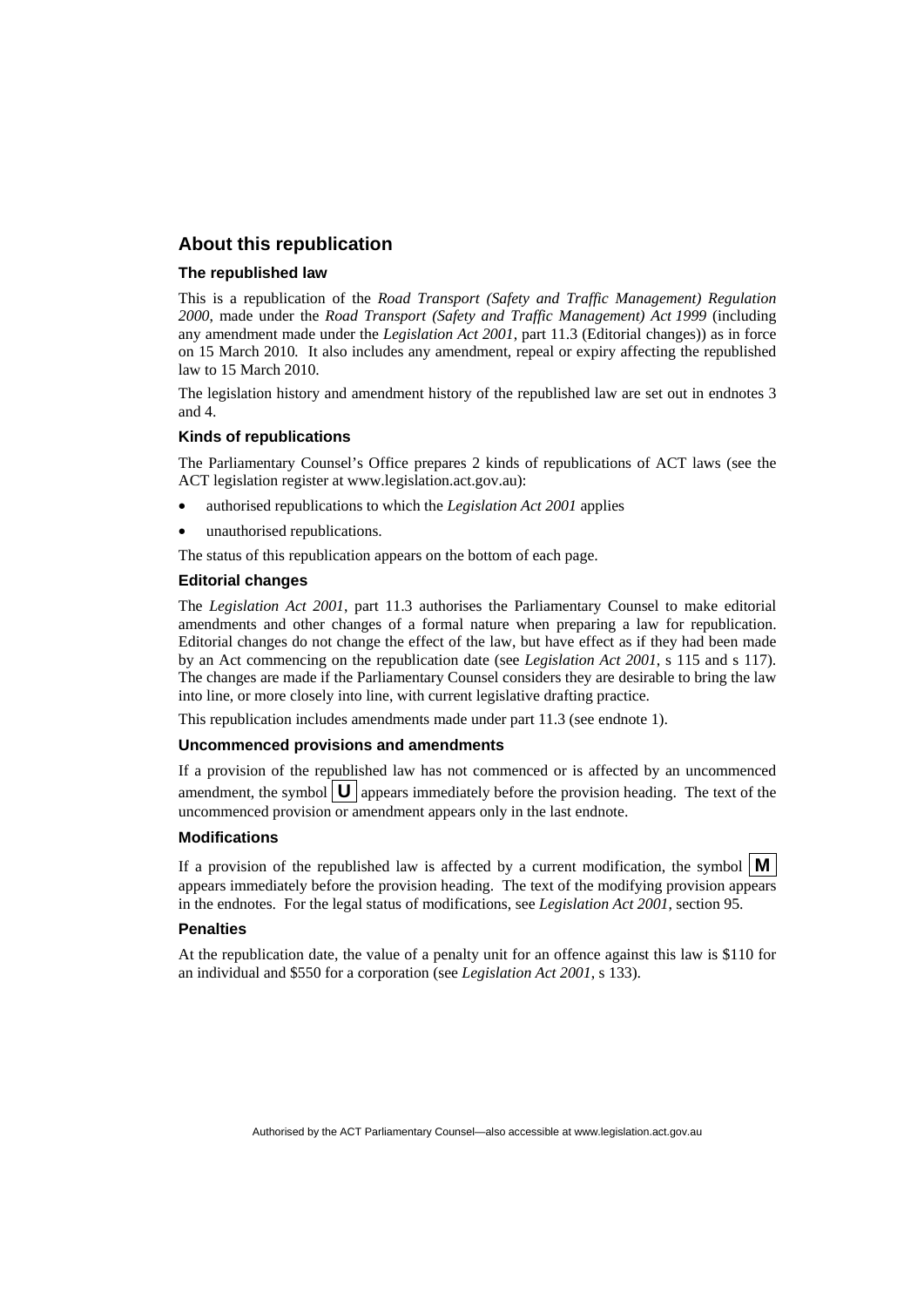

# **[Road Transport \(Safety and Traffic](#page-10-0)  [Management\) Regulation 2000](#page-10-0)**

made under the

**[Road Transport \(Safety and Traffic Management\) Act 1999](#page-10-0)** 

# **Contents**

Page

| <b>Chapter 1</b> | <b>Preliminary</b>                                           |            |
|------------------|--------------------------------------------------------------|------------|
| 1                | Name of regulation                                           | 2          |
| 2                | Dictionary                                                   | 2          |
| 3                | Dictionary—application to Australian Road Rules              | 2          |
| 3A               | Road includes road related area                              | 2          |
| 3B               | Meaning of <i>park</i> and <i>stop</i>                       | 3          |
| 4                | <b>Notes</b>                                                 | 3          |
| 4A               | Offences against regulation—application of Criminal Code etc | 3          |
| 4B               | Offences against regulation are strict liability offences    | 4          |
| R34              | Road Transport (Safety and Traffic Management)               | contents 1 |
| 15/03/10         | Regulation 2000                                              |            |
|                  | Effective: 15/03/10-16/03/10                                 |            |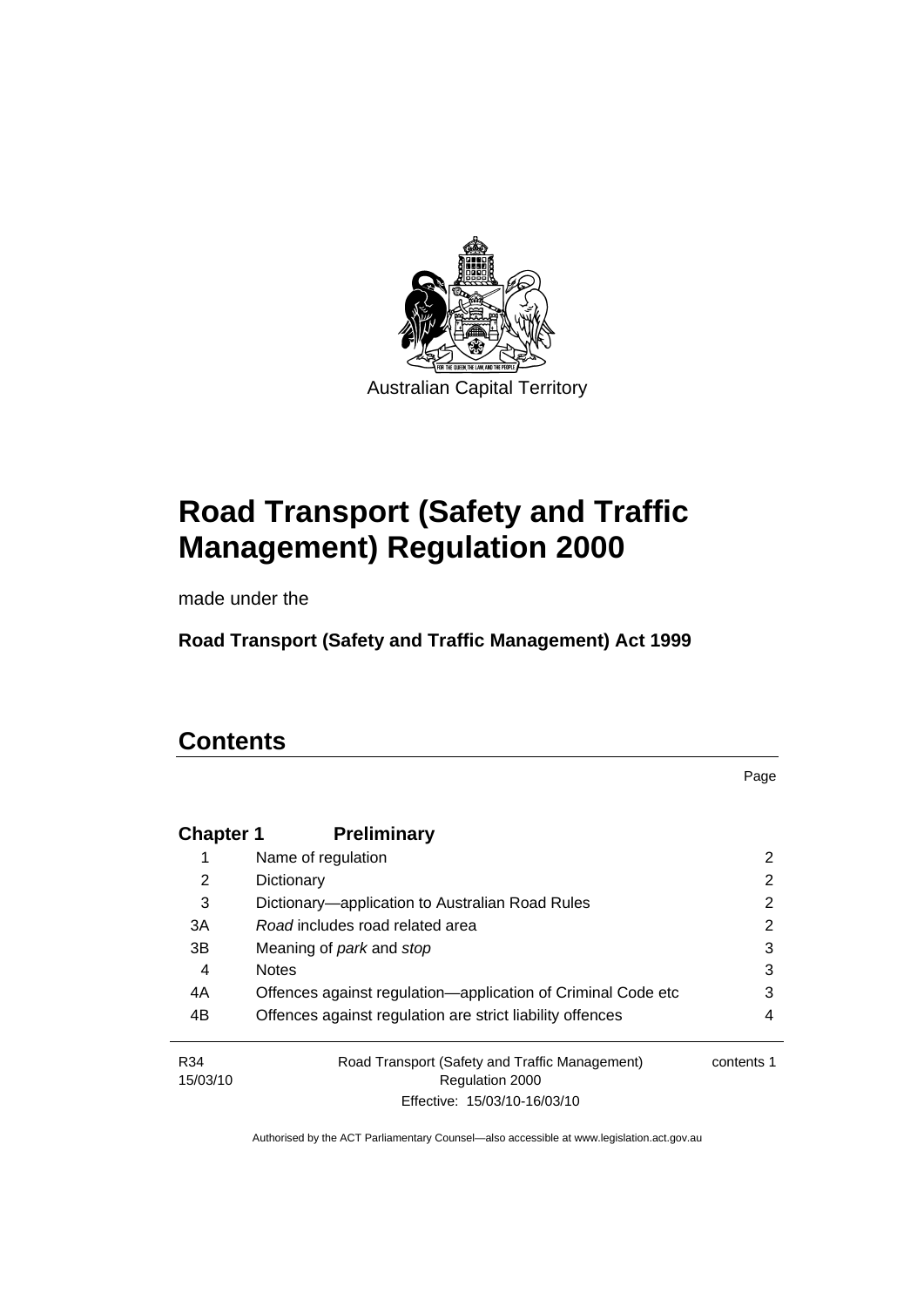| 4C               | General defence of accident or reasonable effort                                     | Page<br>4 |
|------------------|--------------------------------------------------------------------------------------|-----------|
| <b>Chapter 2</b> | <b>Australian Road Rules</b>                                                         |           |
| <b>Part 2.1</b>  | <b>Incorporation into ACT law</b>                                                    |           |
| 5                | Meaning of Australian Road Rules                                                     | 5         |
| 6                | Incorporation of Australian Road Rules into ACT law                                  | 5         |
| 6A               | Transitional-ARR r 266 and r 267                                                     | 5         |
| <b>Part 2.2</b>  | How the Australian Road Rules are<br>incorporated                                    |           |
| Division 2.2.1   | General                                                                              |           |
| 7                | References to another law of this jurisdiction etc                                   | 10        |
| Division 2.2.2   | Other provisions for the Australian Road Rules                                       |           |
| 8                | ARR r 10 (2)-penalties for offences                                                  | 10        |
| 9                | ARR r 95-emergency stopping lane only signs                                          | 11        |
| 10               | ARR r 104-no truck signs                                                             | 11        |
| 11               | ARR r 151 (3) (b)—riding a motorbike or bicycle alongside more than 1<br>other rider | 11        |
| 12               | ARR r 158 (2) (c)-other vehicles permitted to travel in bus lanes                    | 11        |
| 13               | ARR r 179 (1) (c)—stopping in a loading zone—goods and permit<br>vehicles            | 12        |
| 13A              | ARR r 179 (1) (c) and (2) (c)—stopping in loading zone—taxis                         | 12        |
| 13B              | ARR r 183—stopping in a bus zone                                                     | 13        |
| 13C              | ARR r 195-stopping at or near a bus stop                                             | 13        |
| 14               | ARR r 199 (2)-stopping near postbox                                                  | 14        |
| 15               | ARR r 206 (2) (b), (c)—time extension for people with disabilities<br>permit         | 14        |
| 16               | ARR r 207 (2) (a)-fees for parking in pay parking spaces                             | 15        |
| 16A              | ARR r 213 (5)—making a motor vehicle secure—exception                                | 15        |
| 17               | ARR r 215 (4)-lights required to be fitted to a vehicle                              | 15        |
| 18               | ARR r 216 (3)-towing a vehicle at night or in hazardous weather<br>conditions        | 15        |

| contents 2 |  |
|------------|--|
|            |  |

Road Transport (Safety and Traffic Management) Regulation 2000 Effective: 15/03/10-16/03/10

R34 15/03/10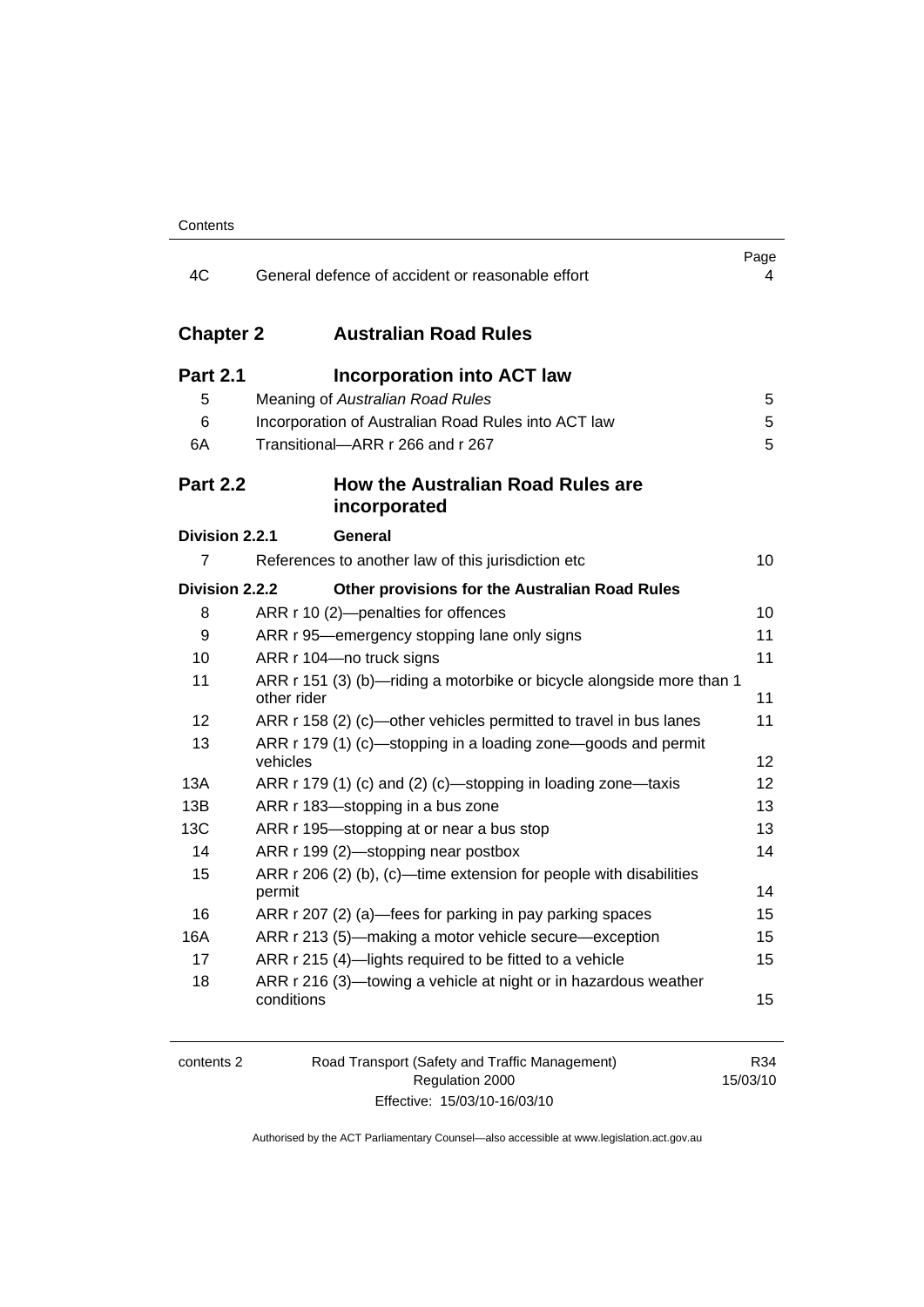| Contents |
|----------|
|----------|

| 19              | ARR r 220 (3)—using lights on vehicles that are stopped              | Page<br>16 |
|-----------------|----------------------------------------------------------------------|------------|
| 20              | ARR r 221 (f)—using hazard warning lights on buses carrying children | 16         |
| 21              | ARR r 222—using warning lights on buses carrying children            | 16         |
| 22              | ARR r 225-use of radar detectors                                     | 16         |
| 22A             | ARR r 236 (6)-hitchhiking, roadside commerce etc permitted           | 17         |
| 23              | ARR r 244C-motorised scooters not to be used                         | 17         |
| 23A             | ARR r 266-children travelling in interstate registered vehicles      | 18         |
| 23B             | ARR r 266 (3) (b)-wearing of seatbelts by passengers under 16 years  |            |
|                 | old                                                                  | 18         |
| 24              | ARR r 266 (7)—wearing of seatbelts by passengers under 16 years      |            |
|                 | old                                                                  | 19         |
| 25              | ARR r 267 (3)—certificates of exemption from wearing seatbelts       | 19         |
| 26              | ARR r 270 (3)-wearing motorbike helmets                              | 19         |
| 27              | ARR r 271 (6)-riding on motorbikes                                   | 20         |
| 27A             | ARR r 280 (2) (a)—other vehicles to which B light rules apply        | 20         |
| 28              | ARR r 287 (3), (4)—duties of participants in crashes                 | 20         |
| 29              | ARR r 289 (1) (g)-driving on nature strip                            | 21         |
| 30              | ARR r 298-driving with a person in or on trailer                     | 22         |
| 31              | ARR r 310 (3), (4)-exemption for road workers etc                    | 23         |
| 32              | ARR r 313-postal workers                                             | 23         |
| 33              | ARR dict-definitions for dictionary                                  | 24         |
| <b>Part 2.3</b> | <b>Additional ACT road rules</b>                                     |            |
| Division 2.3.1  | Noise and other nuisances                                            |            |
| 37              | Making unnecessary engine noise                                      | 27         |
| 38              | Emission of waste oil or grease                                      | 27         |
| Division 2.3.2  | Driver and passenger safety                                          |            |
| 39              | Safety of persons on trailers                                        | 28         |
| 40              | Passengers in sidecars to be seated                                  | 29         |
| Division 2.3.3  | <b>Trailers and towing</b>                                           |            |
| 41              | Number of vehicles that may be drawn                                 | 29         |
|                 |                                                                      |            |

|     | Number of vehicles that may be drawn |  |
|-----|--------------------------------------|--|
| -42 | Towing by vehicles under 4.5t        |  |

contents 3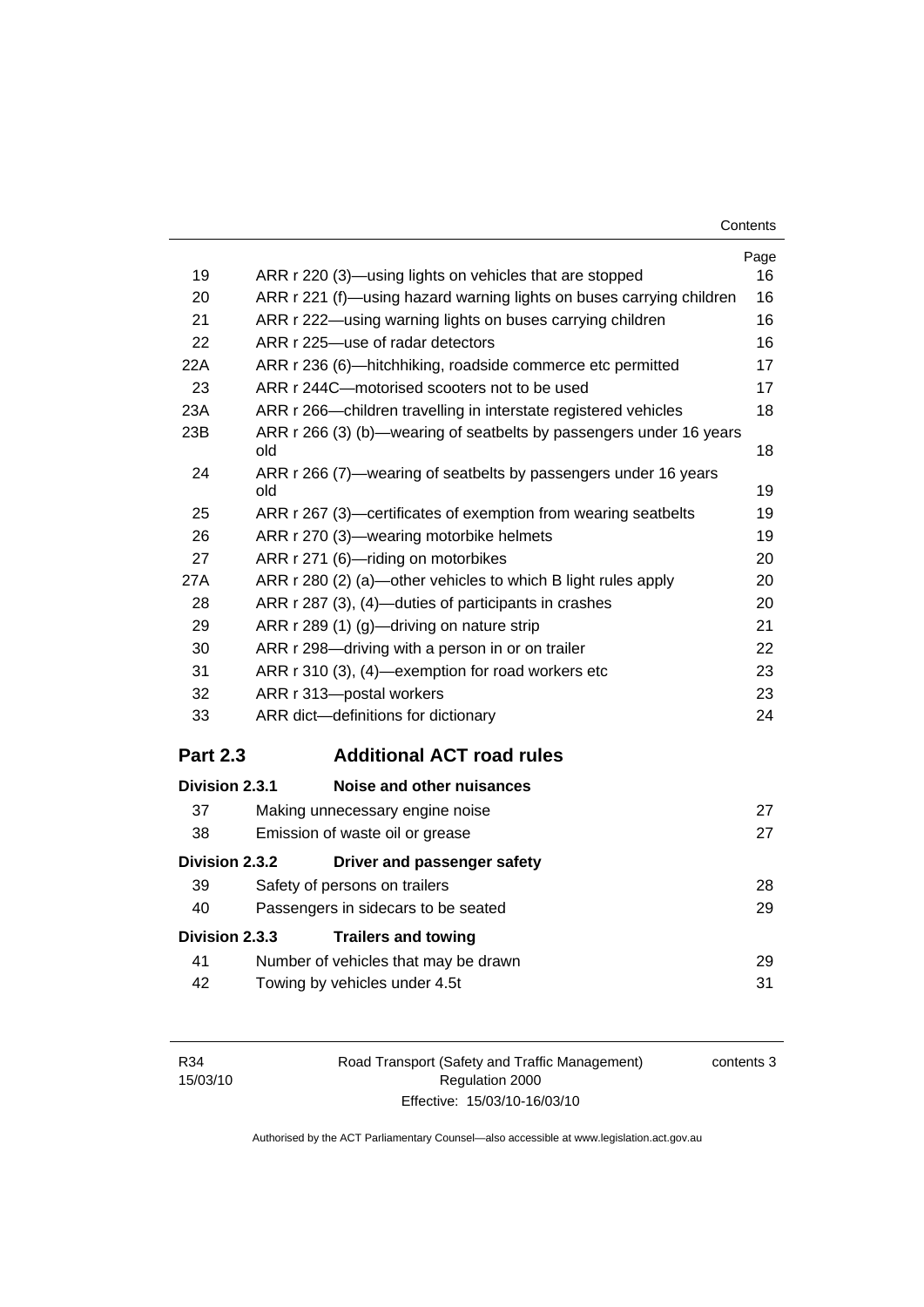#### **Contents**

| Division 2.3.4 |             | <b>Lights on vehicles</b>                                       | Page |
|----------------|-------------|-----------------------------------------------------------------|------|
| 43             |             | Lights on motor vehicles generally                              | 32   |
|                |             |                                                                 |      |
| Division 2.3.5 |             | <b>Metered parking</b>                                          |      |
| 44             |             | Metered parking-parking in spaces                               | 34   |
| 44A            |             | Metered parking-parking fees                                    | 34   |
| 44B            |             | Metered parking—maximum length of stay                          | 35   |
| 45             |             | Metered parking-exceptions to s 44A and s 44B                   | 35   |
| 46             |             | Temporary closure of metered parking spaces                     | 36   |
| 47             |             | Misuse of parking meters                                        | 37   |
| 48             |             | Interfering with parking meters etc                             | 37   |
| Division 2.3.6 |             | <b>Ticket parking</b>                                           |      |
| 49             |             | Ticket parking-parking in spaces                                | 37   |
| 49A            |             | Ticket parking-display of tickets                               | 38   |
| 49B            |             | Ticket parking-maximum length of stay                           | 40   |
| 50             |             | Ticket parking-exceptions to s 49A and s 49B                    | 41   |
| 51             |             | Temporary closure of ticket parking spaces and areas            | 42   |
| 52             |             | Use of false or damaged parking tickets etc                     | 43   |
| 53             |             | Misuse of parking ticket machines                               | 43   |
| 54             |             | Interfering with parking ticket machines etc                    | 44   |
| 55             |             | Interfering with parking tickets                                | 44   |
| Division 2.3.7 |             | Other ACT road rules about stopping and parking                 |      |
| 56             | authorities | Unauthorised use of parking permits and mobility parking scheme | 45   |
| 56A            |             | Interfering with parking permits and mobility parking scheme    |      |
|                | authorities |                                                                 | 45   |
| 57A            |             | Stopping public buses in bus zones and at bus stops             | 46   |
| 58             |             | Stopping in an emergency etc or to comply with another law      | 47   |
| Division 2.3.8 |             | <b>Other ACT road rules</b>                                     |      |
| 59             |             | Carrying dangerous substances                                   | 48   |
| 60             |             | Interrupting funeral processions etc                            | 48   |
| 61             |             | Driving on roads closed to traffic                              | 49   |
| 62             |             | Use of wheeled recreational devices and wheeled toys on roads   | 49   |
|                |             |                                                                 |      |

| contents 4 | Road Transport (Safety and Traffic Management) | R34      |
|------------|------------------------------------------------|----------|
|            | Regulation 2000                                | 15/03/10 |
|            | Effective: 15/03/10-16/03/10                   |          |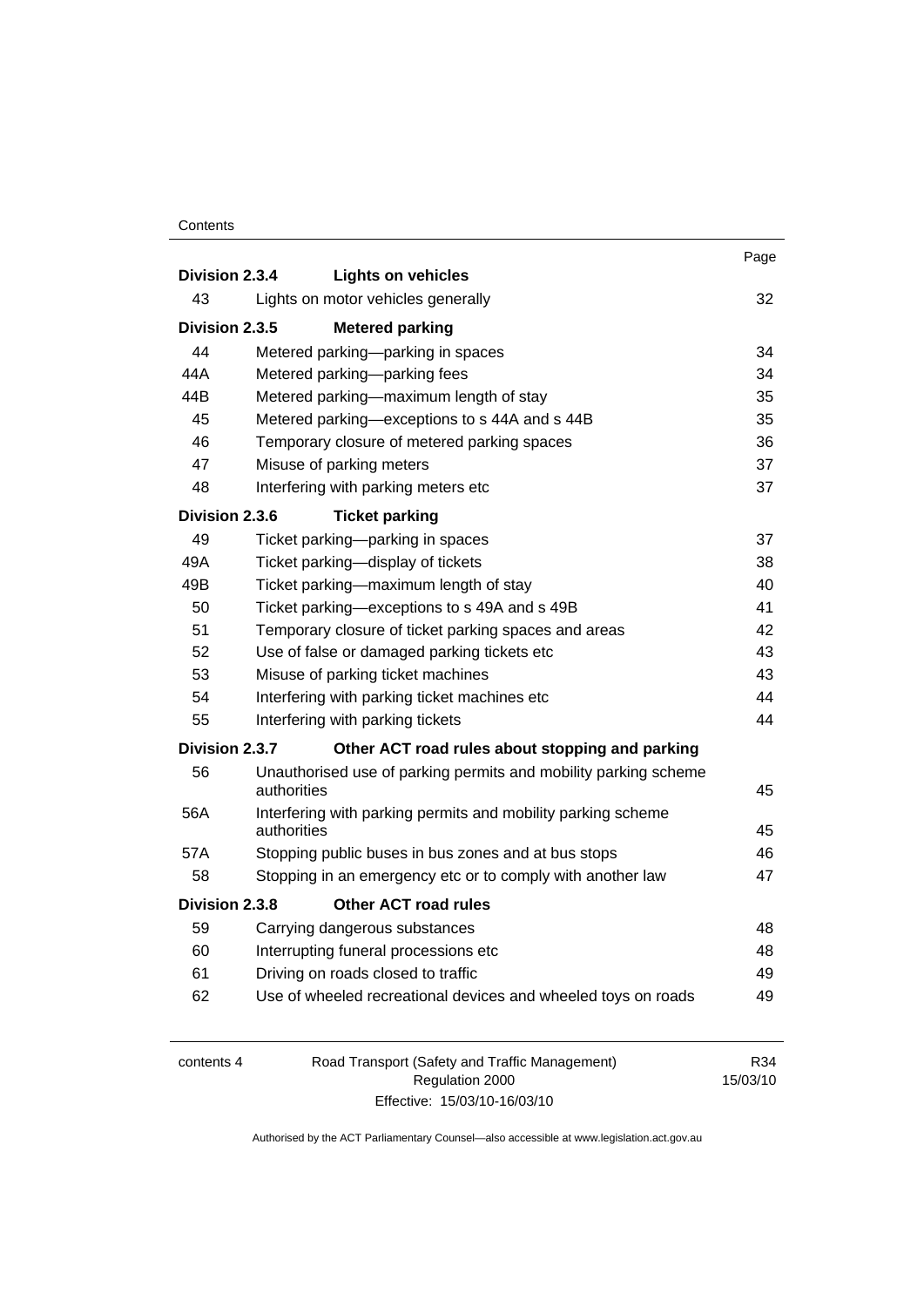| Contents |
|----------|
|----------|

|                 |                                                                                                         | Page |
|-----------------|---------------------------------------------------------------------------------------------------------|------|
| <b>Part 2.4</b> | <b>Other provisions</b>                                                                                 |      |
| 63              | Devices that are prescribed traffic control devices—Act, dict, def<br>prescribed traffic control device | 50   |
| 64              | Preventing prescribed traffic control devices being clearly visible                                     | 50   |
| 65              | Use of do not overtake turning vehicle sign                                                             | 51   |
| 66              | Approvals etc by road transport authority                                                               | 51   |
| 67              | Exemption from requirement about riding on motorbikes                                                   | 52   |
| 68              | Defence of complying with direction of police officer or authorised                                     |      |
|                 | person                                                                                                  | 52   |
| 69              | Exemption for driver of police vehicles                                                                 | 52   |
| 70              | Exemption for driver of emergency vehicles                                                              | 53   |
| 71              | Stopping and parking exemption for police and emergency vehicles<br>and authorised people               | 53   |

# **Chapter 3 Parking**

| <b>Part 3.1</b> | <b>Parking schemes</b>                          |    |
|-----------------|-------------------------------------------------|----|
| Division 3.1.1  | <b>Metered parking schemes</b>                  |    |
| 72              | Metered parking schemes                         | 55 |
| 73              | Metered parking areas                           | 55 |
| 74              | Parking meters                                  | 55 |
| 75              | Metered parking spaces                          | 56 |
| Division 3.1.2  | <b>Ticket parking schemes</b>                   |    |
| 75A             | Parking authorities                             | 56 |
| 75B             | Parking authority guidelines                    | 56 |
| 76              | Ticket parking schemes—road transport authority | 57 |
| 76A             | Ticket parking schemes—parking authorities      | 57 |
| 77              | Ticket parking areas                            | 58 |
| 78              | Ticket parking spaces                           | 58 |
| 79              | Ticket machines                                 | 58 |
| 80              | Parking tickets                                 | 58 |
| 81              | Duration of parking tickets                     | 59 |

Road Transport (Safety and Traffic Management) Regulation 2000 Effective: 15/03/10-16/03/10

contents 5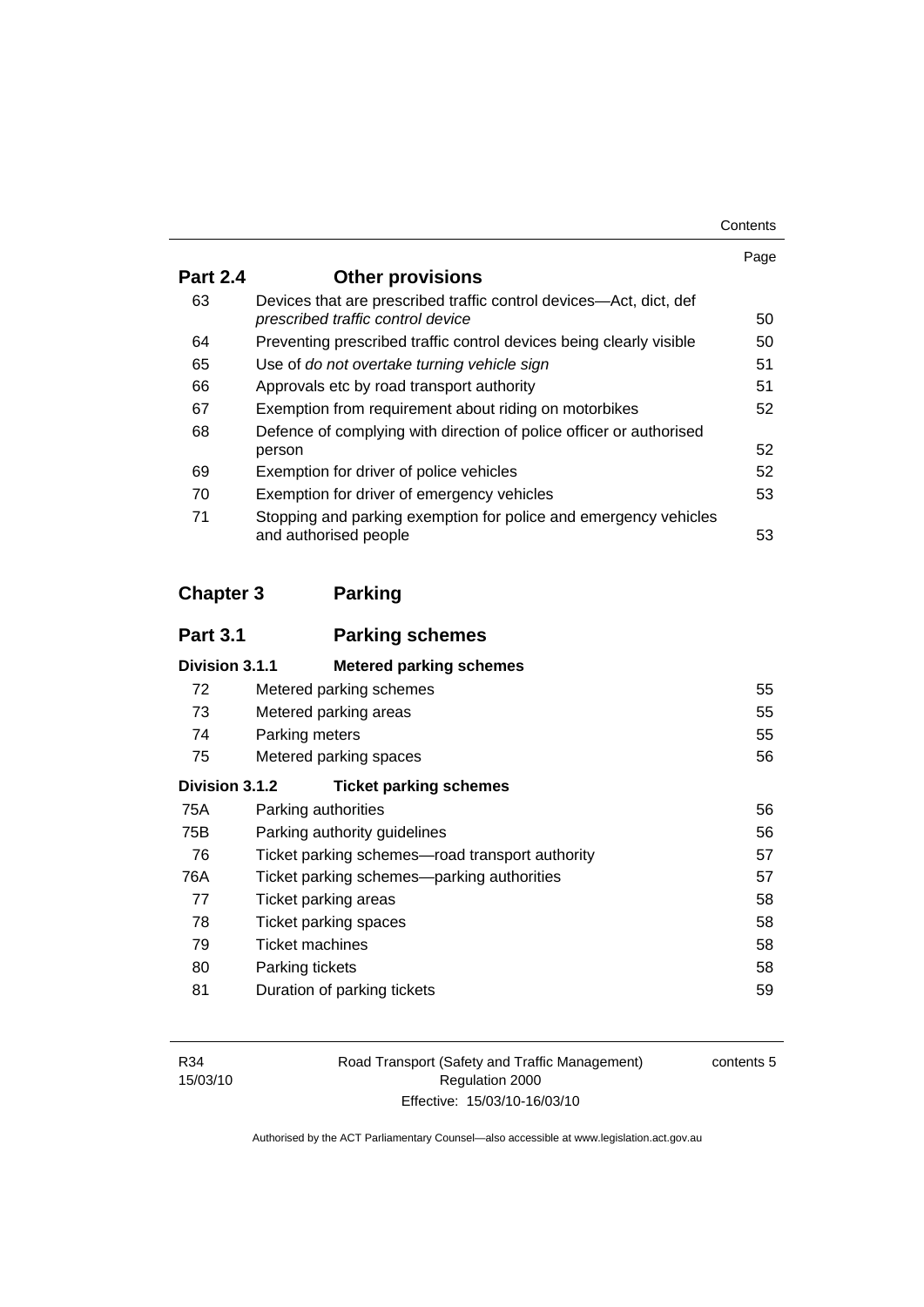#### **Contents**

|                 |                                                                           | Page     |
|-----------------|---------------------------------------------------------------------------|----------|
| Division 3.1.3  | <b>Heavy vehicle parking</b>                                              |          |
| 82              | Definitions-div 3.1.3                                                     | 59       |
| 83              | References in div 3.1.3 to land adjoining residential land                | 60       |
| 84              | Vehicle parked partly on residential land                                 | 60       |
| 85              | Parking of certain vehicles on residential land prohibited                | 60       |
| 85A             | No more than 1 heavy vehicle on residential land                          | 60       |
| 85B             | Heavy vehicles to be parked away from residential land boundaries         | 61       |
| 86              | Parking of certain vehicles on land adjoining residential land prohibited | 62       |
| 87              | Parking of certain commercial vehicles on land with multi-unit housing    | 62       |
| 87A             | No offence if reasonable necessity etc                                    | 63       |
| 87B             | Heavy vehicle refrigeration units not to be operated on residential land  | 63       |
| 87C             | Prohibition on night operation of heavy vehicle                           | 64       |
| 88              | Daily infringement                                                        | 64       |
| Division 3.1.3A | Heavy vehicle parking-enforcement                                         |          |
| 89              | Meaning of occupier-div 3.1.3A                                            | 65       |
| 90              | Power to enter premises                                                   | 65       |
| 91              | Production of identity card                                               | 66       |
| 92              | Consent to entry                                                          | 66       |
| 93              | General powers on entry to premises                                       | 67       |
| 94              | Damage etc to be minimised                                                | 68       |
| 95              | Compensation for exercise of enforcement powers                           | 68       |
| Division 3.1.4  | <b>Miscellaneous</b>                                                      |          |
| 97A             | Other powers to provide pay parking                                       | 69       |
| 98              | Overlapping schemes                                                       | 69       |
| 98A             | Income from ticket parking scheme                                         | 69       |
| 98B             | Costs of ticket parking scheme                                            | 70       |
| 99              | Trailers not separately chargeable                                        | 70       |
| <b>Part 3.2</b> | Parking permits and mobility parking scheme<br>authorities                |          |
| 100             | Parking permits                                                           | 71       |
| 101             | Mobility parking scheme authorities                                       | 72       |
| 101A            | Parking permits and mobility parking scheme authorities-cancellation      | 73       |
|                 |                                                                           |          |
| contents 6      | Road Transport (Safety and Traffic Management)                            | R34      |
|                 | Regulation 2000<br>Effective: 15/03/10-16/03/10                           | 15/03/10 |
|                 |                                                                           |          |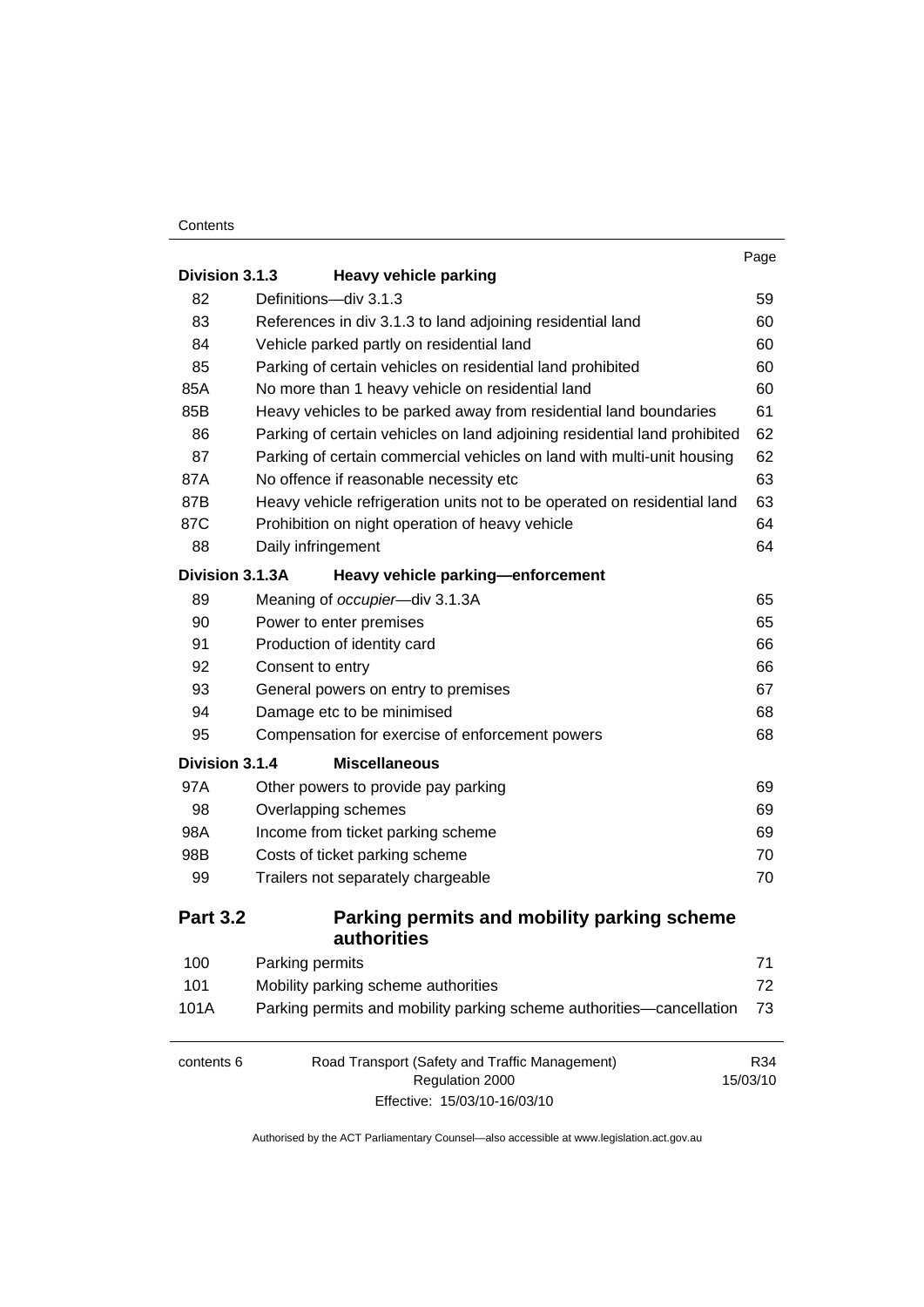|                  |                                                                                  | Contents |
|------------------|----------------------------------------------------------------------------------|----------|
|                  |                                                                                  | Page     |
| 101B             | Parking permits and mobility parking scheme authorities-return when<br>cancelled | 74       |
| <b>Part 3.3</b>  | <b>Parking-other provisions</b>                                                  |          |
| 101C             | Marking tyres by parking inspectors                                              | 75       |
|                  |                                                                                  |          |
| <b>Chapter 4</b> | <b>Traffic offence detection devices</b>                                         |          |
| 102              | Definitions-ch 4                                                                 | 76       |
| 103              | Approved traffic offence detection devices                                       | 78       |
| 103A             | Approval of police vehicle speedometers                                          | 78       |
| 104              | Major testing of laser speed measuring devices                                   | 79       |
| 104A             | Major testing of other traffic offence detection devices                         | 80       |
| 104B             | Certification and sealing of traffic offence detection devices                   | 82       |
| 105              | Use of certain digital camera detection devices                                  | 82       |
| 105A             | Use of certain laser speed measuring devices                                     | 83       |
| 105B             | Use of certain radar speed measuring devices                                     | 84       |
| 106              | Approved people—testing and sealing                                              | 85       |
| 107              | Approved people-use                                                              | 86       |
| 107A             | Recording of camera detection device image files—Act, s 23 (2) (c) (ii)          | 86       |
| 107B             | Verification of camera detection device image files-Act,                         |          |
|                  | s 23 (2) (c) (iii)                                                               | 87       |
| 108              | Meaning of vehicle image codes                                                   | 87       |
|                  |                                                                                  |          |
| <b>Chapter 5</b> | <b>Miscellaneous</b>                                                             |          |
| 109              | Additional powers of police                                                      | 92       |
| 110              | Prohibition on car minding                                                       | 92       |
| 111              | Removal of unattended vehicles—Act, s 32 (1) (c)                                 | 93       |
| 112              | Disposal of impounded vehicles-Act, s 10K                                        | 93       |
| 112A             | Disposal of forfeited vehicles-Act, s 10K                                        | 95       |
| 113              | Responsible person to inspect driver licence                                     | 95       |
| 114              | Responsible person's consent                                                     | 95       |
| 115              | Standards for safe carriage of loads-Act, s 14 (2)                               | 95       |
|                  |                                                                                  |          |
|                  |                                                                                  |          |

R34 15/03/10 Road Transport (Safety and Traffic Management) Regulation 2000 Effective: 15/03/10-16/03/10

contents 7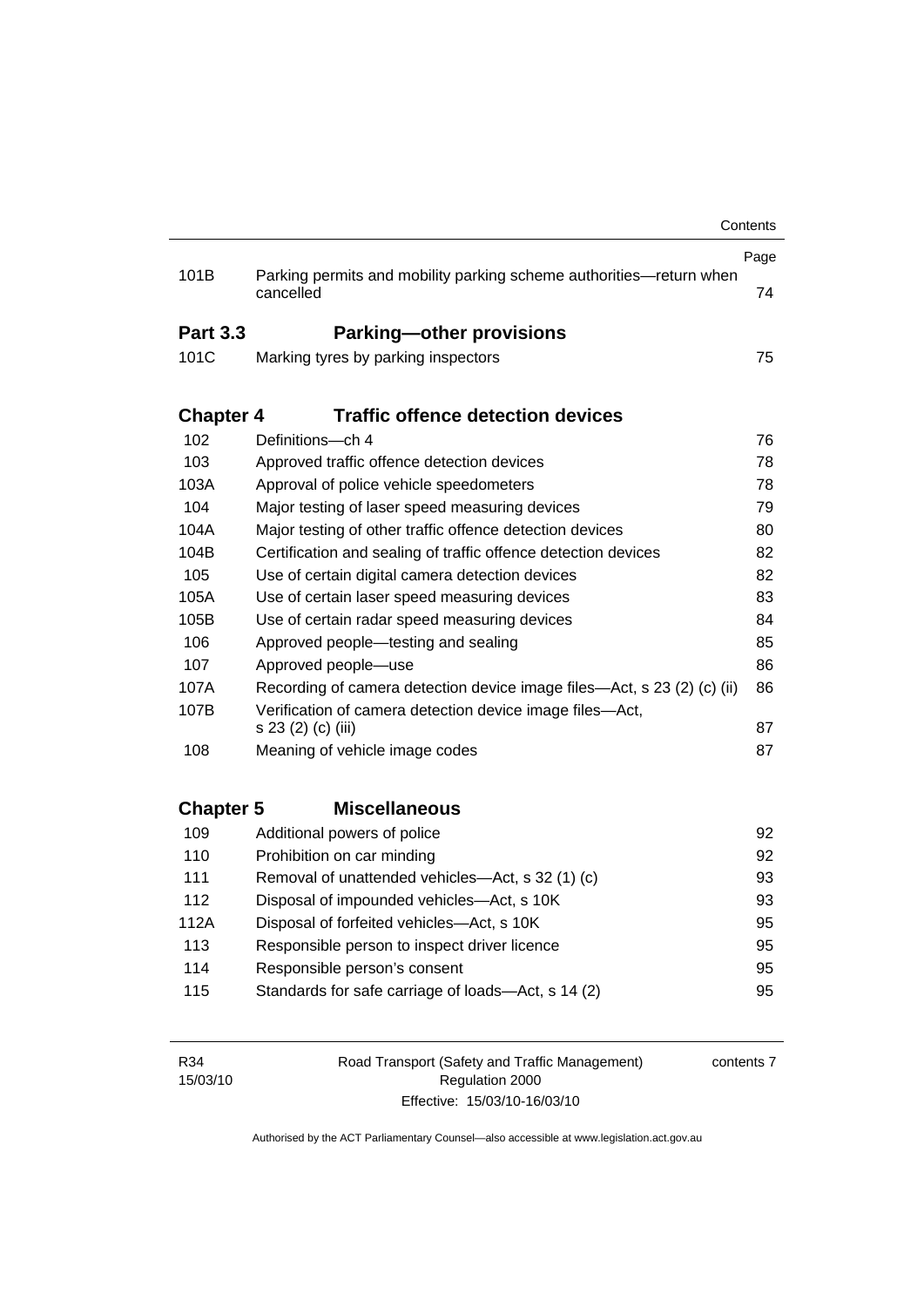#### **Contents**

| <b>Schedule 1</b> | <b>Meaning of location codes on images</b> | Page<br>96 |
|-------------------|--------------------------------------------|------------|
|                   |                                            |            |
| <b>Part 1.1</b>   | <b>Digital camera detection devices</b>    | 96         |
| <b>Part 1.2</b>   | <b>Fixed camera detection devices</b>      | 102        |
|                   |                                            |            |
| <b>Dictionary</b> |                                            | 104        |
|                   |                                            |            |
| <b>Endnotes</b>   |                                            |            |
| 1                 | About the endnotes                         | 114        |
| 2                 | Abbreviation key                           | 114        |
| 3                 | Legislation history                        | 115        |
| 4                 | Amendment history                          | 120        |
| 5                 | Earlier republications                     | 137        |
| 6                 | Uncommenced amendments                     | 138        |

contents 8 Road Transport (Safety and Traffic Management) Regulation 2000 Effective: 15/03/10-16/03/10

R34 15/03/10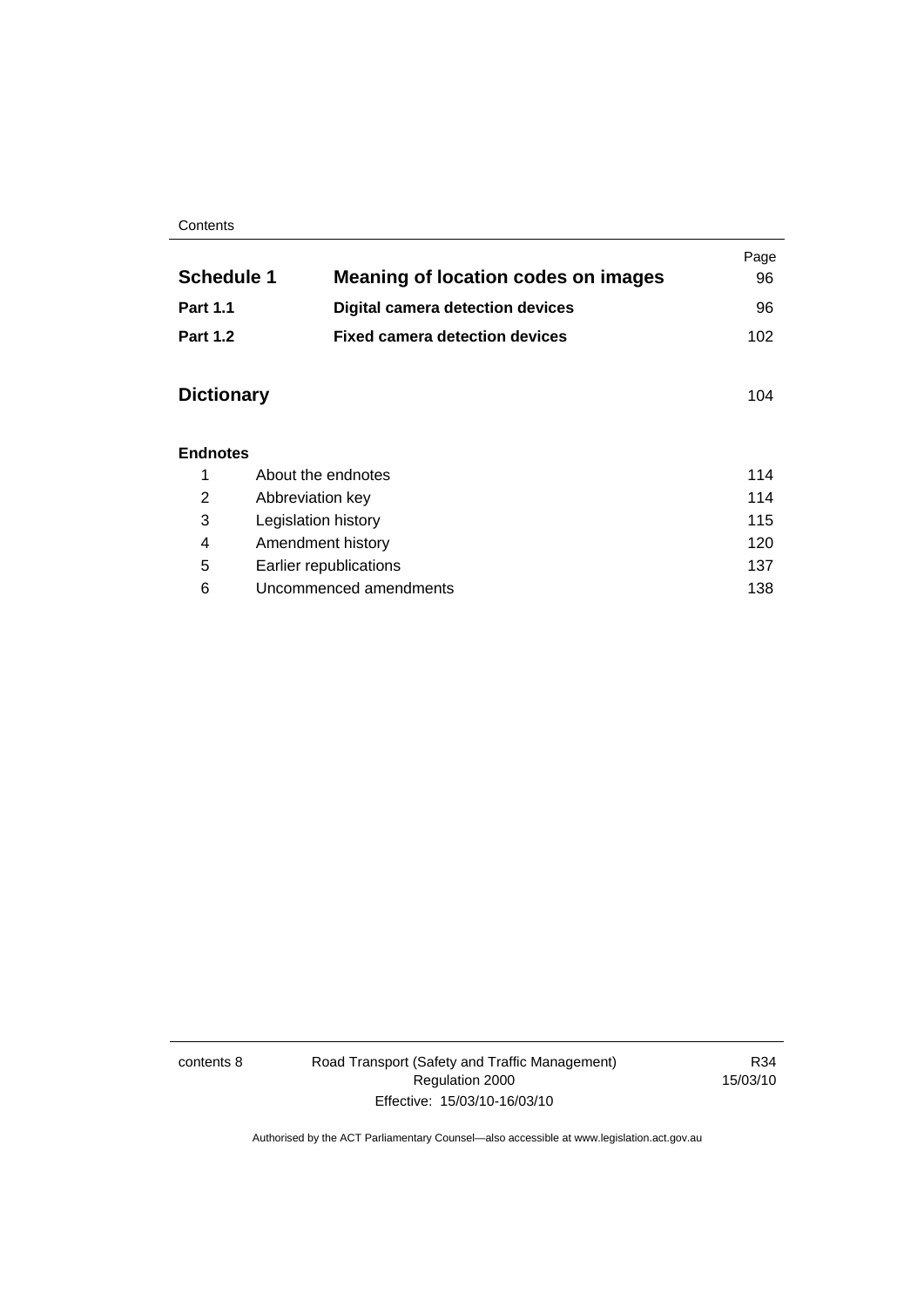<span id="page-10-0"></span>

# **Road Transport (Safety and Traffic Management) Regulation 2000**

made under the

**Road Transport (Safety and Traffic Management) Act 1999** 

R34 15/03/10

l

Road Transport (Safety and Traffic Management) Regulation 2000 Effective: 15/03/10-16/03/10

page 1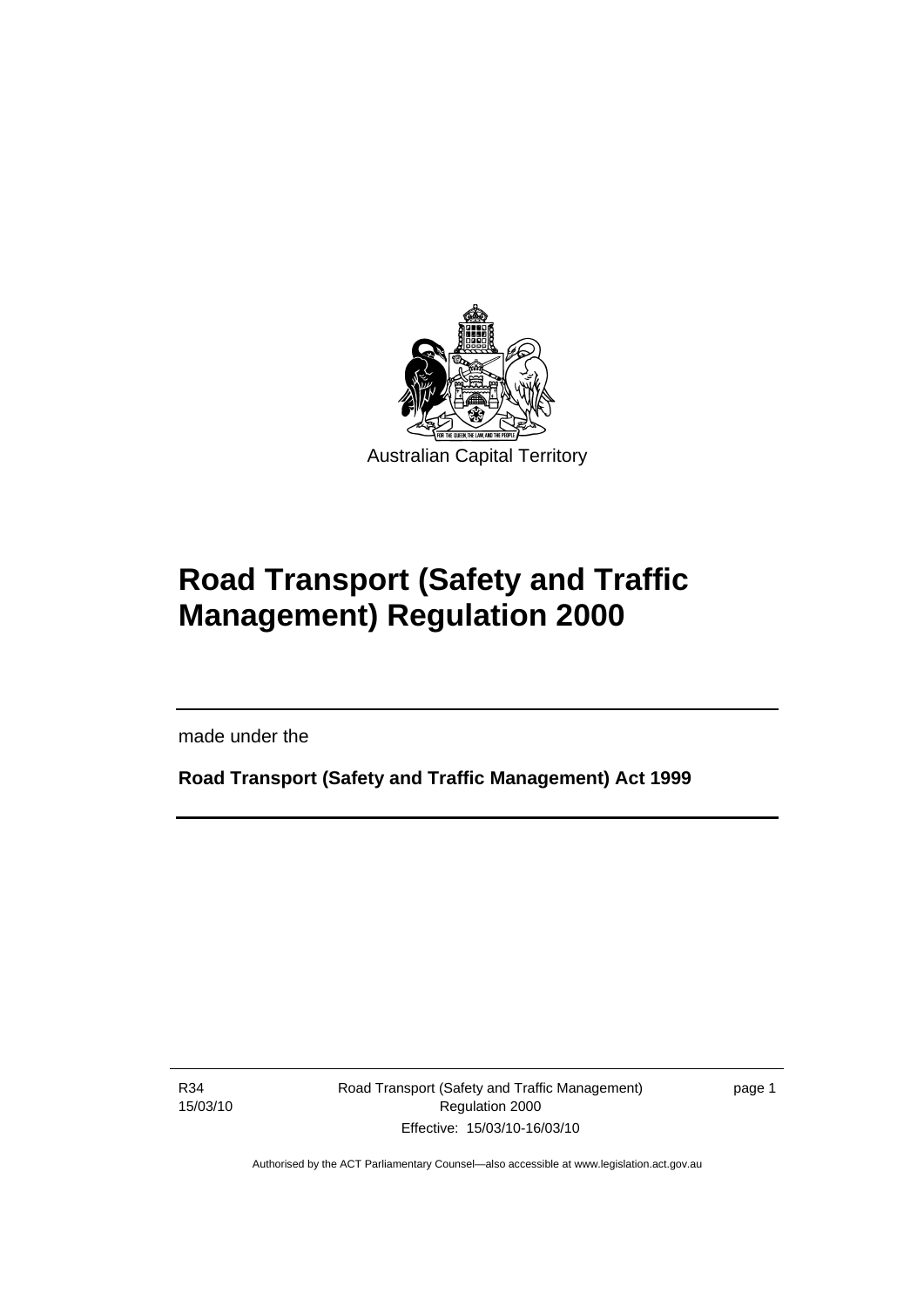<span id="page-11-0"></span>Section 1

# **Chapter 1** Preliminary

#### **1 Name of regulation**

This regulation is the *Road Transport (Safety and Traffic Management) Regulation 2000*.

#### **2 Dictionary**

The dictionary at the end of this regulation is part of the regulation.

*Note 1* The dictionary at the end of this regulation defines certain terms used in this regulation, and includes references (*signpost definitions*) to other terms defined elsewhere.

> For example, the signpost definition '*semitrailer*—see the *Road Transport (Vehicle Registration) Regulation 2000*, dictionary.' means that the term 'semitrailer' is defined in that dictionary and the definition applies to this regulation.

*Note 2* A definition in the dictionary (including a signpost definition) applies to the entire regulation unless the definition, or another provision of the regulation, provides otherwise or the contrary intention otherwise appears (see Legislation Act, s 155 and s 156 (1)).

#### **3 Dictionary—application to Australian Road Rules**

The definitions in the dictionary do not apply to the Australian Road Rules unless this regulation provides otherwise.

*Note* See div 2.2.1, note 2 for the relevant provisions of this regulation.

#### **3A** *Road* **includes road related area**

In this regulation:

*road* includes a road related area.

R34 15/03/10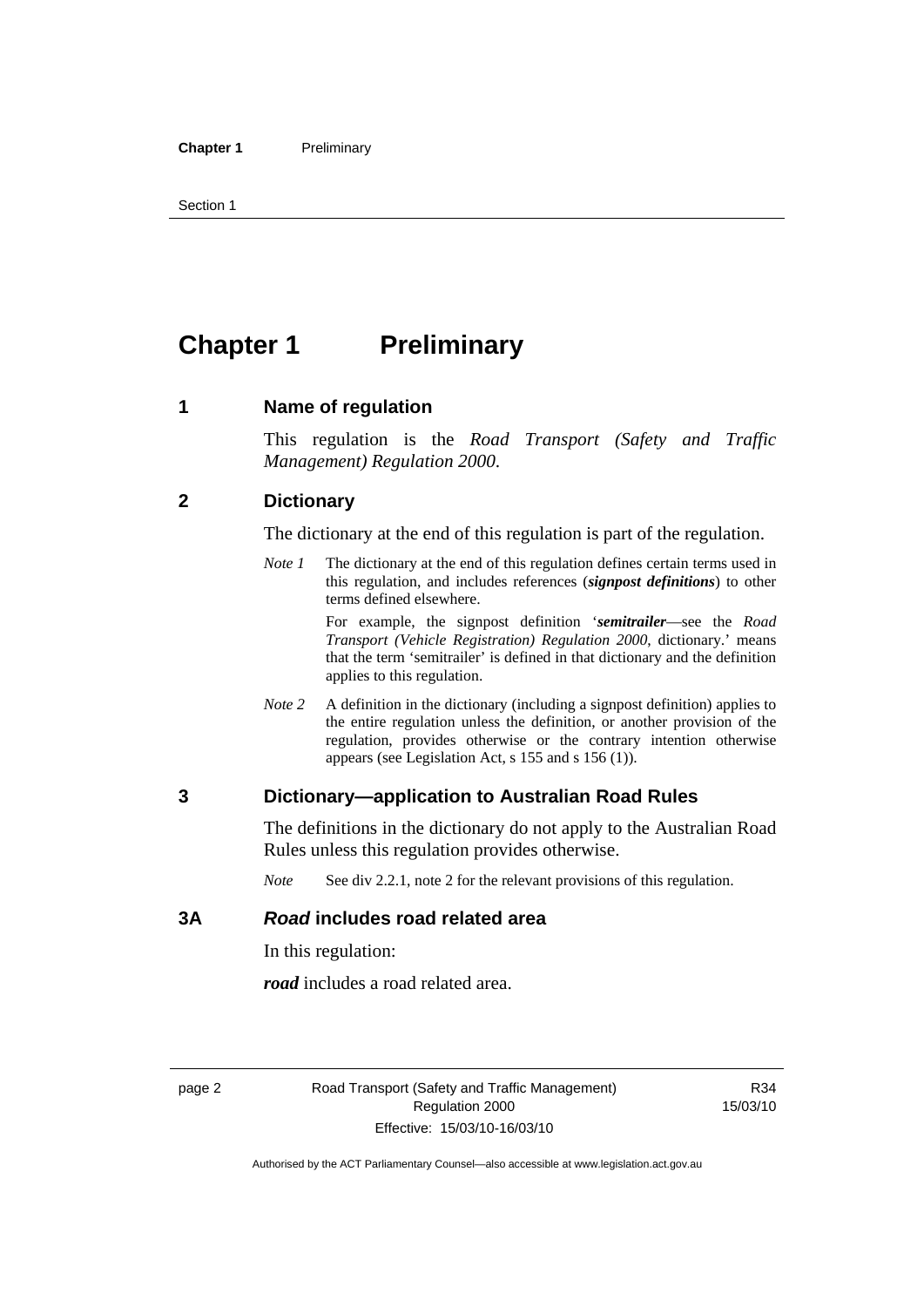### <span id="page-12-0"></span>**3B Meaning of** *park* **and** *stop*

In this regulation:

*park*, in relation to a driver, includes stop and allow the driver's vehicle to stay (whether or not the driver leaves the vehicle).

*stop*, for a driver, includes park, but does not include stop to reverse the driver's vehicle into a parking bay or other parking space.

#### **4 Notes**

A note in this regulation is explanatory and is not part of this regulation.

*Note* See the Legislation Act, s 127 (1), (4) and (5) for the legal status of notes.

#### **4A Offences against regulation—application of Criminal Code etc**

Other legislation applies in relation to offences against this regulation (including the Australian Road Rules).

*Note 1 Criminal Code*

The Criminal Code, ch 2 applies to an offence against this regulation (see Code, pt 2.1).

The chapter sets out the general principles of criminal responsibility (including burdens of proof and general defences), and defines terms used for offences to which the Code applies (eg *conduct*, *intention*, *recklessness* and *strict liability*).

*Note 2 Penalty units* 

The Legislation Act, s 133 deals with the meaning of offence penalties that are expressed in penalty units.

*Note 3* The Australian Road Rules are to be read with, and as if they formed part of, this regulation (see s 6).

R34 15/03/10 page 3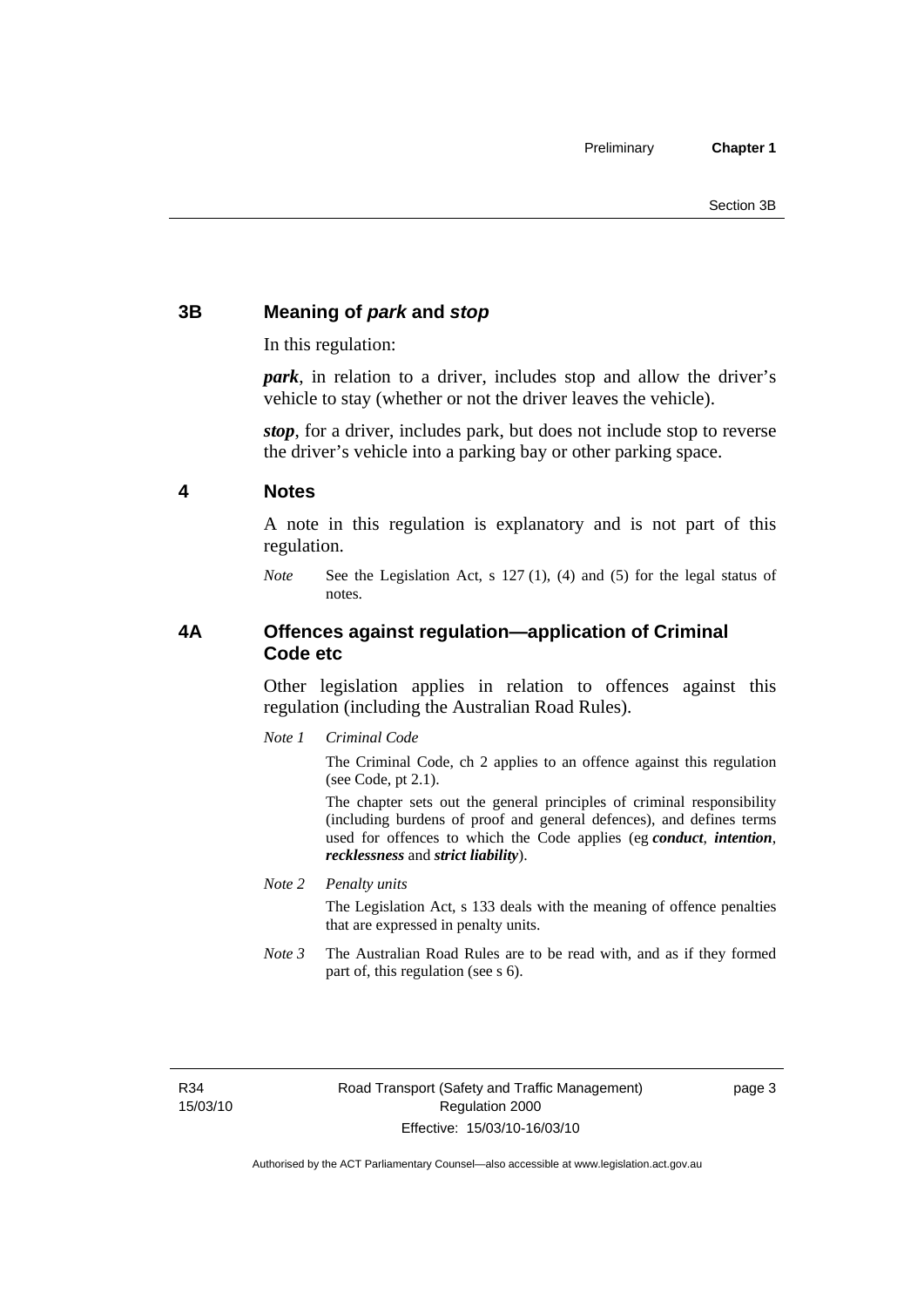#### <span id="page-13-0"></span>**Chapter 1** Preliminary

Section 4B

#### **4B Offences against regulation are strict liability offences**

An offence against this regulation (including the Australian Road Rules) is a strict liability offence.

#### **4C General defence of accident or reasonable effort**

Without limiting any other defence, it is a defence to an offence against this regulation (including the Australian Road Rules) if the defendant proves that the offence—

- (a) was the result of an accident; or
- (b) could not have been avoided by any reasonable efforts by the defendant.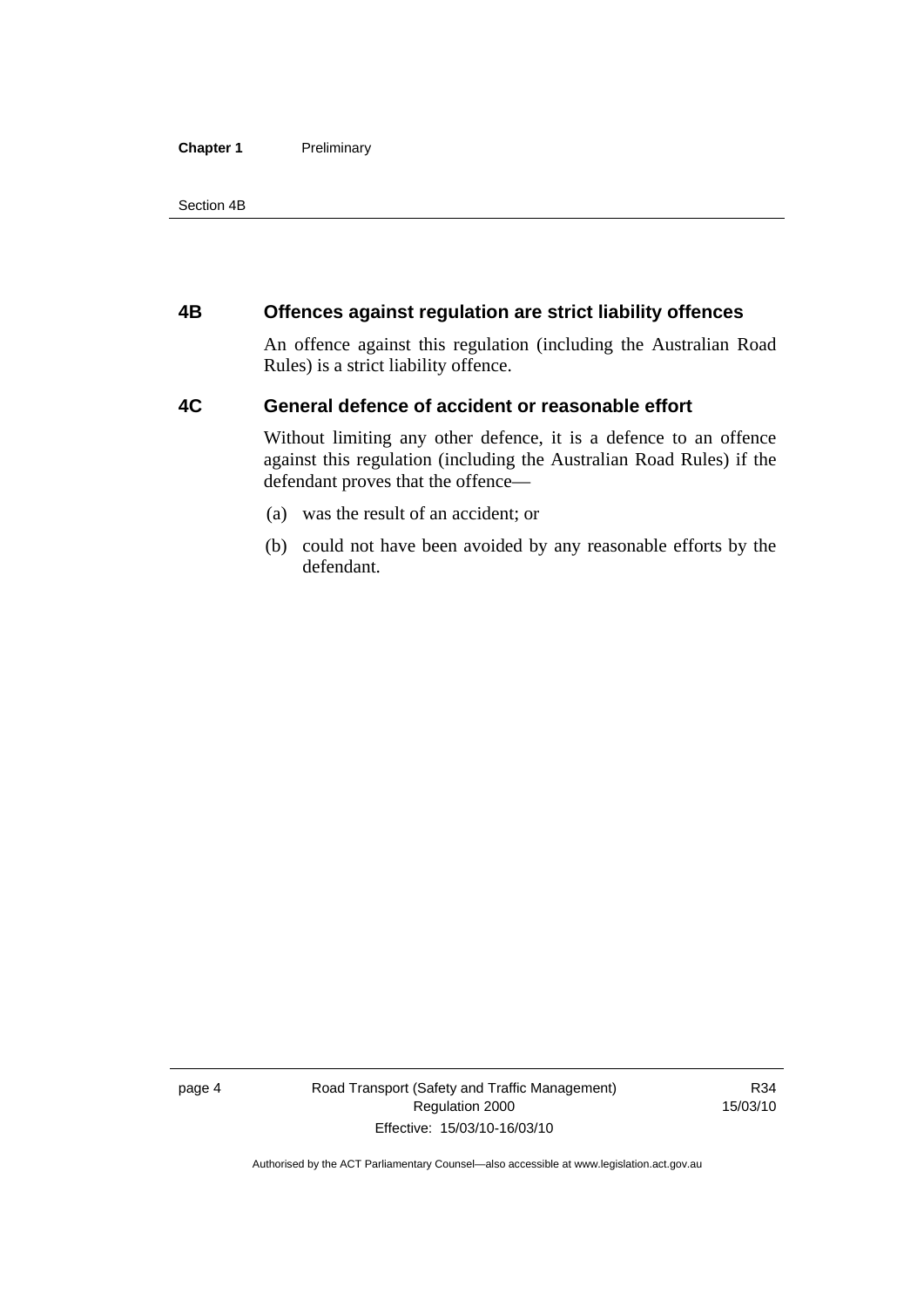## <span id="page-14-0"></span>**Chapter 2 Australian Road Rules**

## **Part 2.1 Incorporation into ACT law**

#### **5 Meaning of** *Australian Road Rules*

In this regulation:

*Australian Road Rules* means that part of the publication known as the Australian Road Rules, ISBN 0 7240 8874 1 published by the National Transport Commission in February 2008 that consists of the rules approved by the Australian Transport Council under the *National Transport Commission Act 2003* (Cwlth).

*Note* The Australian Road Rules are accessible at www.legislation.act.gov.au.

#### **6 Incorporation of Australian Road Rules into ACT law**

- (1) The Australian Road Rules (other than rule 2) are to be read with, and as if they formed part of, this regulation.
- (2) Subsection (1) has effect subject to this regulation.

#### **6A Transitional—ARR r 266 and r 267**

- (1) The Australian Road Rules are to be read as if—
	- (a) rule 266 and rule 267 are not part of the rules; and
	- (b) the repealed Australian Road Rules, rule 266 and rule 267 are part of the rules.
- (2) This section expires on 14 March 2011.

page 5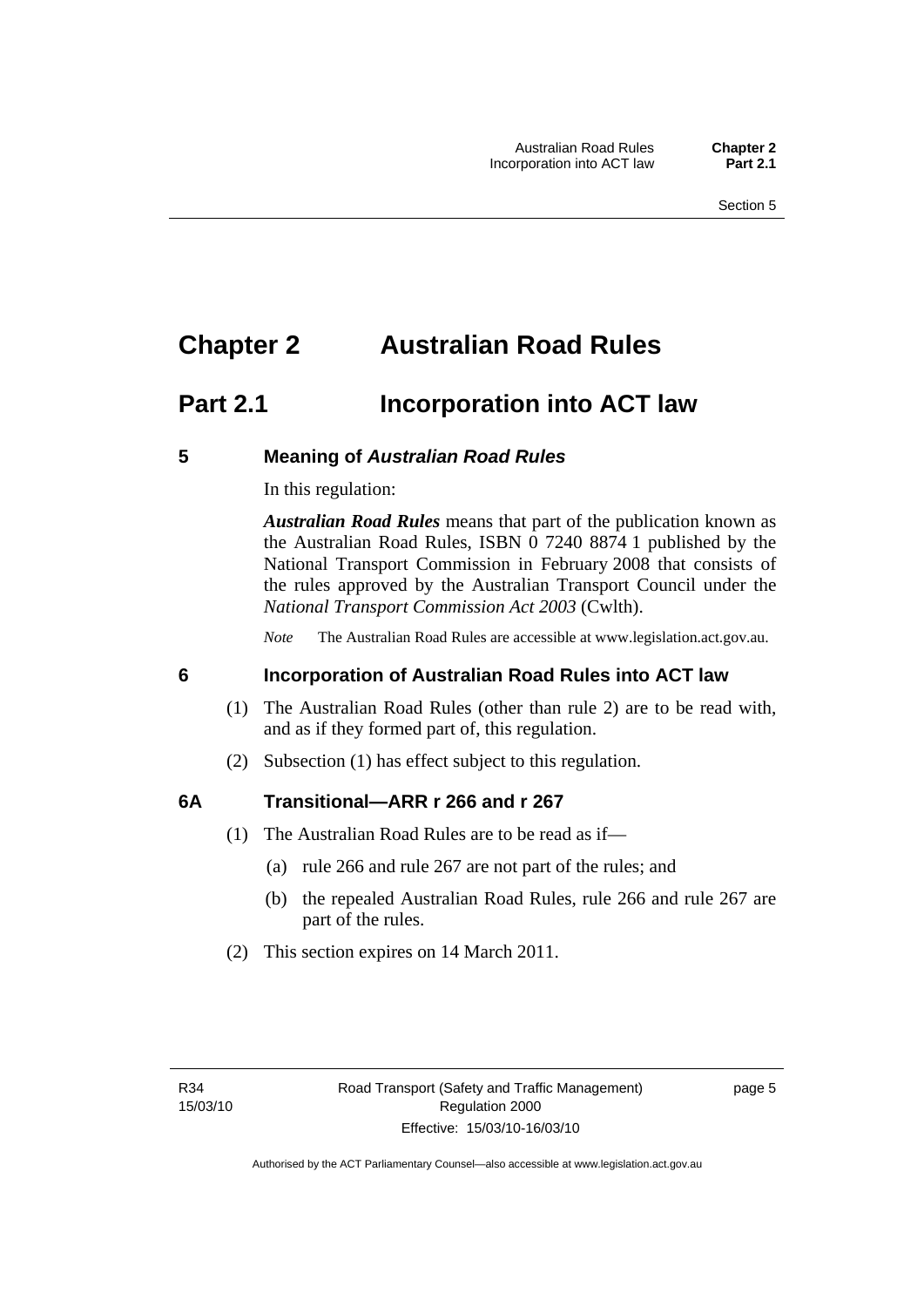| <b>Chapter 2</b> | <b>Australian Road Rules</b> |
|------------------|------------------------------|
| <b>Part 2.1</b>  | Incorporation into ACT law   |

Section 6A

(3) In this section:

*repealed Australian Road Rules* means that part of the publication known as the Australian Road Rules, ISBN 0 7240 8874 1 published by the National Road Transport Commission on 22 October 2003 that consists of the rules approved by the Australian Transport Council under the *National Road Transport Commission Act 1991* (Cwlth).

page 6 Road Transport (Safety and Traffic Management) Regulation 2000 Effective: 15/03/10-16/03/10

R34 15/03/10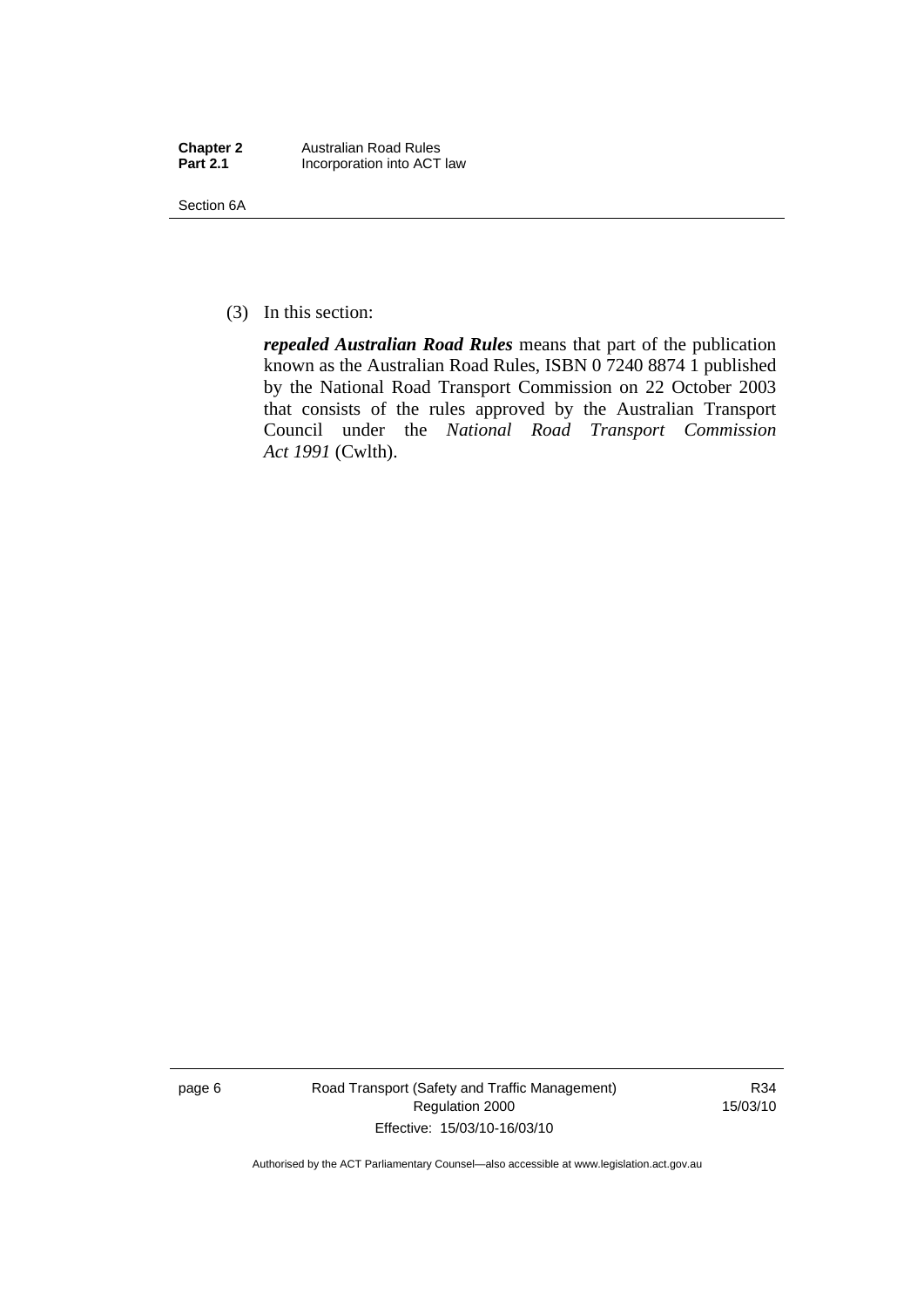## **Part 2.2 How the Australian Road Rules are incorporated**

### **U Division 2.2.1 General**

*Note 1* The Australian Road Rules are not completely self-contained and need to be read with associated laws of each jurisdiction. Many of the rules provide for 'another law of this jurisdiction' to define terms used in the Australian Road Rules for application of the Australian Road Rules in the ACT, to permit things to be done in the ACT otherwise prohibited by the Australian Road Rules or to exempt persons in the ACT from complying with the Australian Road Rules.

| column 1<br>item | column 2<br><b>ARR</b> provision | column 3<br>provision of this regulation |
|------------------|----------------------------------|------------------------------------------|
| 1                | 10(2)                            | 8                                        |
| $\overline{2}$   | 95                               | 9                                        |
| 3                | 104                              | 10                                       |
| 4                | 151(3)(b)                        | 11                                       |
| 5                | 158(2)(c)                        | 12                                       |
| 6                | 179(1)(c)                        | 13                                       |
| 7                | 179 $(1)$ $(c)$ and $(2)$ $(c)$  | 13A                                      |
| 8                | 183(1)                           | 13B                                      |
| 9                | 195(1)                           | 13C                                      |
| 10               | 199(2)                           | 14                                       |
| 11               | $206(2)$ (b) and (c)             | 15                                       |
| 12               | 207(2)(a)                        | 16                                       |
| 13               | 213(5)                           | 16A                                      |
|                  |                                  |                                          |

*Note 2* The following table sets out the provisions of the Australian Road Rules for which provision is made by this part:

R34 15/03/10

#### Road Transport (Safety and Traffic Management) Regulation 2000 Effective: 15/03/10-16/03/10

page 7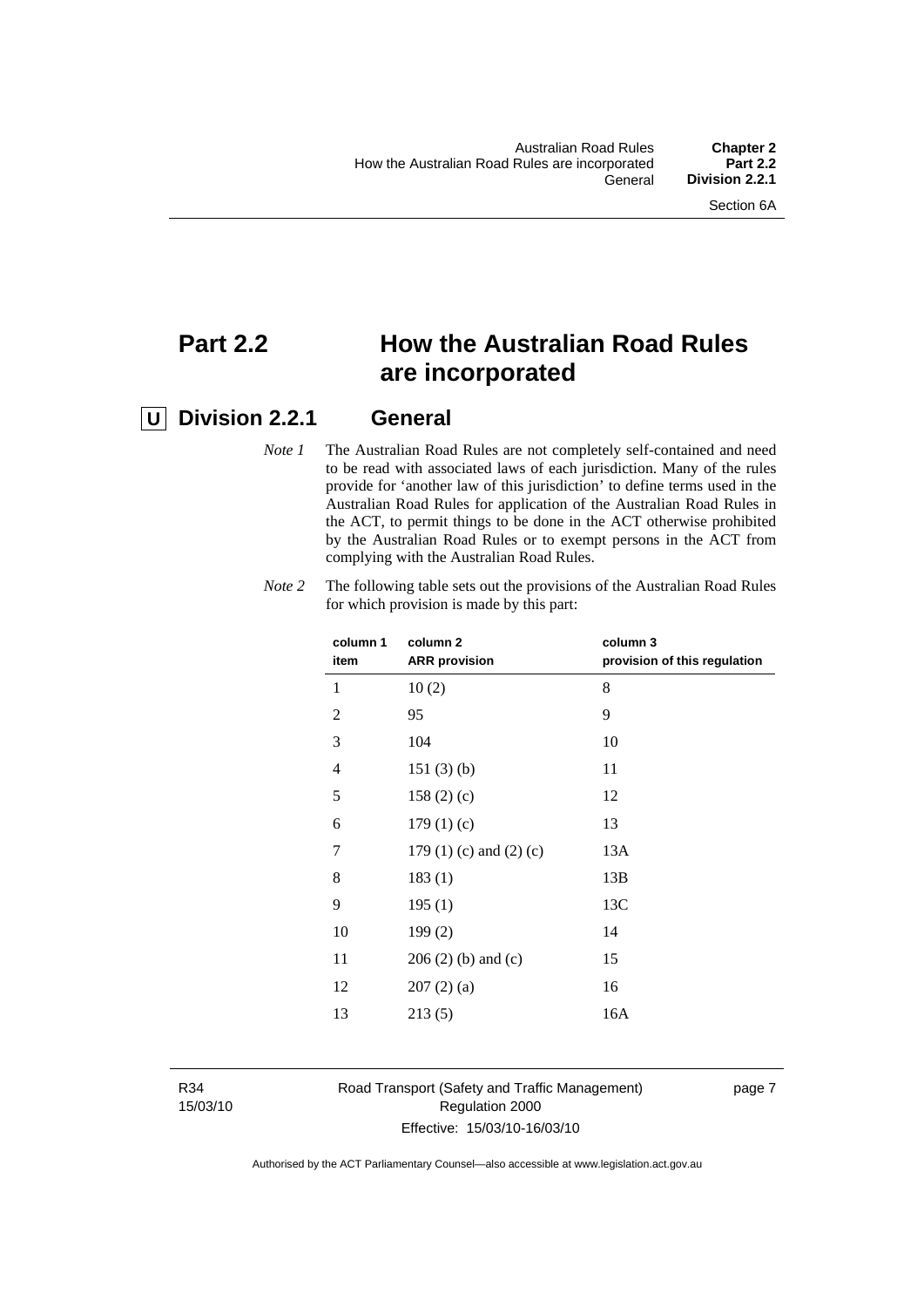#### **Chapter 2** Australian Road Rules<br>**Part 2.2** How the Australian Road **Production Product Product**<br> **Part 2.2 Product**<br> **Part 2.2 Product**<br> **Part 2.2 Product**<br> **Part 2.2 Product**<br> **Part 2.2 Product**<br> **Part 2.4 Product**<br> **Part 2.4 Product**<br> **Part 2.4 Product**<br> **Part 2.4 Product Division 2.2.1**

Section 6A

| column 1<br>item | column 2<br><b>ARR</b> provision          | column 3<br>provision of this regulation |
|------------------|-------------------------------------------|------------------------------------------|
| 14               | 215(4)                                    | 17                                       |
| 15               | 216(3)                                    | 18                                       |
| 16               | 220(3)                                    | 19                                       |
| 17               | 221(f)                                    | 20                                       |
| 18               | 222                                       | 21                                       |
| 19               | 225                                       | 22                                       |
| 20               | 236(6)                                    | 22A                                      |
| 21               | 244C                                      | 23                                       |
| 22               | 266(3)(b)                                 | 23B                                      |
| 23               | 266(7)                                    | 24                                       |
| 24               | 267(3)                                    | 25                                       |
| 25               | 270(3)                                    | 26                                       |
| 26               | 271 (6)                                   | $27\,$                                   |
| 27               | 280(2)(a)                                 | 27A                                      |
| 28               | $287(3)$ (e) and (4)                      | 28                                       |
| 29               | 289(1)(g)                                 | 29                                       |
| 30               | 298                                       | 30                                       |
| 31               | $310(3)$ and $(4)$                        | 31                                       |
| 32               | 313                                       | 32                                       |
| 33               | dict, def approved bicycle<br>helmet      | 33(1)                                    |
| 34               | dict, def <i>authorised</i> person        | 33(1)                                    |
| 35               | dict, def emergency worker                | 33(1)                                    |
| 36               | dict, def GVM                             | 33(2)                                    |
| 37               | dict, def <i>hazard warning</i><br>lights | 33(3)                                    |

#### page 8 Road Transport (Safety and Traffic Management) Regulation 2000 Effective: 15/03/10-16/03/10

R34 15/03/10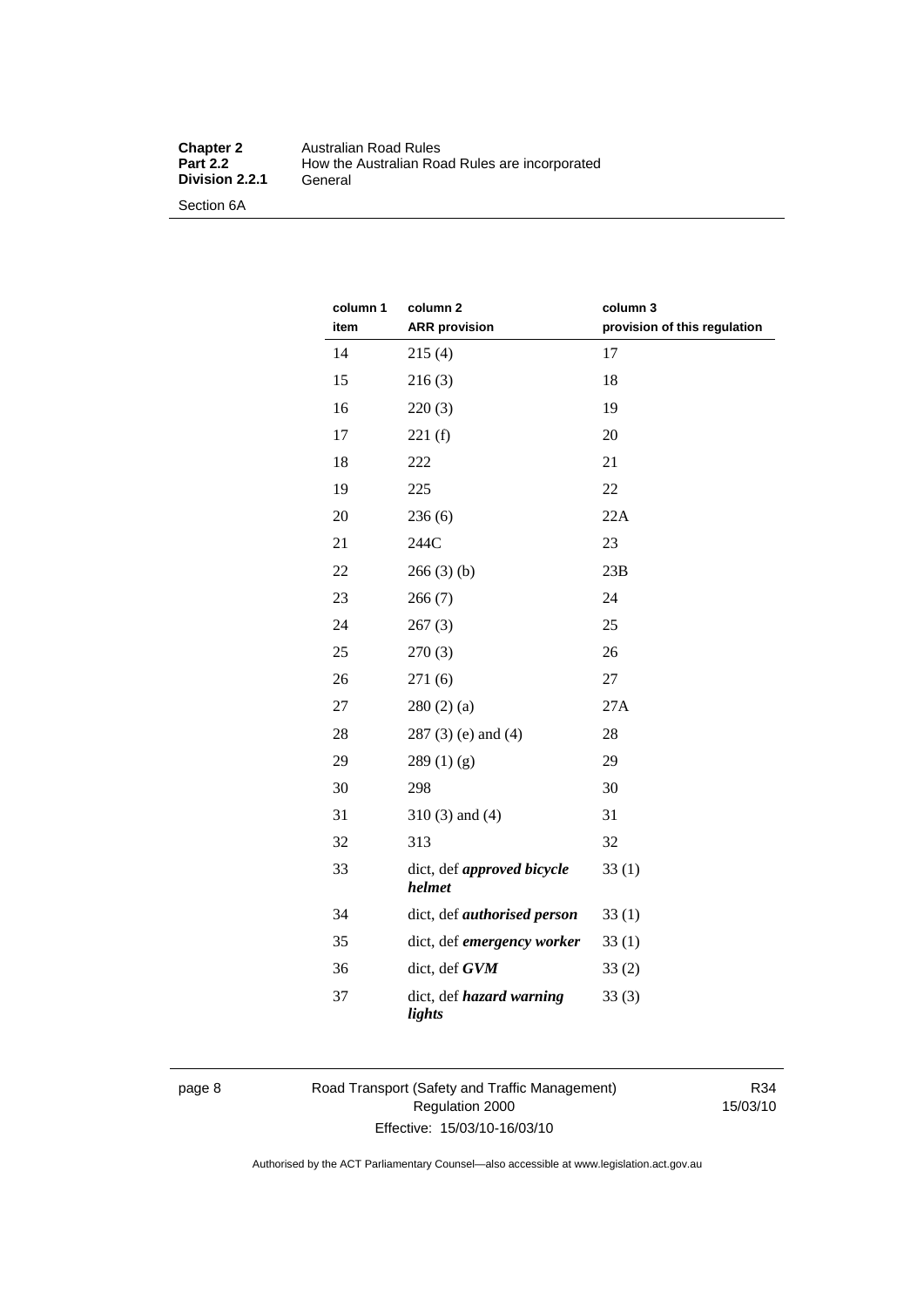| column 1<br>item | column 2<br><b>ARR</b> provision                 | column 3<br>provision of this regulation |
|------------------|--------------------------------------------------|------------------------------------------|
| 38               | dict. def <i>mechanical</i><br>signalling device | 33 (1)                                   |
| 39               | dict, def <i>oversize</i> vehicle                | 33(1)                                    |
| 40               | dict, def <i>police officer</i>                  | 33(1)                                    |
| 41               | dict, def <i>portable</i> warning<br>triangle    | 33(4)                                    |
| 42               | dict, def <i>postal</i> worker                   | 33(1)                                    |
| 43               | dict, def <i>public</i> bus                      | 33(1)                                    |
| 44               | dict. def <i>taxi</i>                            | 33(1)                                    |

*Note 3* The following table sets out other provisions of the Australian Road Rules for which provision is made by other territory laws (including provisions in other parts of this regulation):

| column 1<br>item | column <sub>2</sub><br><b>ARR</b> provision | column 3<br>other law                                            |
|------------------|---------------------------------------------|------------------------------------------------------------------|
| 1                | 12(2)                                       | Road Transport (General) Act 1999,<br>s 12                       |
| 2                | 13(2)                                       | Road Transport (General) Act 1999,<br>s 12                       |
| 3                | $28(2)$ , n 3                               | this regulation, s 65                                            |
| 4                | $32(2)$ , n 3                               | this regulation, s 65                                            |
| 5                | 185(1)                                      | this regulation, s 100                                           |
| 6                | $287(1)$ , n 2                              | Road Transport (Safety and Traffic<br>Management) Act 1999, s 16 |

R34 15/03/10 page 9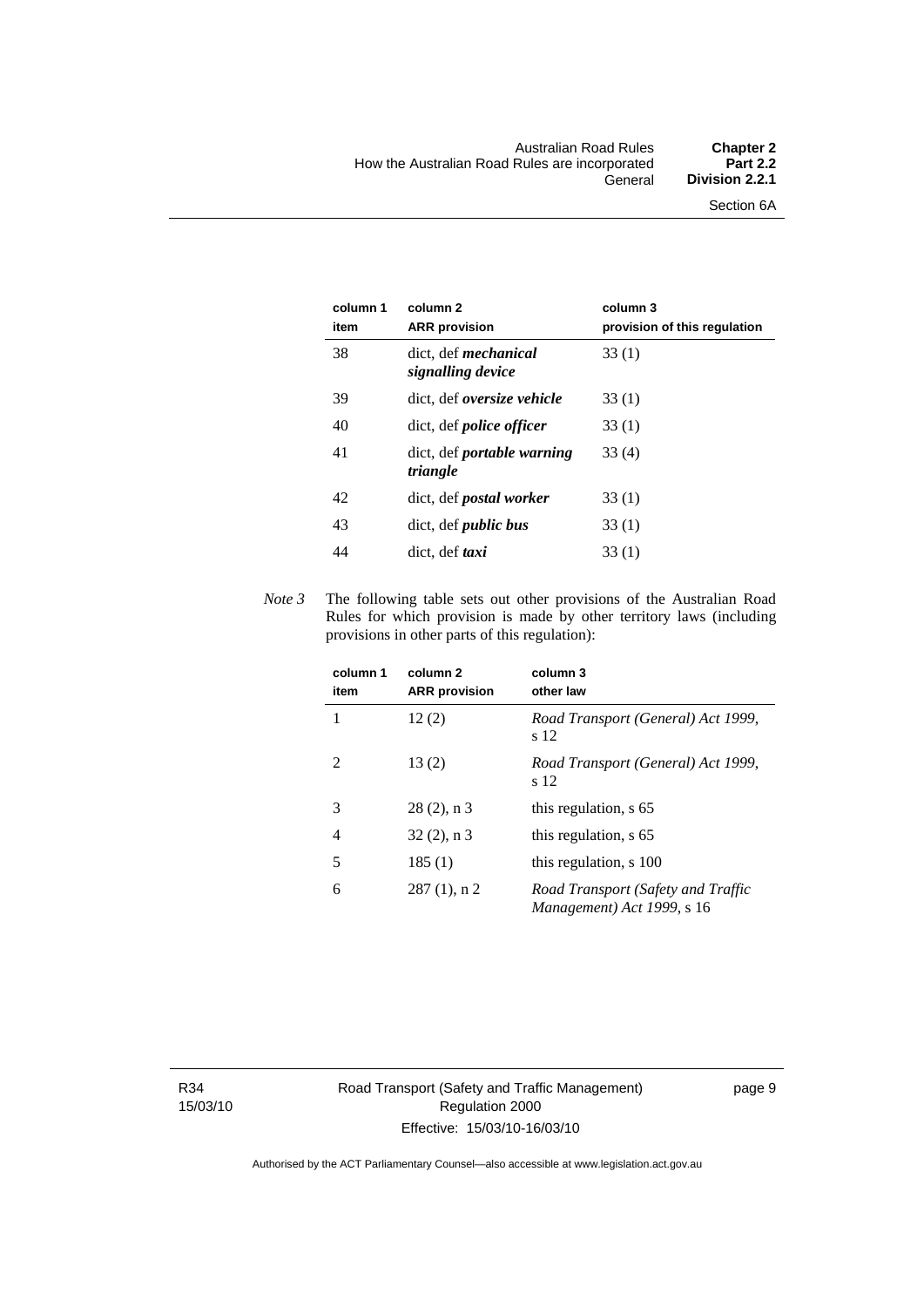<span id="page-19-0"></span>

| <b>Chapter 2</b><br><b>Part 2.2</b><br><b>Division 2.2.2</b> | Australian Road Rules<br>How the Australian Road Rules are incorporated |
|--------------------------------------------------------------|-------------------------------------------------------------------------|
| Section 7                                                    | Other provisions for the Australian Road Rules                          |

**column 1 item column 2 ARR provision column 3 other law**  7 311 (1) (c) *Road Transport (Mass, Dimensions and Loading) Act 2009*  8 312 (3) (c) *Road Transport (Safety and Traffic Management) Act 1999*, s 31 and s 32 9 dict, def *parking permit for people with disabilities* this regulation, s 101

#### **7 References to another law of this jurisdiction etc**

- (1) In the Australian Road Rules, a reference to *another law of this jurisdiction* includes a reference to the Act.
	- *Note* A reference to an Act includes a reference to the statutory instruments made or in force under the Act, including any regulation (see Legislation Act, s 104).
- (2) In the Australian Road Rules:

*law of this jurisdiction* means a territory law or a law applying as a territory law.

*this jurisdiction* means the Australian Capital Territory.

### **Division 2.2.2 Other provisions for the Australian Road Rules**

#### **8 ARR r 10 (2)—penalties for offences**

For the Australian Road Rules, rule 10 (2), the penalty for an offence against the Australian Road Rules is a maximum penalty of 20 penalty units.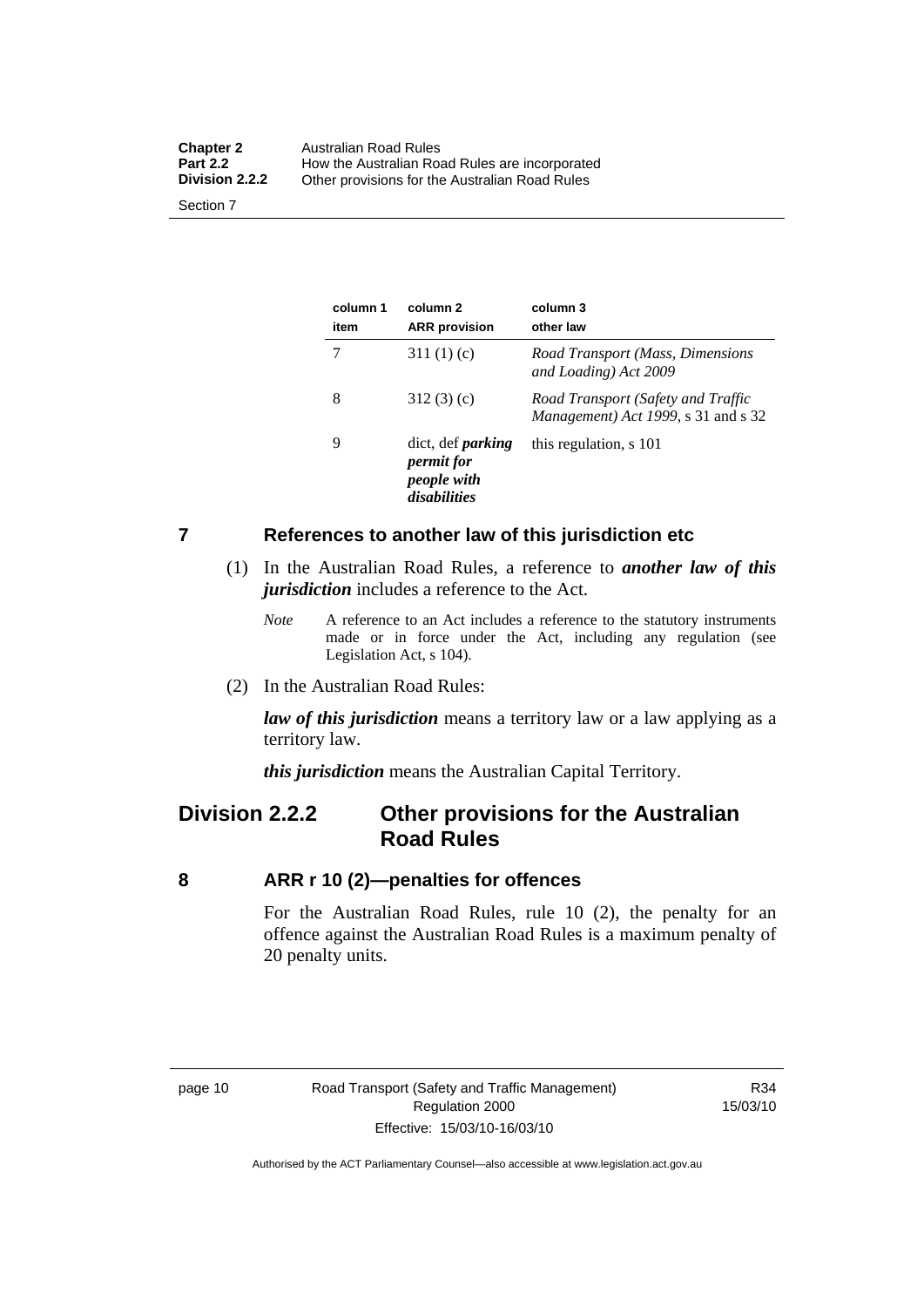#### <span id="page-20-0"></span>**9 ARR r 95—emergency stopping lane only signs**

For the Australian Road Rules, rule 95, the driver of a police vehicle or emergency vehicle is permitted to drive in an emergency stopping lane.

#### **10 ARR r 104—no truck signs**

For the Australian Road Rules, rule 104, a driver is permitted to drive the vehicle on a road (or a bridge, causeway, ramp or similar structure forming part of a road) past a *no trucks sign* mentioned in rule 104 (1), (2) or (3) if the destination of the driver's vehicle is a place on or reached from the road (or structure) and there is no alternative route by which to reach the destination.

#### **11 ARR r 151 (3) (b)—riding a motorbike or bicycle alongside more than 1 other rider**

For the Australian Road Rules, rule 151 (3) (b), the rider of a motorbike or bicycle is permitted to ride alongside more than 1 rider if each of the riders is taking part in an event approved by the road transport authority for this section.

#### **12 ARR r 158 (2) (c)—other vehicles permitted to travel in bus lanes**

The drivers of the following vehicles are permitted to drive in a bus lane:

- (a) taxis;
- (b) hire cars;
- (c) demand responsive service vehicles;
- (d) motorbikes.
- *Note* Section 27A applies the B light rules to drivers of taxis, hire cars, demand responsive service vehicles and motorbikes.

R34 15/03/10 page 11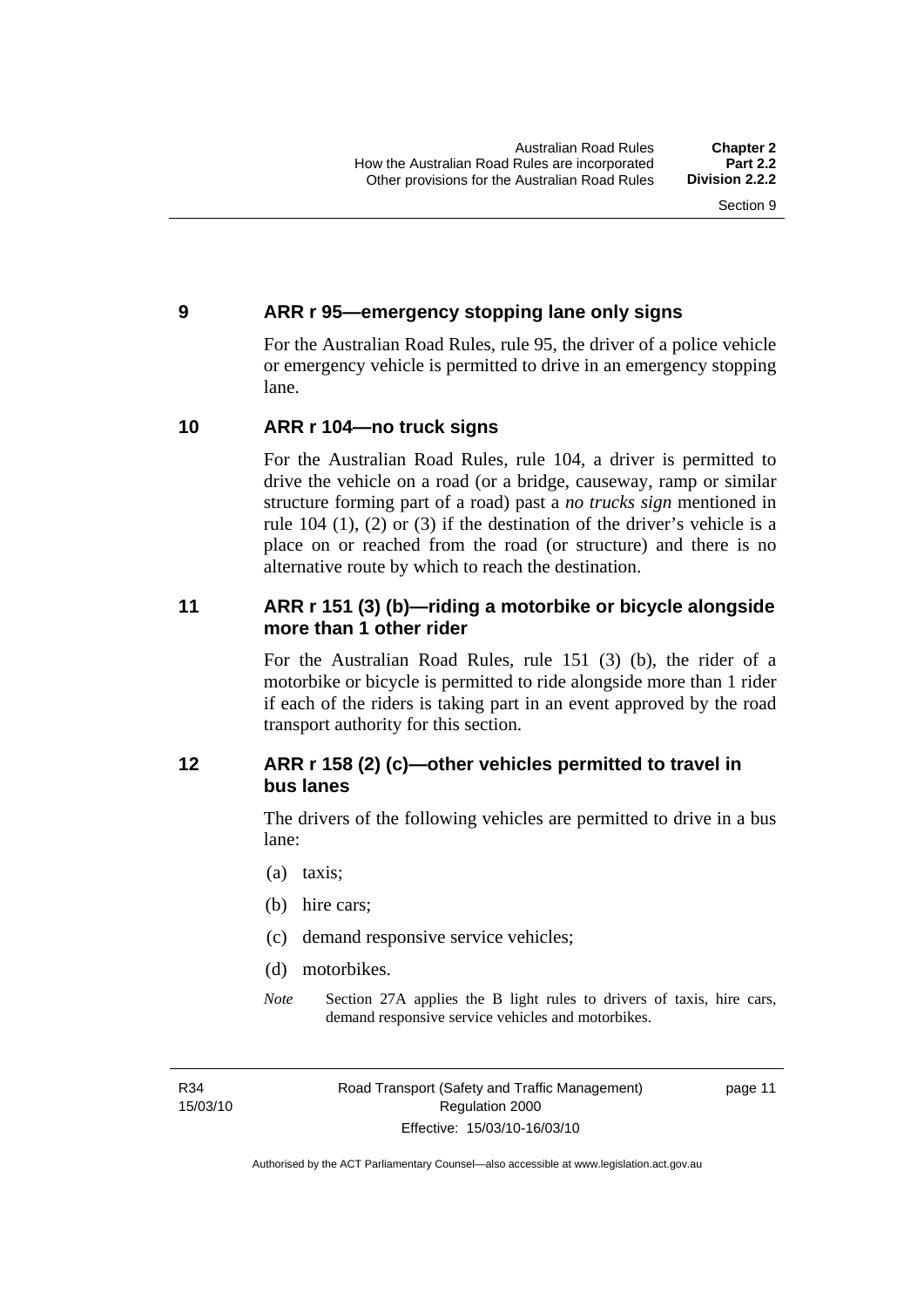#### <span id="page-21-0"></span>**13 ARR r 179 (1) (c)—stopping in a loading zone—goods and permit vehicles**

- (1) For the Australian Road Rules, rule 179 (1) (c), the following vehicles are permitted to stop in a loading zone:
	- (a) a motor vehicle that is built mainly for the transport of goods if the vehicle is dropping off, or picking up, goods;
	- (b) a vehicle displaying a current loading zone permit if the vehicle is complying with the conditions of the permit.
- (2) In this section:

*loading zone permit* means a loading zone permit issued under section 100.

#### **13A ARR r 179 (1) (c) and (2) (c)—stopping in loading zone taxis**

- (1) For the Australian Road Rules, rule 179 (1) (c), a taxi that is dropping off, or picking up, a passenger is permitted to stop in a loading zone if—
	- (a) the driver of the taxi does not leave the taxi unattended, otherwise than to comply with a passenger assistance requirement; and
	- (b) the driver complies with subsection (2).
- (2) For the Australian Road Rules, rule 179 (2) (c), the driver must complete the dropping off, or picking up, of the passenger, and drive  $on$ —
	- (a) within 2 minutes; or
	- (b) if the driver is required to comply with a passenger assistance requirement—as soon as possible after the driver complies with the requirement.

Authorised by the ACT Parliamentary Counsel—also accessible at www.legislation.act.gov.au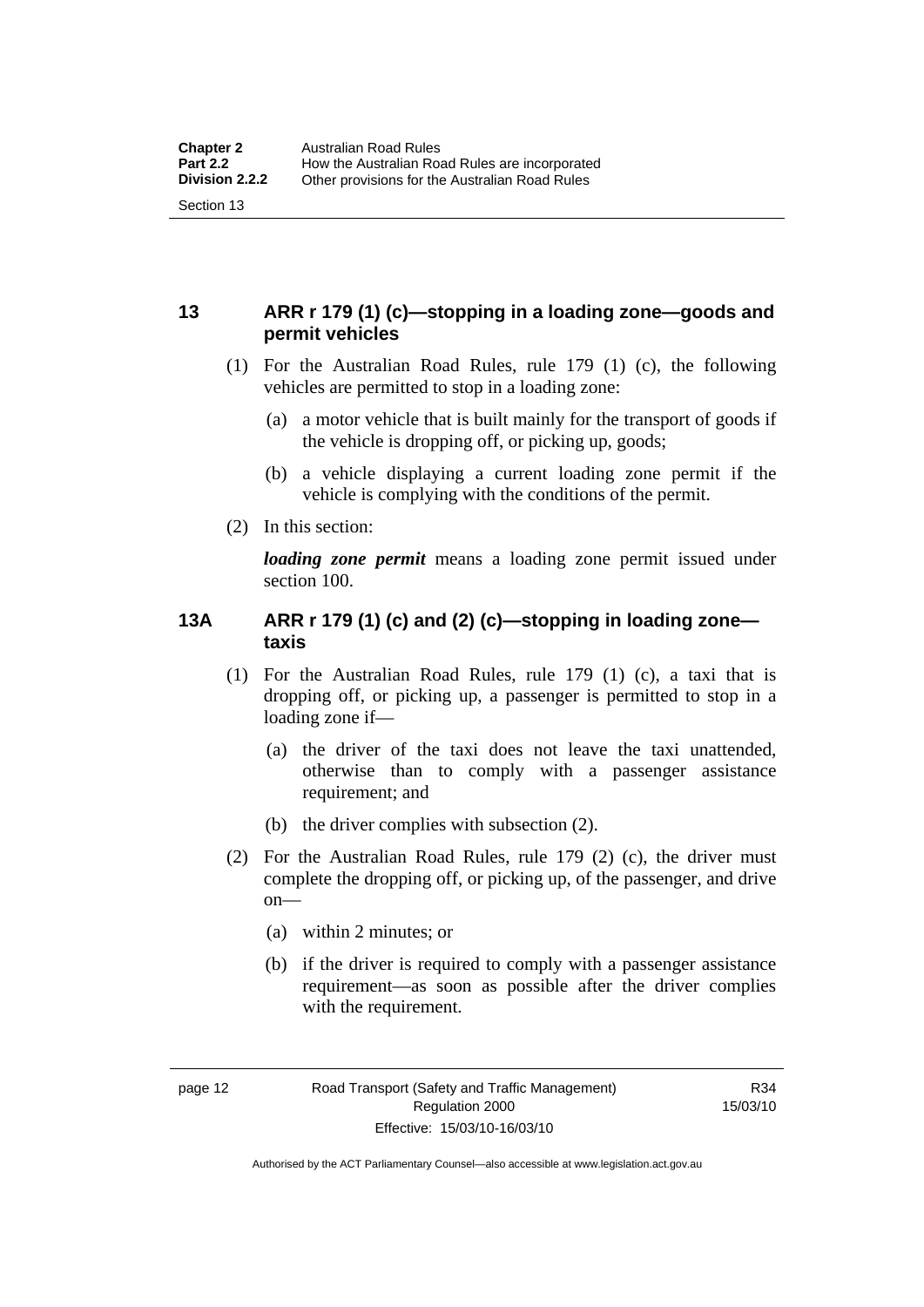<span id="page-22-0"></span>(3) In this section:

*passenger assistance requirement* means a requirement under the *Road Transport (Public Passenger Services) Regulation 2002*—

- (a) section 132 (5) (which requires the driver of a wheelchair-accessible taxi to provide reasonable assistance in loading and unloading a wheelchair, or a person in a wheelchair, into or from the taxi); or
- (b) section 135 (5) (which requires a taxi driver to provide reasonable assistance with a passenger's goods).
	- *Note Goods* includes luggage (see *Road Transport (Public Passenger Services) Regulation 2002*, dict).

*unattended*—a driver leaves a taxi *unattended* if the driver leaves the taxi so the driver is over 3m from the closest point of the taxi.

#### **13B ARR r 183—stopping in a bus zone**

- (1) Despite the Australian Road Rules, rule 183 (1), the driver of a demand responsive service vehicle may stop in a bus zone if—
	- (a) the driver is dropping off, or picking up, a passenger; and
	- (b) the vehicle is authorised to stop in the bus zone.
- (2) In this section:

*authorised to stop*, in a bus zone, for a DRS vehicle, means a bus zone that the demand responsive service vehicle is authorised to stop in under an authority under the *Road Transport (Public Passenger Services) Regulation 2002*, section 305 (1) (DRS vehicles—bus stop and bus zone authorities).

#### **13C ARR r 195—stopping at or near a bus stop**

 (1) Despite the Australian Road Rules, rule 195 (1), the driver of a demand responsive service vehicle may stop at a bus stop, or on the

page 13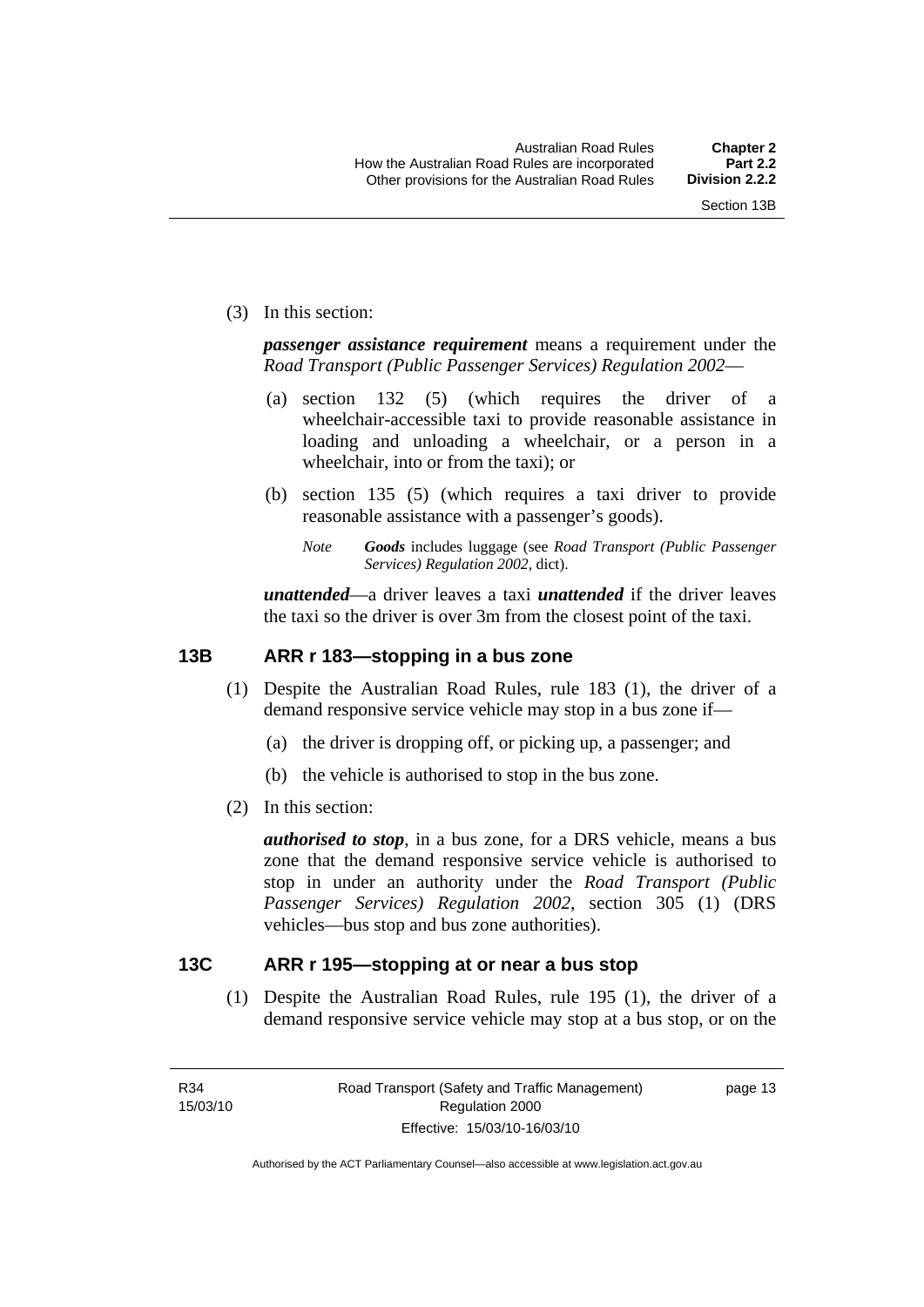<span id="page-23-0"></span>road, within 20m before a sign on the road that indicates the bus stop, and 10m after the sign, if—

- (a) the driver stops at a place on a length of road, or in an area, to which a parking control sign applies and the driver is permitted to stop at that place under the Australian Road Rules; or
- (b) the driver is dropping off, or picking up, passengers and the vehicle is authorised to stop at the bus stop.
- (2) In this section:

*authorised to stop*, at a bus stop, for a DRS vehicle, means a bus stop that the demand responsive service vehicle is authorised to stop at under an authority under the *Road Transport (Public Passenger Services) Regulation 2002*, section 305 (1) (DRS vehicles—bus stop and bus zone authorities).

#### **14 ARR r 199 (2)—stopping near postbox**

For the Australian Road Rules, rule 199 (2):

*public postbox* means a postbox erected, maintained or used by Australia Post.

#### **15 ARR r 206 (2) (b), (c)—time extension for people with disabilities permit**

- (1) For the Australian Road Rules, rule 206 (2) (b), a driver to whom the Australian Road Rules, rule 206 applies may park for not longer than 2 hours on a length of road, or in an area, to which a *permissive parking sign* applies if the maximum period of parking allowed by the sign is not longer than 30 minutes.
- (2) For the Australian Road Rules, rule 206 (2) (c), a driver to whom the Australian Road Rules, rule 206 applies may park for an unlimited period on a length of road, or in an area, to which a *permissive parking sign* applies if the maximum period of parking allowed by the sign is longer than 30 minutes.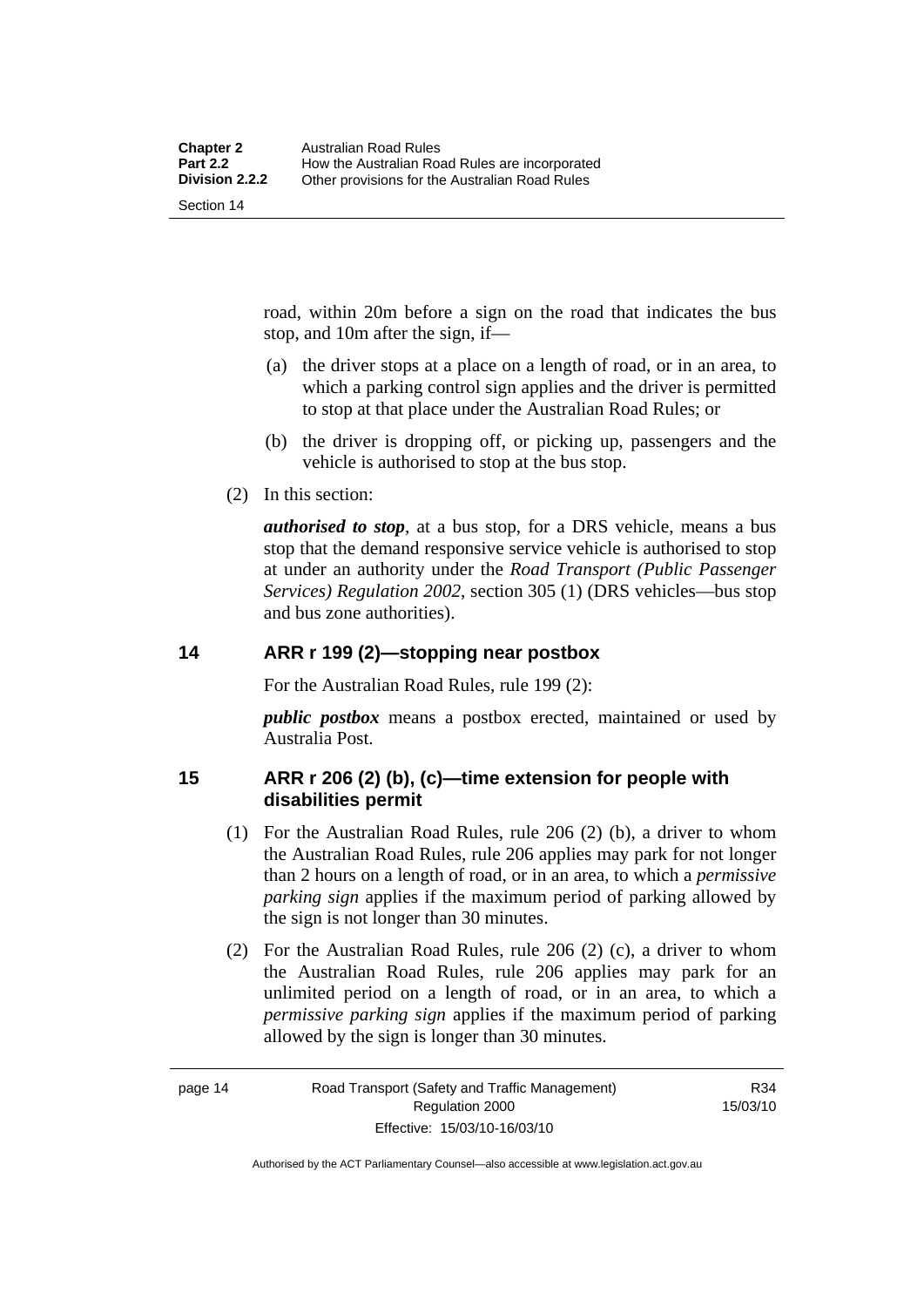#### <span id="page-24-0"></span>**16 ARR r 207 (2) (a)—fees for parking in pay parking spaces**

- (1) For the Australian Road Rules, rule 207 (2) (a), if a *permissive parking sign* applies to a length of road or area that is (or is part of) a pay parking area, the relevant parking fee is payable for parking in a pay parking space on the road or in the area.
- (2) For this section, the relevant parking fee does not become payable under subsection (1) until immediately after a vehicle is parked in the pay parking space concerned.
	- *Note* Pt 3.1 of this regulation makes provision for the administration of pay parking schemes (including the designation of pay parking areas by the erection of permissive parking signs and the fixing of fees).

#### **16A ARR r 213 (5)—making a motor vehicle secure exception**

Every driver is exempt from the Australian Road Rules, rule 213 (5).

#### **17 ARR r 215 (4)—lights required to be fitted to a vehicle**

For the Australian Road Rules, rule 215 (4), the lights required to be fitted to a vehicle are the lights required to be fitted to the vehicle under the *Road Transport (Vehicle Registration) Regulation 2000,*  schedule 1.

### **U 18 ARR r 216 (3)—towing a vehicle at night or in hazardous weather conditions**

For the Australian Road Rules, rule 216 (3):

*dangerous goods*—see the *Road Transport Reform (Dangerous Goods) Regulations 1997* (Cwlth), regulation 2.2.

*placard load*—see the *Road Transport Reform (Dangerous Goods) Regulations 1997* (Cwlth), regulation 2.13.

R34 15/03/10 page 15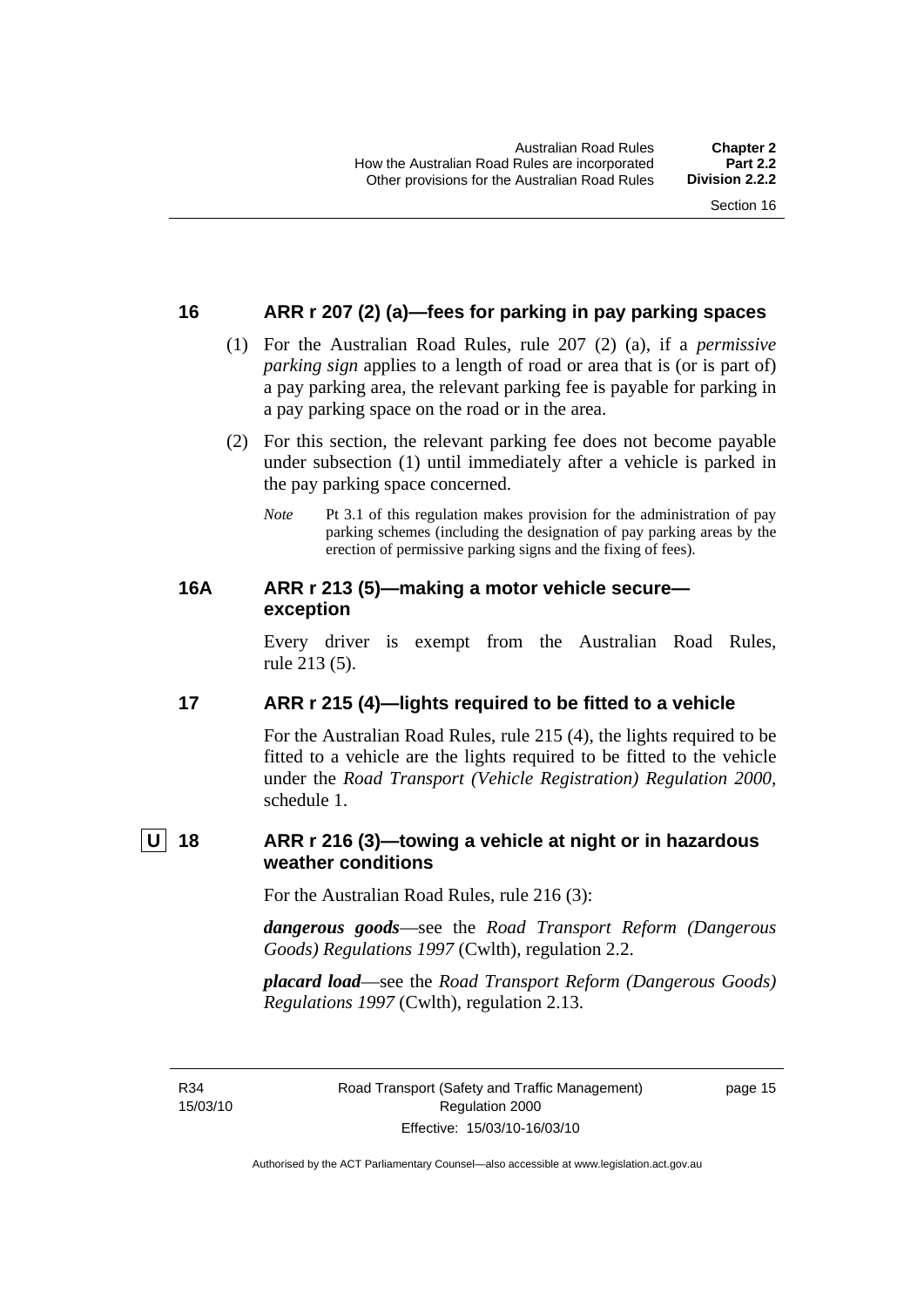#### <span id="page-25-0"></span>**19 ARR r 220 (3)—using lights on vehicles that are stopped**

For of the Australian Road Rules, rule 220 (3), a light of a kind required to be fitted to a vehicle is a light of that kind required to be fitted to the vehicle under the *Road Transport (Vehicle Registration) Regulation 2000*, schedule 1.

#### **20 ARR r 221 (f)—using hazard warning lights on buses carrying children**

- (1) This section applies to a bus that is carrying children and is fitted with hazard warning lights in accordance with the *Road Transport (Vehicle Registration) Regulation 2000*, schedule 1, but is not fitted with any other warning lights in accordance with that schedule.
- (2) For the Australian Road Rules, rule 221 (f), if the driver of the bus stops the bus to drop off or pick up a child, the driver is permitted to operate the hazard warning lights.

#### **21 ARR r 222—using warning lights on buses carrying children**

- (1) This section applies to a bus that is carrying children and is fitted with warning lights (other than hazard warning lights) in accordance with the *Road Transport (Vehicle Registration) Regulation 2000*, schedule 1.
- (2) For the Australian Road Rules, rule 222, the driver of the bus must operate the warning lights by activating them.

#### **22 ARR r 225—use of radar detectors**

Every driver is exempt from rule 225 of the Australian Road Rules.

*Note* The Australian Road Rules, r 225 is superfluous in the ACT because the Act, s 9 (2) makes it an offence for a person to drive or park a motor vehicle on a road or road related area if a traffic offence evasion device is fitted to, applied to, or carried in the vehicle.

R34 15/03/10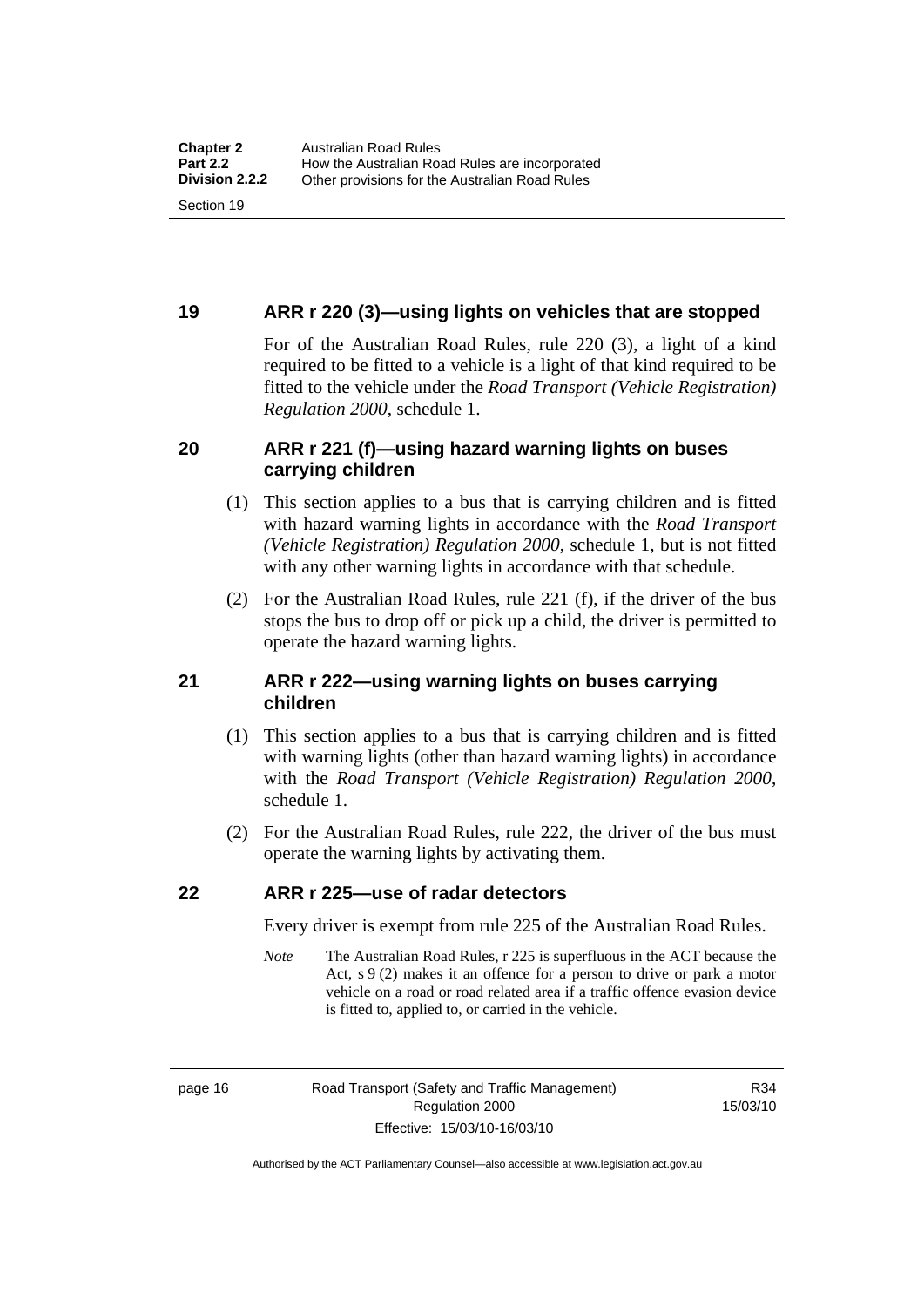#### <span id="page-26-0"></span>**22A ARR r 236 (6)—hitchhiking, roadside commerce etc permitted**

- (1) For the Australian Road Rules, rule 236 (6)—
	- (a) a pedestrian may stand on, or move onto, a road to—
		- (i) solicit contributions, employment or business from an occupant of a vehicle; or
		- (ii) hitchhike; or
		- (iii) display an advertisement; or
		- (iv) sell or offer articles for sale; or
		- (v) wash or clean, or offer to clean, the windscreen of a vehicle; and
	- (b) a person in a vehicle may buy, or offer to buy, an article or service from a person standing on a road.
- (2) In this section:

*road* includes any shoulder of the road, and any median strip, painted island or traffic island, but does not include any other roadrelated area.

*Note Median strip*, *painted island* and *traffic island* are defined in the Australian Road Rules, dictionary, *shoulder* is defined in ARR, r 12, and *road-related area* is defined in the ARR, r 13.

#### **23 ARR r 244C—motorised scooters not to be used**

For the Australian Road Rules, rule 244C, a person must not use a motorised scooter on a road or road related area.

page 17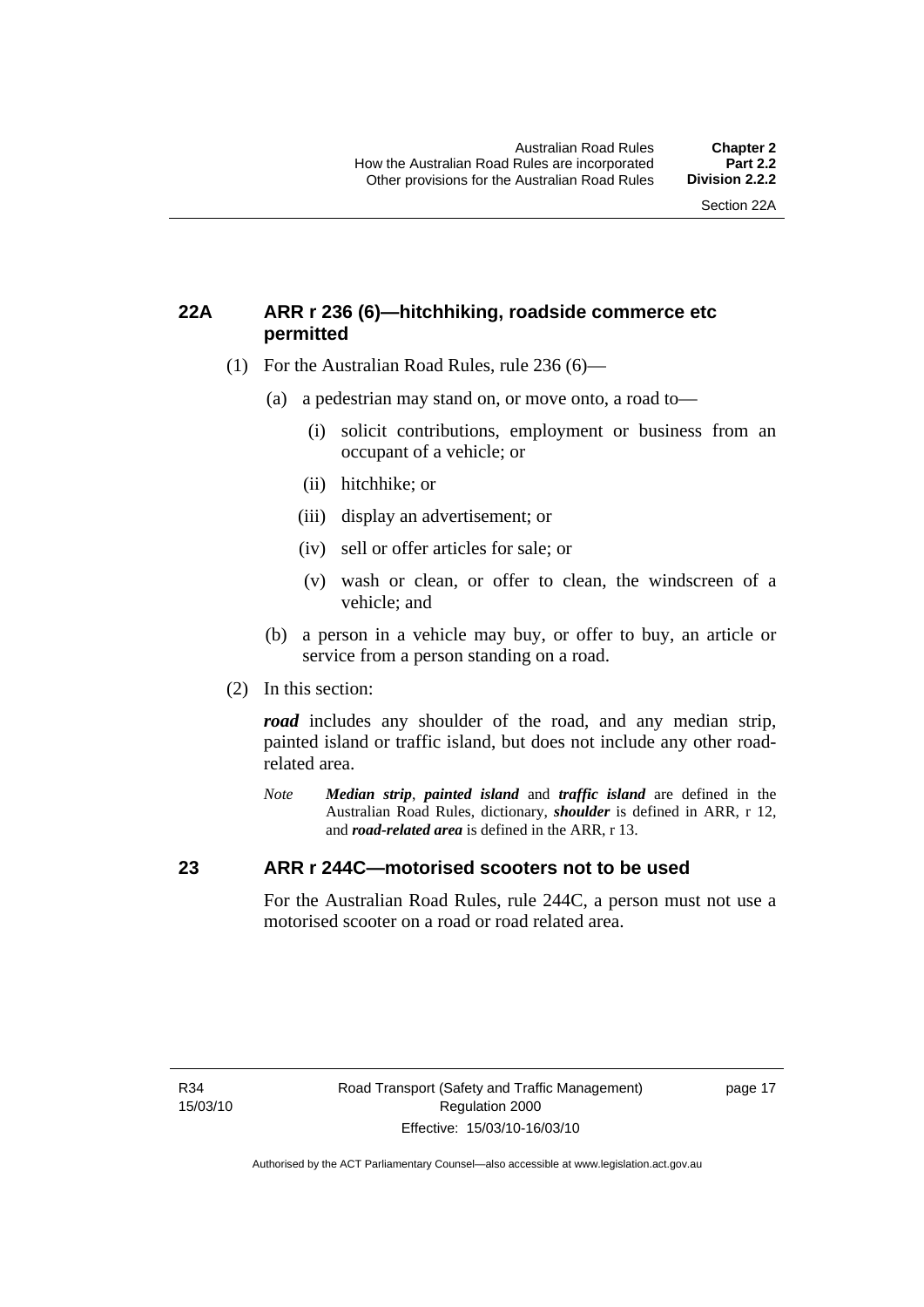### <span id="page-27-0"></span> **U 23A ARR r 266—children travelling in interstate registered vehicles**

#### 23B ARR r 266 (3) (b)—wearing of seatbelts by passengers **under 16 years old**

- (1) For the Australian Road Rules, rule 266 (3) (b), all passengers in or on a motor vehicle (other than a bus or motor bike) who are at least 1 year old, but under 16 years old, must be restrained in an approved child restraint or wear a seatbelt unless they are exempt from wearing a seatbelt under a territory law.
	- *Note* For the circumstances in which a person is exempt from wearing a seatbelt, see the Australian Road Roads, r 267 and this section, s (2).
- (2) A passenger mentioned in subsection (1) is exempt from wearing a seatbelt if—
	- (a) the motor vehicle is not required to be fitted with child restraint anchorages or seatbelts under the 2nd or 3rd edition ADR and the vehicle has not been fitted with a child restraint anchorage point or a seatbelt for a seating position that is available for the passenger; or
	- (b) the motor vehicle is registered in a State that does not have a law that substantially corresponds to subsection (1); or
	- (c) the motor vehicle is a taxi or hire car, or a demand responsive service vehicle that is not a bus, and a seating position (other than a front passenger seat) fitted with a suitable approved child restraint or seatbelt is not available for the passenger.
	- *Note 1* The exemption applies to a passenger in a vehicle that has 2 or more rows of seats only if the passenger sits in the rear seats, see the ARR, r 267 (1).
	- *Note* 2 The defence of sudden or extraordinary emergency is also available, see the Criminal Code, s 41.

Authorised by the ACT Parliamentary Counsel—also accessible at www.legislation.act.gov.au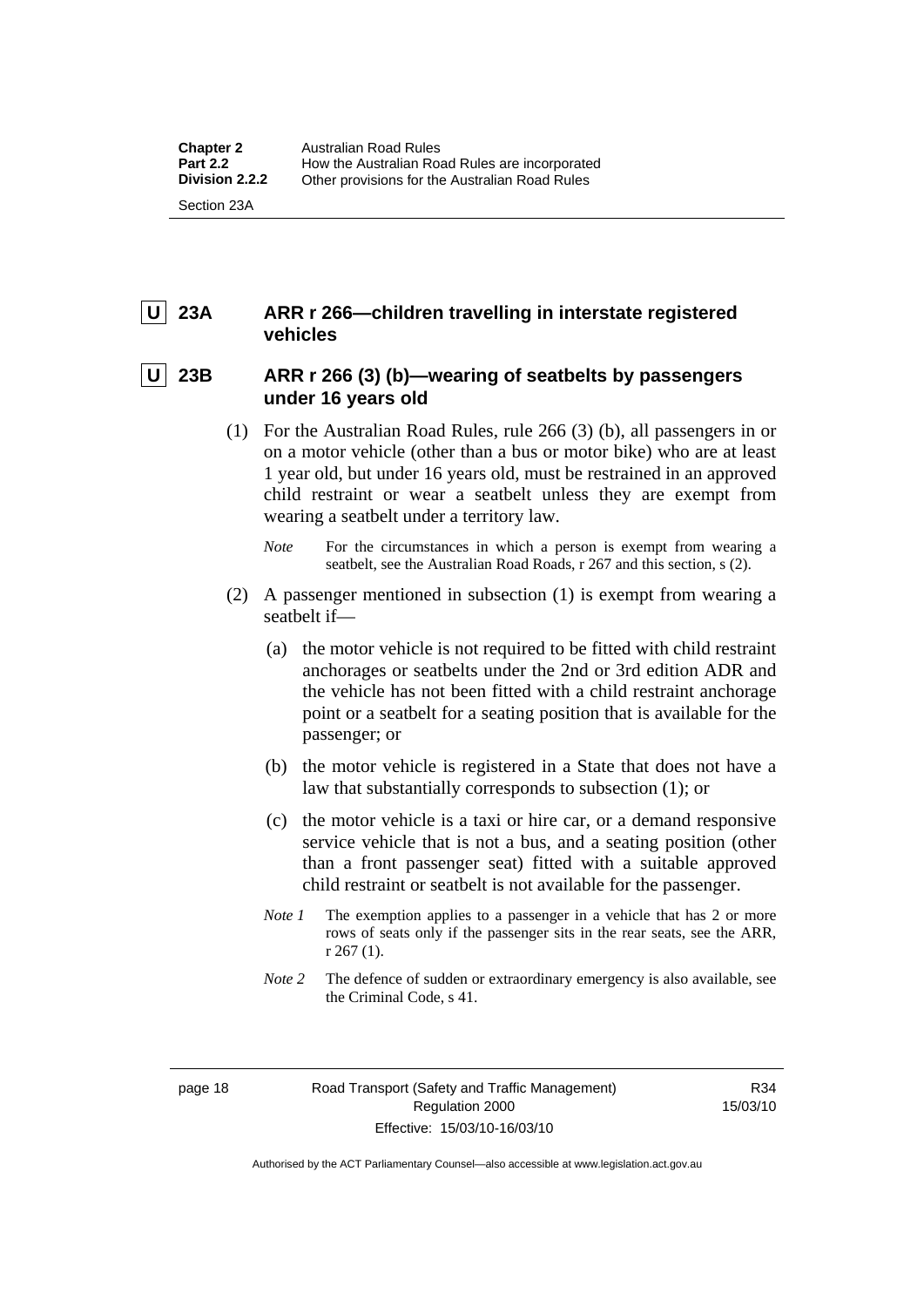<span id="page-28-0"></span>(3) In this section:

*2nd edition ADR*—see the *Road Transport (Vehicle Registration) Regulation 2000*, schedule 1, section 1.14.

*3rd edition ADR*—see the *Road Transport (Vehicle Registration) Regulation 2000*, schedule 1, section 1.15.

#### **U 24 ARR r 266 (7)—wearing of seatbelts by passengers under 16 years old**

For the Australian Road Rules, rule 266 (7):

*approved child restraint* means a child restraint that is approved by the road transport authority under section 66 (1) (b) (Approvals etc by road transport authority).

### **U** 25 ARR r 267 (3)—certificates of exemption from wearing **seatbelts**

For the Australian Road Rules, rule 267 (3) a certificate is issued under a law of this jurisdiction for a person if—

- (a) the certificate is signed by a doctor; and
- (b) it certifies that—
	- (i) the person cannot wear a seatbelt for medical reasons; or
	- (ii) the person cannot, because of that person's size, build or any other physical characteristic, safely drive a vehicle while wearing a seatbelt.

#### **26 ARR r 270 (3)—wearing motorbike helmets**

For the Australian Road Rules, rule 270 (3):

*approved motor bike helmet* means a protective helmet for motor bike riders that is approved by the road transport authority under section 66 (1) (c) (Approvals etc by road transport authority).

page 19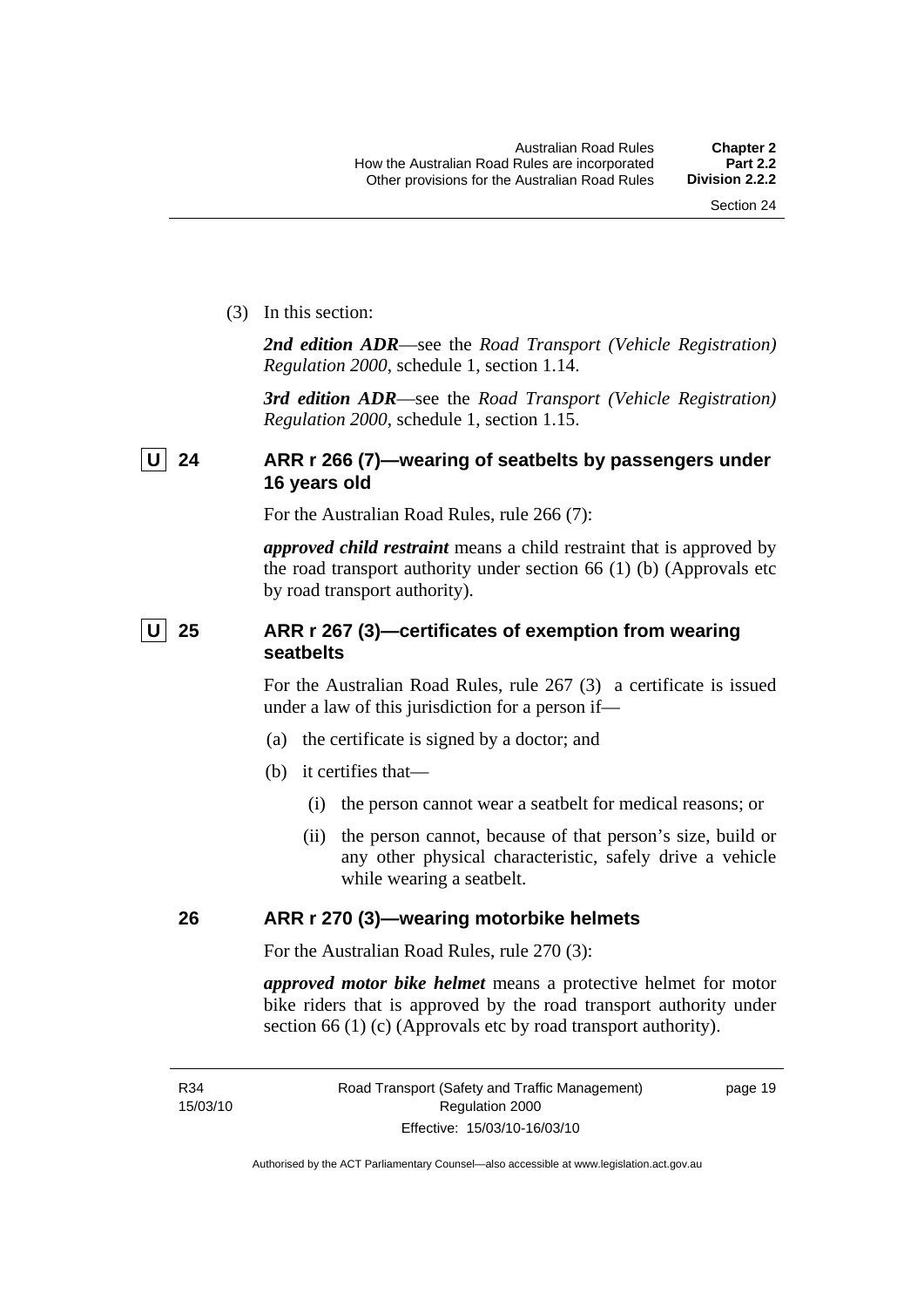#### <span id="page-29-0"></span>**27 ARR r 271 (6)—riding on motorbikes**

For the Australian Road Rules, rule 271 (6):

- (a) the Australian Road Rules, rule 271 (2) does not apply to a passenger on a motorbike to the extent that the passenger is exempt from the subrule under section 67 (Exemption from requirement about riding on motorbikes); and
- (b) the Australian Road Rules, rule 271 (3) does not apply to the rider of a motorbike in relation to a passenger to the extent that, under paragraph (a), rule 271 (2) does not apply to the passenger.

#### **27A ARR r 280 (2) (a)—other vehicles to which B light rules apply**

The following classes of vehicles are specified:

- (a) taxis;
- (b) hire cars;
- (c) demand responsive service vehicles;
- (d) motorbikes.
- *Note* This section applies the B light rules to drivers of taxis, hire cars, demand responsive service vehicles and riders of motorbikes who, under s 12, are allowed to drive in bus lanes.

#### **28 ARR r 287 (3), (4)—duties of participants in crashes**

 (1) For the Australian Road Rules, rule 287 (3), a driver of a motor vehicle involved in a crash is taken to have given the driver's required particulars to a police officer if the driver supplies the particulars in accordance with the requirements of the crash reporting website.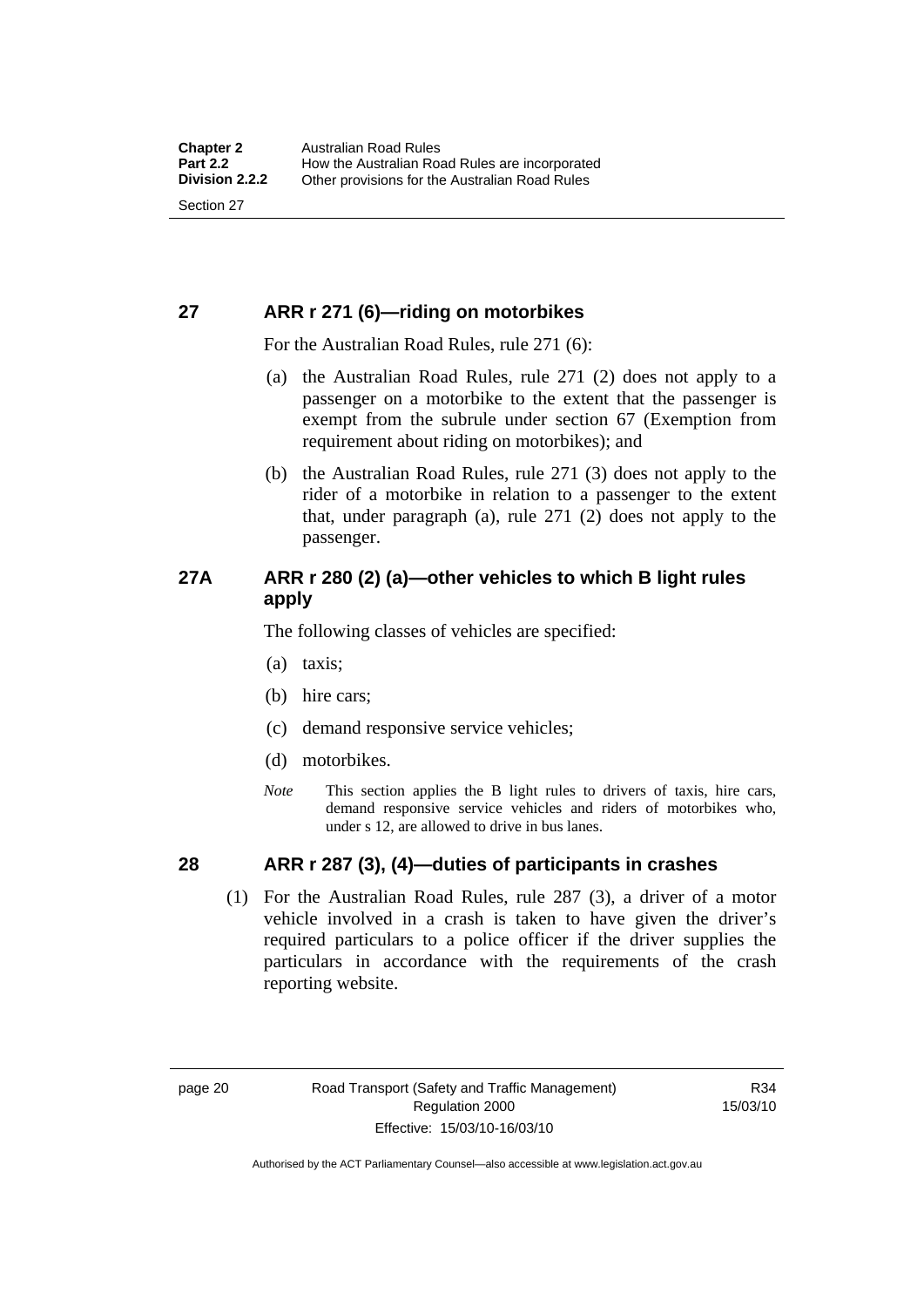- <span id="page-30-0"></span> (2) For the Australian Road Rules, rule 287 (3) (e), every crash not mentioned in the Australian Road Rules, rule 287 (3) (a) to (d) must be reported to a police officer.
	- *Note* The Australian Road Rules, r 287 (3) (e) requires the driver (or the driver's representative) to give the driver's required particulars, within the required time, about a crash to a police officer if the crash is required to be reported to a police officer under another law of this jurisdiction.
- (3) For the Australian Road Rules, rule 287 (4), definition of *required particulars*, information required to be given to a police officer about a crash includes an explanation of the circumstances of the crash.
- (4) In this section:

*crash reporting website* means the website operated by the Territory for the purpose of receiving information about crashes.

*Note* The crash reporting website can be accessed through the Canberra Connect website (www.canberraconnect.act.gov.au). The website can also be accessed through the website for police services in the ACT (www.afp.gov.au/act.html).

#### **29 ARR r 289 (1) (g)—driving on nature strip**

For the Australian Road Rules, rule 289 (1) (g), a driver may drive the driver's vehicle on a nature strip adjacent to a length of road in a built-up area if the vehicle—

- (a) is a motor vehicle (other than a ride-on lawnmower) that is built and used solely for cutting grass, or for purposes incidental to cutting grass; or
- (b) is a motor vehicle that is designed for cleaning footpaths and is being driven on the nature strip for the purpose of cleaning a footpath and is displaying an amber flashing light; or

page 21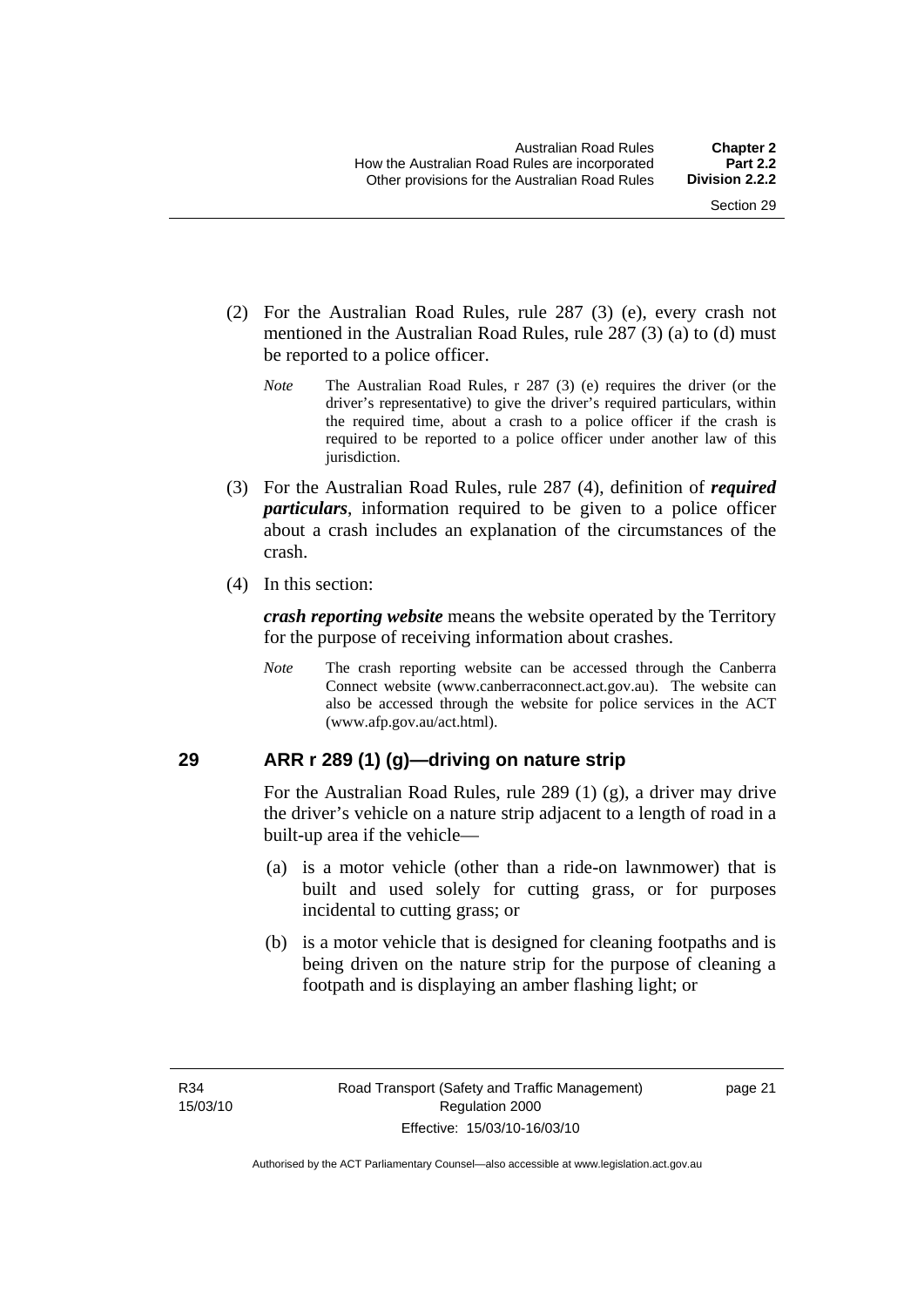- <span id="page-31-0"></span> (c) is being used to transport goods or materials for use in (or for the purposes of) the construction or maintenance of roads by or on behalf of the Territory; or
- (d) is a postal vehicle that is  $-$ 
	- (i) a motorbike with an engine capacity of not more than 110mL; and
	- (ii) being driven at a speed of not more than 10km/h.
- (e) is being used by a person in the course of his or her duties as a person authorised under this regulation to use a traffic offence detection device.

#### **30 ARR r 298—driving with a person in or on trailer**

- (1) For the Australian Road Rules, rule 298, a trailer is exempt if—
	- (a) the trailer is being towed by a police vehicle or emergency vehicle; or
	- (b) the carriage of passengers is permitted in a part of the trailer and anyone in the trailer is in that part; or
	- (c) anyone who is in the trailer is engaged in the door-to-door delivery or collection of goods, or in the collection of waste or garbage, and the trailer is not travelling faster than 25 km/h; or
	- (d) in all the circumstances, there is no reasonable danger of anyone in the trailer falling from the trailer or being injured.
- (2) For this section, the carriage of passengers is permitted in a part of a trailer if the part is designed primarily for—
	- (a) the carriage of passengers; or
	- (b) the carriage of goods, but is enclosed.
- (3) In this section:

R34 15/03/10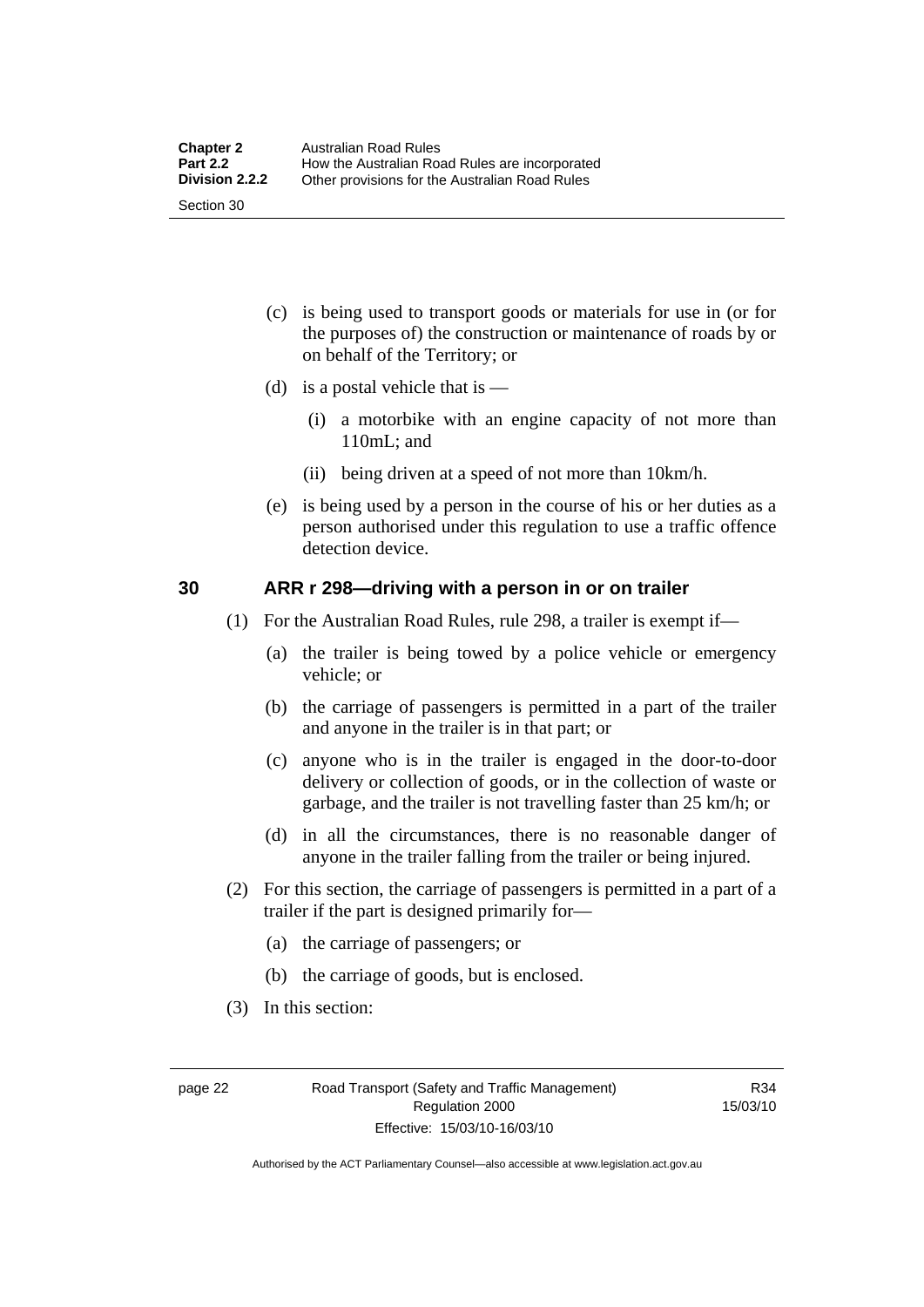<span id="page-32-0"></span>*enclosed*, for a part of a trailer, means enclosed by—

- (a) the structure of the trailer; or
- (b) a canopy, cage or other device fitted to the trailer that is of a kind approved by the road transport authority under section 66 (1) (d) (Approvals etc by road transport authority).

*in* includes on.

#### **31 ARR r 310 (3), (4)—exemption for road workers etc**

- (1) For the Australian Road Rules, rule 310 (3) (b), the road transport authority may authorise a person to engage in speed zoning tests.
- (2) For the Australian Road Rules, rule 310 (4), definition of *roadworks*, the road transport authority may authorise—
	- (a) installation or maintenance work on, above or below a road; or
	- (b) installation or maintenance of a traffic control device; or
	- (c) a traffic survey.
- (3) This section is additional to, and does not limit, any other power of the road transport authority or anyone else under a territory law to authorise something mentioned in this section.
	- *Note* Under the Act, the road transport authority can authorise a person to install or display (or to interfere with, change or remove) a prescribed traffic control device.

#### **32 ARR r 313—postal workers**

For the Australian Road Rules, rule 313—

- (a) the Australian Road Rules, rule 186 (Stopping in a mail zone) does not apply to the driver of a postal vehicle; and
- (b) the Australian Road Rules, rule 288 (Driving on a path) does not apply to the driver of a postal vehicle if—

R34 15/03/10 page 23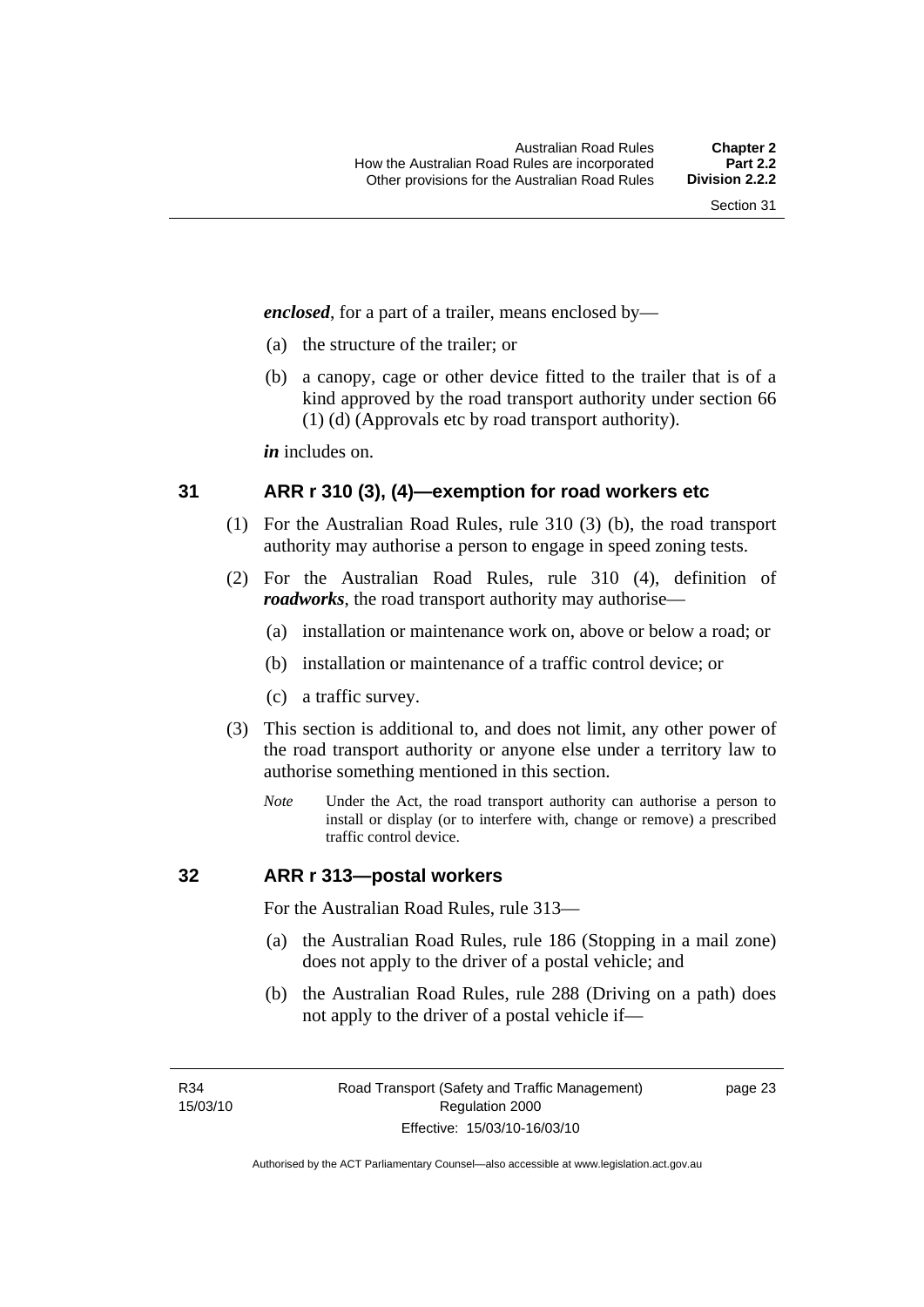- <span id="page-33-0"></span> (i) the vehicle is a motorbike with an engine capacity of not more that 110mL; and
- (ii) the vehicle is being driven at a speed of not more than 10km/h.

#### **33 ARR dict—definitions for dictionary**

(1) For the Australian Road Rules, dictionary:

*approved bicycle helmet* means a protective helmet for bicycle riders that is approved by the road transport authority under section 66 (1) (a) (Approvals etc by road transport authority).

*authorised person,* for a provision of the Australian Road Rules, means a person who is appointed as an authorised officer under the *Road Transport (General) Act 1999* for the Australian Road Rules or the provision.

*emergency worker* means—

- (a) a member of the ambulance service rendering or providing transport for sick or injured people; or
- (b) a member of the ambulance service, the fire brigade, the rural fire service or the SES providing transport in an emergency; or
- (c) a person who is declared by the road transport authority under section 66 (1) (e) (Approvals etc by road transport authority) to be an emergency worker.

*mechanical signalling device*, in relation to a vehicle, means a device that—

- (a) is fitted to the vehicle; and
- (b) is a mechanical signalling device or turn signal that complies with the *Road Transport (Vehicle Registration) Regulation 2000*, schedule 1.

Authorised by the ACT Parliamentary Counsel—also accessible at www.legislation.act.gov.au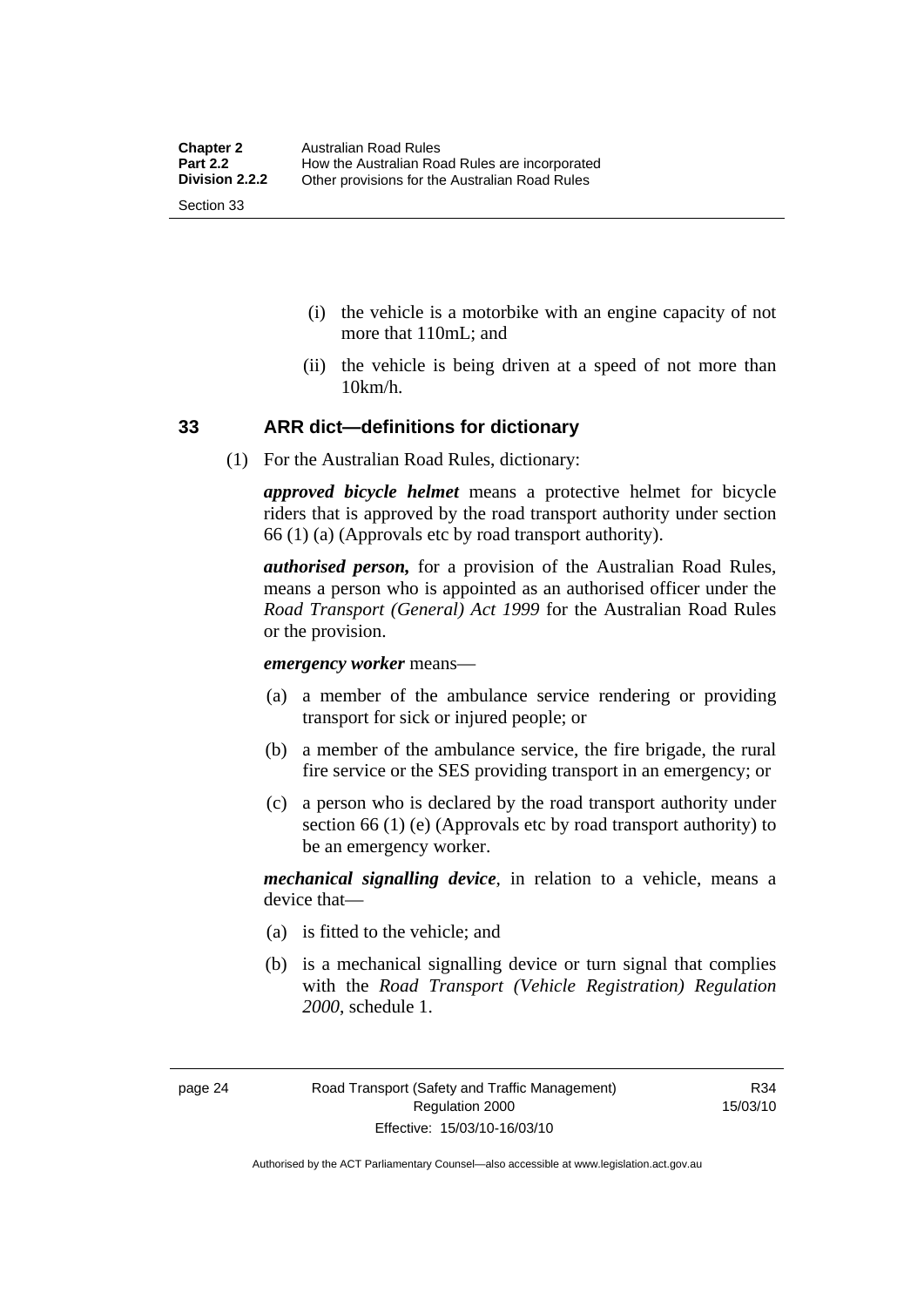*oversize vehicle* means a vehicle with a dimension that, including the dimension of any load, exceeds a relevant dimension limit under—

- (a) the *Road Transport (Mass, Dimensions and Loading) Act 2009*; or
- (b) the *Road Transport (Vehicle Registration) Regulation 2000*.
- *Note* A reference to an Act includes a reference to the statutory instruments made or in force under the Act, including any regulation (see Legislation Act, s 104).

*police officer*—see the Legislation Act, dictionary, part 1.

*postal worker* means an employee of Australia Post or anyone else engaged by Australia Post to deliver post.

*public bus*—see the *Road Transport (Public Passenger Services) Act 2001*, dictionary.

*taxi*—

- (a) see the *Road Transport (Public Passenger Services) Act 2001*, section 45 (Meaning of *taxi*); and
- (b) except in the Australian Road Rules, rule 182 (which is about stopping in taxi zones), includes a hire car.
- (2) For the Australian Road Rules, dictionary, definition of *GVM*, paragraph (b):

*vehicle registration authority* means:

- (a) the road transport authority; or
- (b) the corresponding authority of another jurisdiction.
- (3) For the Australian Road Rules, dictionary, definition of *hazard warning lights*:

*another law of this jurisdiction* means the *Road Transport (Vehicle Registration) Regulation 2000*, schedule 1.

R34 15/03/10 page 25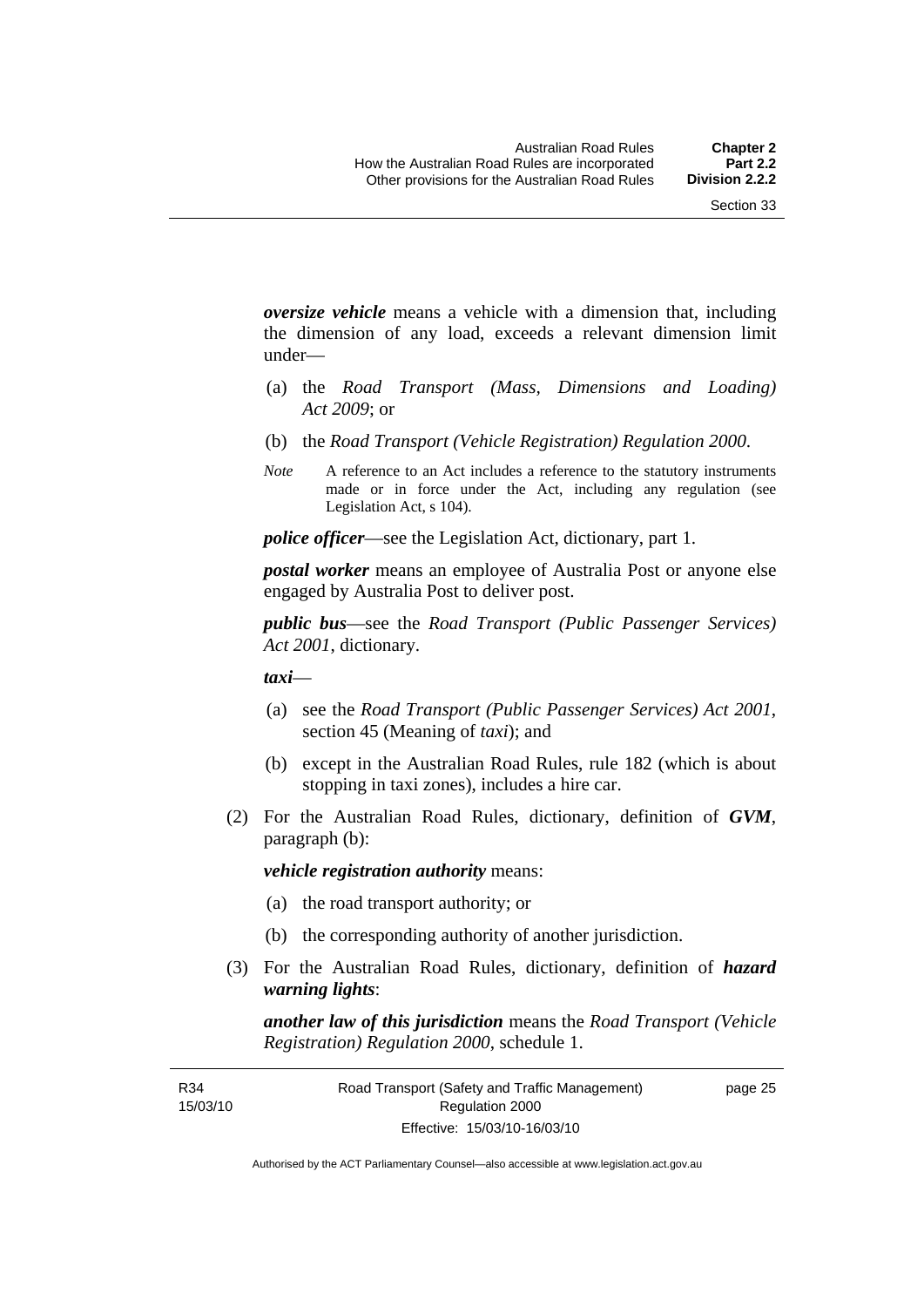- (4) For the Australian Road Rules, dictionary, definition of *portable warning triangle*, a portable warning triangle is approved if it—
	- (a) is in the form of an equilateral triangle; and
	- (b) has a minimum height of 300mm; and
	- (c) has, on the front and back, red reflecting sheeting or material, or 9 red reflectors arranged in a triangular shape, causing a red reflection that would be clearly visible to a driver at night when the upper beam of light from any headlight on the vehicle (complying with the relevant provisions to the *Road Transport (Vehicle Registration) Regulation 2000*), schedule 1 is projected directly onto the sign from a distance of 200m; and
	- (d) is of a robust and durable construction, capable of being readily erected to stand in an upright position and capable of remaining unaffected (to any material degree) by any reasonable force of wind or variation in weather conditions.

page 26 Road Transport (Safety and Traffic Management) Regulation 2000 Effective: 15/03/10-16/03/10

R34 15/03/10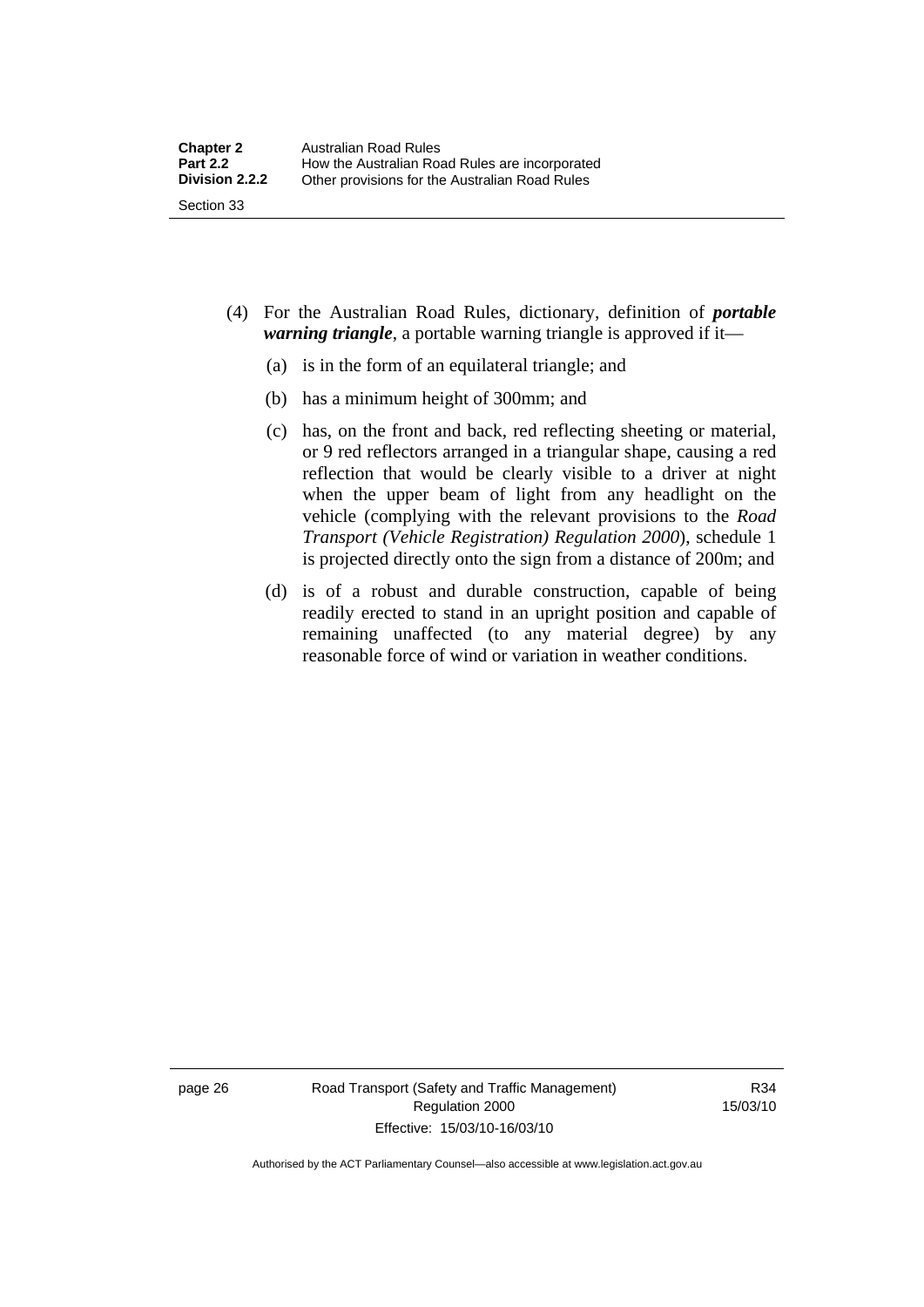# **Part 2.3 Additional ACT road rules**

*Note* The Australian Road Rules are not completely self-contained and need to be read with associated laws of each jurisdiction. This part sets out some of the associated laws that are particular to the ACT. Provisions of Acts and other regulations included in the road transport legislation contain other provisions that are particular to the ACT.

# **Division 2.3.1 Noise and other nuisances**

# **37 Making unnecessary engine noise**

The driver of a motor vehicle on a road must not make unnecessary noise by turning on, running or failing to turn off the vehicle's engine.

Maximum penalty: 20 penalty units.

*Note* Under the Australian Road Rules, r 291 it is an offence to start or drive a vehicle in a way that makes unnecessary noise or smoke.

#### **38 Emission of waste oil or grease**

 (1) A person must not use a motor vehicle or trailer on a road unless adequate precautions have been taken to prevent waste oil or grease from the machinery or from any other part of the vehicle from dropping onto the roadway.

Maximum penalty: 20 penalty units.

- *Note* The Australian Road Rules, r 293 requires the driver of a vehicle to remove oil or grease that falls from the vehicle in certain circumstances.
- (2) Without limiting the liability of anyone else, the responsible person for a motor vehicle or trailer must take reasonable steps to prevent a contravention of subsection (1) in relation to the vehicle.

Maximum penalty: 20 penalty units.

R34 15/03/10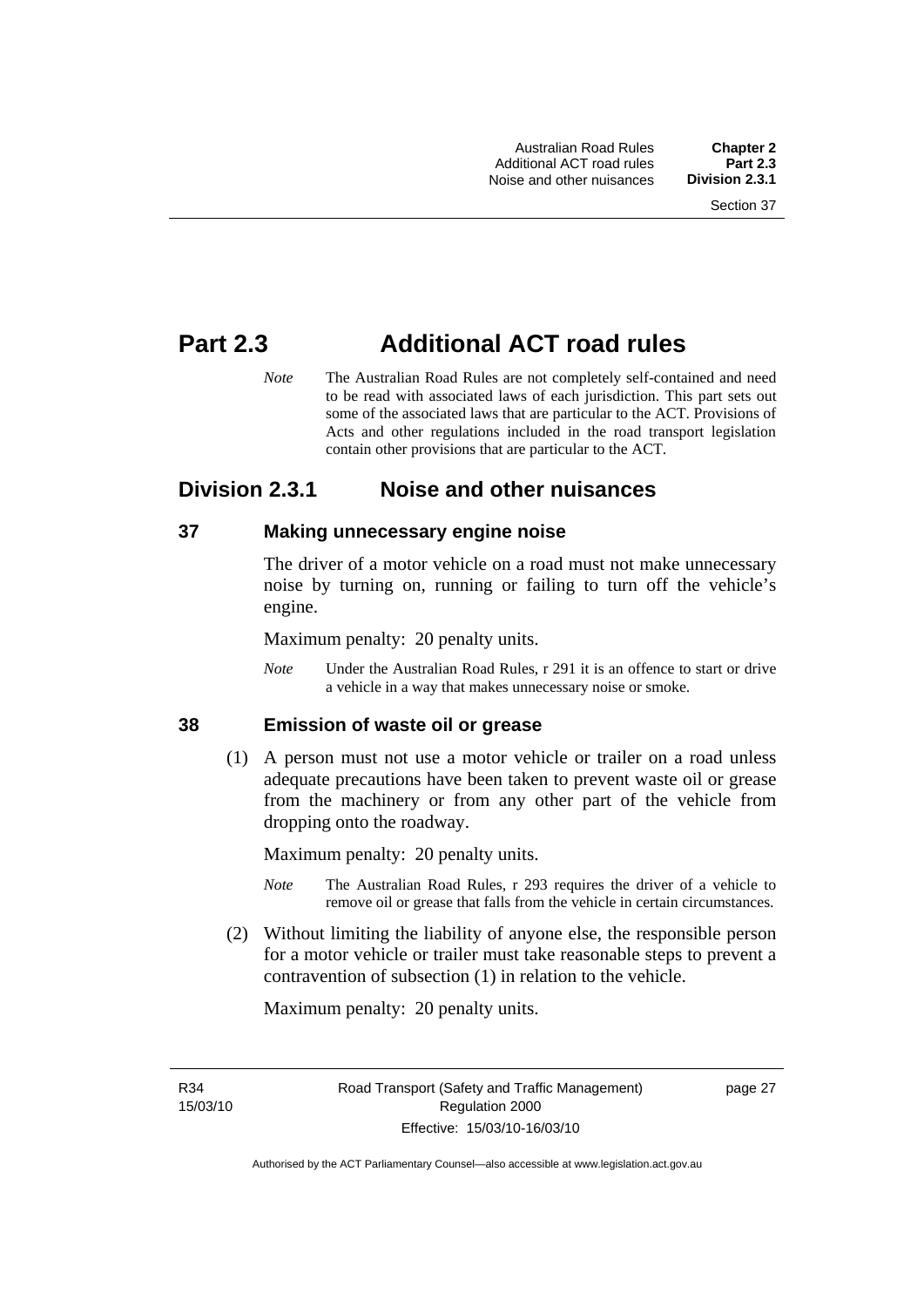# **Division 2.3.2 Driver and passenger safety**

#### **39 Safety of persons on trailers**

 (1) A person must not travel on a road in or on any part of a trailer that is not a part designed primarily for the carriage of passengers or goods.

Maximum penalty: 20 penalty units.

 (2) A person must not travel on a road in or on any part of a trailer that is a part designed primarily for the carriage of goods if the part is not enclosed.

Maximum penalty: 20 penalty units.

- (3) This section does not apply to a person—
	- (a) who is in or on a police vehicle or emergency vehicle; or
	- (b) engaged in the door-to-door delivery or collection of goods, or in the collection of waste or garbage, in or on a trailer that is not travelling faster than 25km/h; or
	- (c) if, in all the circumstances, there is a no reasonable danger of the person falling or being thrown from the trailer, or being injured, because the person is travelling in a way prohibited by this section.
- (4) In this section:

*enclosed*, for a part of a trailer, means enclosed by—

- (a) the structure of the trailer; or
- (b) a canopy, cage or other device fitted to the trailer that is of a kind approved by the road transport authority under section 66 (1) (d) (Approvals etc by road transport authority).
- *Note* The Australian Road Rules, r 298 prohibits a driver from driving a motor vehicle towing a trailer with a person in or on the trailer, unless

page 28 Road Transport (Safety and Traffic Management) Regulation 2000 Effective: 15/03/10-16/03/10

R34 15/03/10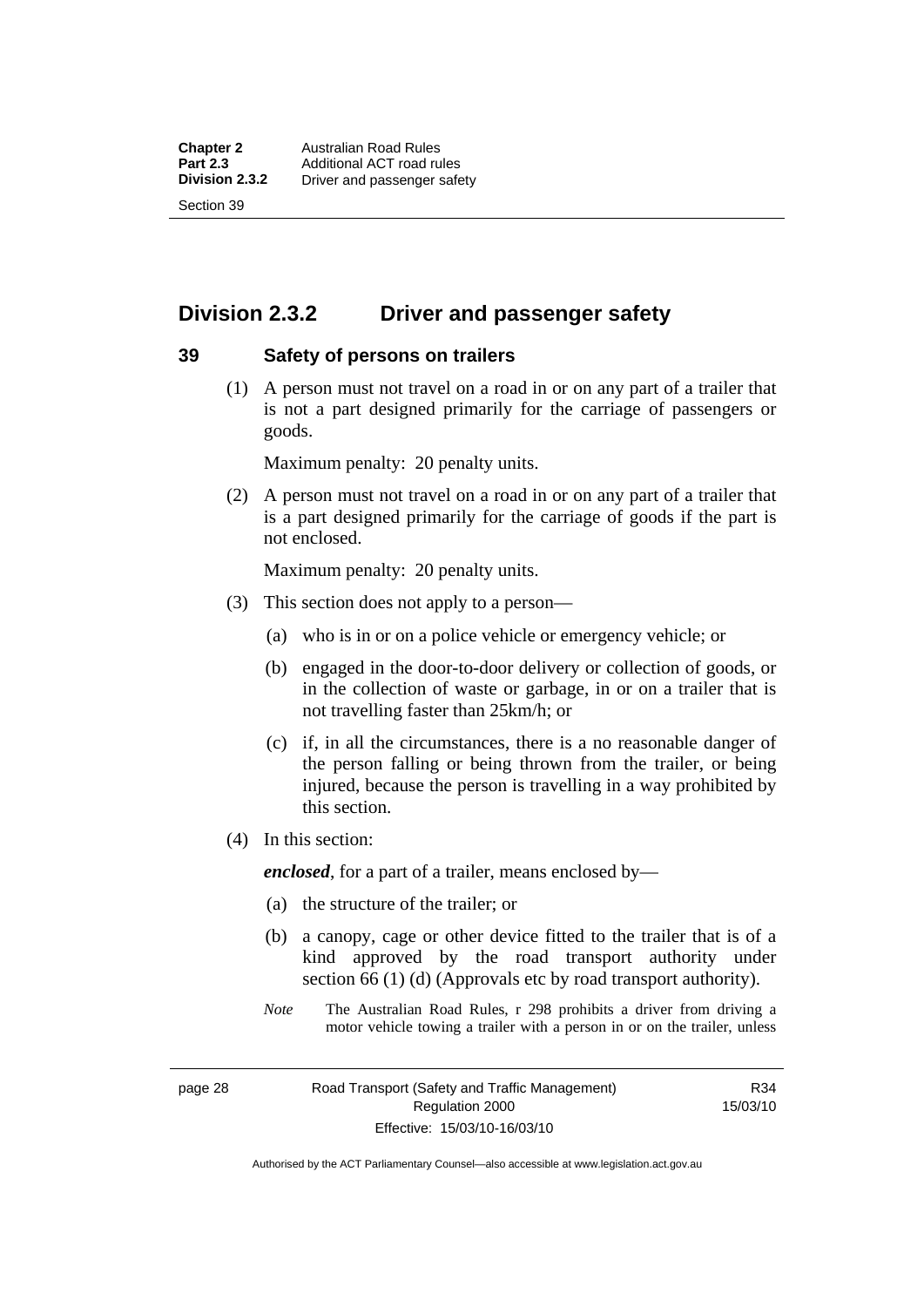the trailer is exempt from the rule under another law of this jurisdiction. Section 30 provides the exemption from the rule.

#### **40 Passengers in sidecars to be seated**

 (1) A passenger in a sidecar attached to a motorbike that is moving, or is stationary but not parked, on a road must sit in a place in the sidecar designed for use by a passenger.

Maximum penalty: 20 penalty units.

 (2) The rider of a motorbike must not ride with a passenger in a sidecar unless the passenger complies with subsection (1).

Maximum penalty: 20 penalty units.

# **Division 2.3.3 Trailers and towing**

*Note* The following rules of the Australian Road Rules apply to the towing of vehicles:

- r 216 (which is about the lights that must be used when towing a vehicle at night or in hazardous weather conditions)
- r 254 (which is about the towing of bicycles)
- r 257 (which is about riding with a person on a bicycle trailer)
- r 292 (which is about towing a vehicle with an insecure or overhanging load)
- r 294 (which is about keeping control of a motor vehicle or trailer being towed)
- r 295 (which is about towing another vehicle with a towline)
- r 298 (which is about driving with a person in a trailer)
- r 312 (which provides certain exemptions for tow truck drivers).

#### **41 Number of vehicles that may be drawn**

 (1) The driver of an articulated vehicle must not tow any other vehicle on a road.

Maximum penalty: 20 penalty units.

R34 15/03/10 page 29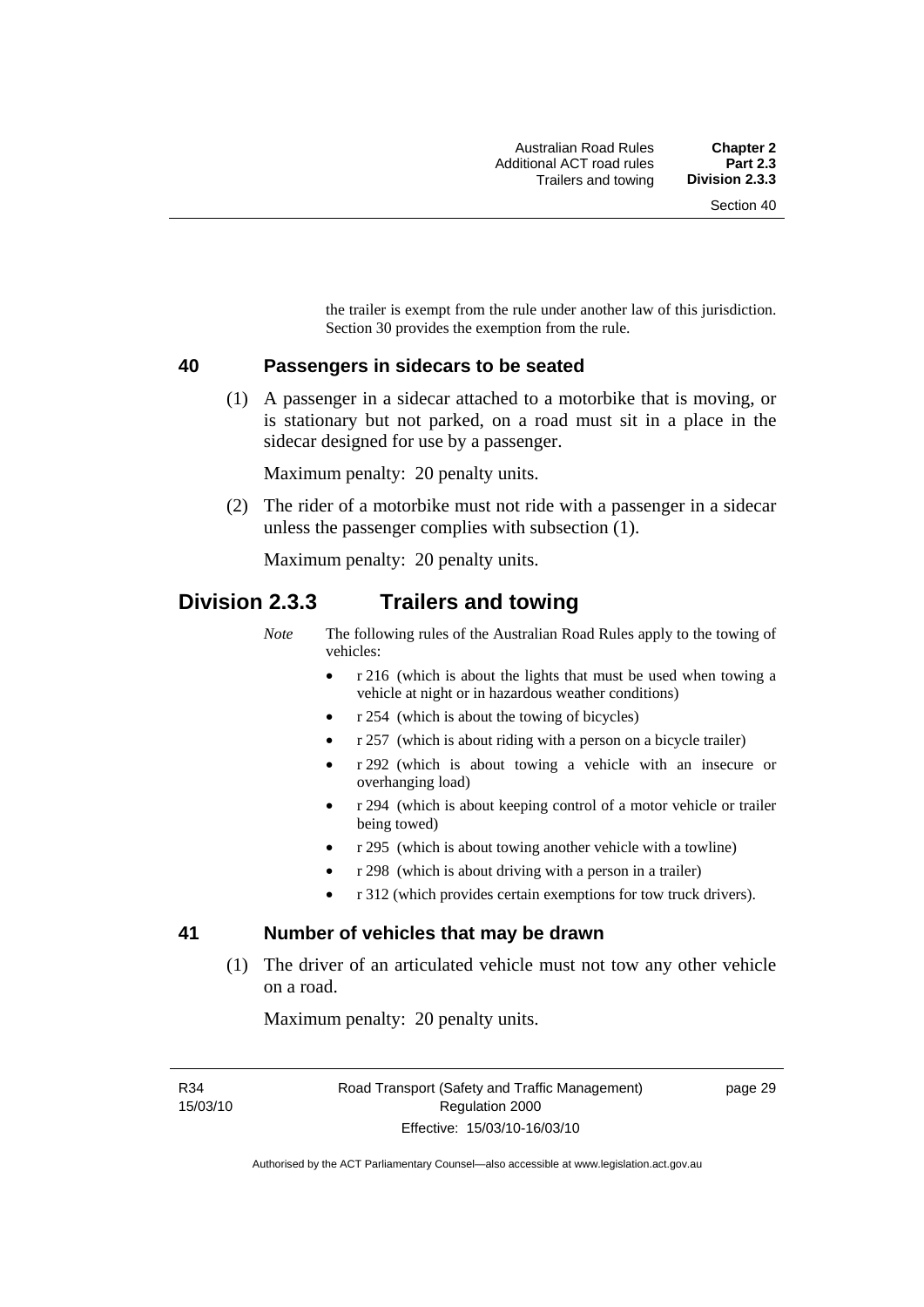(2) The driver of a motor vehicle must not tow more than 1 other vehicle on a road.

Maximum penalty: 20 penalty units.

- (3) The road transport authority may exempt a vehicle or person from subsection  $(1)$  or  $(2)$ .
- (4) Subsection (2) does not apply in relation to a tow truck that is towing an articulated vehicle (other than a B-double or road train) if—
	- (a) the articulated vehicle has broken down on a road and it is necessary for it to be towed away; or
	- (b) the articulated vehicle has been involved in a crash on a road and it is necessary for it to be towed away.
- (5) Subsection (2) does not apply to a motor vehicle that is towing another vehicle using a lift and tow trailer if—
	- (a) the other vehicle is partly supported by the lift and tow trailer; and
	- (b) the vehicle is not towed at faster than 60 km/h; and
	- (c) the combined weight of the towed vehicle and the lift and tow trailer is not more than the unladen weight of the towing vehicle.
- (6) Subsection (2) does not apply to—
	- (a) a tractor-harvester-cutting head trailer combination; or
	- (b) a tractor with multiple implements attached, if the implements are normally used as a single unit when performing agricultural operations; or
	- (c) a tractor and implement combination towing a fuel trailer or laser tower; or

Authorised by the ACT Parliamentary Counsel—also accessible at www.legislation.act.gov.au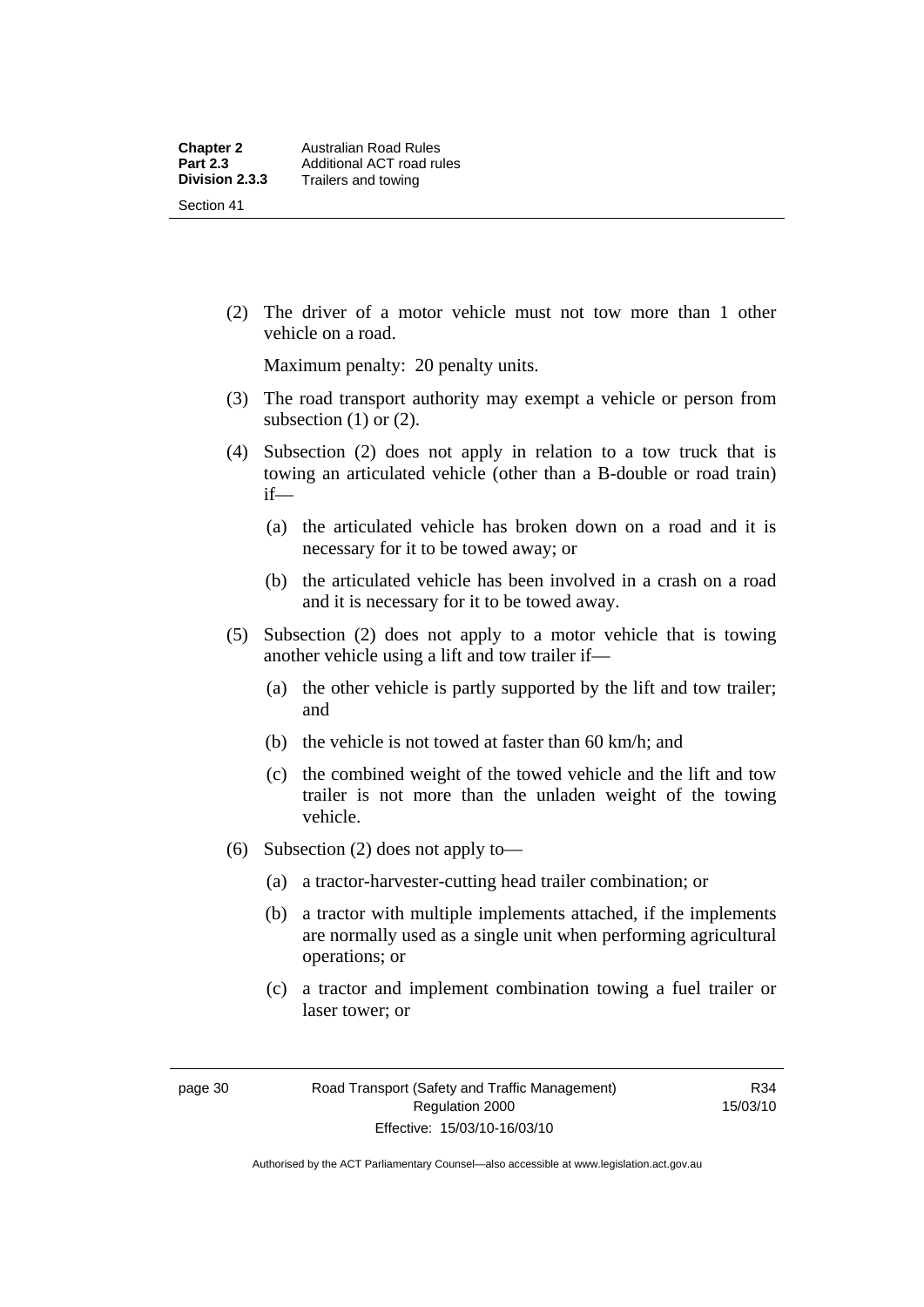- (d) an articulated low-loader consisting of a prime mover towing a converter dolly and a semitrailer; or
- (e) a B-double, dog trailer or road train.

#### **42 Towing by vehicles under 4.5t**

- (1) The driver of a motor vehicle (the *towing vehicle*) must not tow another vehicle (the *towed vehicle*) on a road if the laden weight of the towed vehicle is more than—
	- (a) the capacity of the towing attachment fitted to the towing vehicle; or
	- (b) the maximum laden weight for the towed vehicle.

Maximum penalty: 20 penalty units.

- (2) Subsection (1) does not apply to the driver if the towing vehicle has a GVM over 4.5t.
- (3) The road transport authority may exempt a vehicle or person from subsection  $(1)$ .
- (4) In this section:

*maximum laden weight*, for the towed vehicle, means—

- (a) the maximum laden weight for a towed vehicle specified by the manufacturer of the towing vehicle in relation to the towing vehicle; or
- (b) if there is no such specification by the manufacturer, the manufacturer of the vehicle cannot be identified or the specification is not appropriate because the towing vehicle has been modified—
	- (i) 1.5 times the unladen weight of the towing vehicle if the towed vehicle is fitted with a braking system that is working properly; or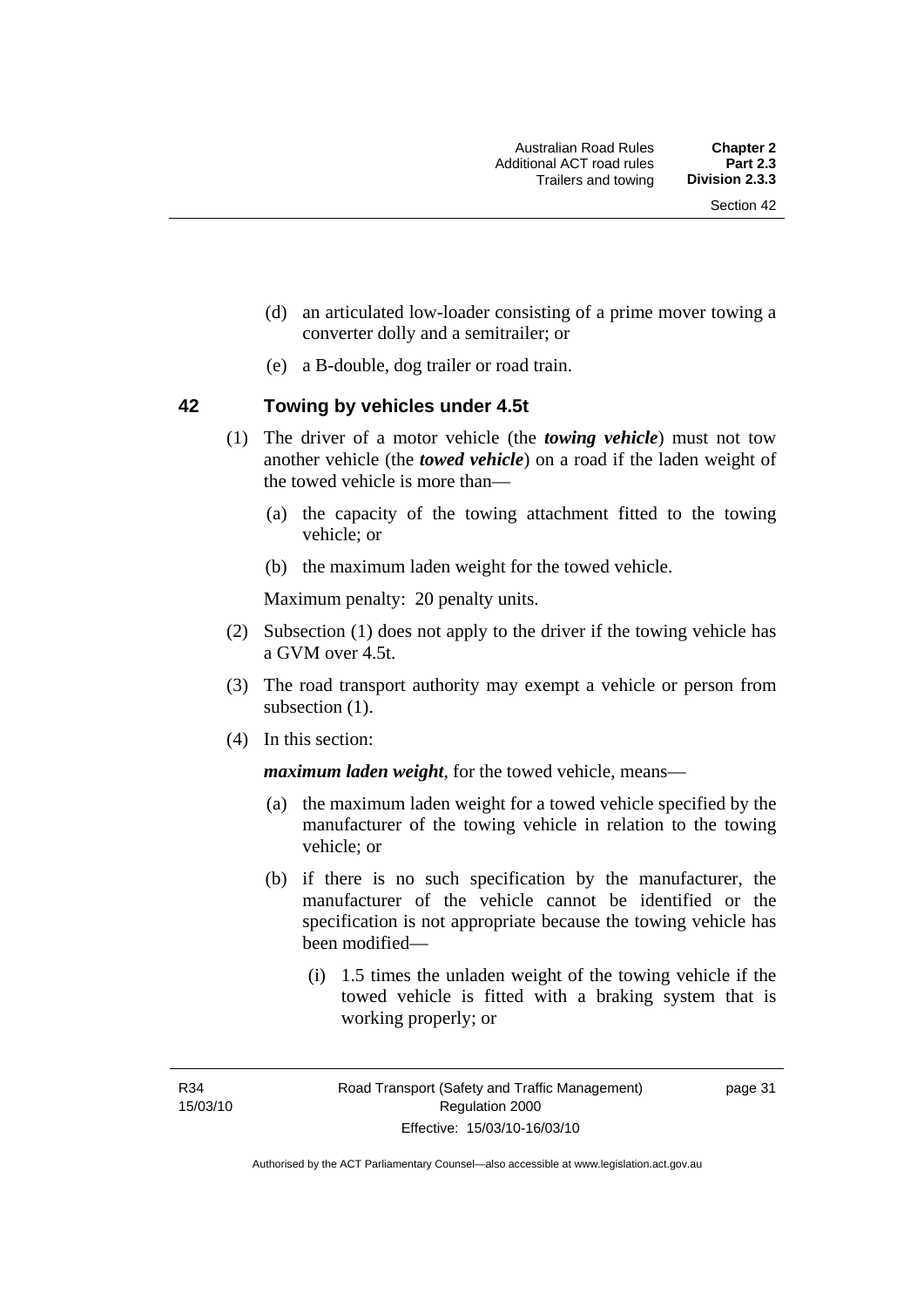**Chapter 2 Australian Road Rules**<br>**Part 2.3 Additional ACT road rules Part 2.3** Additional ACT road rules<br>**Division 2.3.4** Lights on vehicles Lights on vehicles Section 43

> (ii) the unladen weight of the towing vehicle in any other case.

# **Division 2.3.4 Lights on vehicles**

*Note* The following rules of the Australian Road Rules apply to lights on vehicles:

- r 215 (which is about using lights when driving at night or in hazardous weather conditions)
- r 216 (which is about the lights that must be used when towing a vehicle at night or in hazardous weather conditions)
- r 217 (which is about using rear fog lights)
- r 218 (which is about using headlights on high-beam)
- r 219 (which is about not using lights to dazzle other road users)
- r 220 (which is about the use of lights on a vehicle that is stopped)
- r 221 (which is about using hazard warning lights)
- r 222 (which is about the use of warning lights on buses carrying children)
- r 223 (which is about using lights when riding an animal-drawn vehicle at night or in hazardous weather conditions)
- r 259 (which is about using lights when riding a bicycle at night).

## **43 Lights on motor vehicles generally**

- (1) The driver of a motor vehicle fitted with a spotlight or searchlight must not operate the light, or allow it to be operated, on a road unless—
	- (a) the vehicle is stationary, the light is operated only for examining or making adjustments or repairs to a vehicle, and light from it is not projected further than 6m; or
	- (b) the light is operated for the temporary purpose of reading or looking for a notice, sign, house number or something similar; or
	- (c) the vehicle is a police vehicle; or

Authorised by the ACT Parliamentary Counsel—also accessible at www.legislation.act.gov.au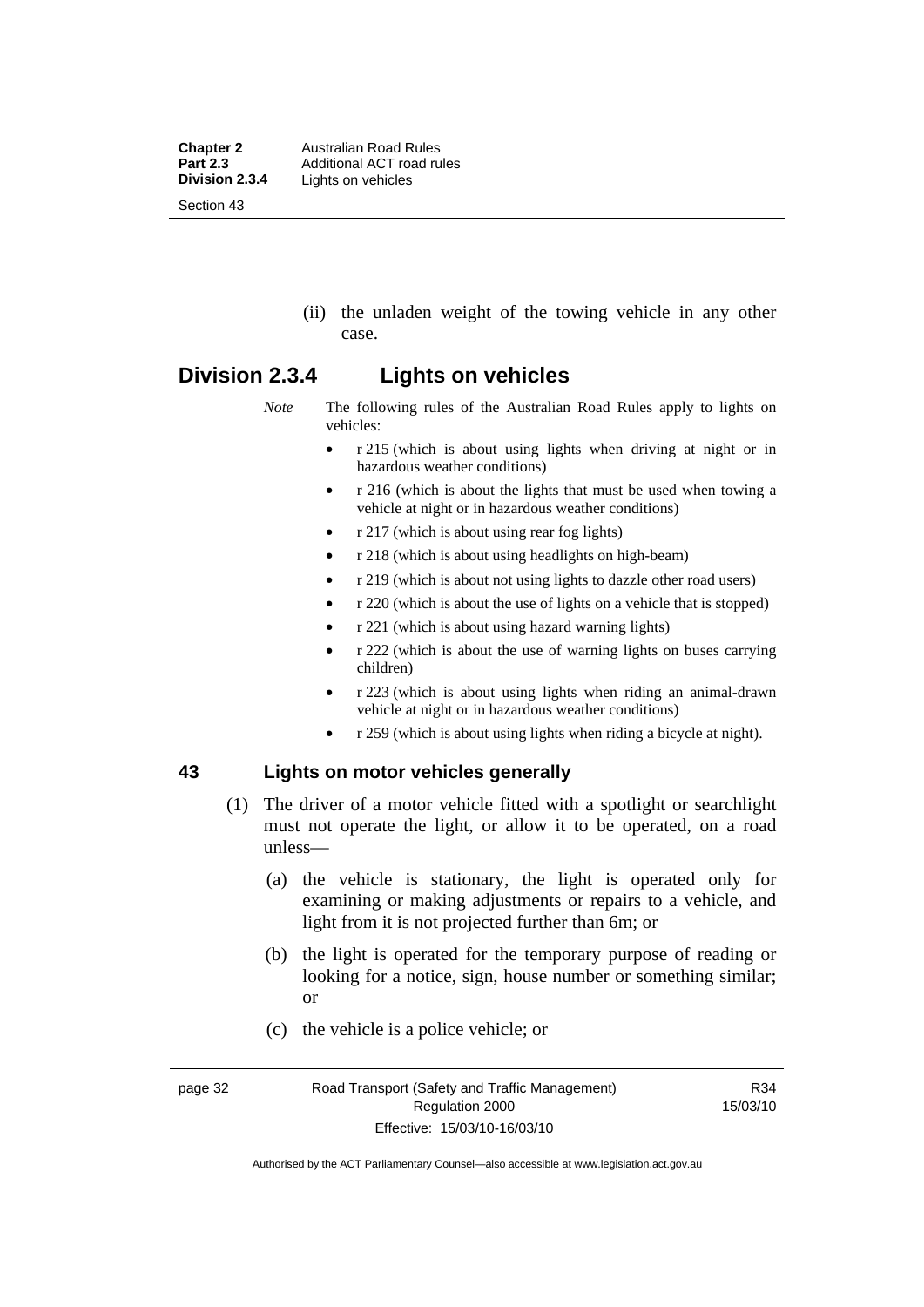(d) the vehicle is being used by the Territory, the Commonwealth or any public authority.

Maximum penalty: 20 penalty units.

- (2) The driver of a motor vehicle fitted with an additional headlight permitted to be fitted under the *Road Transport (Vehicle Registration) Regulation 2000*, schedule 1 must not operate the headlight, or allow it to be operated, if—
	- (a) the vehicle is being driven on a length of road in a built-up area; or
	- (b) the driver is driving less than—
		- (i) 200m behind a vehicle travelling in the same direction as the driver; or
		- (ii) 200m from an oncoming vehicle.

Maximum penalty: 20 penalty units.

# **Division 2.3.5 Metered parking**

- *Note* The rules of the Australian Road Rules that apply to the parking of vehicles include the following:
	- r 189 (which is about double parking)
	- r 203 (which is about stopping in a parking area for people with disabilities)
	- r 205 (which is about parking for longer than indicated)
	- r 207 (which is about parking where fees are payable)
	- r 208 (which is about parallel parking on a road, except in a median strip parking area)
	- r 209 (which is about parallel parking in a median strip parking area)
	- r 210 (which is about angle parking)
	- r 211 (which is about parking in parking bays).

R34 15/03/10 page 33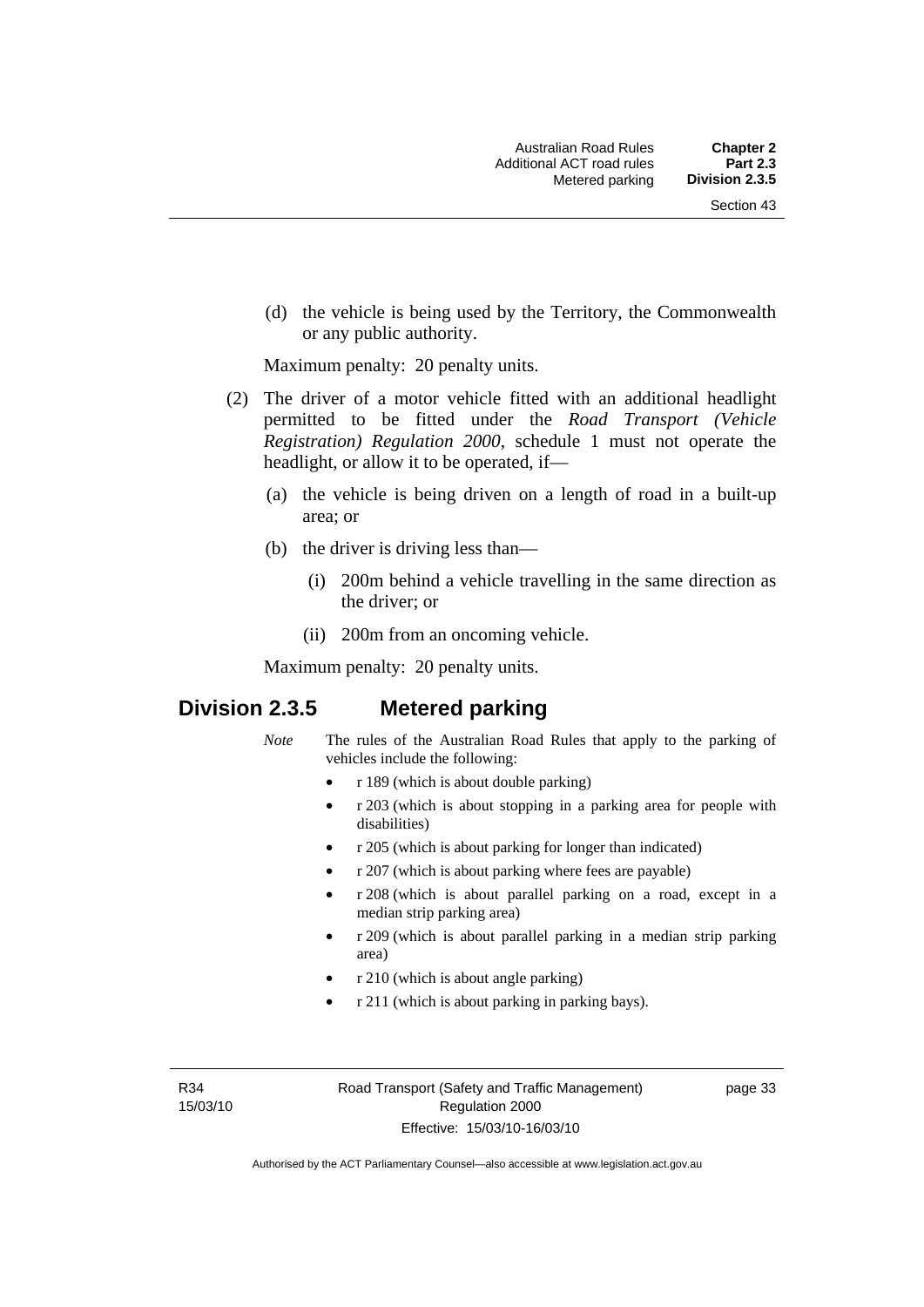# **44 Metered parking—parking in spaces**

- (1) A driver commits an offence if—
	- (a) the driver parks in a metered parking area; and
	- (b) the driver's vehicle is not parked in a metered parking space.

Maximum penalty: 20 penalty units.

 (2) A driver must not park the driver's vehicle in a metered parking space if another vehicle is parked in the space.

Maximum penalty: 20 penalty units.

 (3) A driver who parks in a metered parking space must position the driver's vehicle completely within the space.

Maximum penalty: 20 penalty units.

## **44A Metered parking—parking fees**

 (1) A driver must not park in a metered parking space without paying the relevant parking fee for the space.

Maximum penalty: 20 penalty units.

- (2) A driver does not commit an offence against subsection (1) if—
	- (a) the relevant parking fee for the metered parking space is paid immediately after the driver parks the driver's vehicle in the metered parking space; or
	- (b) the parking meter for the metered parking space indicates that the period for which parking in the space has been paid for has not expired; or
	- (c) the parking meter for the metered parking space—
		- (i) is not working; or

R34 15/03/10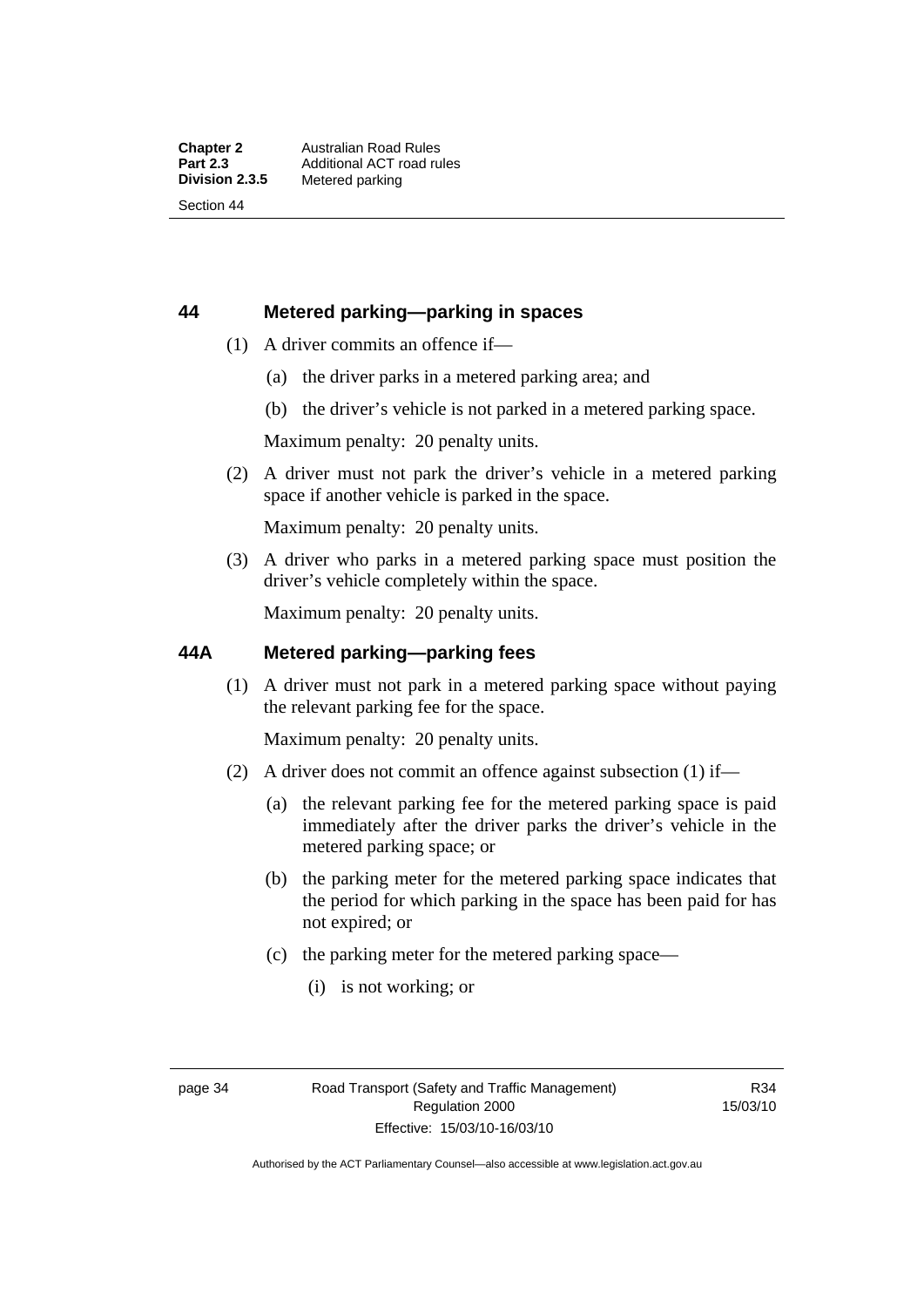- (ii) is covered with a parking meter hood bearing the words 'out of order time limit applies'.
- *Note* For other exceptions to s (1), see s 45.

#### **44B Metered parking—maximum length of stay**

 (1) A driver must not allow the driver's vehicle to remain parked in a metered parking space if the parking meter for the space indicates that the period for which parking in the space has been paid for has expired.

Maximum penalty: 20 penalty units.

*Note* For exceptions to s (1), see s 45.

 (2) A driver must not allow the driver's vehicle to remain parked in a metered parking space for longer than the period (if any) indicated on the metered parking signs applying to the space as the maximum period for which a vehicle may be parked in the space.

Maximum penalty: 20 penalty units.

*Note* For exceptions to s (2), see s 45.

#### **45 Metered parking—exceptions to s 44A and s 44B**

Section 44A (Metered parking—parking fees) and section 44B (Metered parking—maximum length of stay) do not apply to—

- (a) a driver for any period the driver's vehicle is parked in a metered parking space outside the controlled parking hours for the space; or
- (b) a driver if—
	- (i) the driver's vehicle is parked in a metered parking space; and
	- (ii) the driver displays in or on the vehicle a current mobility parking scheme authority; and

R34 15/03/10 page 35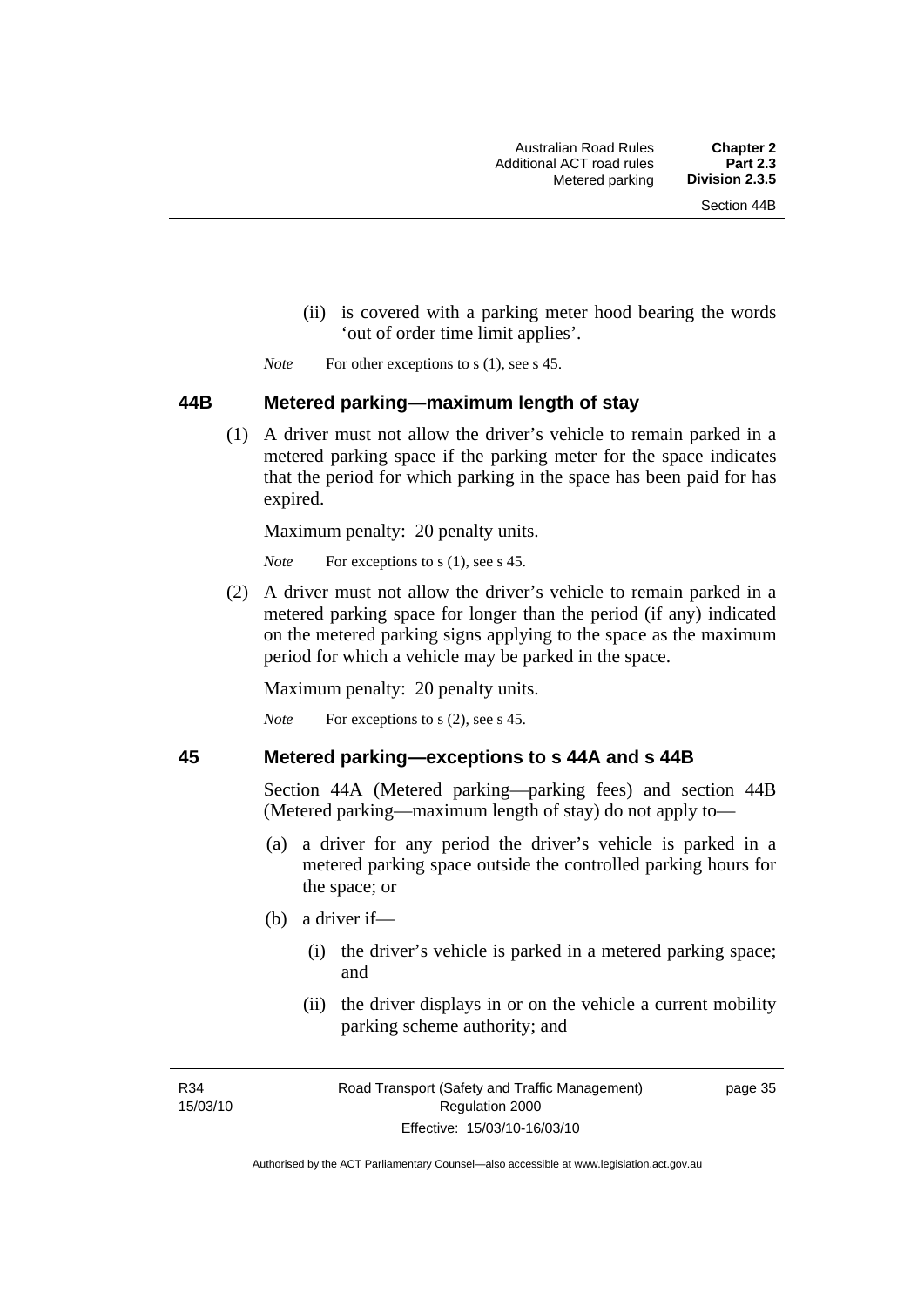- (iii) the driver complies with the conditions (if any) of the authority; or
- (c) a driver if—
	- (i) the driver's vehicle is parked in a metered parking space designated by a *permit zone sign* for use by the holder of a stated kind of parking permit; and
	- (ii) the driver displays in or on the vehicle a current parking permit of that kind; and
	- (iii) the driver complies with the conditions (if any) of the permit.

#### **46 Temporary closure of metered parking spaces**

- (1) If the road transport authority decides that the use of a metered parking space should be temporarily discontinued, the authority may close the space by—
	- (a) installing a sign, at or near the space, that displays words to the effect that the space is closed; or
	- (b) covering the parking meter applying to the space with a parking meter hood bearing the words 'no parking'.
- (2) A driver must not park in a metered parking space that has been closed under subsection (1).

Maximum penalty: 20 penalty units.

(3) In this section:

*sign* includes a board, device, plate, screen, words or anything else, whether or not installed with or on a traffic sign.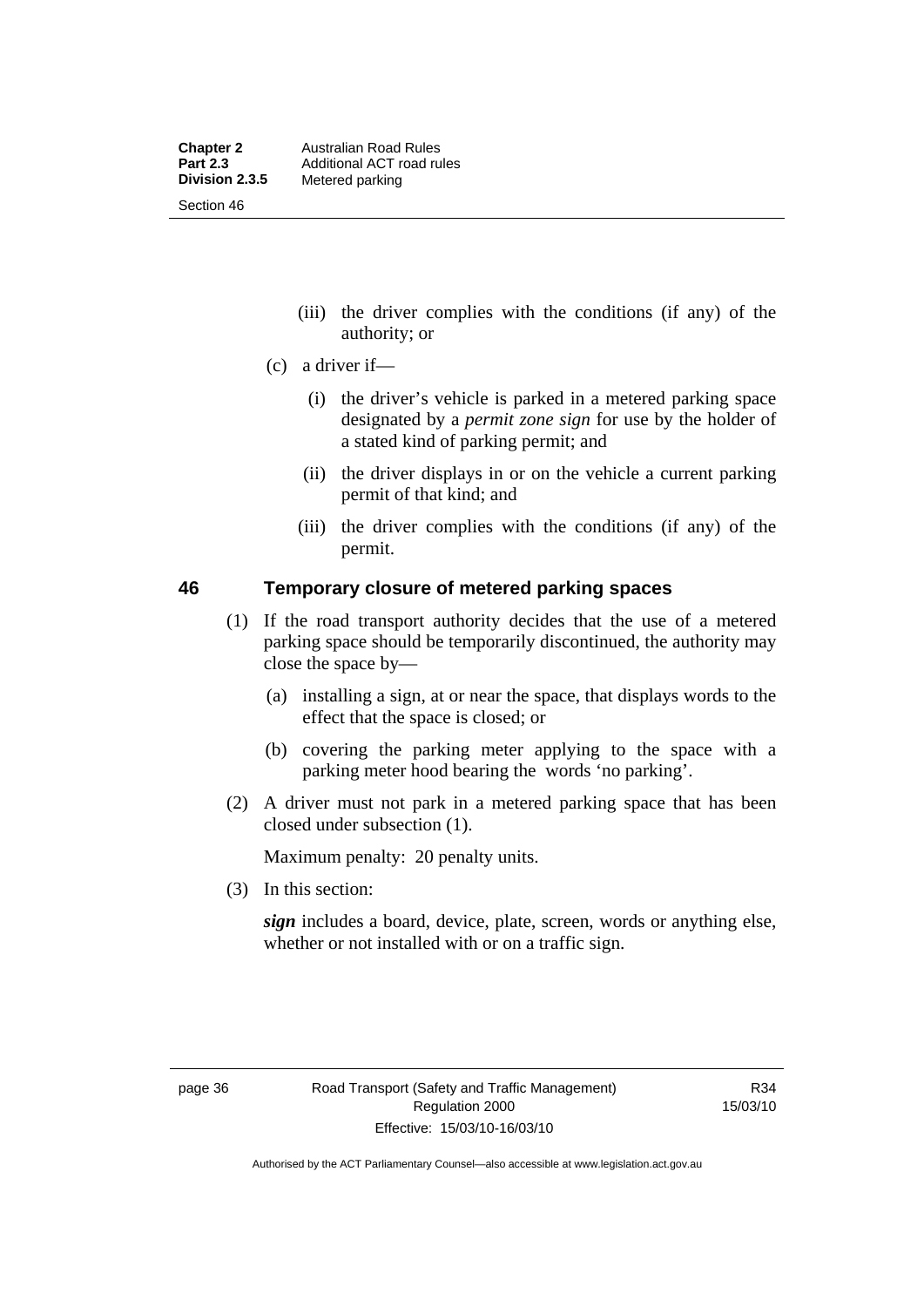# **47 Misuse of parking meters**

A person must not—

- (a) insert in a parking meter anything other than coins appropriate for the meter; or
- (b) attach anything (for example, advertising material) to a parking meter.

Maximum penalty: 20 penalty units.

*Note* An example is part of the regulation, is not exhaustive and may extend, but does not limit, the meaning of the provision in which it appears (see Legislation Act, s 126 and s 132).

#### **48 Interfering with parking meters etc**

A person must not—

- (a) do anything that interferes with (or is likely to interfere with) the proper working of a parking meter; or
- (b) fraudulently operate a parking meter.

Maximum penalty: 20 penalty units.

# **Division 2.3.6 Ticket parking**

#### **49 Ticket parking—parking in spaces**

- (1) A driver commits an offence if—
	- (a) the driver parks in a ticket parking area; and
	- (b) the driver's vehicle is not parked in a ticket parking space.

Maximum penalty: 20 penalty units.

 (2) However, the driver does not commit an offence against subsection (1) if the driver parks in a metered parking space within a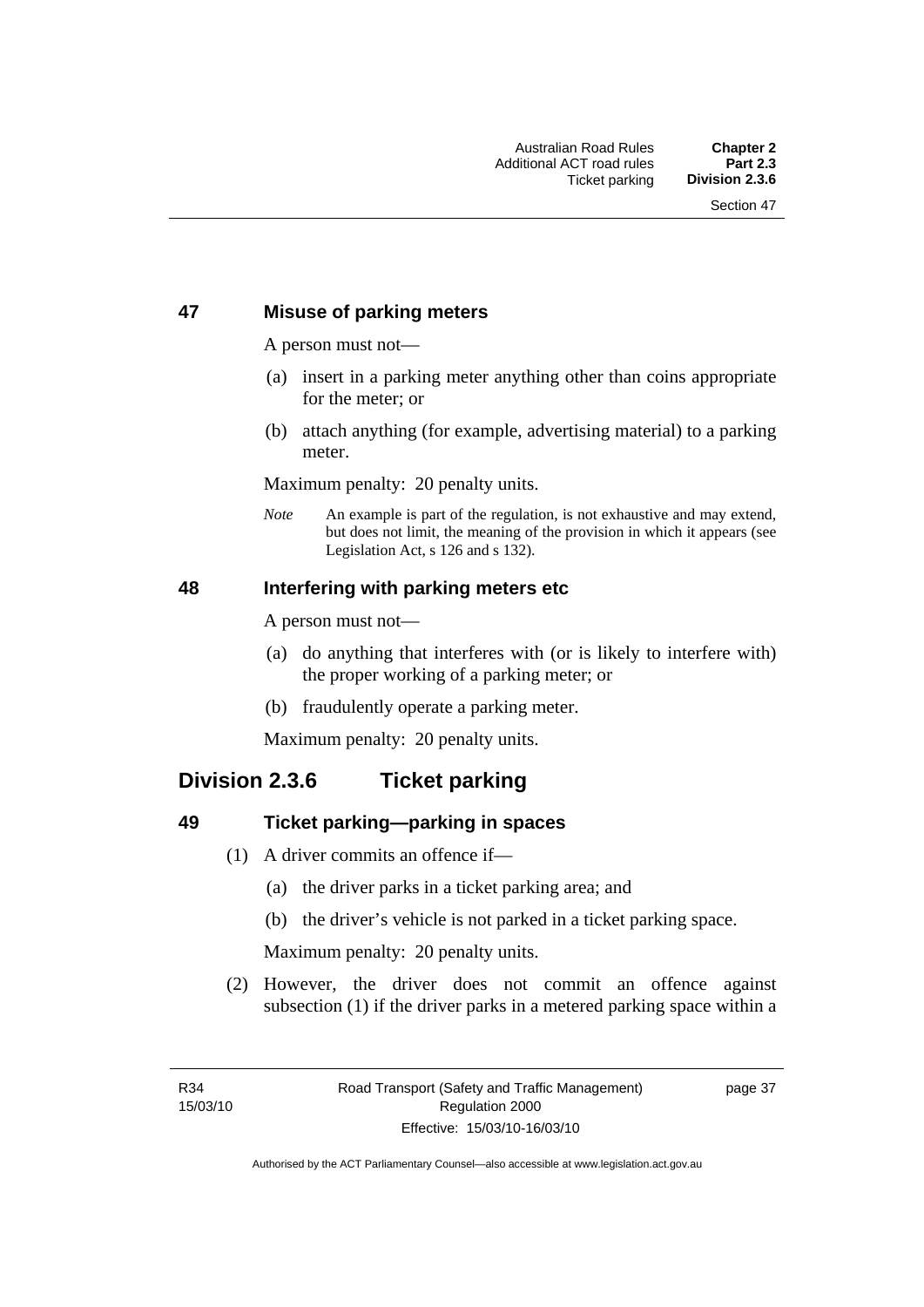| <b>Chapter 2</b> | Australian Road Rules     |
|------------------|---------------------------|
| <b>Part 2.3</b>  | Additional ACT road rules |
| Division 2.3.6   | Ticket parking            |
| Section 49A      |                           |

ticket parking area and the driver complies with the provisions of division 2.3.5 (Metered parking) in relation to parking in the space.

 (3) A driver must not park the driver's vehicle in a ticket parking space if another vehicle is parked in the space.

Maximum penalty: 20 penalty units.

 (4) A driver who parks in a ticket parking space must position the driver's vehicle completely within the space.

Maximum penalty: 20 penalty units.

#### **49A Ticket parking—display of tickets**

- (1) A driver may park the driver's vehicle in a ticket parking area only if—
	- (a) for an RTA multi-stay ticket parking area—
		- (i) a current parking ticket for the area is correctly displayed in or on the vehicle; or
		- (ii) a current part-day parking ticket for another RTA multi-stay ticket parking area is correctly displayed in or on the vehicle; or
		- (iii) a current equivalent all-day parking ticket for another RTA multi-stay ticket parking area is correctly displayed in or on the vehicle; or
	- (b) for any other ticket parking area—a current parking ticket for the area is correctly displayed in or on the vehicle.

Maximum penalty: 20 penalty units.

#### **Examples of ticket parking areas for par (b)**

1 a ticket parking area set up by the road transport authority in which parking up to a maximum of 4 hours is permitted by the ticket parking signs applying to the area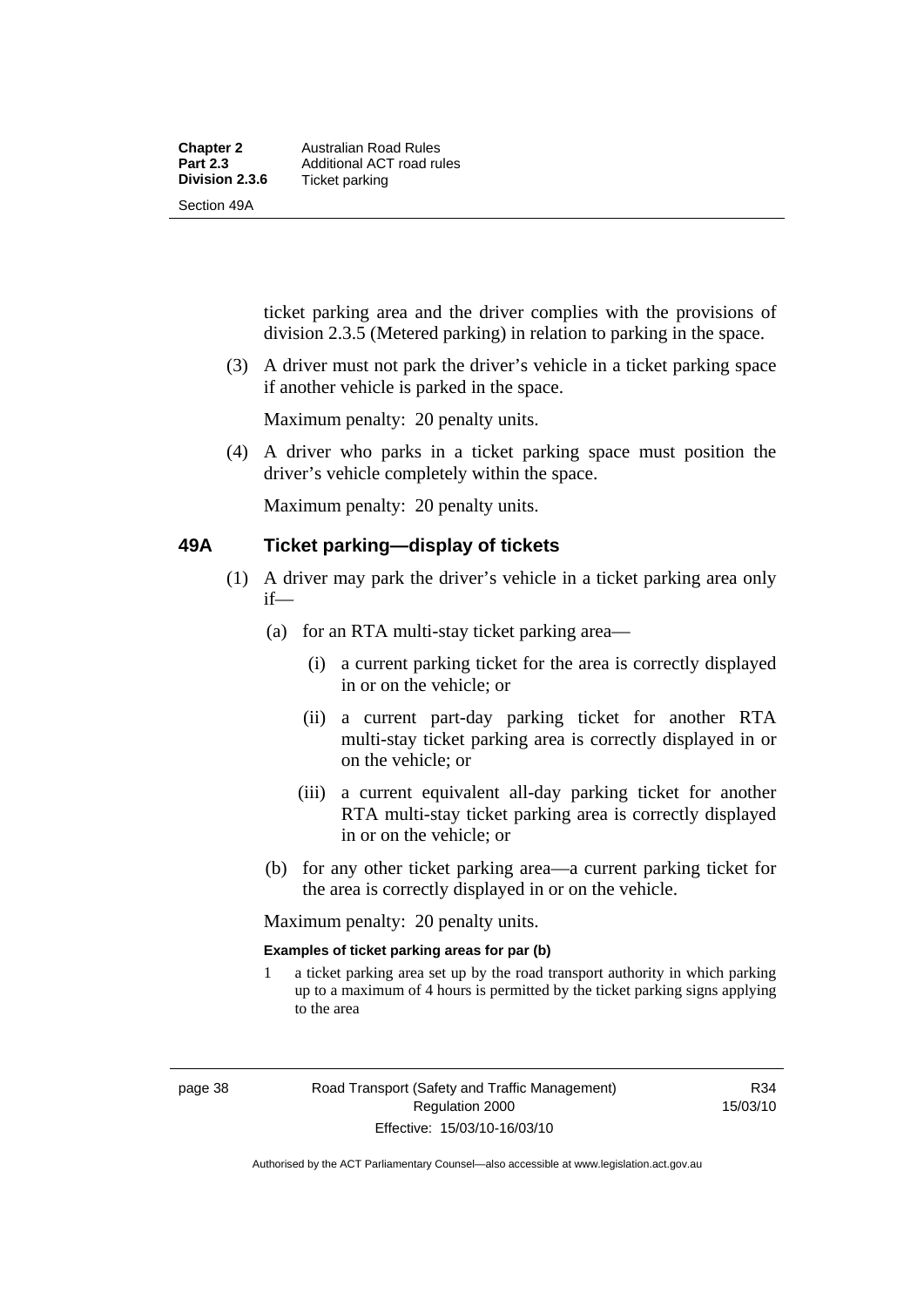- 2 a ticket parking area set up by a parking authority
- *Note 1* Ticket parking areas may be set up by the road transport authority or a parking authority (see s 75A-s 76A).
- *Note 2* An example is part of the regulation, is not exhaustive and may extend, but does not limit, the meaning of the provision in which it appears (see Legislation Act, s 126 and s 132).
- (2) Subsection (1) (a) does not apply to a driver if, immediately after parking in the ticket parking area, the driver—
	- (a) obtains a parking ticket for the ticket parking area and the ticket is correctly displayed in or on the driver's vehicle; or
	- (b) correctly displays in or on the driver's vehicle a parking ticket mentioned in subsection  $(1)$   $(a)$   $(ii)$  or  $(iii)$ .
- (3) Subsection (1) (b) does not apply to a driver if, immediately after parking in the ticket parking area, the driver obtains a parking ticket for the ticket parking area and the ticket is correctly displayed in or on the driver's vehicle.
- (4) It is a defence to the prosecution of a driver for an offence against subsection (1) if the driver proves that—
	- (a) a parking ticket was displayed in accordance with the subsection; and
	- (b) the driver took reasonable steps to ensure that the ticket remained correctly displayed while the driver's vehicle was parked in the ticket parking area.
	- *Note* For other exceptions to s (1), see s 50.
- (5) In this section:

*all-day parking ticket*, for a ticket parking area, means a parking ticket for which the relevant parking fee for parking all-day in the area has been paid.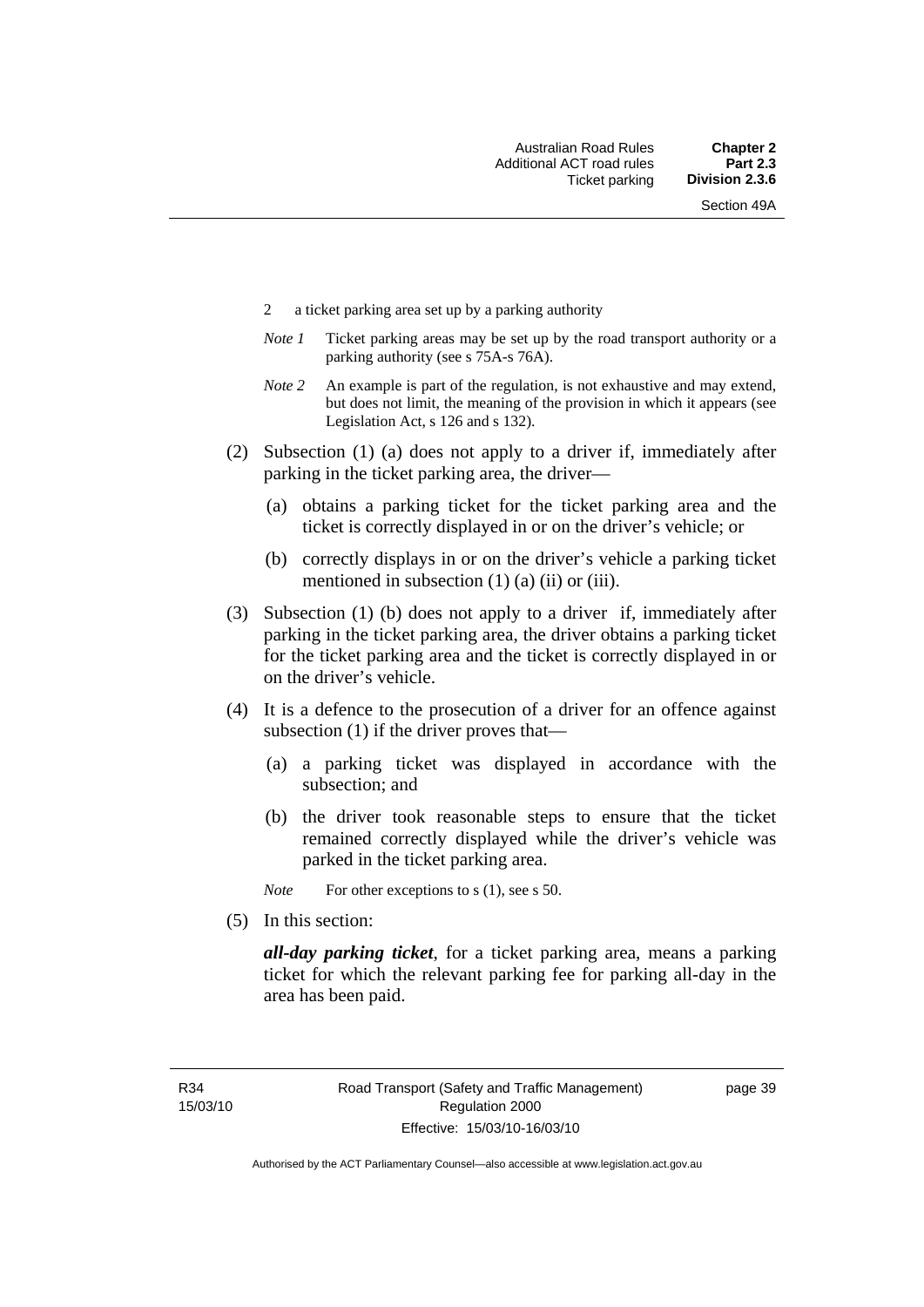*correctly displayed*—a parking ticket is *correctly displayed* in or on a vehicle if the ticket is displayed—

- (a) in or on the front left-hand side of the vehicle or, if the ticket requires the driver to display the ticket in or on a part of the vehicle, in or on that part of the vehicle; and
- (b) in a way that its expiry date and expiry time, and the ticket parking area for which it is issued, are clearly visible from outside the vehicle.

*equivalent*, for a multi-stay ticket parking area, means another ticket parking area for which the relevant parking fee for an all-day parking ticket for the area is the same or higher.

*part-day parking ticket* means a parking ticket that is not an all-day parking ticket.

*RTA multi-stay ticket parking area* means a ticket parking area set aside under section 76 (2) (a) (Ticket parking schemes—road transport authority) where all-day parking is permitted by the ticket parking signs applying to the area.

# **49B Ticket parking—maximum length of stay**

 (1) A driver must not allow the driver's vehicle to remain parked in a ticket parking area after the expiry of a parking ticket displayed in or on the vehicle.

Maximum penalty: 20 penalty units.

*Note 1* For when a parking ticket expires, see s 81.

*Note* 2 For exceptions to s (1), see s 50.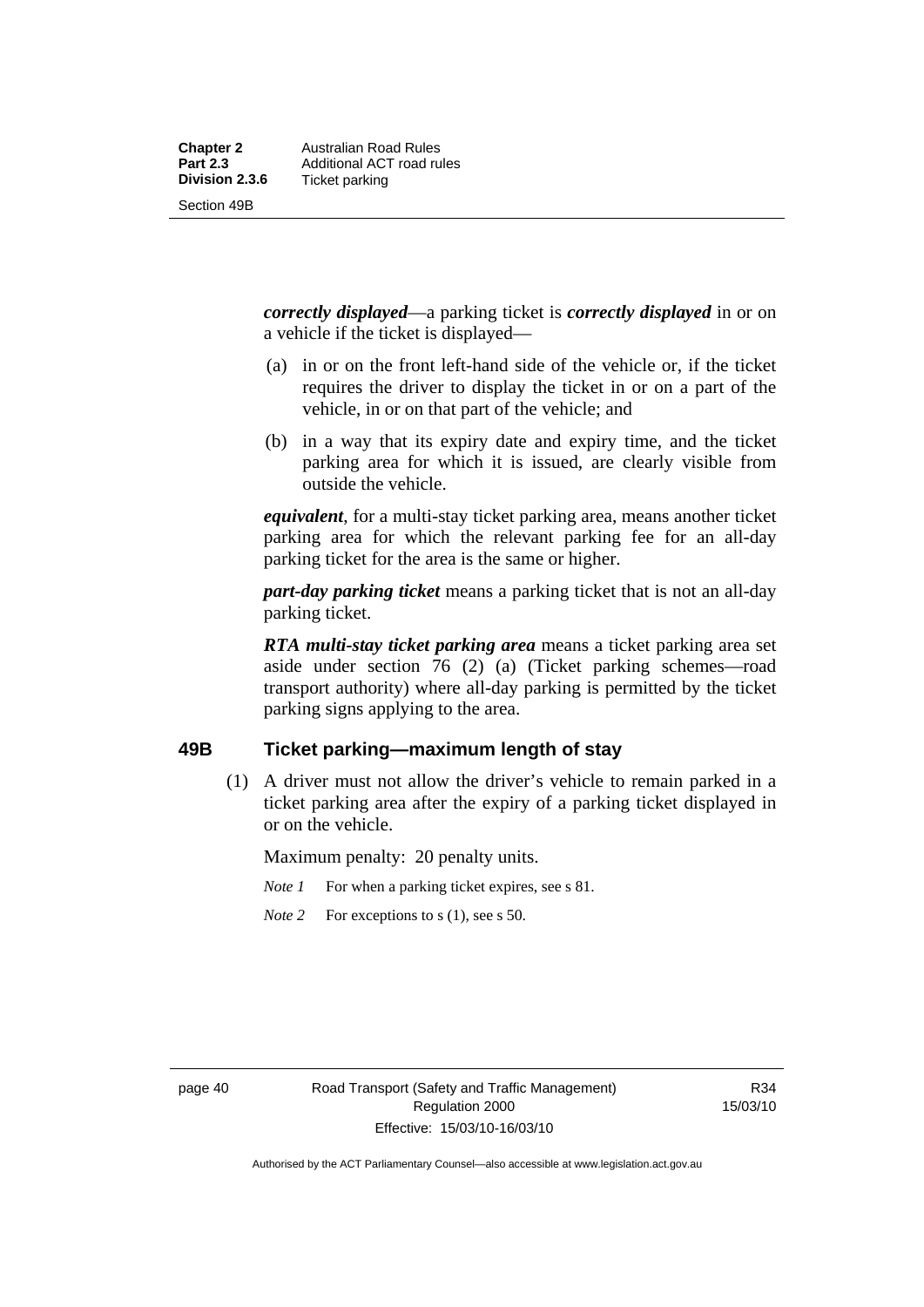(2) A driver must not allow the driver's vehicle to remain parked in a ticket parking area for longer than the period (if any) indicated on the ticket parking signs applying to the area as the maximum period for which a vehicle may be parked in the area.

Maximum penalty: 20 penalty units.

*Note* For exceptions to s (2), see s 50.

#### **50 Ticket parking—exceptions to s 49A and s 49B**

Section 49A (Ticket parking—display of tickets) and section 49B (Ticket parking—maximum length of stay) do not apply to—

- (a) a driver if the driver parks the driver's vehicle in a metered parking space within a ticket parking area and the driver complies with the provisions of division 2.3.5 (Metered parking) in relation to parking in the space; or
- (b) a driver for any period the driver's vehicle is parked in a ticket parking space outside the controlled parking hours for the space; or
- (c) a driver if—
	- (i) the driver's vehicle is parked in a ticket parking space; and
	- (ii) the driver displays in or on the vehicle a current mobility parking scheme authority; and
	- (iii) the driver complies with the conditions (if any) of the authority; or
- (d) a driver if—
	- (i) the driver's vehicle is parked in a ticket parking space, or on a length of road in a ticket parking area, designated by a *permit zone sign* for use by the holder of a stated kind of parking permit; and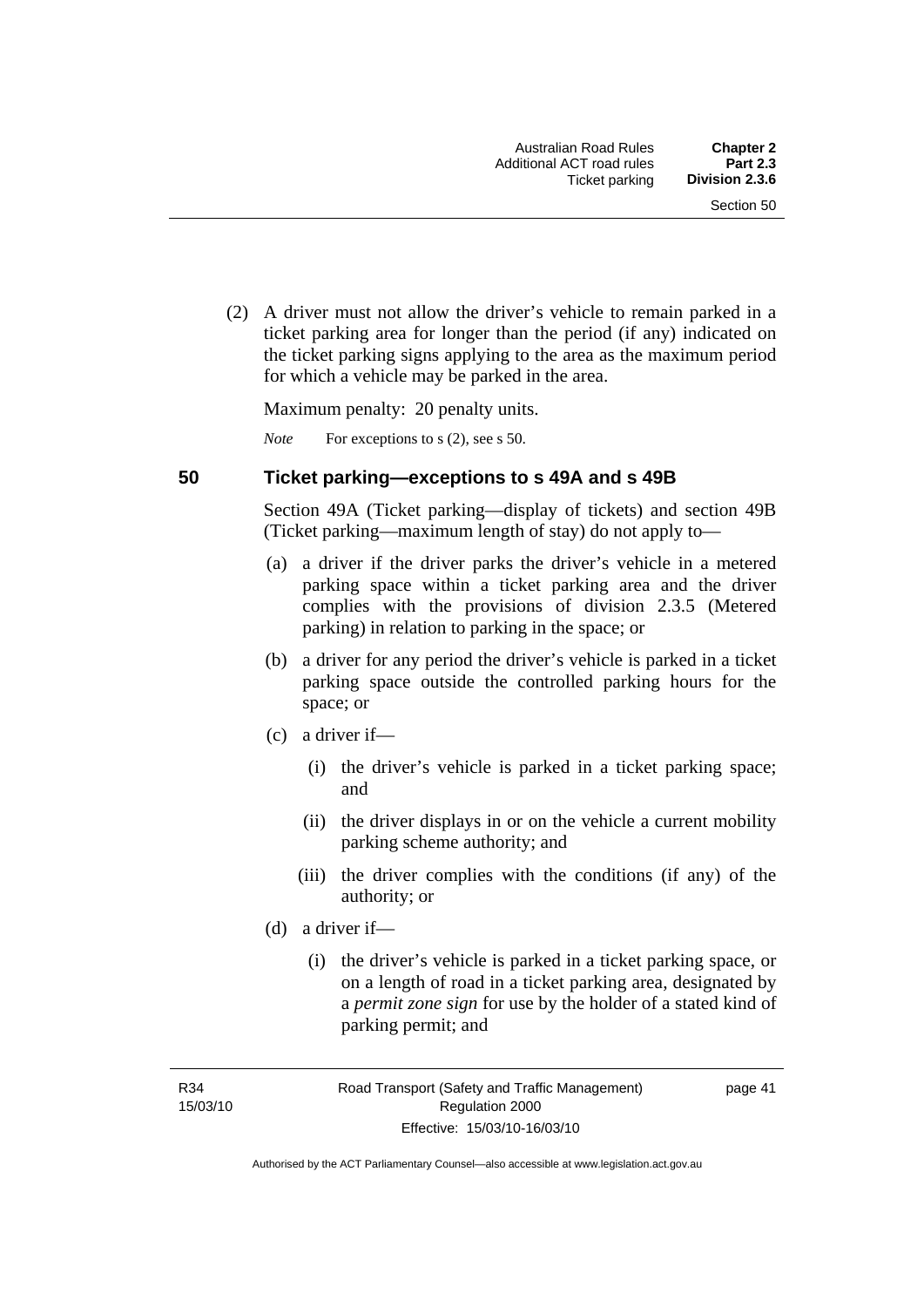- (ii) the driver displays in or on the vehicle a current parking permit of that kind; and
- (iii) the driver complies with the conditions (if any) of the permit.

#### **51 Temporary closure of ticket parking spaces and areas**

- (1) If the road transport authority decides that the use of a ticket parking area, or ticket parking space, should be temporarily discontinued, the authority may close the area or space by—
	- (a) for the closure of a ticket parking area—installing a sign, at or near each traffic sign applying to the area, that displays words to the effect that the area is closed; or
	- (b) for the closure of a ticket parking space—installing a sign, at or near the space, that displays words to that effect.
- (2) If a parking authority decides that the use of a ticket parking area, or ticket parking space, within its area of operations should be temporarily discontinued, the authority may close the area or space by—
	- (a) for the closure of a ticket parking area—installing a sign, at or near each traffic sign applying to the area, that displays words to the effect that the area is closed; or
	- (b) for the closure of a ticket parking space—installing a sign, at or near the space, that displays words to that effect.
	- *Note* Section 75A provides for the road transport authority to declare parking authorities and s 76A provides for the operation of ticket parking schemes by parking authorities.
- (3) A driver must not park in a ticket parking area or ticket parking space that has been closed under subsection (1) or (2).

Maximum penalty: 20 penalty units.

(4) In this section:

page 42 Road Transport (Safety and Traffic Management) Regulation 2000 Effective: 15/03/10-16/03/10

R34 15/03/10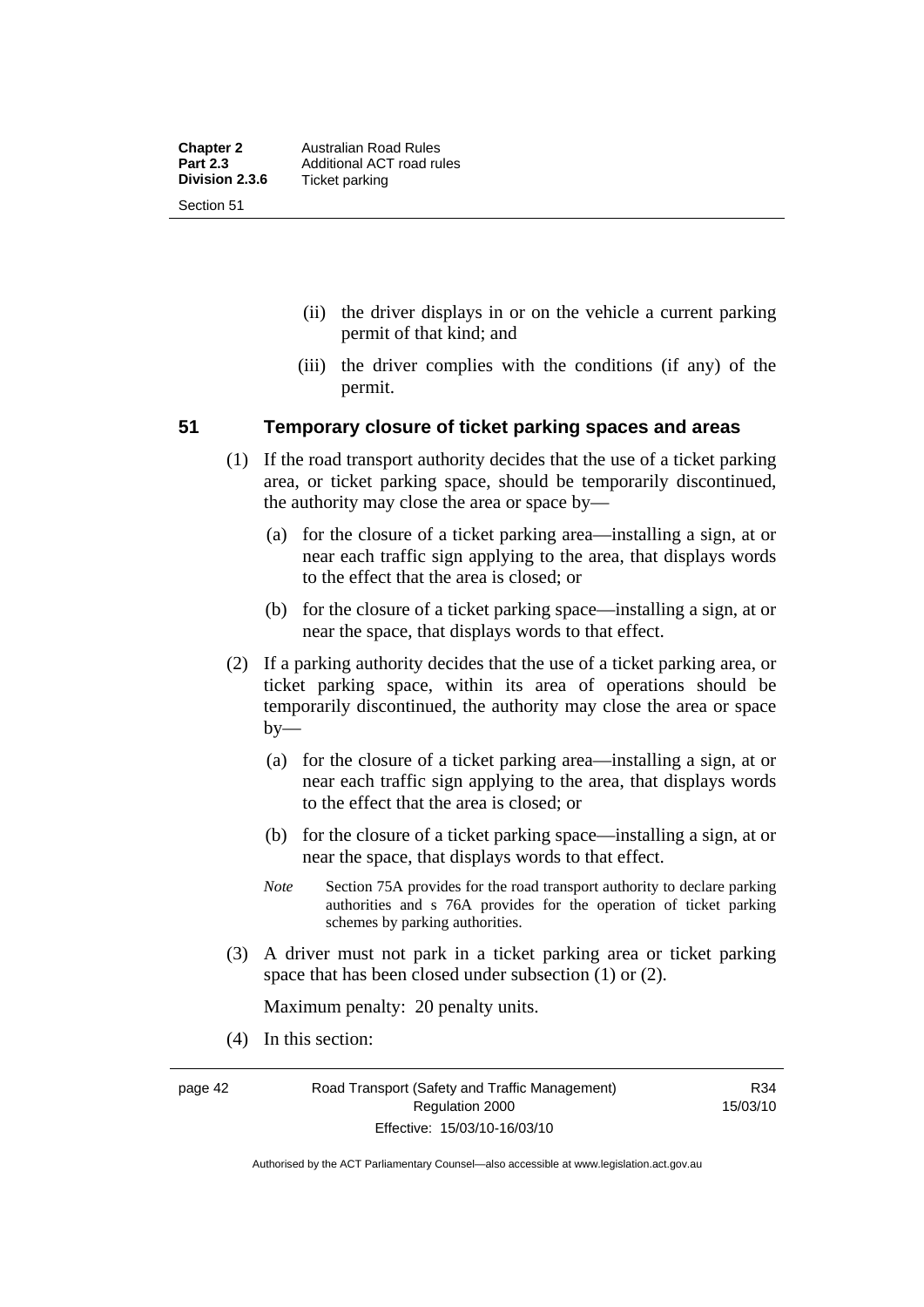*sign* includes a board, device, plate, screen, words or anything else, whether or not installed with or on a traffic sign.

#### **52 Use of false or damaged parking tickets etc**

- (1) This section applies in relation to a vehicle that is parked in a ticket parking space within a ticket parking area.
- (2) A person must not display in or on the vehicle—
	- (a) anything resembling a parking ticket that falsely suggests that the relevant parking fee for parking in the space has been paid; or
	- (b) a parking ticket that has been changed, damaged or defaced.

Maximum penalty: 20 penalty units.

 (3) Subsection (2) does not apply if the parking ticket was not changed, damaged or defaced in a material particular.

#### **53 Misuse of parking ticket machines**

A person must not—

- (a) insert in a parking ticket machine anything other than coins, or another means of payment, appropriate for the machine; or
- (b) attach anything (for example, advertising material) to a parking ticket machine.

Maximum penalty: 20 penalty units.

*Note* An example is part of the regulation, is not exhaustive and may extend, but does not limit, the meaning of the provision in which it appears (see Legislation Act, s 126 and s 132).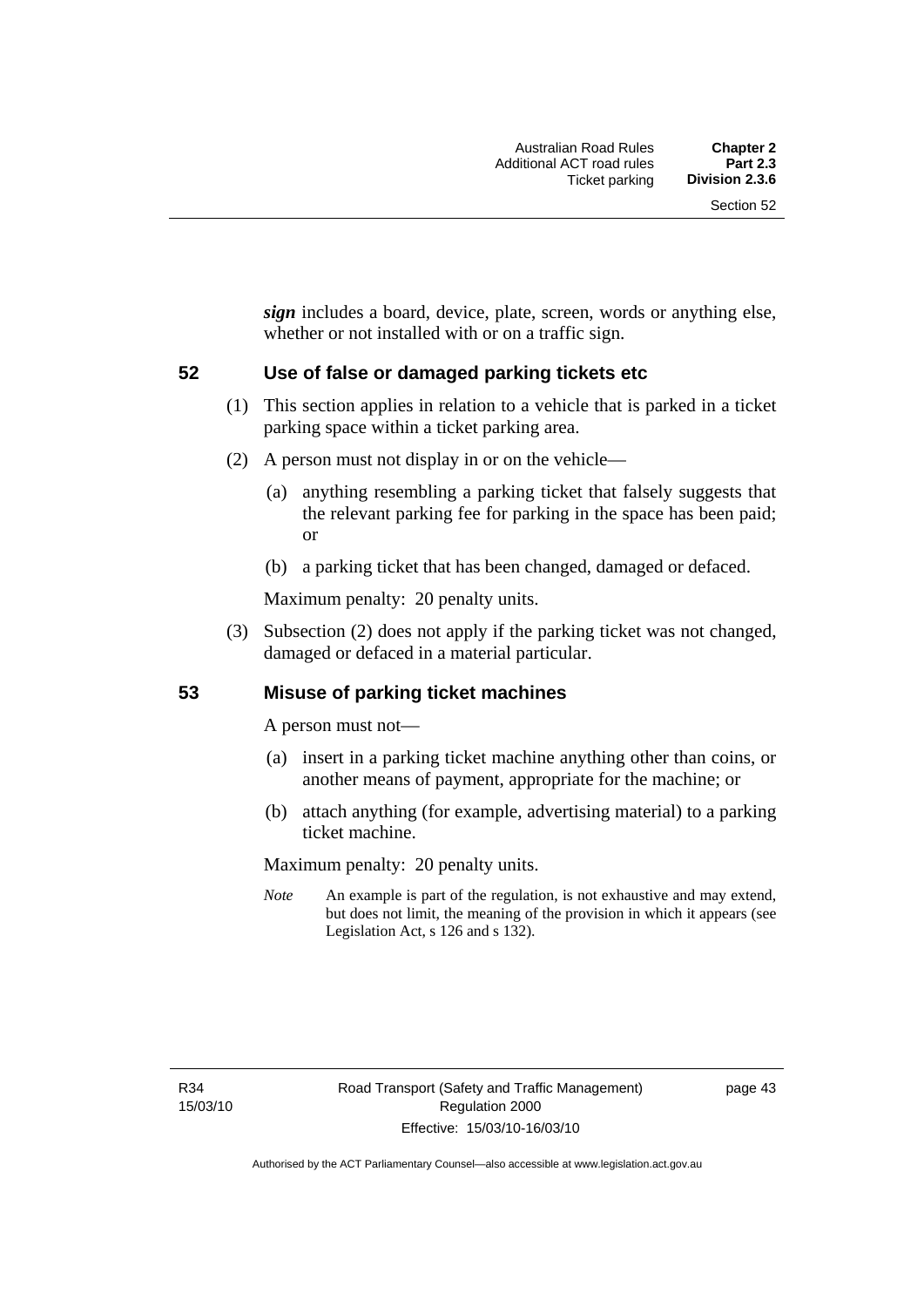Section 54

# **54 Interfering with parking ticket machines etc**

A person must not—

- (a) do anything that interferes with (or is likely to interfere with) the proper working of a parking ticket machine; or
- (b) fraudulently operate a parking ticket machine.

Maximum penalty: 20 penalty units.

# **55 Interfering with parking tickets**

A person commits an offence if—

- (a) the person removes, changes, damages, defaces or otherwise interferes with a parking ticket that is in or on a vehicle; and
- (b) the vehicle is parked in a ticket parking area; and
- (c) the person is not—
	- (i) the driver of the vehicle; or
	- (ii) the responsible person for the vehicle.

Maximum penalty: 20 penalty units.

# **Division 2.3.7 Other ACT road rules about stopping and parking**

*Note* The Australian Road Rules contains rules about the stopping and parking of vehicles, including the following:

- r 189 (which is about double parking)
- r 203 (which is about stopping in a parking area for people with disabilities)
- r 205 (which is about parking for longer than indicated)
- r 207 (which is about parking where fees are payable)
- r 208 (which is about parallel parking on a road, except in a median strip parking area)

page 44 Road Transport (Safety and Traffic Management) Regulation 2000 Effective: 15/03/10-16/03/10

R34 15/03/10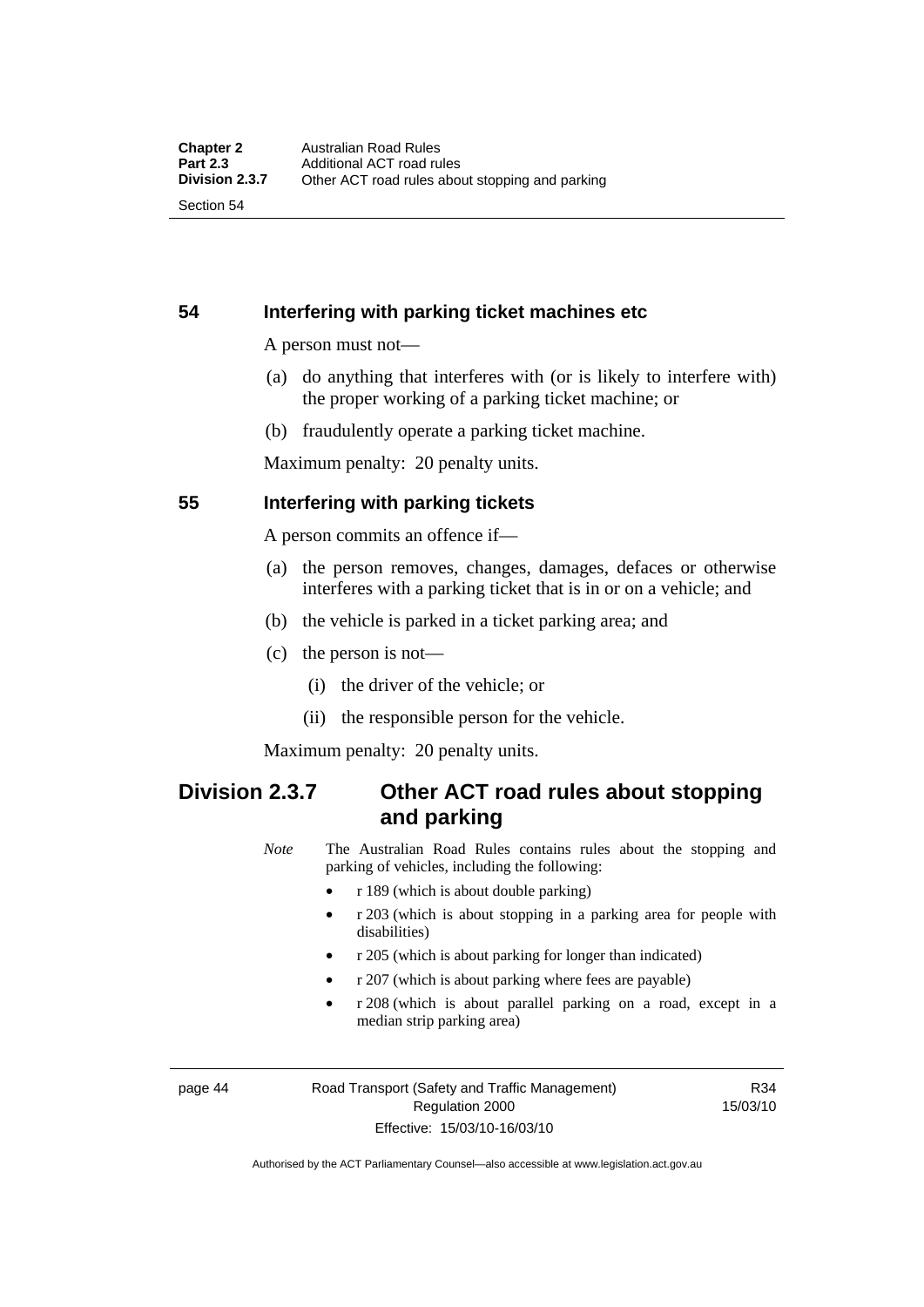- r 209 (which is about parallel parking in a median strip parking area)
- r 210 (which is about angle parking)
- r 211 (which is about parking in parking bays).

# **56 Unauthorised use of parking permits and mobility parking scheme authorities**

 (1) A driver must not display a parking permit in or on the driver's vehicle if the driver is not entitled to do so under the conditions of the permit.

Maximum penalty: 20 penalty units.

 (2) A driver must not display a mobility parking scheme authority in or on the driver's vehicle if the driver is not entitled to do so under the conditions of the authority.

Maximum penalty: 20 penalty units.

# **56A Interfering with parking permits and mobility parking scheme authorities**

A person commits an offence if—

- (a) the person removes, changes, damages, defaces or otherwise interferes with a parking permit or mobility parking scheme authority that is in or on a vehicle; and
- (b) the person is not—
	- (i) the driver of the vehicle; or
	- (ii) the responsible person for the vehicle; or
	- (iii) the person to whom the permit or authority was issued.

Maximum penalty: 20 penalty units.

R34 15/03/10 page 45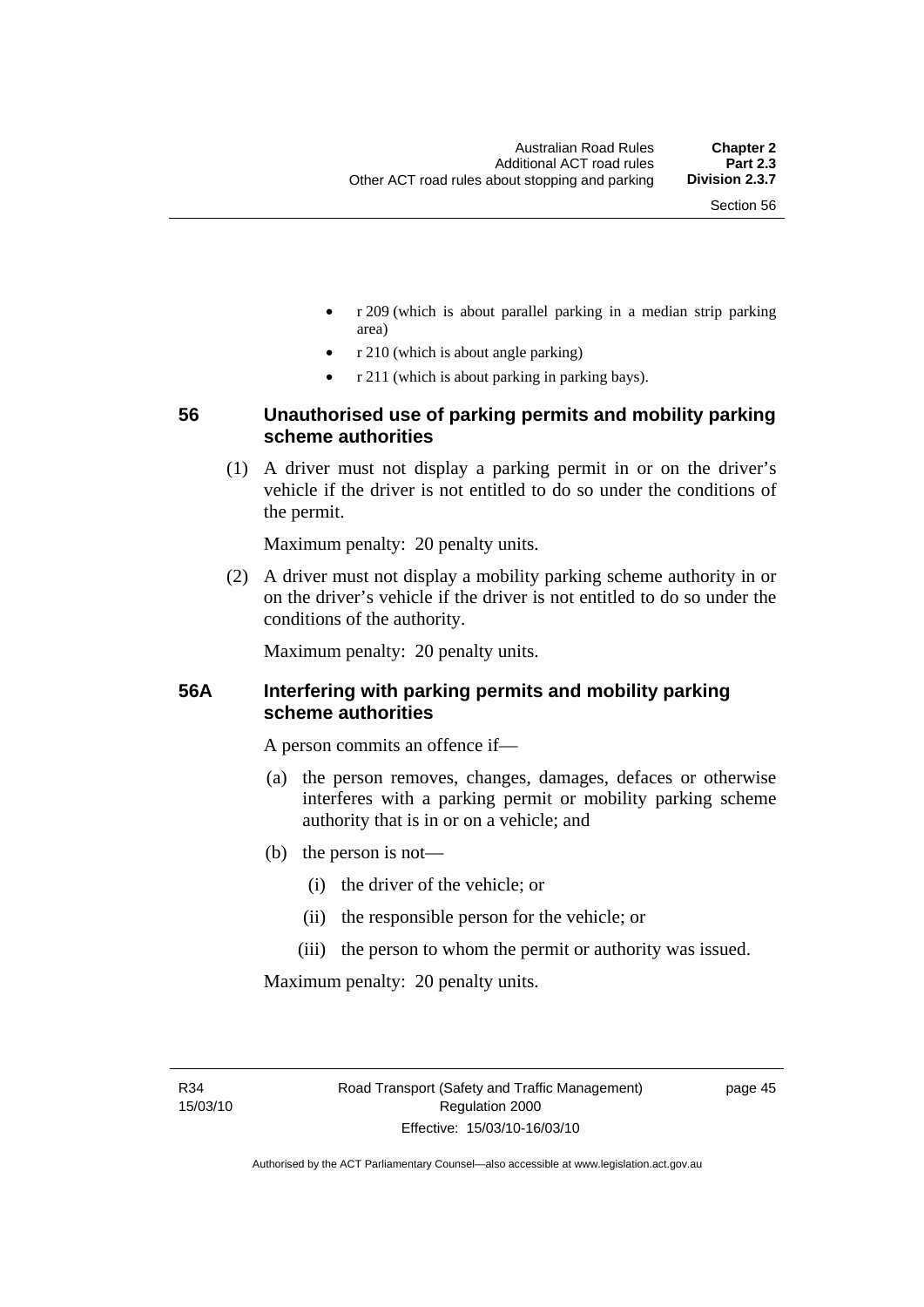#### **57A Stopping public buses in bus zones and at bus stops**

- (1) The driver of a public bus must not stop in a bus zone unless the driver—
	- (a) is dropping off, or picking up, passengers; or
	- (b) is stopping for a regular route service.

Maximum penalty: 20 penalty units.

 (2) Subsection (1) does not apply to the driver of a public bus that is not permitted to stop in the bus zone by information on or with the *bus zone sign* applying to the bus zone.

*Note* The driver would contravene the Australian Road Rules, r 183.

- (3) The driver of a public bus must not stop at a bus stop, or on the road, within 20m before a sign on the road that indicates the bus stop, and 10m after the sign, unless the driver—
	- (a) stops at a place on a length of road, or in an area, to which a parking control sign applies and the driver is permitted to stop at that place under the Australian Road Rules; or
	- (b) is dropping off, or picking up, passengers; or
	- (c) is stopping for a regular route service.

Maximum penalty: 20 penalty units.

(4) In this section:

*bus stop*—see the Australian Road Rules, rule 195.

*bus zone*—see the Australian Road Rules, rule 183.

*bus zone sign*—see the Australian Road Rules, schedule 2, schedule 3, rule 314, rule 315 and rule 316.

*regular route service*—see the *Road Transport (Public Passenger Services) Act 2001*, section 12 (What is a regular route service?).

page 46 Road Transport (Safety and Traffic Management) Regulation 2000 Effective: 15/03/10-16/03/10

R34 15/03/10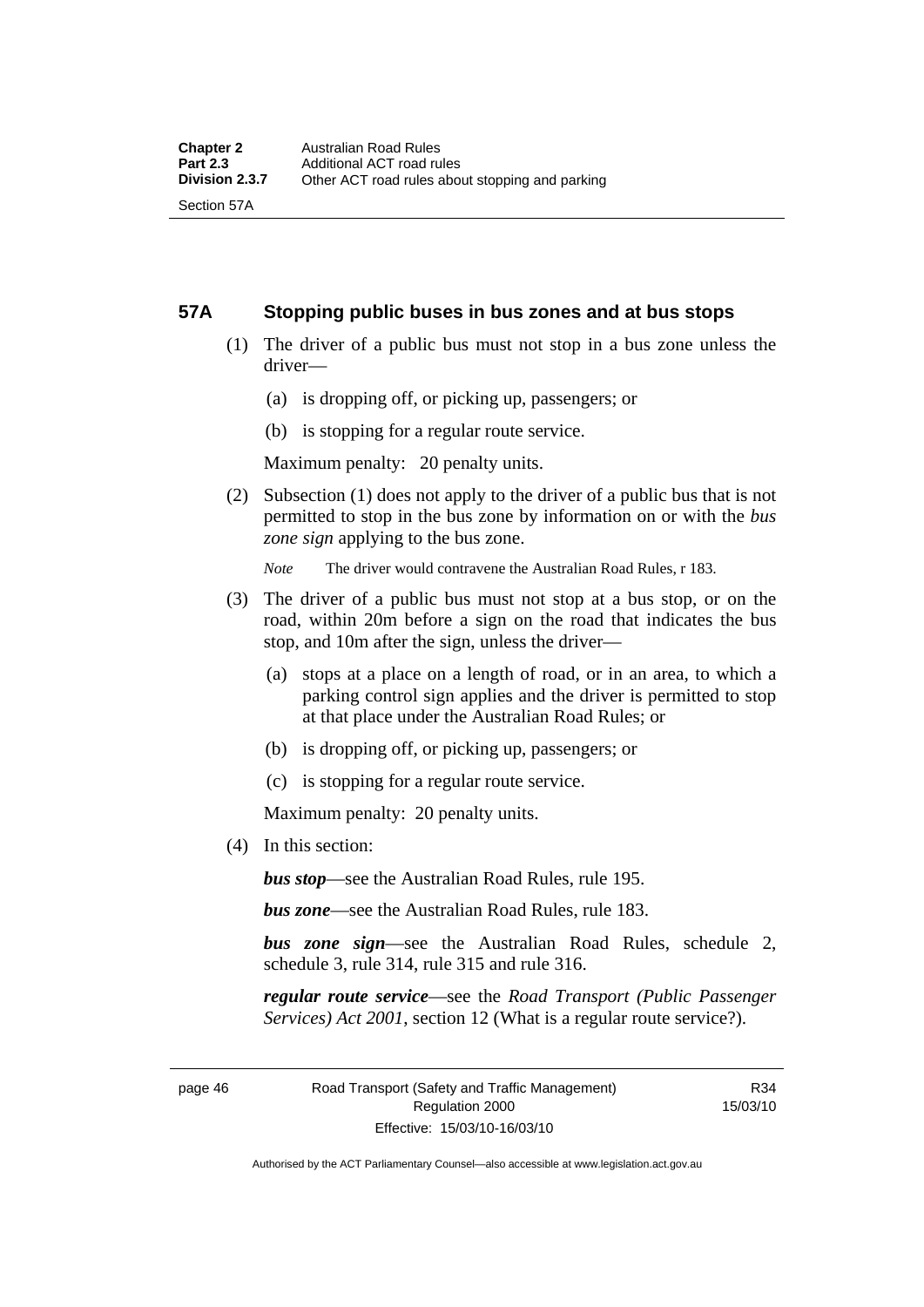# **58 Stopping in an emergency etc or to comply with another law**

(1) In this section:

*stopping or parking provision of this chapter* means a provision of the following divisions:

- (a) division 2.3.5 (Metered parking);
- (b) division 2.3.6 (Ticket parking);
- (c) division 2.3.7 (Other ACT road rules about stopping and parking).
- (2) A stopping or parking provision of this chapter does not apply to a driver if—
	- (a) the driver stops at a particular place, or in a particular way, to avoid a collision, and the driver stops for no longer than is necessary to avoid the collision; or
	- (b) the driver stops at a particular place, or in a particular way, because the driver's vehicle is disabled, and the driver stops for no longer than is necessary for the vehicle to be moved safely to a place where the driver is permitted to park the vehicle under the Australian Road Rules and a stopping or parking provision of this chapter; or
	- (c) the driver stops at a particular place, or in a particular way, to deal with a medical or other emergency, and the driver stops for no longer than is necessary in the circumstances; or
	- (d) the driver stops at a particular place, or in a particular way, because the condition of the driver, a passenger, or the driver's vehicle makes it necessary for the driver to stop in the interests of safety, and the driver stops for no longer than is necessary in the circumstances; or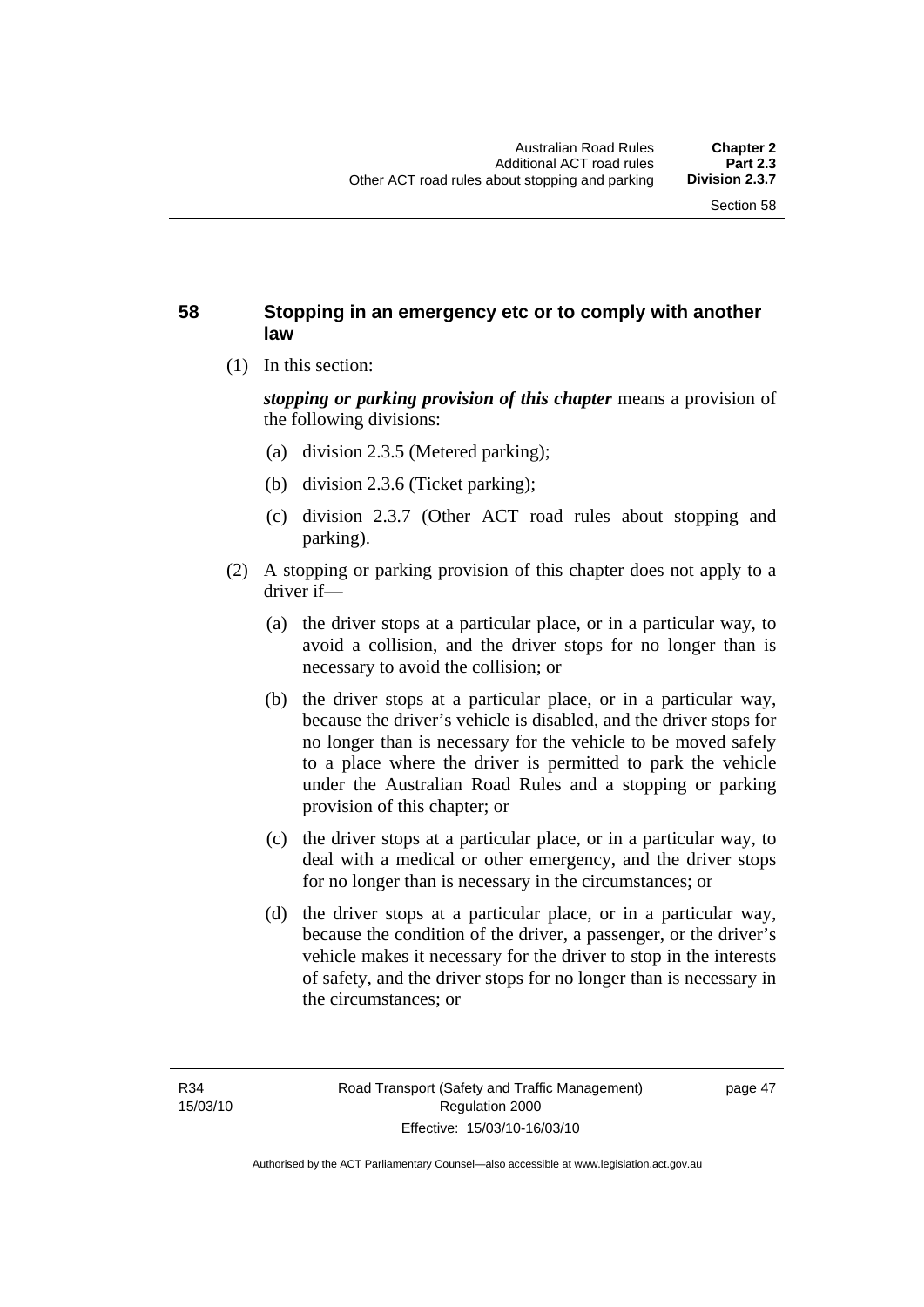**Chapter 2** Australian Road Rules<br>**Part 2.3** Additional ACT road ru **Part 2.3** Additional ACT road rules<br> **Division 2.3.8** Other ACT road rules **Division 2.3.8** Other ACT road rules Section 59

> (e) the driver stops at a particular place, or in a particular way, to comply with a provision of the Australian Road Rules or a provision of another law, and the driver stops for no longer than is necessary to comply with the provision.

# **Division 2.3.8 Other ACT road rules**

# **U 59 Carrying dangerous substances**

 (1) A person must not drive or park a vehicle that is carrying an explosive substance in, directly above, or within 50m of either end of, a major road tunnel.

Maximum penalty: 30 penalty units.

(2) In this section:

#### *explosive substance*—

- (a) see the *Dangerous Substances Act 2004*, section 73, definition of *explosive*; and
- (b) includes any other dangerous substance under that Act that can explode.

#### *major road tunnel* means—

- (a) the road tunnel on Parkes Way in the Division of Acton, Canberra Central District; or
- (b) the road tunnel on Capital Circle in the Division of Capital Hill, Canberra Central District.

#### **60 Interrupting funeral processions etc**

A driver must not interfere with, or interrupt, the free passage of—

(a) a funeral procession or any other lawful procession; or

R34 15/03/10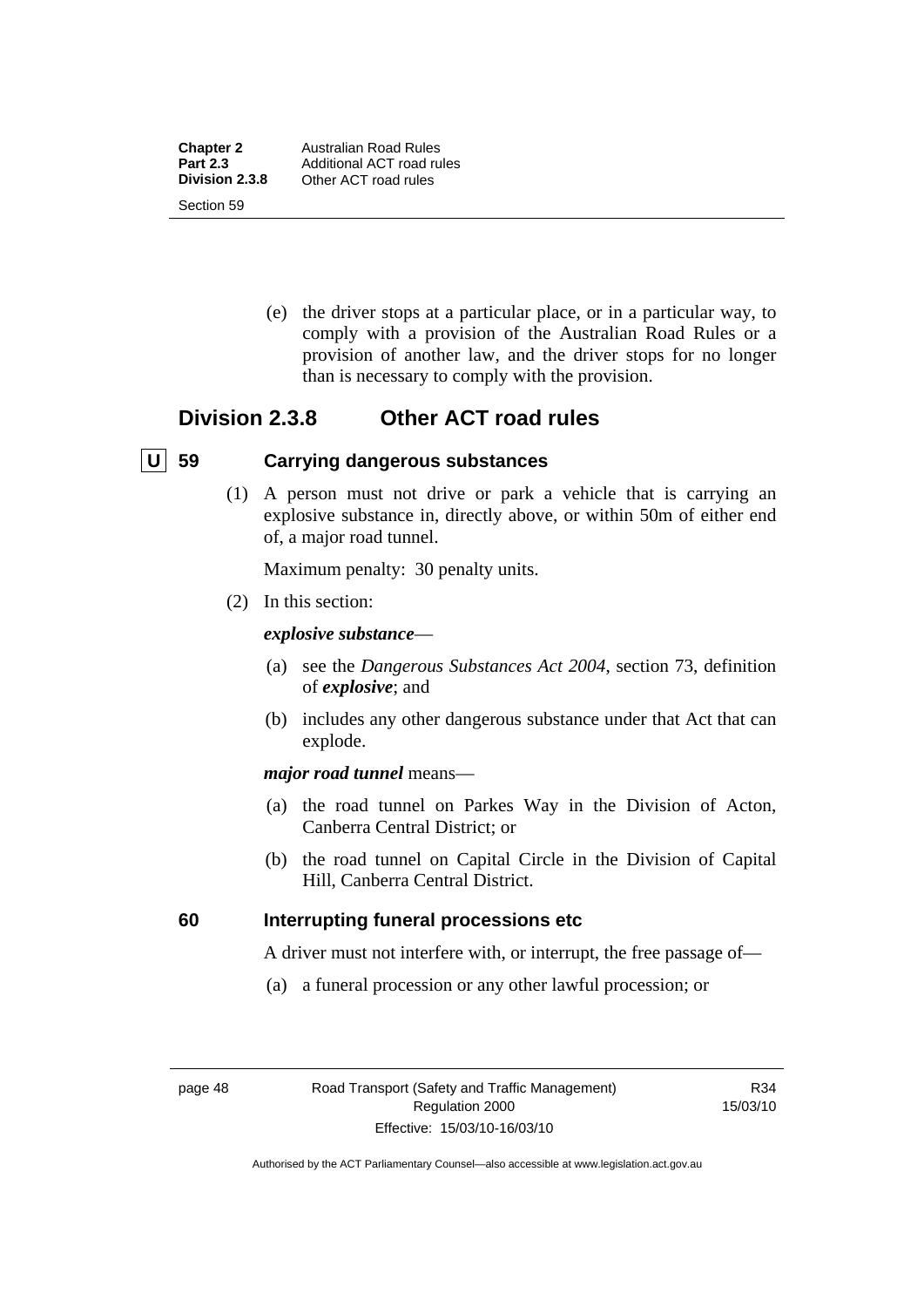(b) any vehicle or person forming part of a procession mentioned in paragraph (a).

Maximum penalty: 20 penalty units.

# **61 Driving on roads closed to traffic**

A person must not drive a vehicle on a road that is closed to traffic under the Act, section 30.

Maximum penalty: 20 penalty units.

### **62 Use of wheeled recreational devices and wheeled toys on roads**

 (1) A person must not travel in or on a wheeled recreational device or wheeled toy on a road while it is attached to another vehicle.

Maximum penalty: 20 penalty units.

 (2) A person travelling in or on a wheeled recreational device or wheeled toy on a road must not permit it to be drawn by another vehicle.

Maximum penalty: 20 penalty units.

 (3) A person must not travel in or on a wheeled recreational device or wheeled toy on a road if anyone travelling in or on it is completely or partly assisted in propelling it by means other than human power or gravity.

Maximum penalty: 20 penalty units.

R34 15/03/10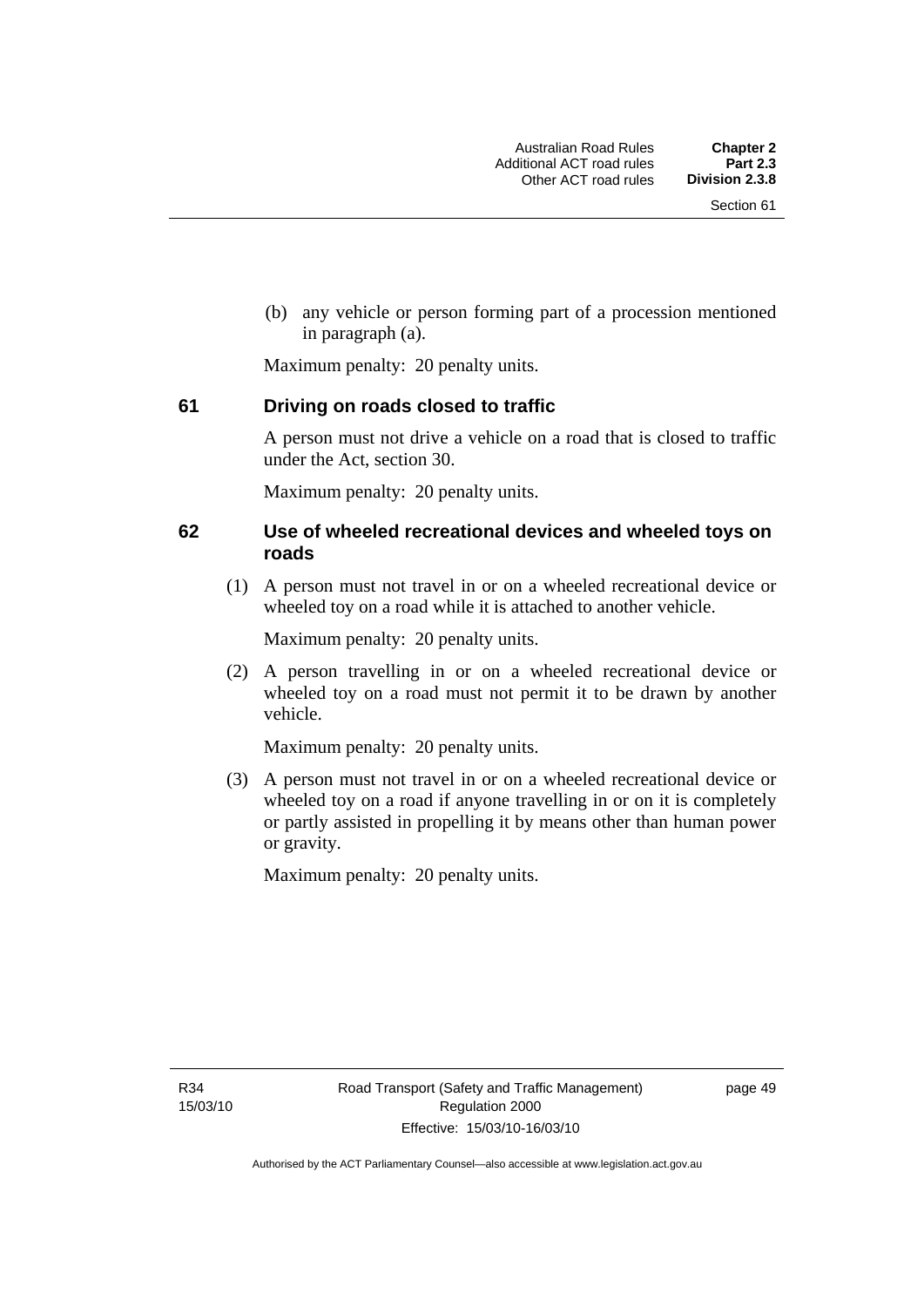**Chapter 2** Australian Road Rules<br>**Part 2.4** Other provisions **Other provisions** 

Section 63

# **Part 2.4 Other provisions**

# **63 Devices that are prescribed traffic control devices—Act, dict, def** *prescribed traffic control device*

The following things are prescribed traffic control devices:

- (a) any traffic control device that has effect for the Australian Road Rules under the Australian Road Rules, rule 315;
- (b) any traffic-related item that has effect for the Australian Road Rules under the Australian Road Rules, rule 319;
- (c) any pay parking device, pay parking sign and parking meter hood;
- (d) any device, plate, screen, words or anything else on or with anything mentioned in paragraph (a), (b) or (c).

#### **64 Preventing prescribed traffic control devices being clearly visible**

 (1) A person must not (except with the approval of the road transport authority) place anything in a position that prevents, or is likely to prevent, a prescribed traffic control device from being clearly visible to the road users to whom it is intended to apply.

Maximum penalty: 20 penalty units.

*Note* The Act, s 19 (1) also makes it an offence for a person to install or display (or interfere, change or remove) a prescribed traffic control device without appropriate authority.

Authorised by the ACT Parliamentary Counsel—also accessible at www.legislation.act.gov.au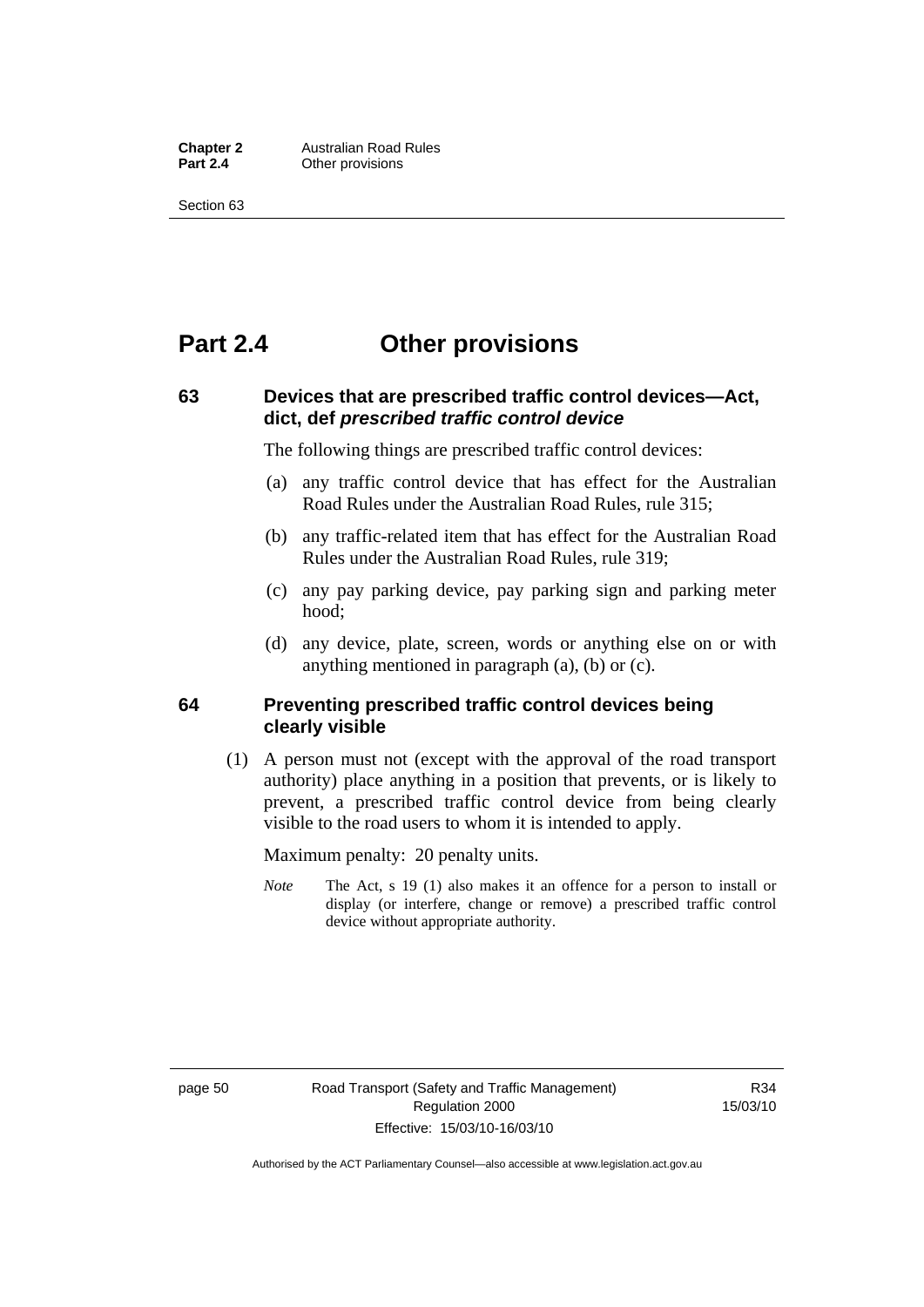- (2) The road transport authority, a police officer or an authorised person—
	- (a) may, orally or in writing, direct a person who has contravened subsection (1) by placing something to remove the thing within a stated reasonable time; or
	- (b) may remove the thing.
- (3) If a person is given a direction under subsection (2) (a), the person must comply with the direction.

Maximum penalty: 20 penalty units.

#### **65 Use of** *do not overtake turning vehicle sign*

A person must not drive a motor vehicle or combination displaying a *do not overtake turning vehicle sign* unless the motor vehicle or combination, together with any load or projection, is at least 7.5m long.

Maximum penalty: 20 penalty units.

#### U 66 Approvals etc by road transport authority

- (1) For the Australian Road Rules and this regulation, the road transport authority may, in writing—
	- (a) approve a protective helmet for bicycle riders as an approved bicycle helmet; or
	- (b) approve a child restraint as an approved child restraint; or
	- (c) approve a protective helmet for motorbike riders as an approved motorbike helmet; or
	- (d) approve a canopy, cage or other device fitted to a vehicle; or
	- (e) declare a person to be an emergency worker.

page 51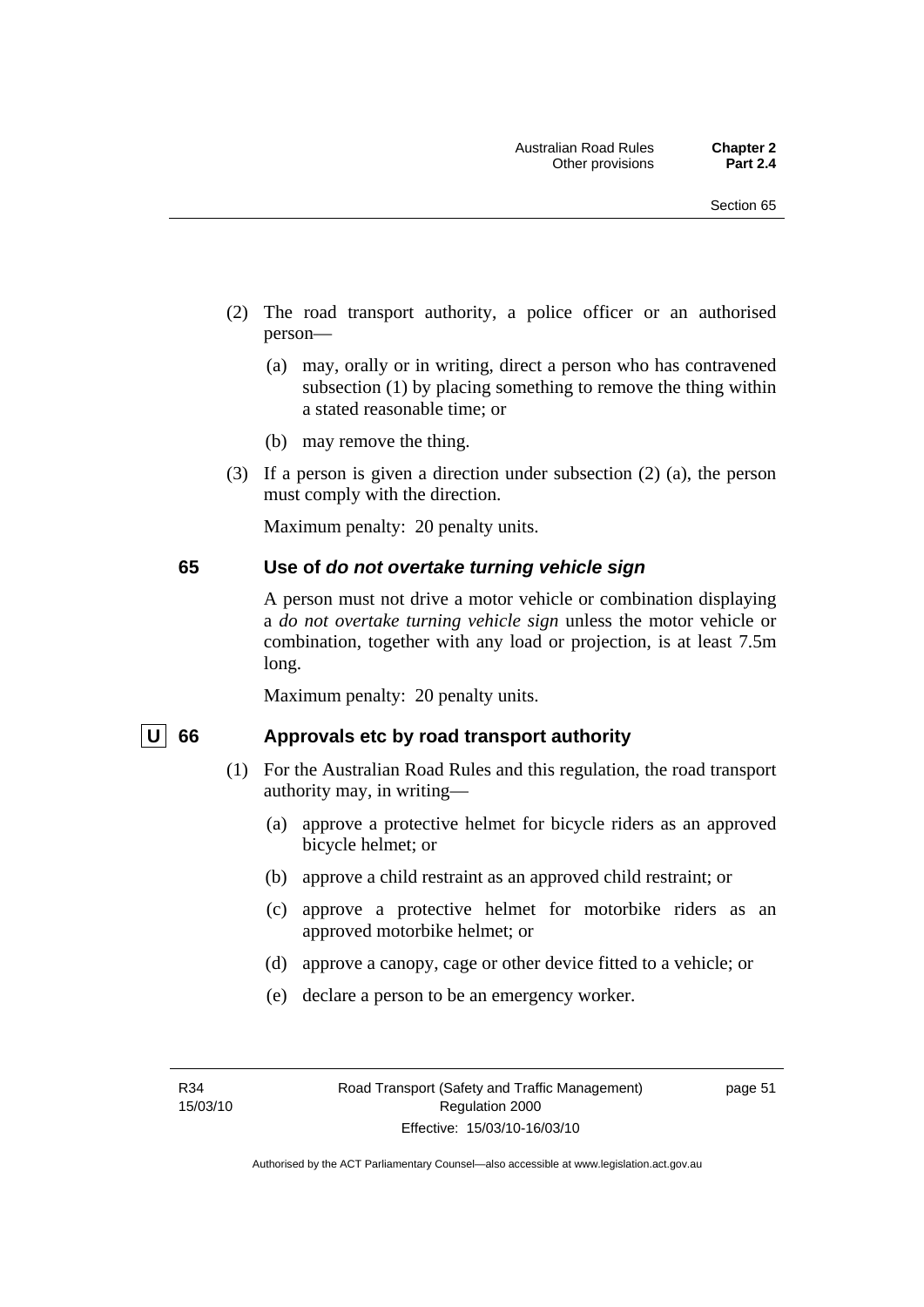Section 67

- (2) An approval or declaration is a disallowable instrument.
	- *Note* A disallowable instrument must be notified, and presented to the Legislative Assembly, under the Legislation Act.

#### **67 Exemption from requirement about riding on motorbikes**

The road transport authority may, for the purpose of allowing a sporting or similar event to be filmed, exempt a person from the Australian Road Rules, rule 271 (2) to the extent that it requires the person to face forward while being carried as a passenger on a motorbike.

# **68 Defence of complying with direction of police officer or authorised person**

- (1) It is a defence to a prosecution of a person for an offence against a provision of this chapter if, at the time of the offence, the person was obeying a direction given to the person under the Australian Road Rules, rule 304 (1).
- (2) To remove any doubt, it is declared that a person must obey a direction given to the person under the Australian Road Rules, rule 304 (1), whether or not the person may contravene a provision of this chapter by obeying the direction.

# **69 Exemption for driver of police vehicles**

- (1) A provision of this chapter does not apply to the driver of a police vehicle if—
	- (a) in the circumstances—
		- (i) the driver is taking reasonable care; and
		- (ii) it is reasonable that the provision should not apply; and
	- (b) if the vehicle is a motor vehicle that is moving—the vehicle is displaying a blue or red flashing light or sounding an alarm.

page 52 Road Transport (Safety and Traffic Management) Regulation 2000 Effective: 15/03/10-16/03/10

R34 15/03/10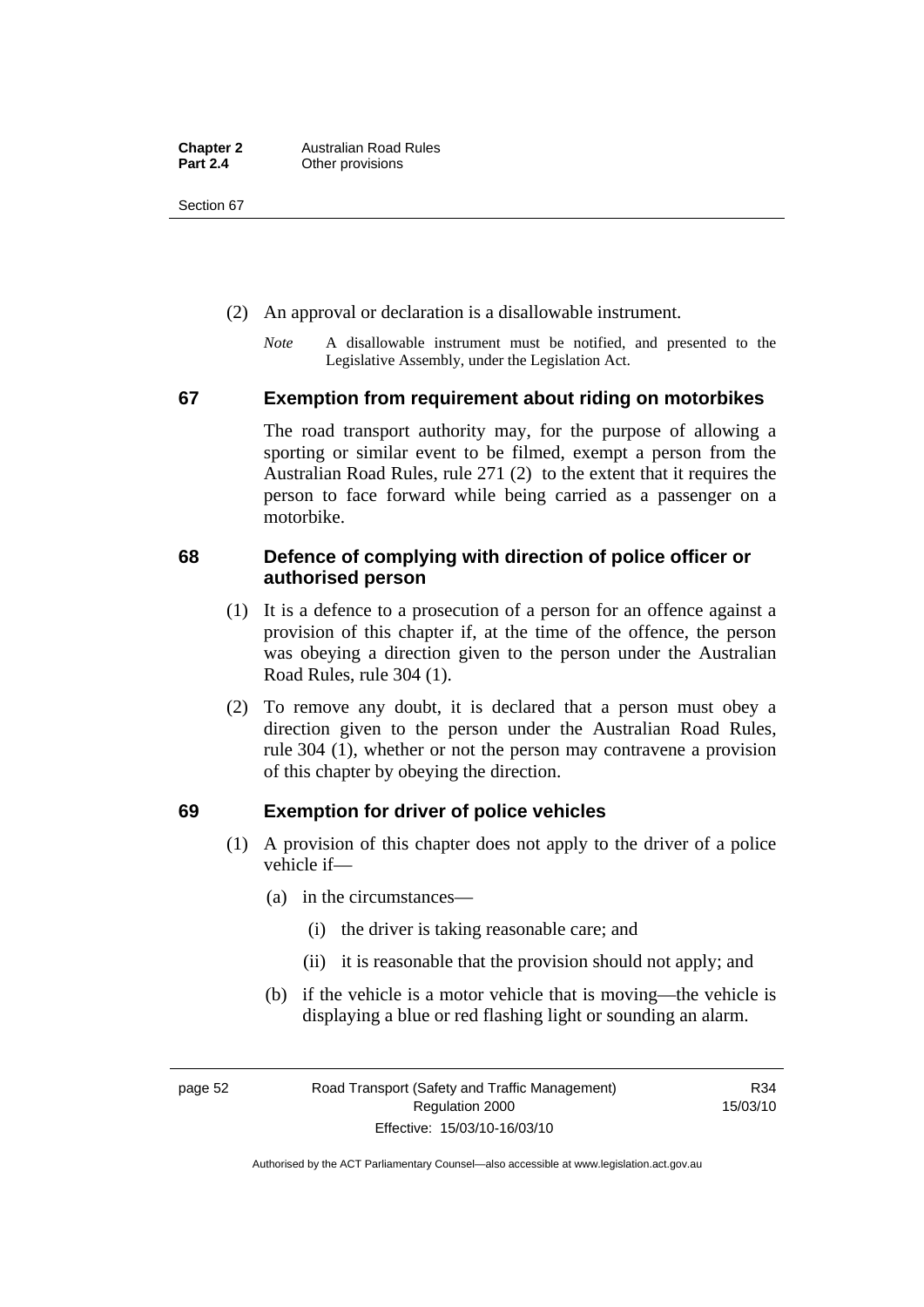- (2) Subsection (1) (b) does not apply to the driver if, in the circumstances, it is reasonable—
	- (a) not to display the light or sound the alarm; or
	- (b) for the vehicle not to be fitted or equipped with a blue or red flashing light or an alarm.

#### **70 Exemption for driver of emergency vehicles**

A provision of this chapter does not apply to the driver of an emergency vehicle if—

- (a) in the circumstances—
	- (i) the driver is taking reasonable care; and
	- (ii) it is reasonable that the provision should not apply; and
- (b) if the vehicle is a motor vehicle that is moving—the vehicle is displaying a blue or red flashing light or sounding an alarm.

# **71 Stopping and parking exemption for police and emergency vehicles and authorised people**

(1) In this section:

# *stopping or parking provision of this chapter*—see section 58 (1).

- (2) A stopping or parking provision of this chapter does not apply to the driver of a police vehicle or emergency vehicle if, in the circumstances—
	- (a) the driver is taking reasonable care; and
	- (b) it is reasonable that the provision should not apply.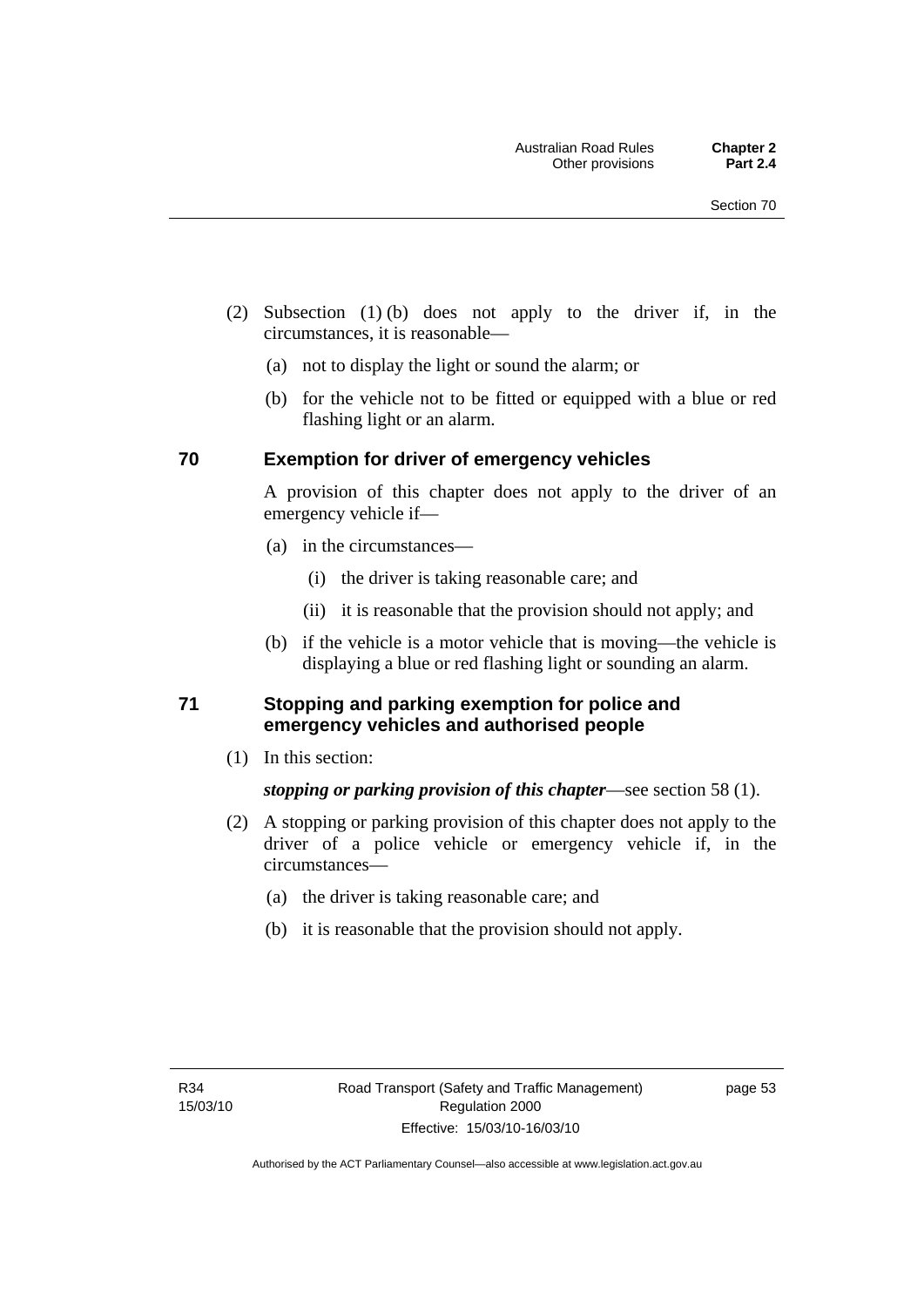| <b>Chapter 2</b> | <b>Australian Road Rules</b> |
|------------------|------------------------------|
| <b>Part 2.4</b>  | Other provisions             |

Section 71

- (3) A stopping or parking provision of this chapter does not apply to an authorised person who is driving a vehicle in the course of the person's duty as an authorised person if, in the circumstances—
	- (a) the person is taking reasonable care; and
	- (b) it is reasonable that the provision should not apply.

page 54 Road Transport (Safety and Traffic Management) Regulation 2000 Effective: 15/03/10-16/03/10

R34 15/03/10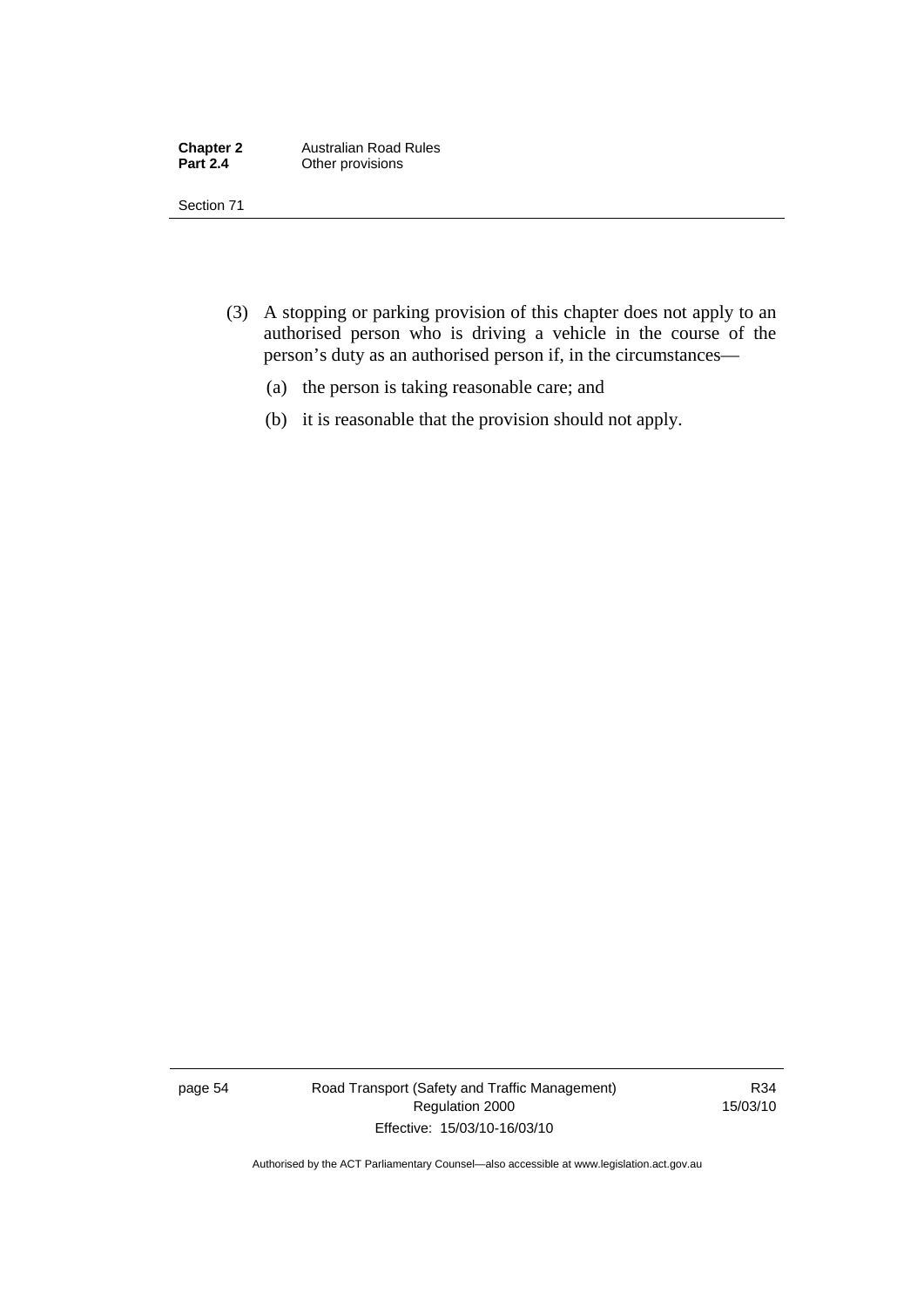# **Chapter 3 Parking**

# **Part 3.1 Parking schemes**

# **Division 3.1.1 Metered parking schemes**

# **72 Metered parking schemes**

- (1) The road transport authority may establish and operate metered parking schemes for any length of road or area.
- (2) For a metered parking scheme, the road transport authority—
	- (a) may set aside metered parking spaces; and
	- (b) may install parking meters for the payment of fees for metered parking spaces.

# **73 Metered parking areas**

- (1) The road transport authority may set aside a length of road or area as a metered parking area.
- (2) A metered parking area must be designated by metered parking signs.

# **74 Parking meters**

- (1) A parking meter must be installed at the space to which it applies or, if a parking meter applies to 2 or more spaces, close to the spaces.
- (2) The parking meter applying to a metered parking space must show or be capable of showing the fees fixed for the space under this division.
- (3) A parking meter must clearly show, or be capable of clearly showing, whether the relevant parking fee for the parking of a

page 55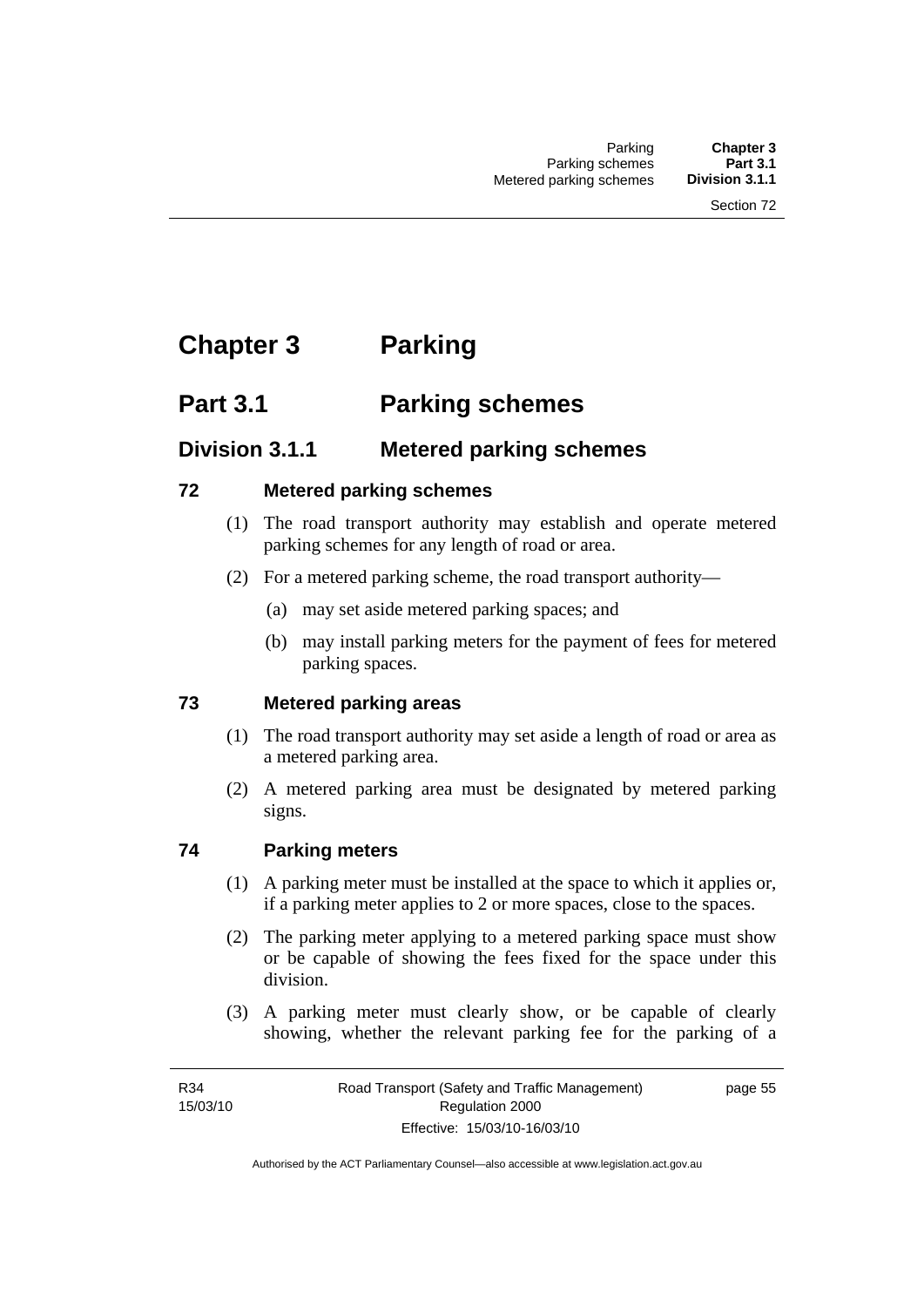vehicle in the metered parking space or spaces to which it applies has been paid.

 (4) A multi-space parking meter must also identify each metered parking space by its number.

#### **75 Metered parking spaces**

- (1) A metered parking space must be designated by a road marking.
- (2) For a metered parking space to which a multi-space parking meter applies, the number for the space and an arrow indicating the direction of the meter must be marked in or adjacent to the space.

# **Division 3.1.2 Ticket parking schemes**

*Note* The Australian Road Rules, r 207 (2) provides that a driver who parks in a ticket parking area must pay the fee and obey the instructions on the ticket. See also s 16.

# **75A Parking authorities**

- (1) A person may apply to the road transport authority to be a parking authority for a stated area.
- (2) The road transport authority may, in writing, declare the person to be a parking authority for a stated area (the *area of operations*).
	- *Note* The power to make the declaration includes the power to amend or repeal it (see Legislation Act, s 46).
- (3) The declaration is a disallowable instrument.
	- *Note* A disallowable instrument must be notified, and presented to the Legislative Assembly, under the Legislation Act.

#### **75B Parking authority guidelines**

 (1) The road transport authority must establish written guidelines for section 76A (the *parking authority guidelines*).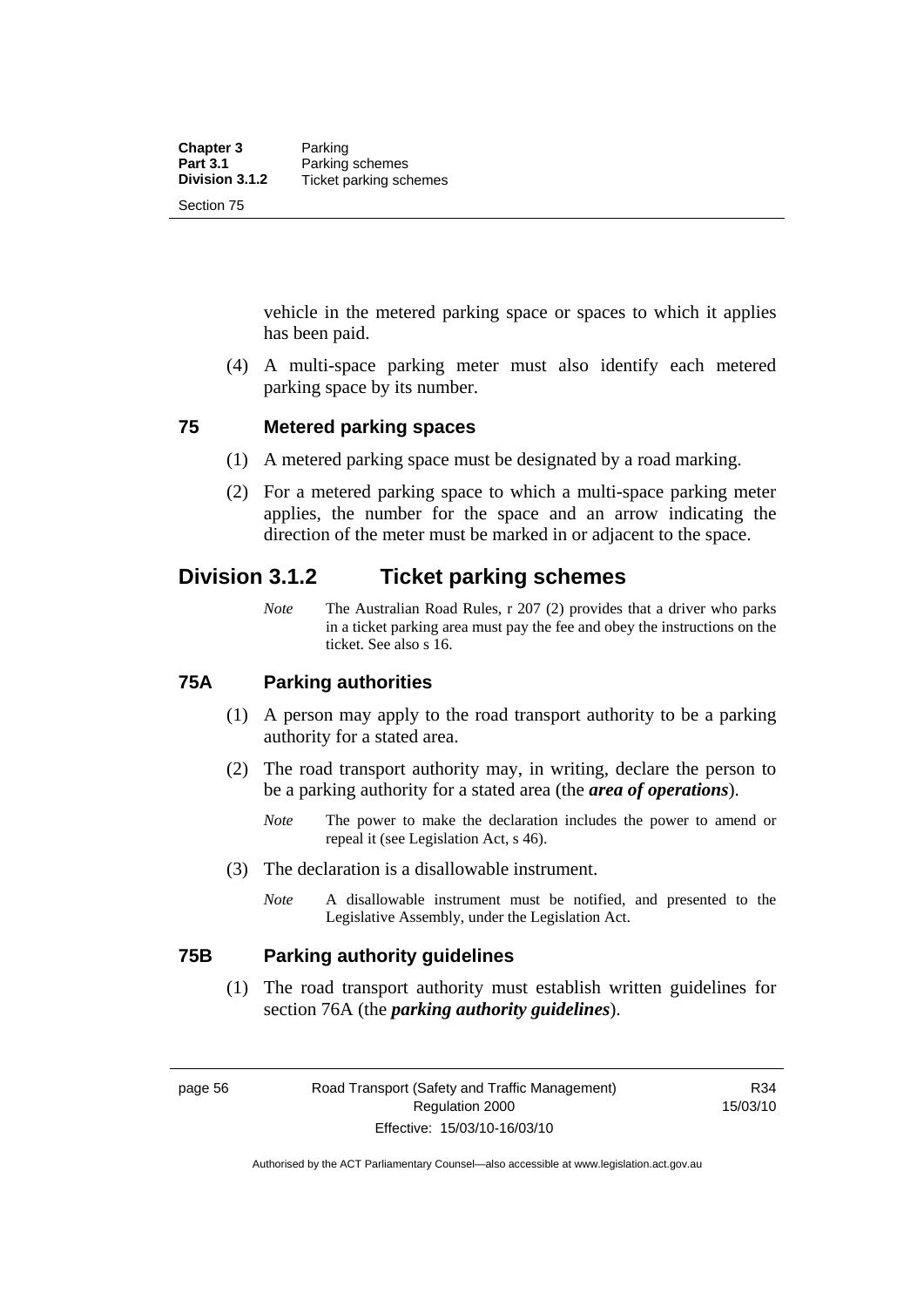- (2) The parking authority guidelines are a disallowable instrument.
	- *Note* A disallowable instrument must be notified, and presented to the Legislative Assembly, under the Legislation Act.
- (3) A parking authority is not entitled to provide, or charge for, parking in a ticket parking area if the parking authority does not comply with the parking authority guidelines.
- (4) A parking authority is taken to comply with the parking authority guidelines until the contrary is proved.

# **76 Ticket parking schemes—road transport authority**

- (1) The road transport authority may establish and operate a ticket parking scheme for any length of road or area.
- (2) For a ticket parking scheme, the road transport authority—
	- (a) may set aside a length of road or area as a ticket parking area; and
	- (b) may adopt the ways of, and schemes for, payment of the fees the authority considers appropriate; and
	- (c) may install pay parking devices.

# **76A Ticket parking schemes—parking authorities**

- (1) A parking authority may, in accordance with the parking authority guidelines, establish and operate a ticket parking scheme for any length of road or area within its area of operations.
- (2) For a ticket parking scheme, the parking authority may, in accordance with the parking authority guidelines—
	- (a) set aside a length of road or area within its area of operations as a ticket parking area; and
	- (b) fix fees for the parking of vehicles in the area; and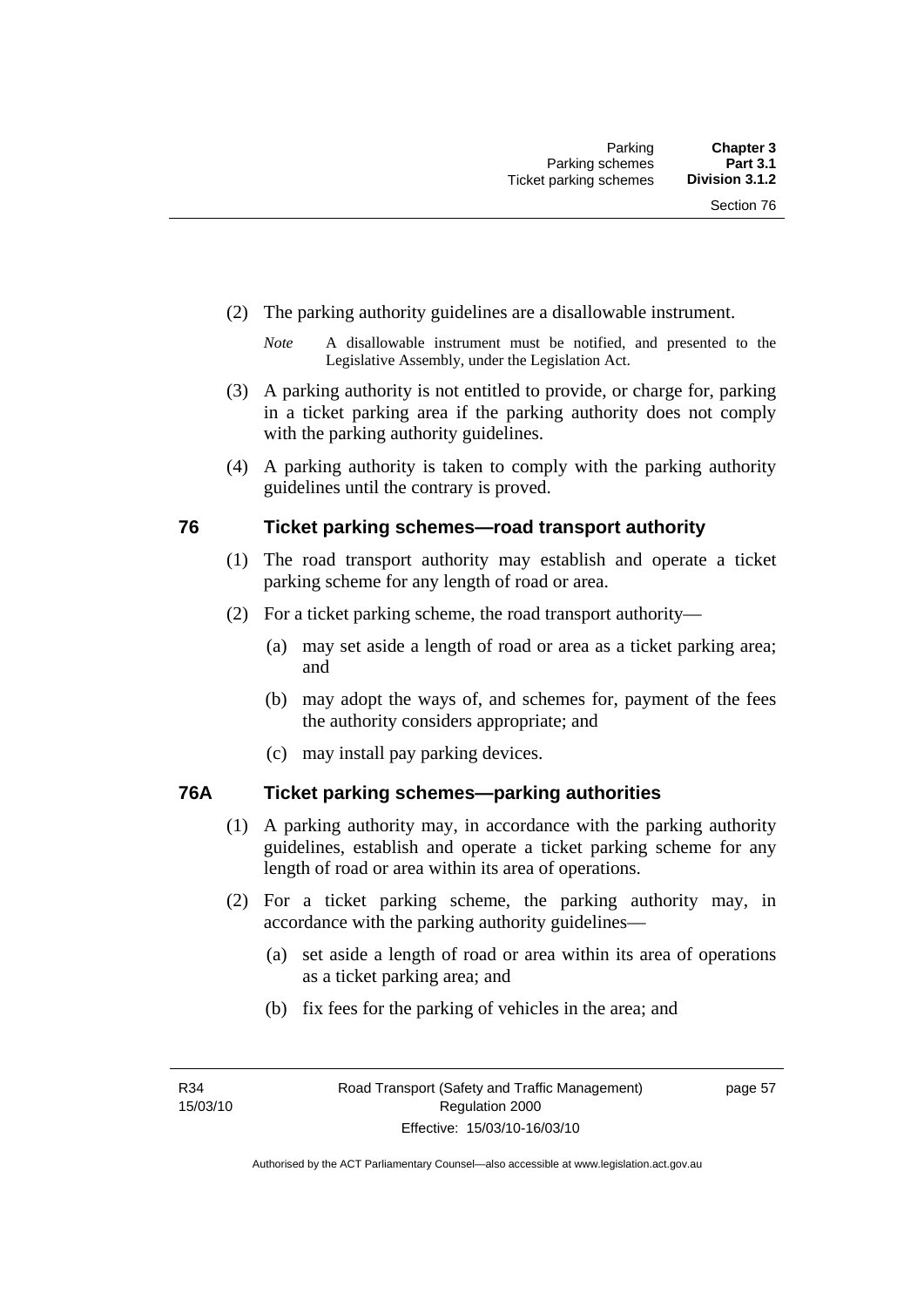- (c) adopt the ways of, and schemes for, payment of the fees the authority considers appropriate; and
- (d) install pay parking devices.
- *Note* Section 75A provides for the road transport authority to declare parking authorities and s 75B provides for parking authority guidelines.

#### **77 Ticket parking areas**

- (1) A ticket parking area must be designated by ticket parking signs.
- (2) A ticket parking area is taken to include only such lengths of road and areas to which ticket parking signs apply as are lawfully available, apart from this division, for the parking of vehicles.

#### **78 Ticket parking spaces**

A ticket parking area may be divided into ticket parking spaces, of a size suitable for parking a single vehicle, by a road marking.

#### **79 Ticket machines**

The ticket machine for a ticket parking area must show or be capable of showing the fees fixed for the area under this division.

#### **80 Parking tickets**

- (1) The following information must be printed on a parking ticket:
	- (a) the expiry date (expressed as the day of the month, the month and the year);
	- (b) the expiry time (expressed in hours and minutes);
	- (c) the name of the authority issuing the ticket;
	- (d) an indication of the ticket parking area where or for which the ticket is issued;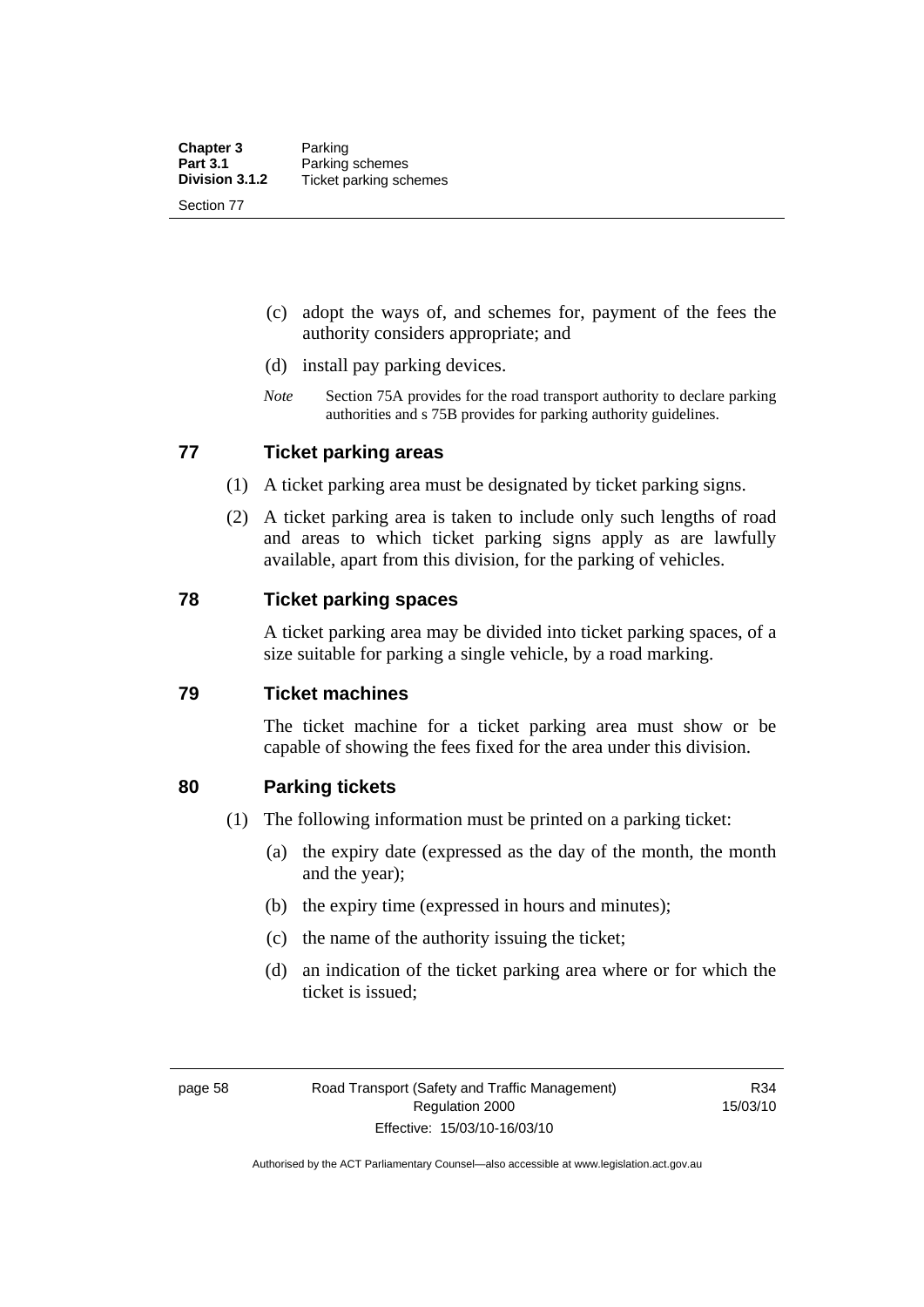- (e) the fee paid for the issue of the ticket or, for a prepaid ticket, the daily value of the ticket;
- (f) a serial number;
- (g) instructions for use of the ticket.

#### **Examples for par (d)**

- 1 a code for the ticket parking area where the ticket is issued
- 2 the number of the parking ticket machine which issued the ticket
- 3 for a prepaid parking ticket—the daily value of the ticket or the area where the ticket may be used
- *Note* An example is part of the regulation, is not exhaustive and may extend, but does not limit, the meaning of the provision in which it appears (see Legislation Act, s 126 and s 132).
- (2) A parking ticket must be legible and of a size and design that enables it to be easily displayed in or on a vehicle.

#### **81 Duration of parking tickets**

A parking ticket takes effect when it is issued and expires at the expiry time stated on the ticket.

# **Division 3.1.3 Heavy vehicle parking**

#### **82 Definitions—div 3.1.3**

In this division:

*heavy vehicle* means a vehicle, whether loaded or unloaded, that is longer than 7.5m, has a GVM over 4.5t, and is used for commercial purposes.

*land adjoining residential land*—see section 83.

*residential land* means land leased for residential purposes.

*stock truck* means a vehicle that has a GVM over 4.5t and is built or used to transport livestock.

R34 15/03/10 page 59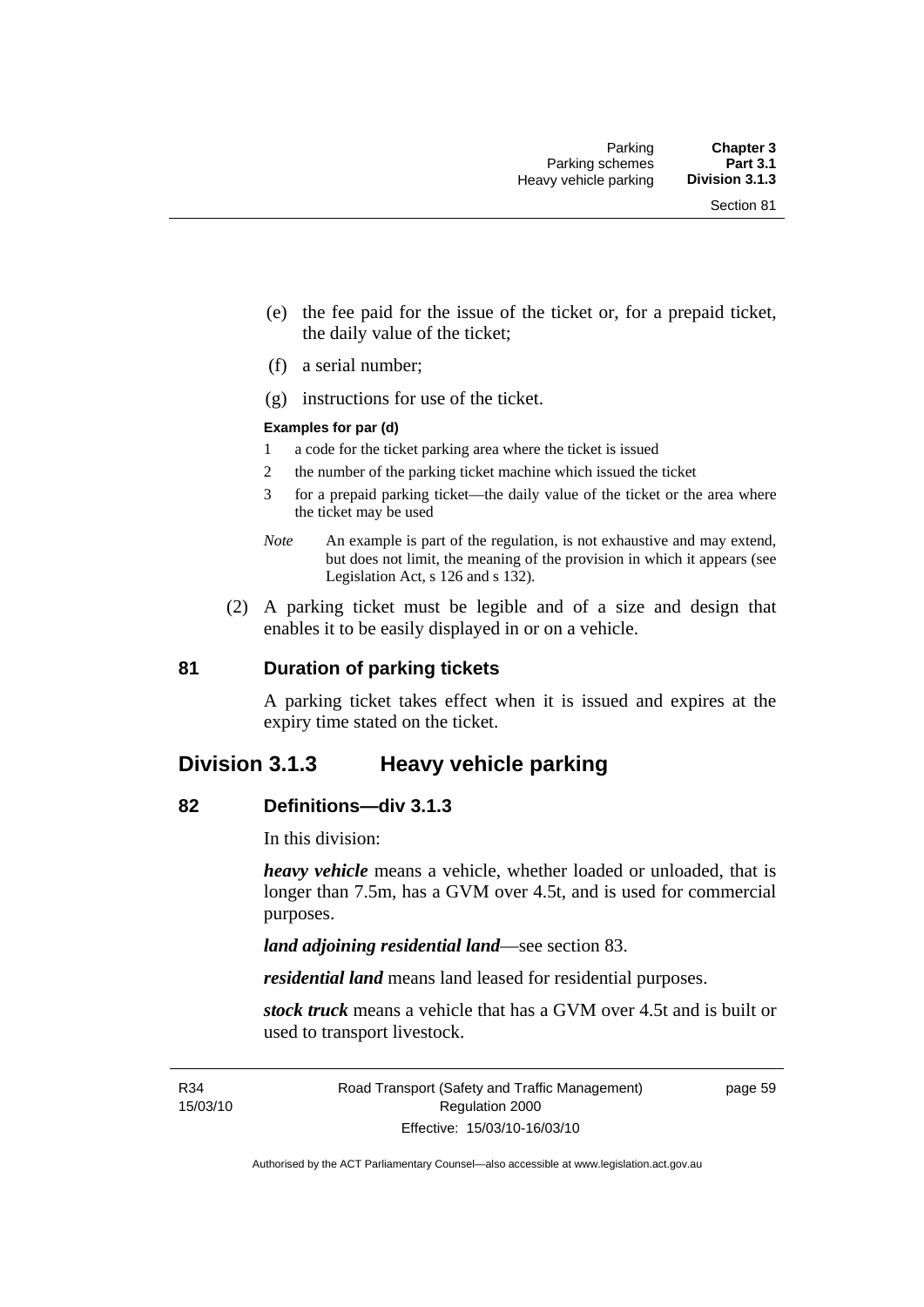# **83 References in div 3.1.3 to land adjoining residential land**

A reference in this division to *land adjoining residential land* includes a reference to land that would, apart from an intervening road, adjoin that land.

#### **84 Vehicle parked partly on residential land**

For this division, a vehicle that is parked partly on residential land, and partly on adjoining land that is not residential land, is taken not to be parked on residential land.

# **85 Parking of certain vehicles on residential land prohibited**

- (1) This section applies to a vehicle, whether loaded or unloaded, that is—
	- (a) a stock truck; or
	- (b) a semitrailer with the load space permanently enclosed by rigid construction or with sides enclosed by nonrigid material and a rigid roof; or
	- (c) higher than 3.6m and used for commercial purposes.
- (2) A person must not park a vehicle to which this section applies on residential land.

Maximum penalty: 20 penalty units.

# **85A No more than 1 heavy vehicle on residential land**

- (1) A person commits an offence if—
	- (a) the person parks 2 or more heavy vehicles on residential land; or
	- (b) the person parks a heavy vehicle on residential land and there is already another heavy vehicle parked on the land.

Maximum penalty: 20 penalty units.

R34 15/03/10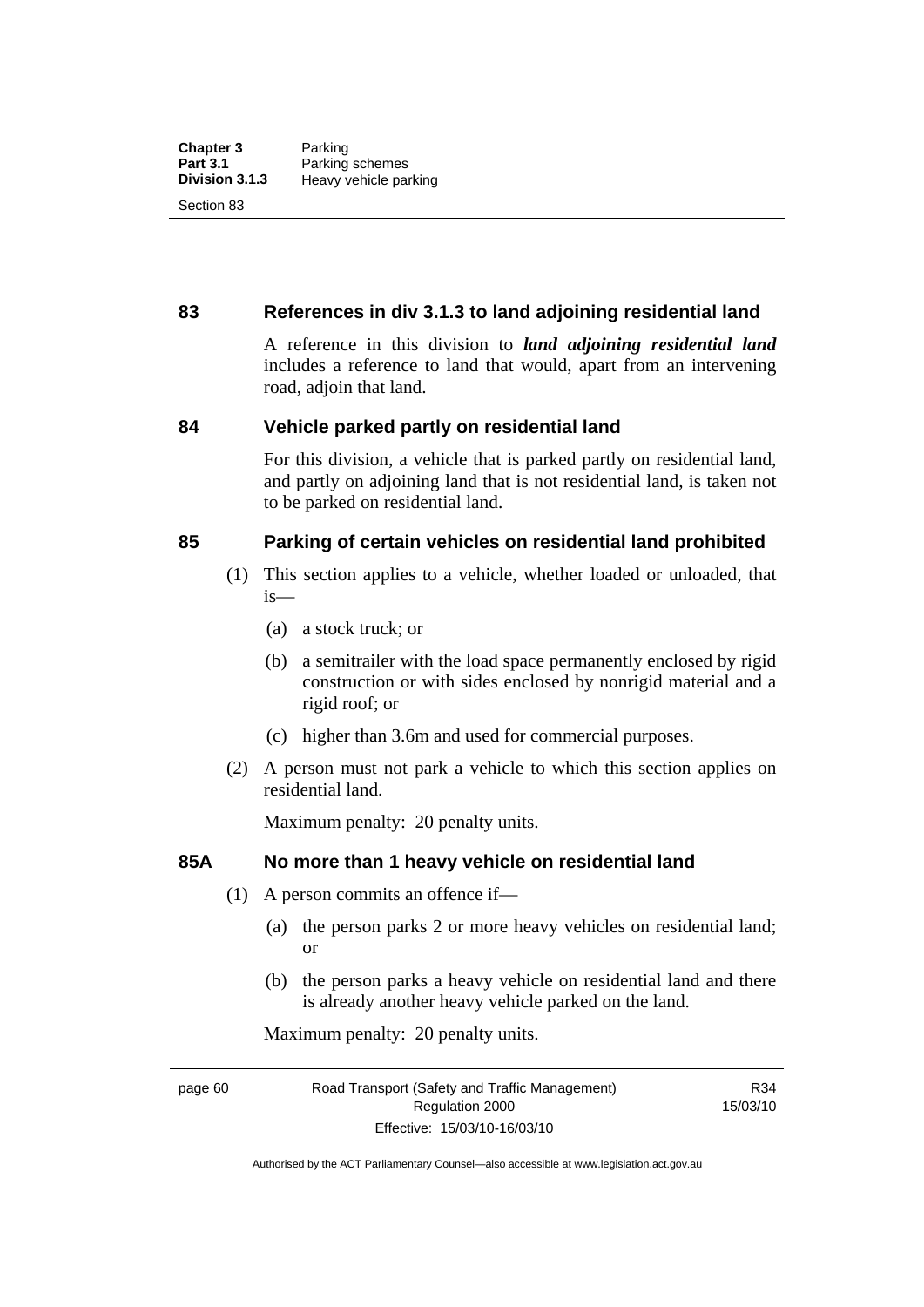- (2) Subsection (1) does not apply if—
	- (a) only 2 heavy vehicles are parked on the residential land; and
	- (b) 1 vehicle is plant that is parked on the other vehicle; and
	- (c) no part of either vehicle is higher than 3.6m from the ground.
- (3) In this section:

*plant* means a motor vehicle that consists solely of-

- (a) a machine or implement that cannot carry a load, other than tools and accessories usually carried in or on the vehicle; or
- (b) a crane, forklift truck or bobcat; or
- (c) a bobcat and excavation equipment.

# **85B Heavy vehicles to be parked away from residential land boundaries**

- (1) A person commits an offence if—
	- (a) the person parks a heavy vehicle on residential land; and
	- (b) any part of the vehicle when parked is—
		- (i) in front of the setback line of the front boundary of the land; or
		- (ii) less than 1.5m from any other boundary.

Maximum penalty: 20 penalty units.

(2) In this section:

*setback*, in relation to land—see the territory plan, part 13 (Definitions).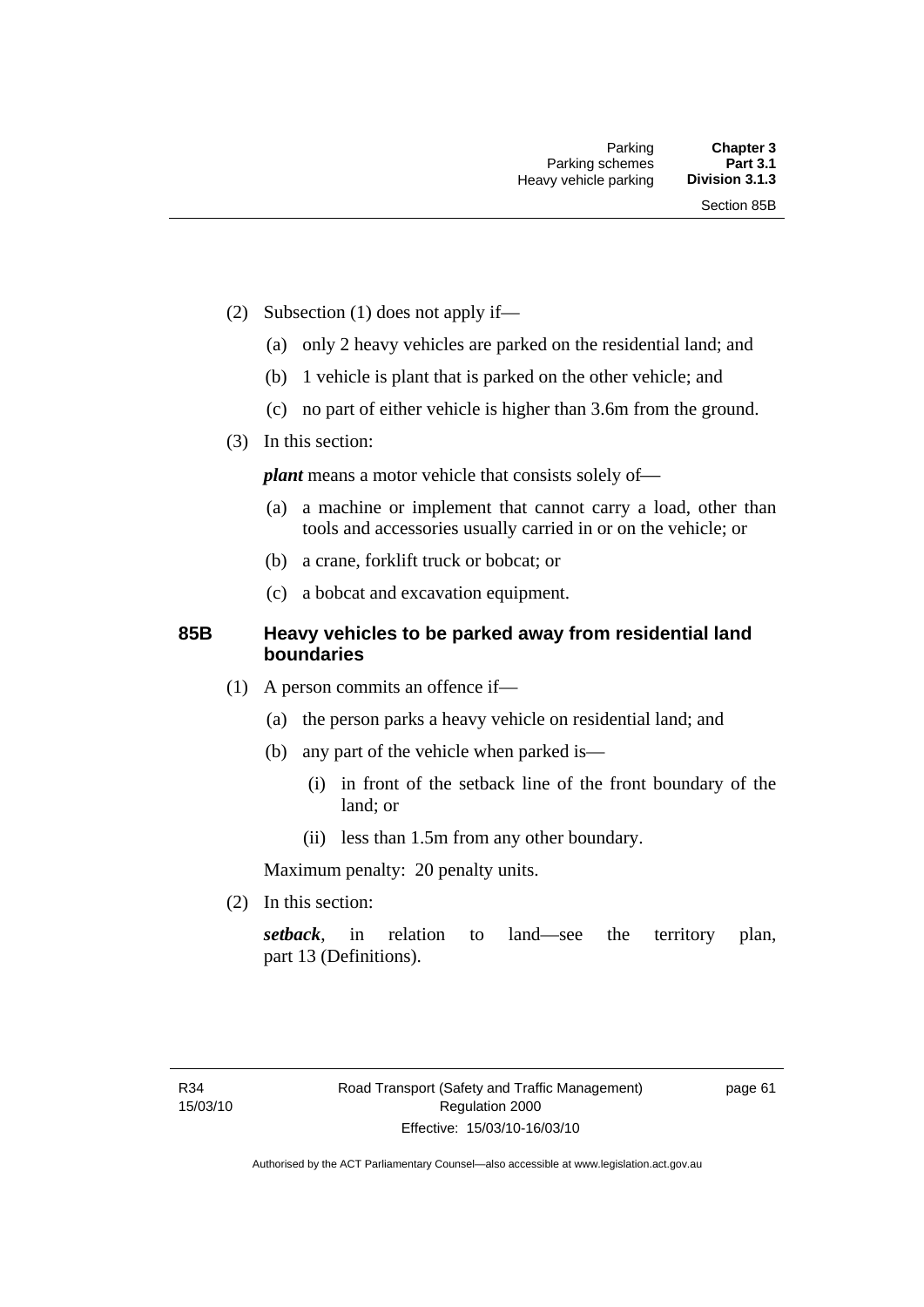# **86 Parking of certain vehicles on land adjoining residential land prohibited**

- (1) This section applies to—
	- (a) a vehicle or combination, whether loaded or unloaded, that is longer than 7.5m; and
	- (b) a vehicle, whether loaded or unloaded, with a GVM over 4.5t.
- (2) A person must not park a vehicle or combination to which this section applies on land adjoining residential land for more than 1 hour.

Maximum penalty: 20 penalty units.

 (3) Subsection (2) does not apply to the vehicle or combination if the land where it is parked is residential land or land leased for commercial purposes.

### **87 Parking of certain commercial vehicles on land with multi-unit housing**

- (1) This section applies to a vehicle, whether loaded or unloaded, that is used for commercial purposes and is longer than 6m, higher than 2.6m or has a GVM over 3.75t.
- (2) A person must not park a vehicle to which this section applies on residential land with multi-unit housing.

Maximum penalty: 20 penalty units.

 (3) For this section, residential land has multi-unit housing if the land has more than 1 dwelling on it.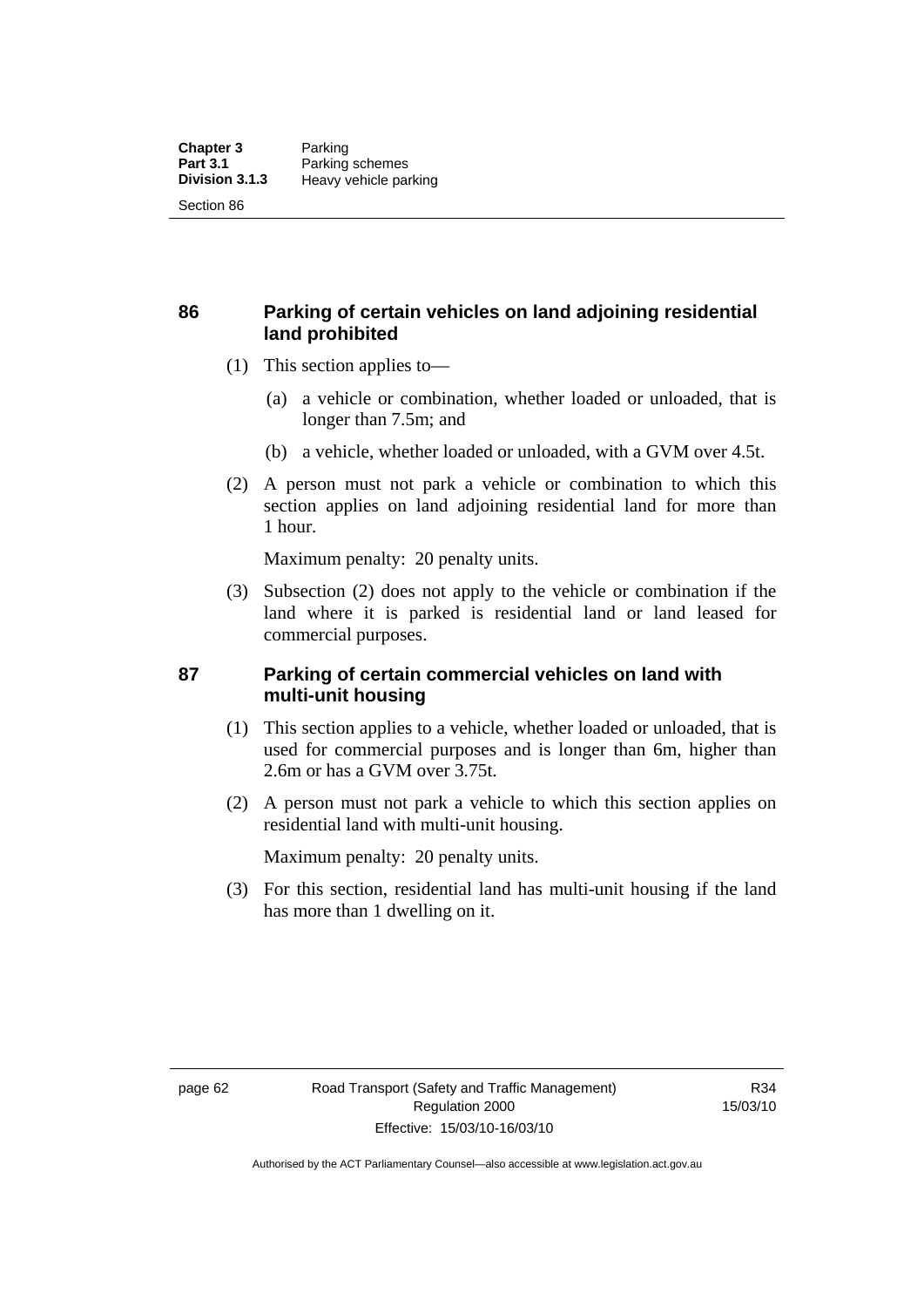(4) In this section:

*dwelling—*see the territory plan.

*Note* The territory plan defines *dwelling* as meaning 'a building or part of a building used as a self contained residence which must include food preparation facilities, a bath or shower, and a closet pan and wash basin'.

#### **87A No offence if reasonable necessity etc**

A person does not commit an offence against section 85, section 85A, section 85B, section 86 or section 87 if—

- (a) either of the following applies:
	- (i) it was reasonably necessary to park the vehicle on the land to avoid contravening the Act or another territory law;
	- (ii) the vehicle was parked on the land to deliver or collect goods or passengers, or to provide services; and
- (b) the vehicle was on the land no longer than was reasonable.

### **87B Heavy vehicle refrigeration units not to be operated on residential land**

A person commits an offence if—

- (a) the person parks a heavy vehicle that has a refrigeration unit on residential land; and
- (b) the refrigeration unit is running at any time while the vehicle is parked on the land.

Maximum penalty: 20 penalty units.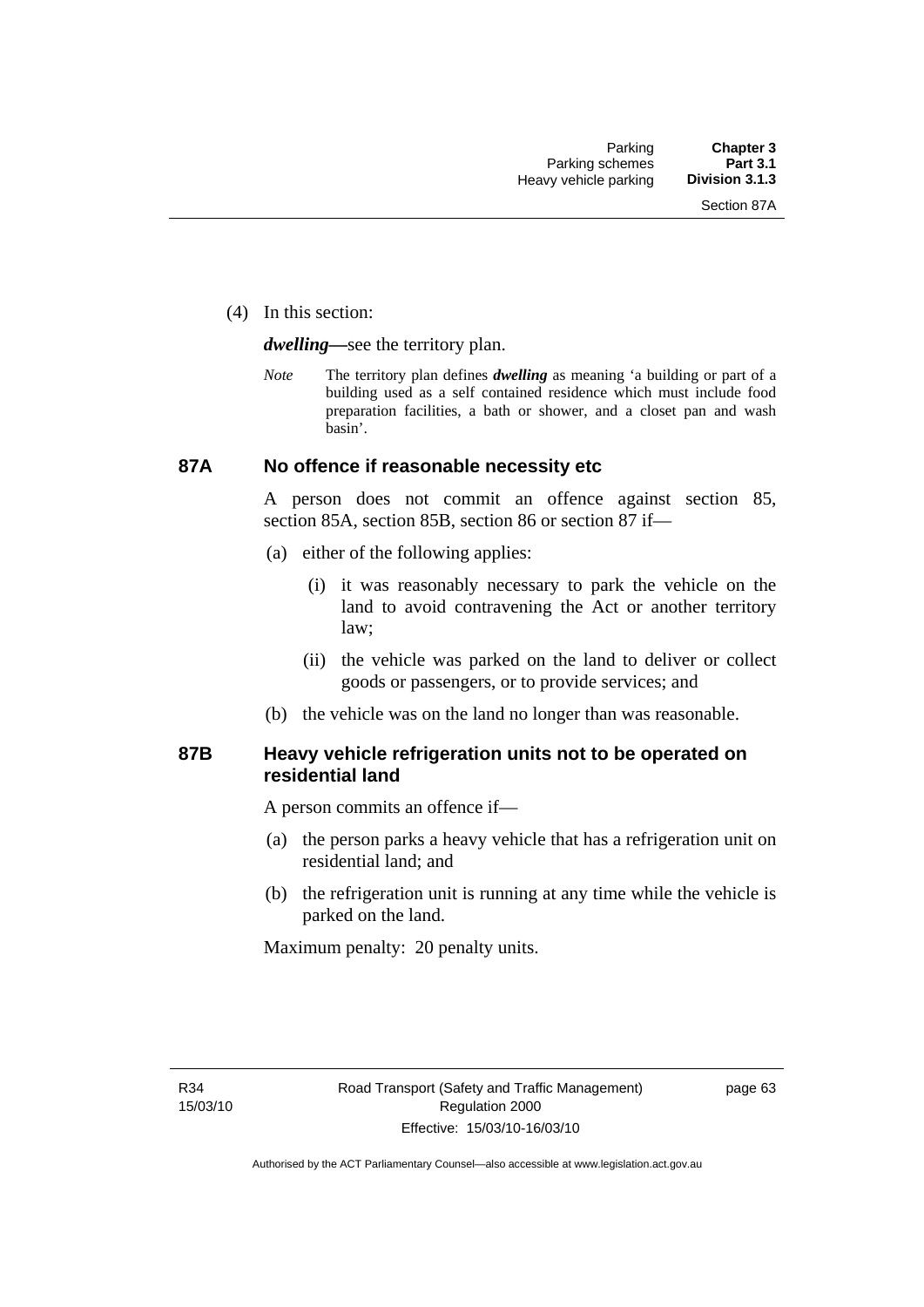### **87C Prohibition on night operation of heavy vehicle**

 (1) A person, other than an existing operator, commits an offence if the person operates a heavy vehicle parked on residential land at any time between 10 pm and 6 am.

Maximum penalty: 20 penalty units.

 (2) An existing operator commits an offence if the operator operates a heavy vehicle parked on residential land at any time between midnight and 5.30 am.

Maximum penalty: 20 penalty units.

(3) In this section:

*existing operator* means the holder of an existing operator's certificate issued under the *Motor Traffic Act 1936*, section 150R that is still in force.

### **88 Daily infringement**

A person who contravenes any of the following sections commits a separate offence for each day during any part of which the contravention continues:

- (a) section 85 (Parking of certain vehicles on residential land prohibited);
- (b) section 85A (No more than 1 heavy vehicle on residential land);
- (c) section 85B (Heavy vehicles to be parked away from residential land boundaries);
- (d) section 86 (Parking of certain vehicles on land adjoining residential land prohibited);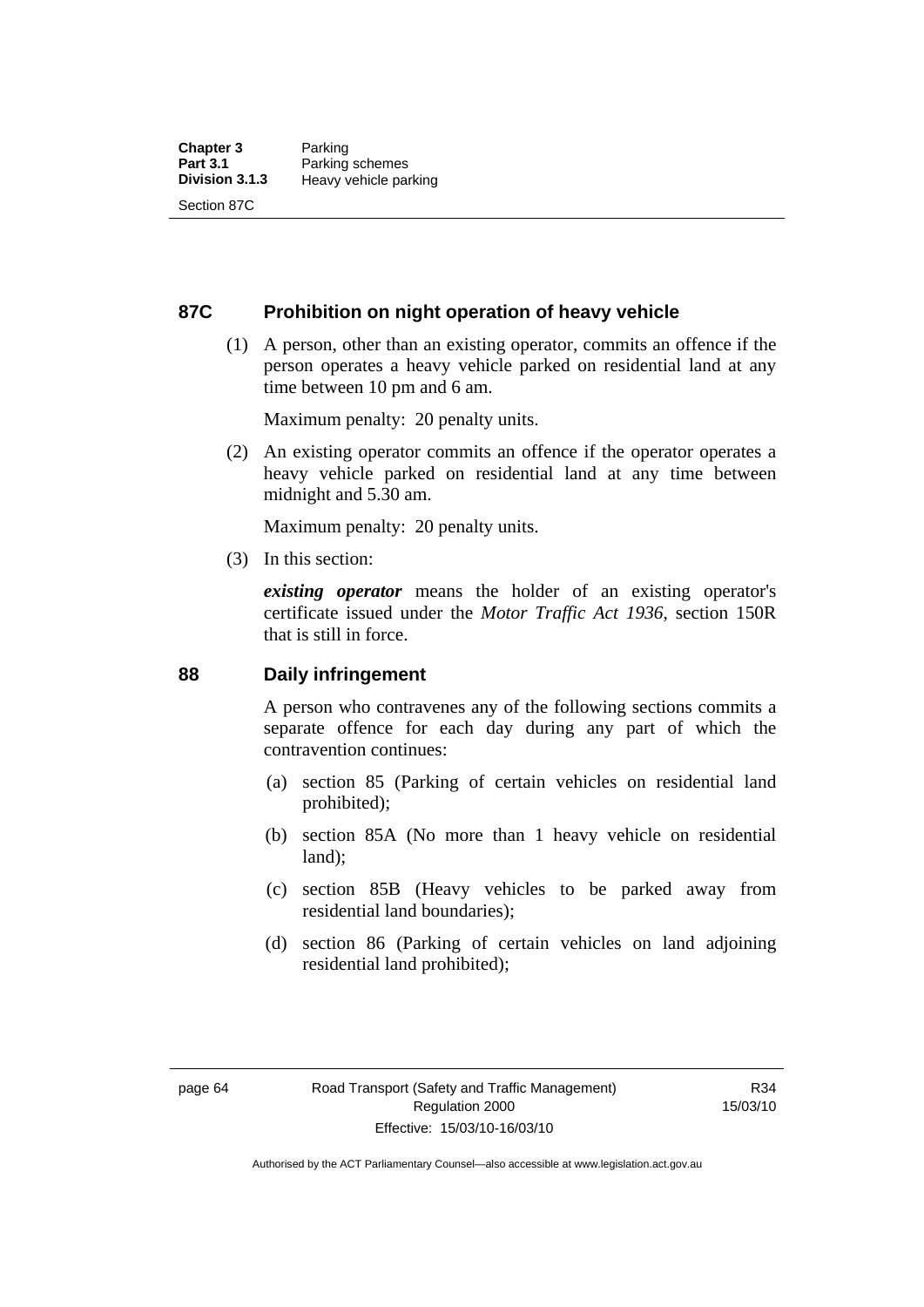- (e) section 87 (Parking of certain commercial vehicles on land with multi-unit housing);
- (f) section 87B (Heavy vehicle refrigeration units not to be operated on residential land).

## **Division 3.1.3A Heavy vehicle parking—enforcement**

#### **89 Meaning of** *occupier***—div 3.1.3A**

In this division:

*occupier*, of premises, includes—

- (a) a person believed on reasonable grounds to be an occupier of the premises; and
- (b) a person apparently in charge of the premises.

#### **90 Power to enter premises**

- (1) For division 3.1.3 (Heavy vehicle parking), an authorised person may—
	- (a) enter premises with the occupier's consent; or
	- (b) enter premises if the authorised person believes on reasonable grounds that—
		- (i) a heavy vehicle is parked on the premises in contravention of that division; and
		- (ii) it is necessary to enter the premises to inspect, take measurements, or record identification particulars about the vehicle.
- (2) An authorised person may, without the consent of the occupier of premises, enter land around the premises to ask for consent to enter the premises.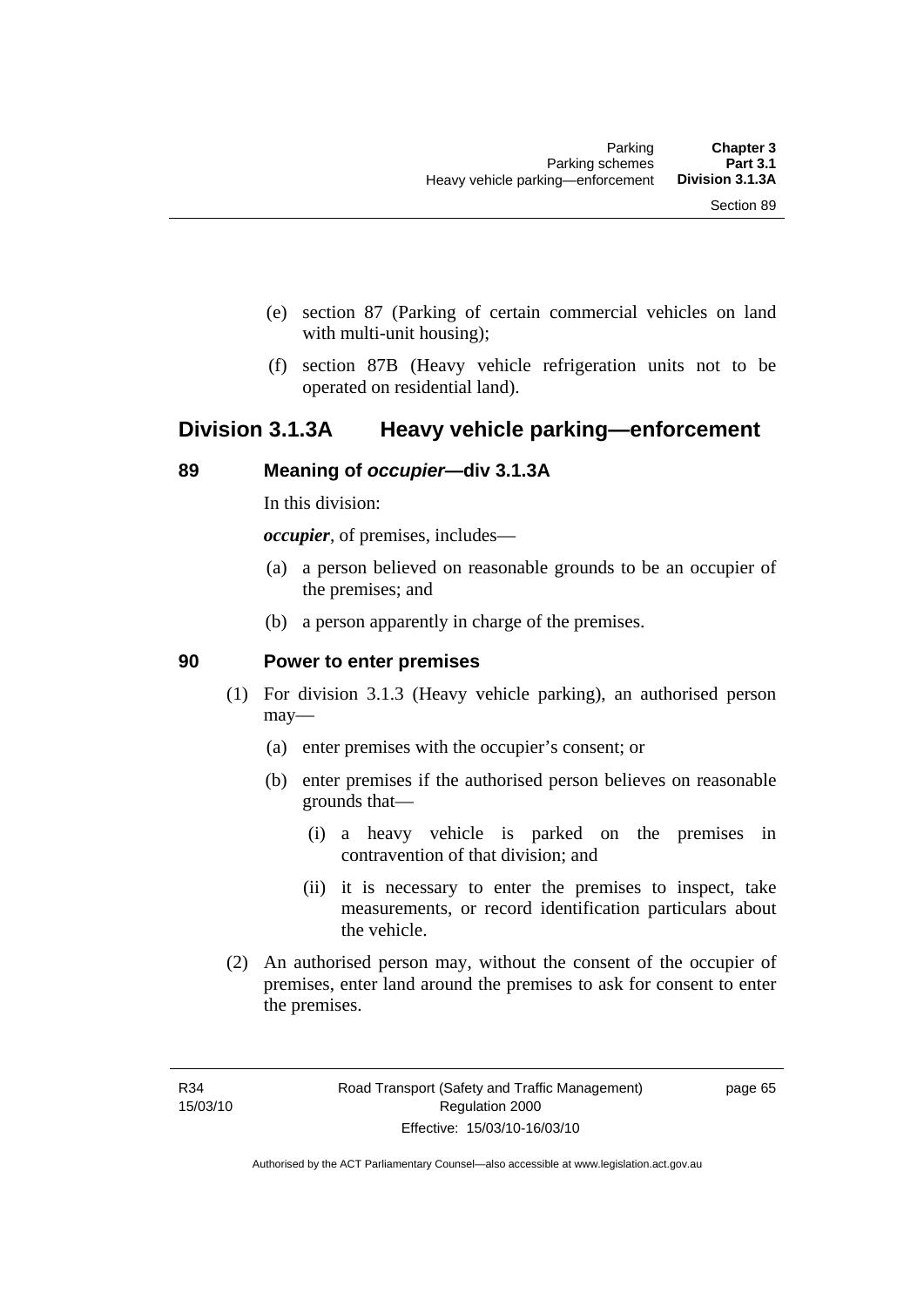- (3) An authorised person may enter premises under this section––
	- (a) for a contravention of section 87B or section 87C––at any time; and
	- (b) in any other case––between 8 am and 8 pm.

#### **91 Production of identity card**

An authorised person must not remain at premises entered under this division if the authorised person does not produce his or her identity card when asked by the occupier.

*Note* Identity cards for authorised people are provided for in the *Road Transport (General) Act 1999*, s 20.

#### **92 Consent to entry**

- (1) When seeking the consent of an occupier of premises to enter premises under section 90 (1) (a), an authorised person must—
	- (a) produce his or her identity card; and
	- (b) tell the occupier—
		- (i) the purpose of the entry; and
		- (ii) that consent may be refused.
- (2) If the occupier consents, the authorised person must ask the occupier to sign a written acknowledgment (an *acknowledgment of consent*)—
	- (a) that the occupier was told—
		- (i) the purpose of the entry; and
		- (ii) that consent may be refused; and
	- (b) that the occupier consented to the entry; and
	- (c) stating the time and date when consent was given.

page 66 Road Transport (Safety and Traffic Management) Regulation 2000 Effective: 15/03/10-16/03/10

R34 15/03/10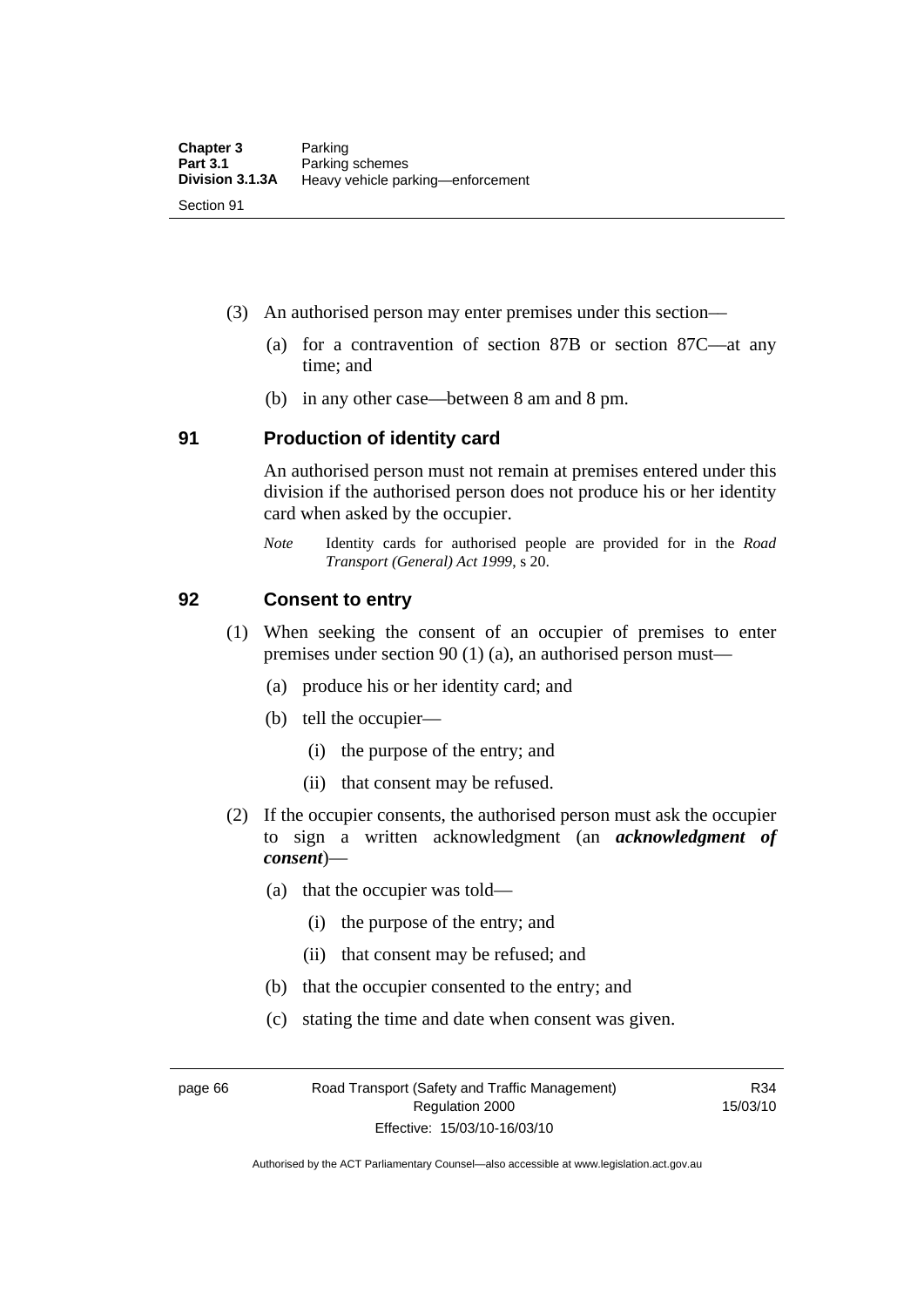- (3) If the occupier signs an acknowledgment of consent, the authorised person must immediately give a copy to the occupier.
- (4) A court must find that the occupier did not consent to entry to the premises by the authorised person under this division if—
	- (a) the question arises in a proceeding in the court whether the occupier consented to the entry; and
	- (b) an acknowledgment of consent is not produced in evidence; and
	- (c) it is not proved that the occupier consented to the entry.

#### **93 General powers on entry to premises**

- (1) An authorised person who enters premises under this division may, for division 3.1.3 (Heavy vehicle parking) and this division, do 1 or more of the following in relation to a heavy vehicle on the premises:
	- (a) inspect the vehicle (including for its identification particulars);
	- (b) take measurements;
	- (c) take photographs, films, or audio, video or other recordings;
	- (d) require the occupier, or anyone at the premises to—
		- (i) give the authorised person information; or
		- (ii) produce documents to the authorised person; or
		- (iii) give the authorised person reasonable help to exercise a power under this division.
	- *Note* The Legislation Act, s 170 and s 171 deal with the application of the privilege against self incrimination and client legal privilege.
- (2) A person must take all reasonable steps to comply with a requirement made of the person under subsection (1) (d).

Maximum penalty: 20 penalty units.

R34 15/03/10 page 67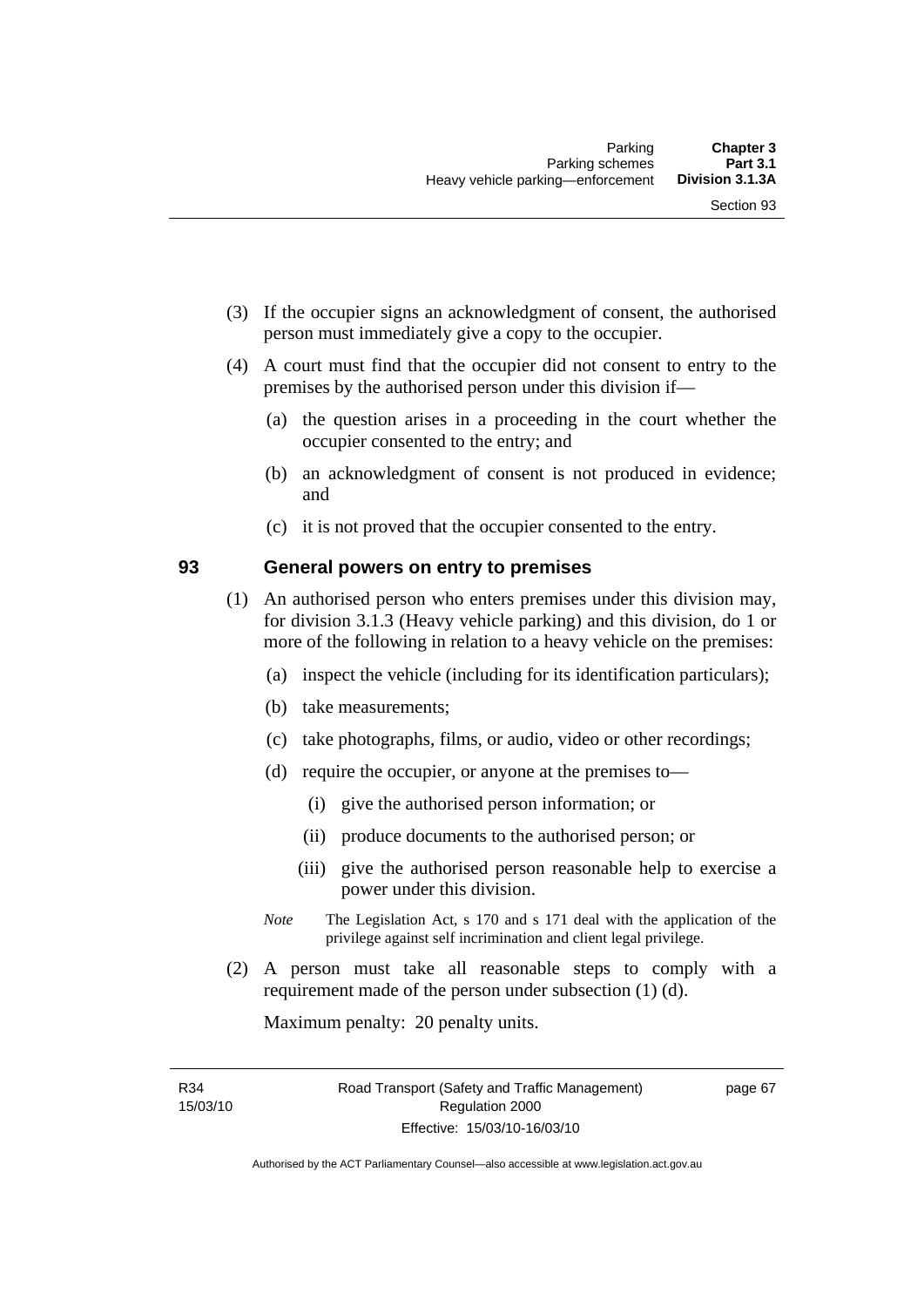### **94 Damage etc to be minimised**

- (1) In the exercise, or purported exercise, of a function under this division, an authorised person must take all reasonable steps to ensure that the authorised person, and any person assisting the authorised person, causes as little inconvenience, detriment and damage as practicable.
- (2) If an authorised person, or a person assisting an authorised person, damages anything in the exercise or purported exercise of a function under this division, the authorised person must give written notice of the particulars of the damage to the person the authorised person believes on reasonable grounds is the owner of the thing.
- (3) If the damage happens at premises entered under this division in the absence of the occupier, the notice may be given by leaving it, secured conspicuously, at the premises.

#### **95 Compensation for exercise of enforcement powers**

- (1) A person may claim compensation from the Territory if the person suffers loss or expense because of the exercise, or purported exercise, of a function under this division by an authorised person or a person assisting an authorised person.
- (2) Compensation may be claimed and ordered in a proceeding for—
	- (a) compensation brought in a court of competent jurisdiction; or
	- (b) an offence against this regulation brought against the person making the claim for compensation.
- (3) A court may order the payment of reasonable compensation for the loss or expense only if satisfied that it is just to make the order in the circumstances of the particular case.
- (4) A regulation may prescribe matters that may, must or must not be taken into account by the court in considering whether it is just to make the order.

Authorised by the ACT Parliamentary Counsel—also accessible at www.legislation.act.gov.au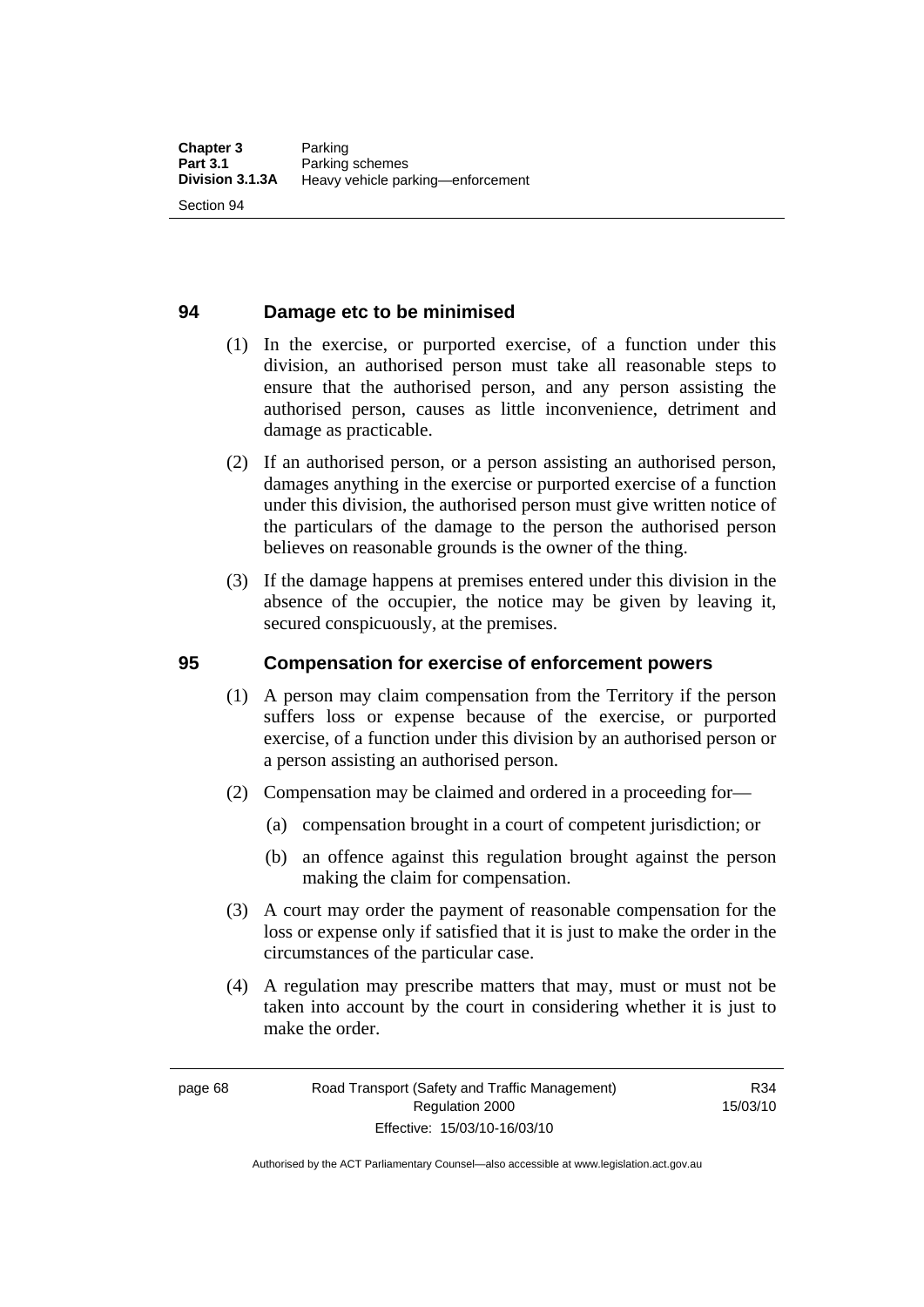## **Division 3.1.4 Miscellaneous**

## **97A Other powers to provide pay parking**

- (1) This part does not affect any other power of a parking authority to provide for parking on land within its area of operations.
- (2) A parking authority may exercise a power under this part in relation to land that it does not own only with the consent of the owner of the land.
- (3) Consent may be given subject to conditions, including conditions about the length and withdrawal of the consent.
- (4) Subject to the conditions of the consent, the consent may be withdrawn only after reasonable notice.
- (5) In this section:

*owner*, of land, includes lessee of land.

## **98 Overlapping schemes**

- (1) This part does not prevent the road transport authority or a parking authority from establishing and operating a pay parking scheme on the same length of road, or in the same area, where it is operating a different pay parking scheme.
- (2) The road transport authority or a parking authority may not recover the fee fixed for the parking of a vehicle in a metered space or ticket parking area if any other applicable parking fee has been paid for parking the vehicle in the space or area.

### **98A Income from ticket parking scheme**

- (1) All fees collected by a parking authority from the operation of a ticket parking scheme belong to the parking authority.
- (2) Any surplus arising from the operation of a ticket parking scheme may be applied at the discretion of the parking authority.

page 69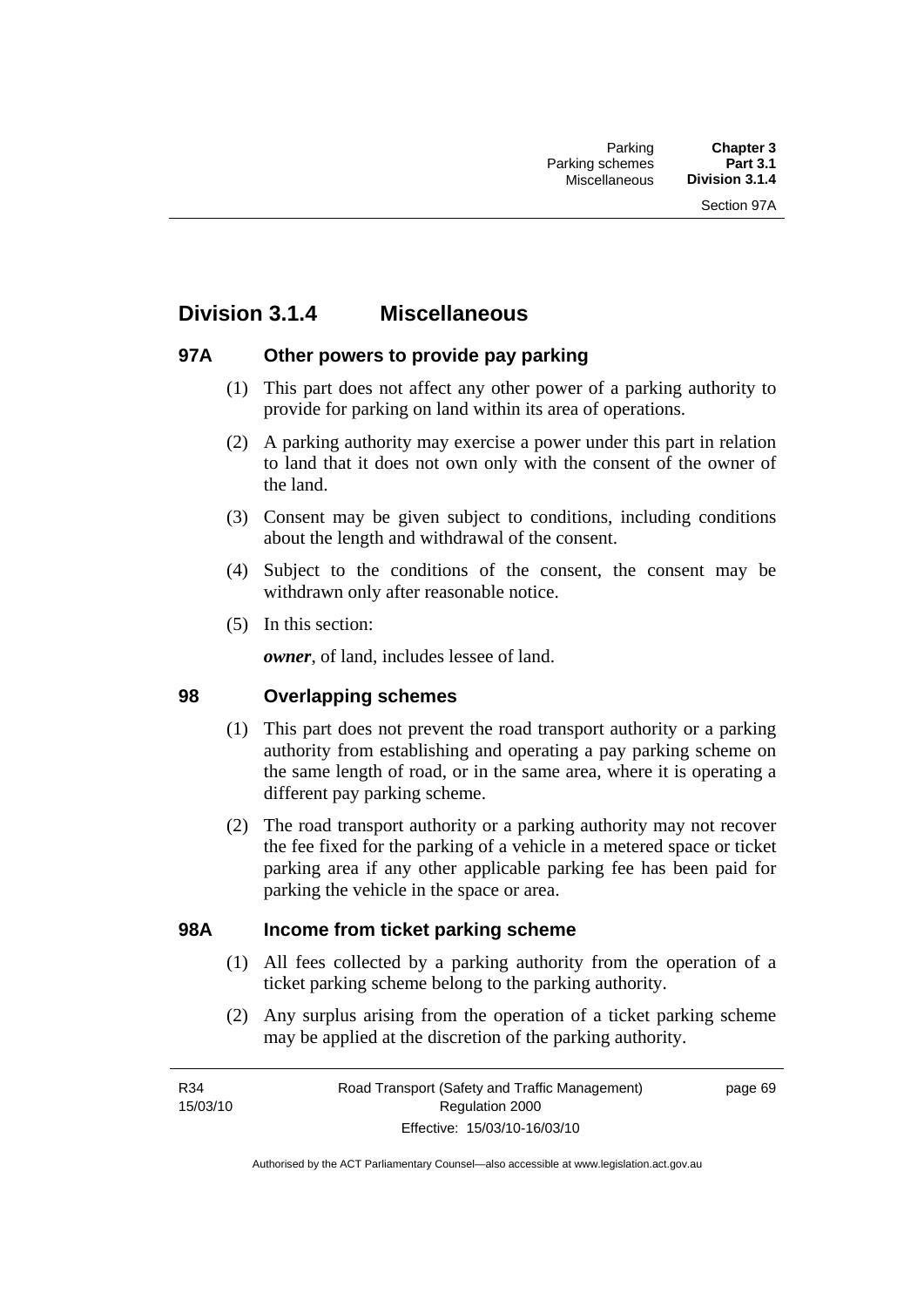| <b>Chapter 3</b> | Parking         |
|------------------|-----------------|
| <b>Part 3.1</b>  | Parking schemes |
| Division 3.1.4   | Miscellaneous   |
| Section 98B      |                 |

## **98B Costs of ticket parking scheme**

The costs of administering a ticket parking scheme operated by a parking authority under section 76A are to be borne by the parking authority.

#### **99 Trailers not separately chargeable**

A separate parking fee is not required to be paid for a trailer towed by another vehicle.

page 70 Road Transport (Safety and Traffic Management) Regulation 2000 Effective: 15/03/10-16/03/10

R34 15/03/10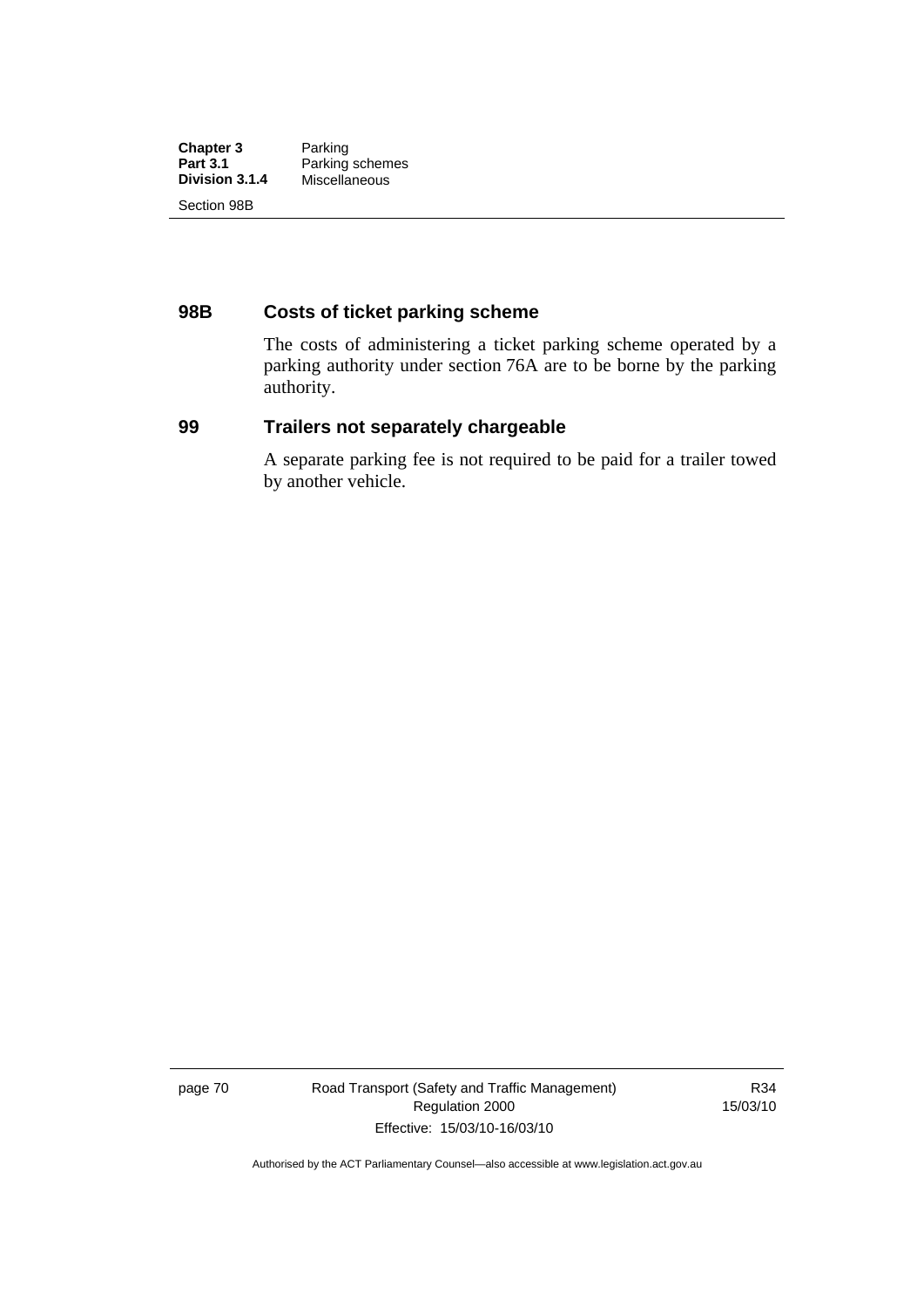# **Part 3.2 Parking permits and mobility parking scheme authorities**

## **100 Parking permits**

- (1) The road transport authority may issue a permit (a *parking permit*) of a kind mentioned in subsection (2) authorising the parking of a vehicle, without charge, on a length of road or in an area designated by a *permit zone sign* for use by holders of that kind of parking permit.
- (2) The parking permit may be of 1 or more of the following kinds:
	- (a) a business parking permit;
	- (b) a commuter parking permit;
	- (c) a loading zone permit;
	- (d) a resident parking permit;
	- (e) a resident's visitor parking permit;
	- (f) a special event parking permit;
	- (g) any other kind declared by the road transport authority for this section.
- (3) The parking permit may be issued subject to conditions.
- (4) The parking permit—
	- (a) must state when it expires; and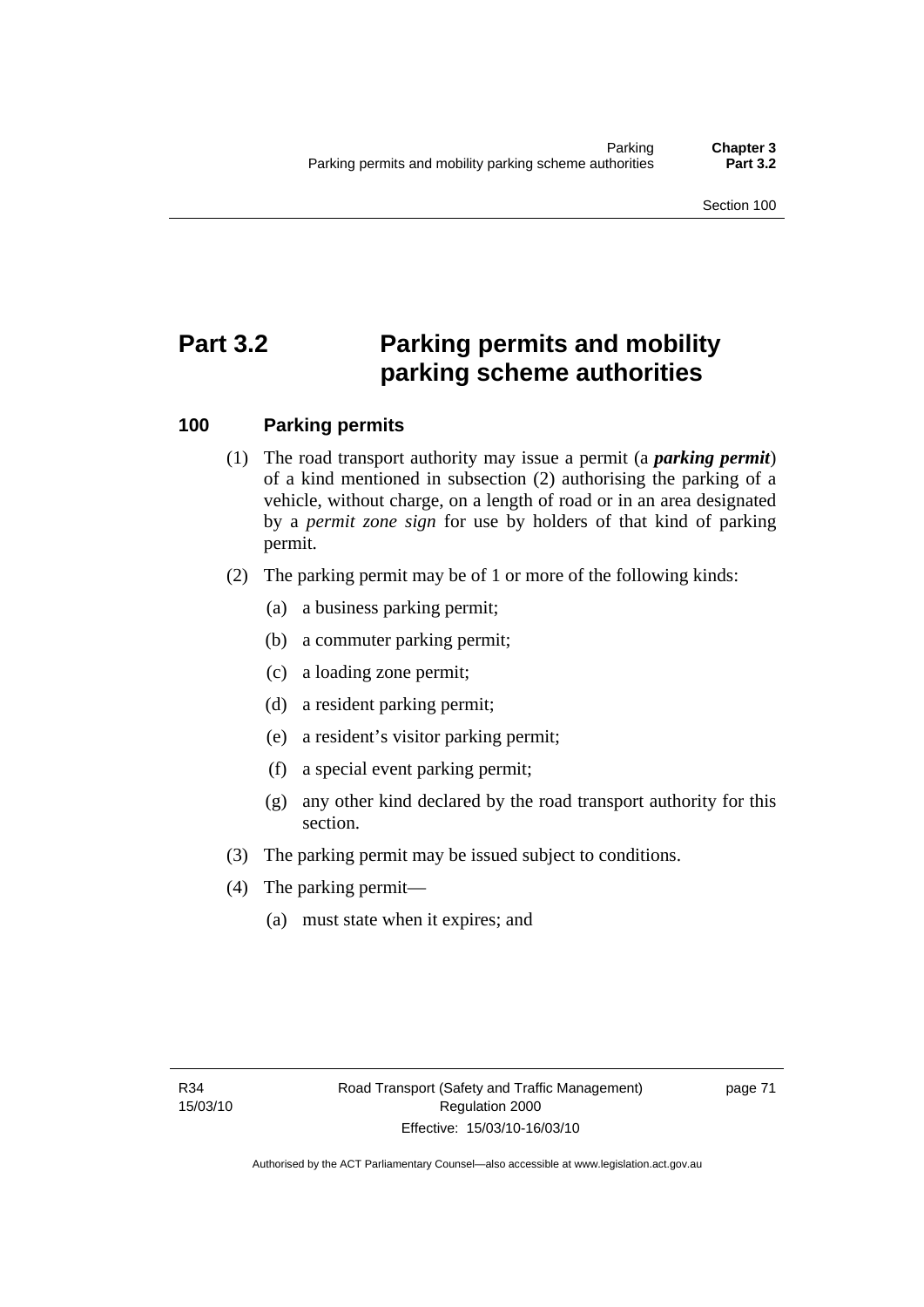Section 101

 (b) may state anything else that the road transport authority considers appropriate.

#### **Examples for par (b)**

- 1 the length of road or area to which the permit applies
- 2 any conditions to which the permit is subject
- 3 the maximum period which a vehicle may be parked in a designated area under the permit
- 4 the name or address of the person to whom it is issued
- *Note* An example is part of the regulation, is not exhaustive and may extend, but does not limit, the meaning of the provision in which it appears (see Legislation Act, s 126 and s 132).
- (5) The holder of a permit may surrender the permit by returning it to the road transport authority.
- (6) A declaration under subsection  $(2)$   $(g)$  is a notifiable instrument.

*Note* A notifiable instrument must be notified under the Legislation Act.

#### **101 Mobility parking scheme authorities**

- (1) The road transport authority may issue a mobility parking scheme authority—
	- (a) for use by a person with a disability; or
	- (b) for use by an entity for the transport of people with disabilities.
- (2) A mobility parking scheme authority may be issued subject to conditions.
- (3) A mobility parking scheme authority—
	- (a) must include a people with disabilities symbol; and
	- (b) must state when it expires; and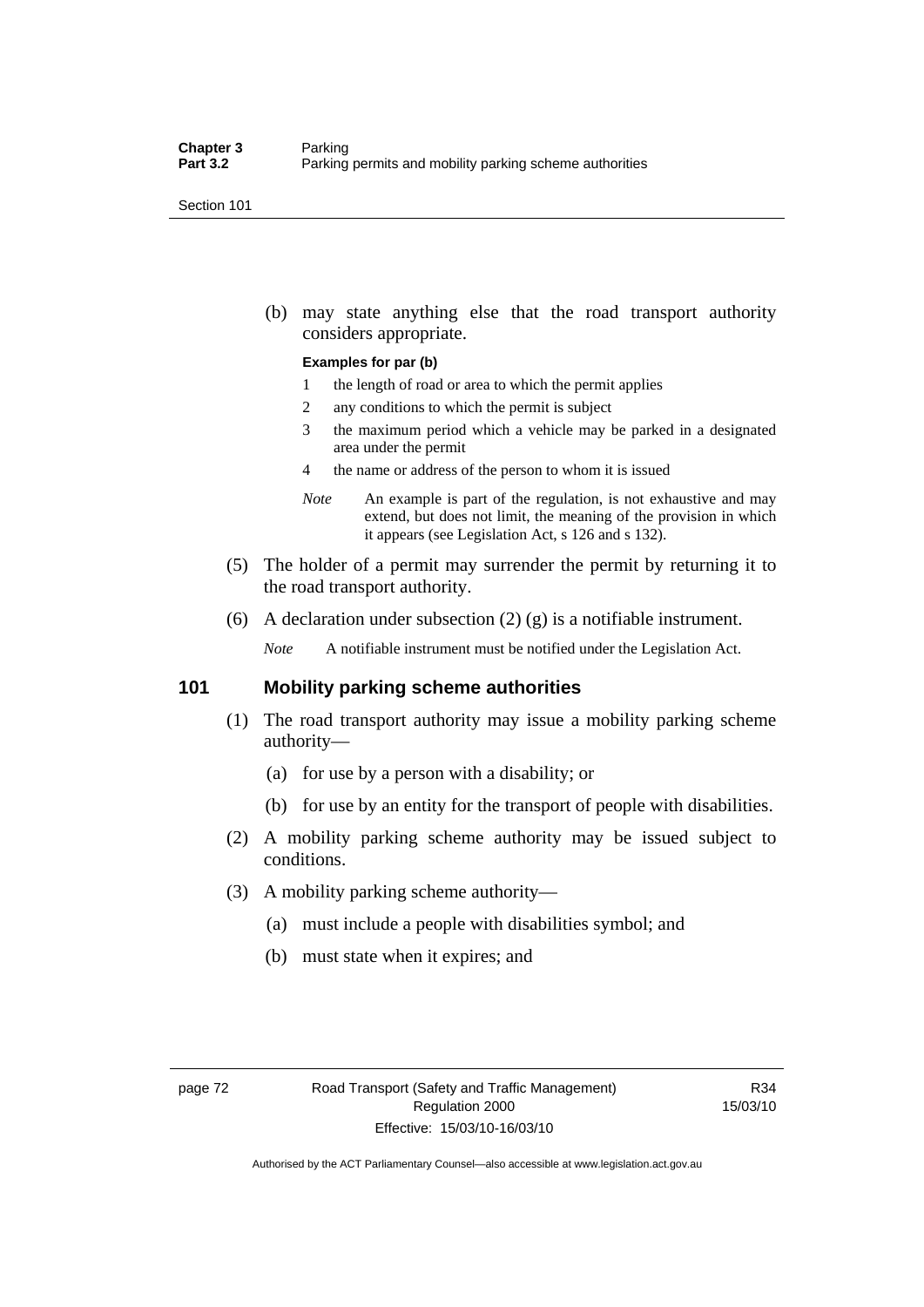- (c) may state anything else that the road transport authority considers appropriate.
- *Note 1 People with disabilities symbol* is defined in the ARR, dict.
- *Note 2* For parking by mobility parking scheme authority holders, see s 15 and ARR, r 206.

## **101A Parking permits and mobility parking scheme authorities—cancellation**

- (1) This section applies if the road transport authority proposes to cancel (the *proposed action*) a parking permit or mobility parking scheme authority.
- (2) The road transport authority must give the person to whom the parking permit or mobility parking scheme authority was issued a written notice stating—
	- (a) the proposed action; and
	- (b) an explanation for the proposed action; and
	- (c) that the person may, within 14 days after the day the person receives the notice, give a written response to the authority about the notice.
- (3) In deciding whether to take the proposed action, the road transport authority must consider any response given to the authority in accordance with the notice.
- (4) The road transport authority must give the person written notice of the authority's decision.
- (5) If the road transport authority decides to take the proposed action, the authority's decision takes effect the day after the day when notice of the decision is given to the person or, if the notice states a later date of effect, that date.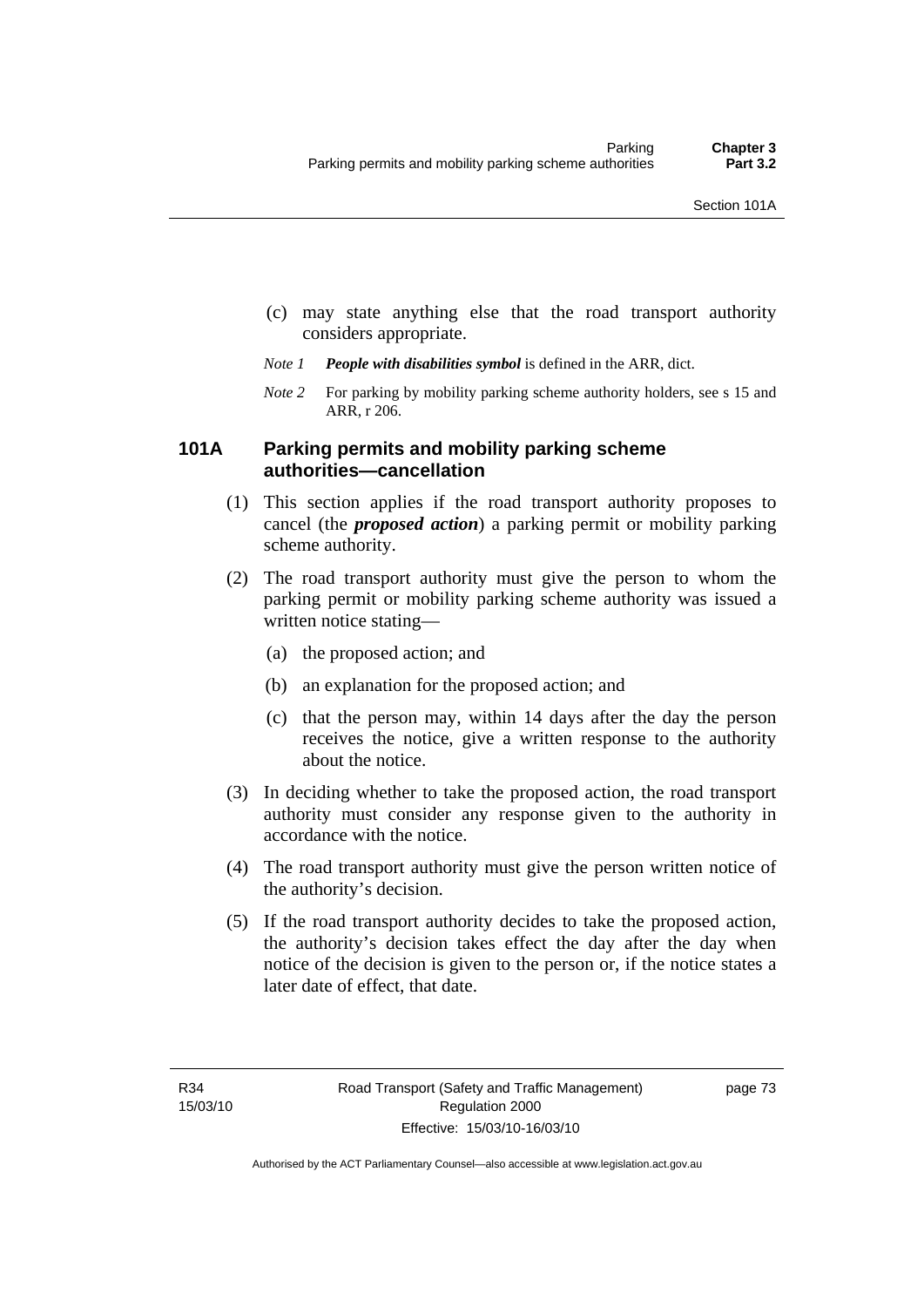Section 101B

## **101B Parking permits and mobility parking scheme authorities—return when cancelled**

If a parking permit or mobility parking scheme authority is cancelled under section 101A, the person to whom the parking permit or mobility parking scheme authority was issued must return the permit or authority to the road transport authority as soon as practicable but no later than 21 days after the date of effect of the cancellation of the permit or authority.

Maximum penalty: 20 penalty units.

page 74 Road Transport (Safety and Traffic Management) Regulation 2000 Effective: 15/03/10-16/03/10

R34 15/03/10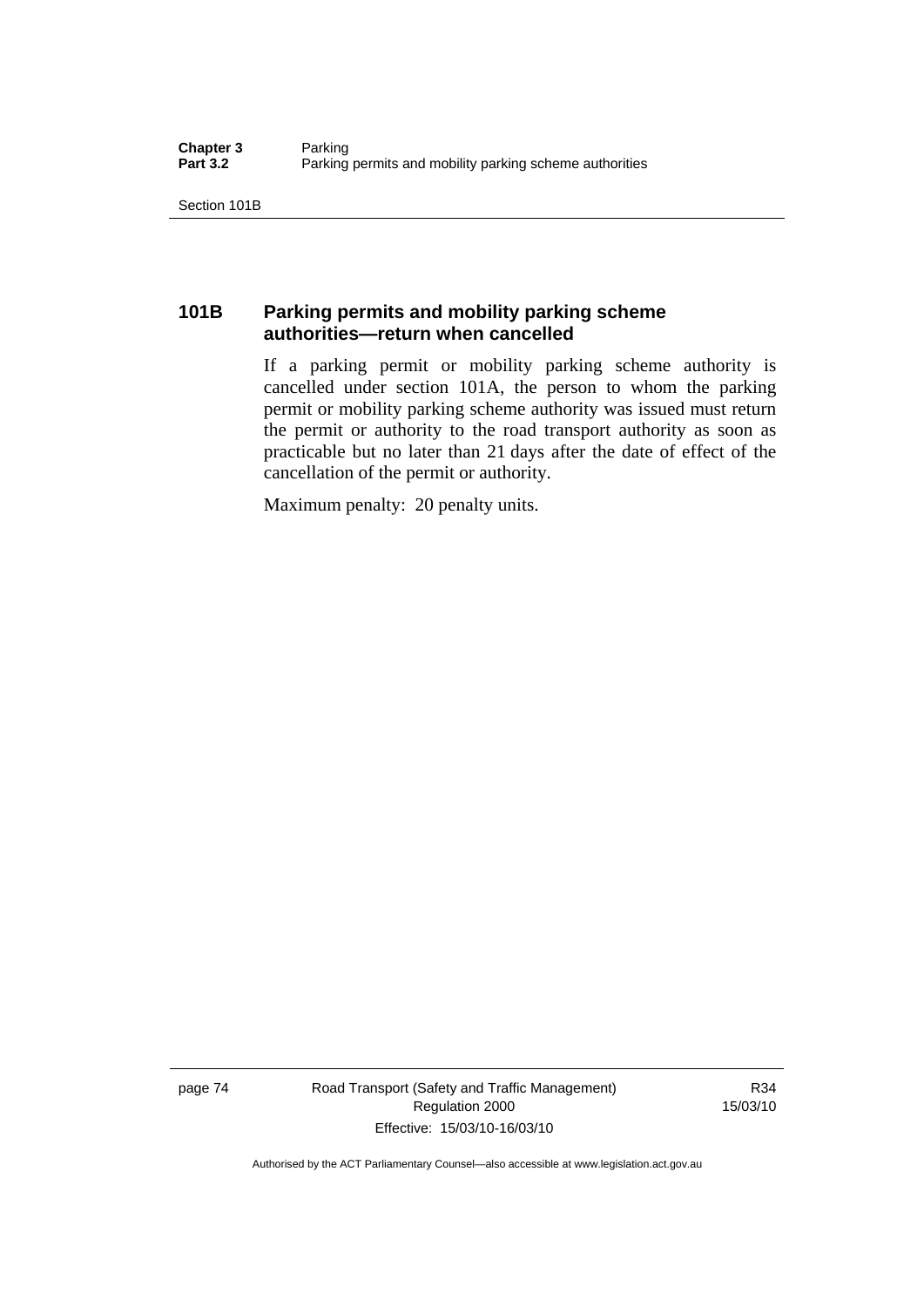## **Part 3.3 Parking—other provisions**

## **101C Marking tyres by parking inspectors**

A police officer or authorised person may mark the tyres on a vehicle using crayon, chalk or a similar substance as far as is reasonably necessary for the purpose of enforcing a provision of an Act relating to the regulation or prohibition of the parking of vehicles.

*Note* A reference to an Act includes a reference to the statutory instruments made or in force under the Act, including a regulation (see Legislation Act, s 104).

R34 15/03/10 Road Transport (Safety and Traffic Management) Regulation 2000 Effective: 15/03/10-16/03/10

page 75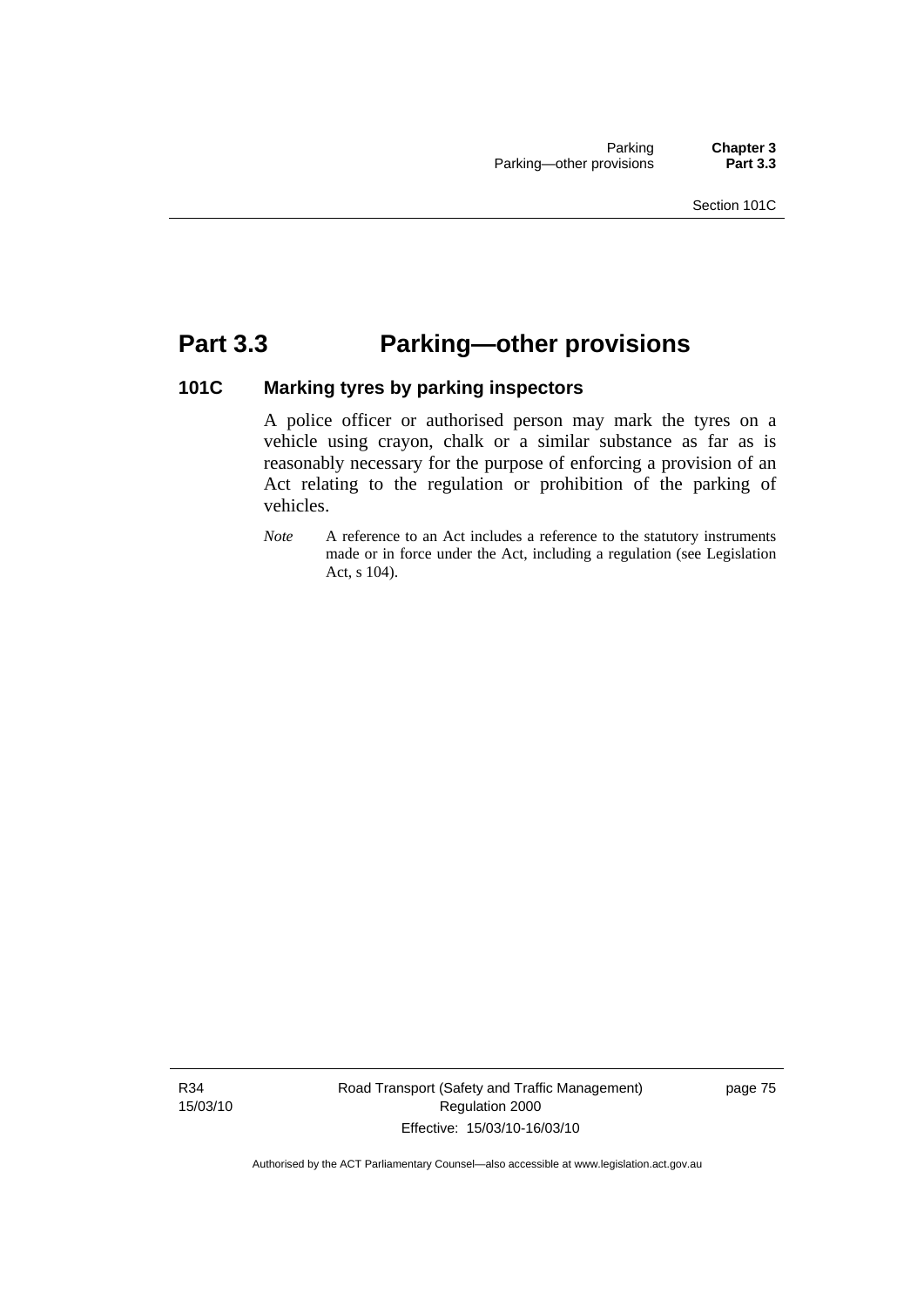Section 102

# **Chapter 4 Traffic offence detection devices**

#### **102 Definitions—ch 4**

In this chapter:

*approved police speedometer* means a speedometer approved under section 103A (Approval of police vehicle speedometers).

*digital camera detection device* means a camera detection device known as—

- (a) Gatsometer Digital Radar Camera System (DRCS) that includes, as a component, a radar speed measuring device; or
- (b) LaserCam 2000 that includes, as a component, a laser speed measuring device; or
- (c) LaserCam NT that includes, as a component, a laser speed measuring device.

*fixed camera detection device* means a camera detection device known as—

- (a) Centaur 2000 that includes, as a component, a piezo strip speed measuring device; or
- (b) Gatsometer Digital Radar Camera System (DRCS) that includes, as a component, a radar speed measuring device; or
- (c) Gatsometer Traffic Camera Digital (GTC-D) that includes, as a component, a loop detector speed measuring device; or
- (d) Gatsometer Traffic Camera (GTC-GS11) that includes, as a component, a loop detector speed measuring device; or

Authorised by the ACT Parliamentary Counsel—also accessible at www.legislation.act.gov.au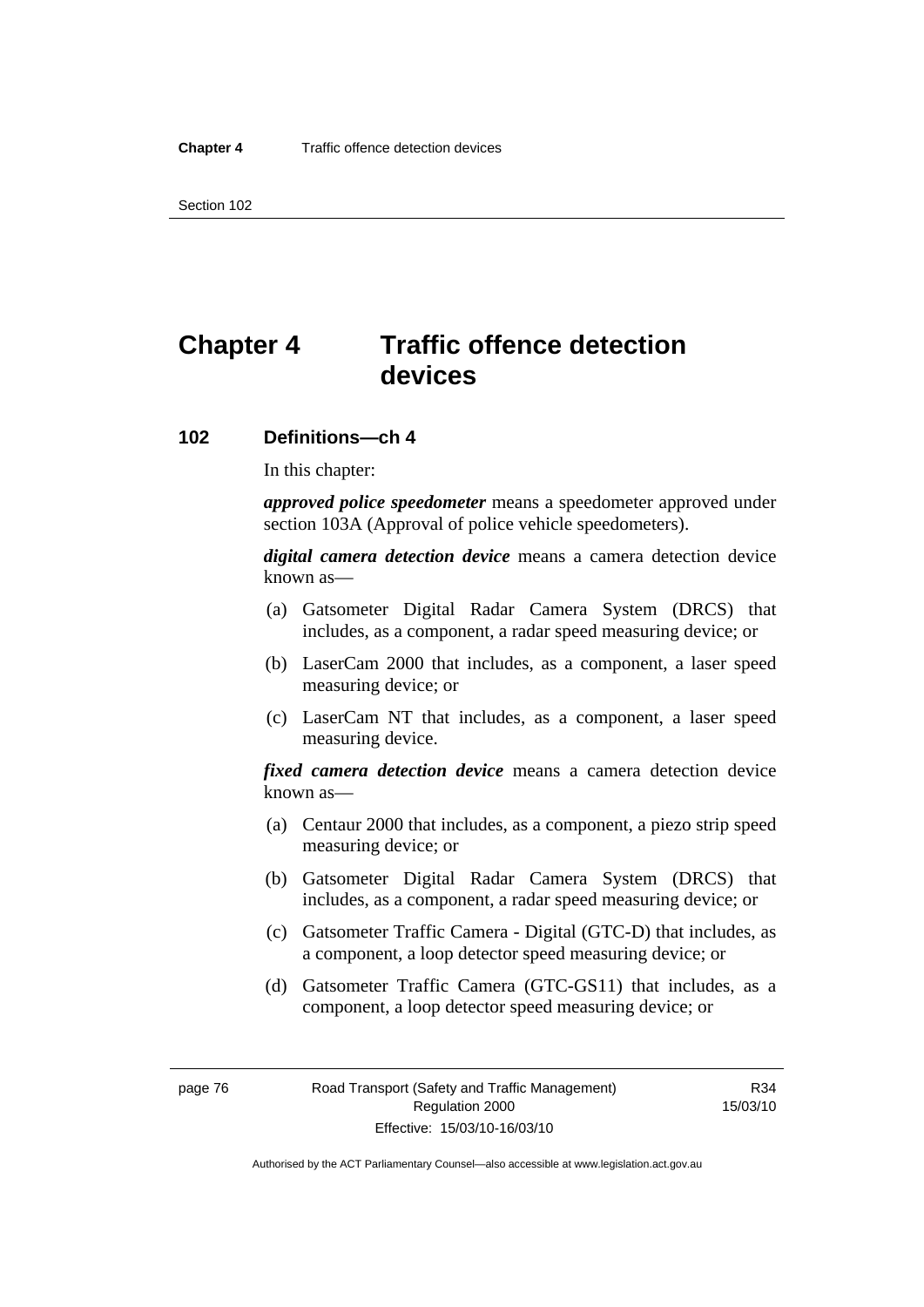(e) Gatsometer Multi Camera System (MCS) that includes, as a component, a loop detector speed measuring device.

*laser speed measuring device* means a speed measuring device known as—

- (a) Laser Technology Inc. LTI 20-20 Marksman; or
- (b) Laser Technology Inc. LTI 20-20 UltraLyte; or
- (c) Laser Technology Inc. LTI 20-20 UltraLyte LR; or
- (d) Laser Technology Inc. LTI 20-20 UltraLyte Compact; or
- (e) Laser Technology Inc. LTI 20-20 TruSpeed.

*loop detector speed measuring device* means a speed measuring device known as the Gatsometer Loop Detector (GLD4-2S).

*piezo strip speed measuring device* means a speed measuring device known as Truvelo M4 MPC.

*radar speed measuring device* means a speed measuring device known as—

- (a) Applied Concepts Inc. Stalker Dual; or
- (b) Gatsometer Radar 24; or
- (c) Kustom Signals, Inc. Silver Eagle; or
- (d) Kustom Signals, Inc. Silver Eagle II; or
- (e) Kustom Signals, Inc. Raptor RP-1.

*security checksum*, for an electronic file, means the number (whether numerals or numerals and letters) produced by the application of an algorithm to the contents of an electronic file or a copy of the file.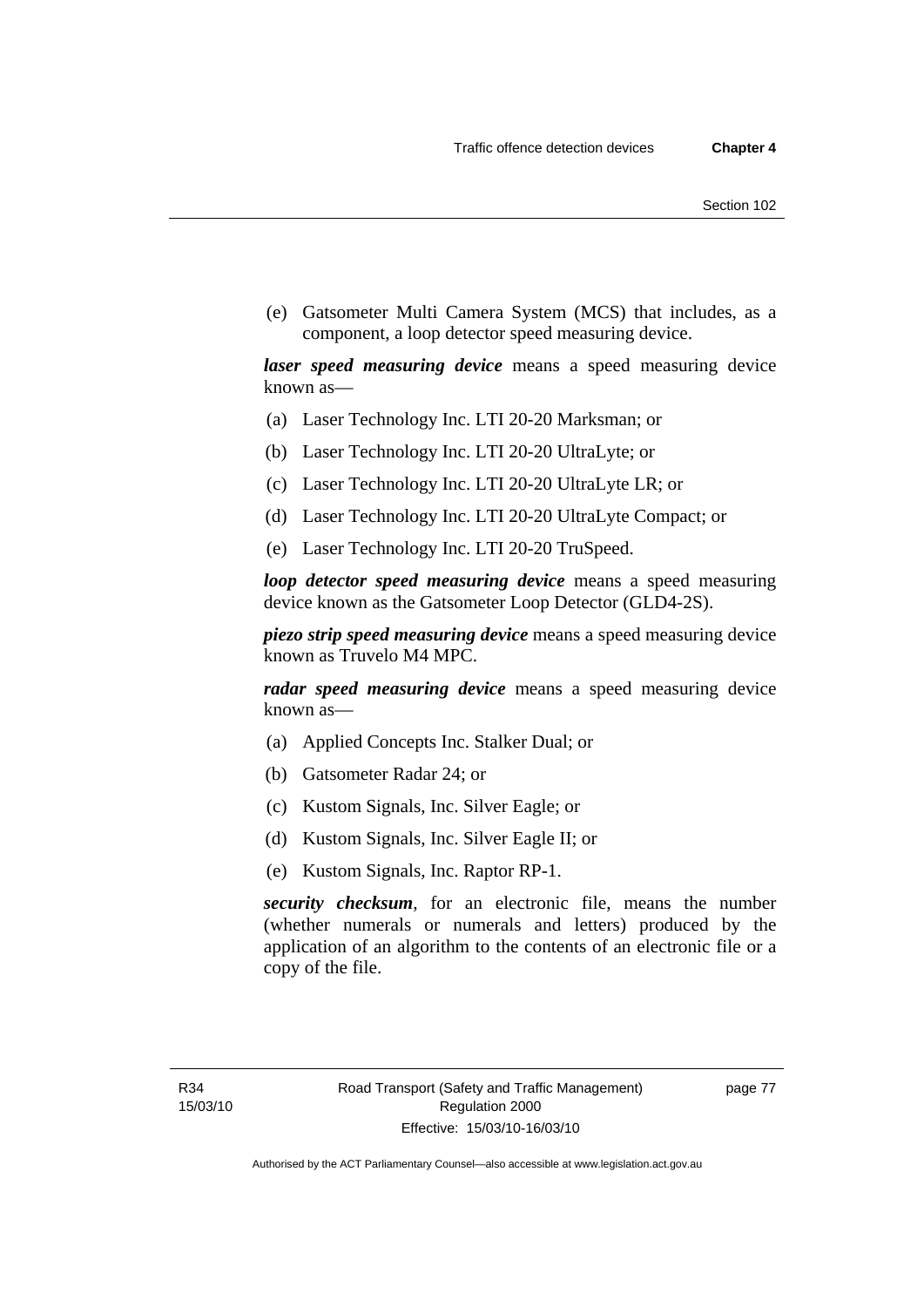*testing authority* means—

- (a) a department of electrical or electronic engineering at a university in Australia; or
- (b) the National Measurement Institute under the *National Measurement Act 1960* (Cwlth); or
- (c) an entity that is accredited by the National Association of Testing Authorities to test traffic offence detection devices; or
- (d) Technical Services, Australian Federal Police, Canberra; or
- (e) for an approved police speedometer—an entity approved in writing by the chief police officer to test approved police speedometers.
- *Note* An entity includes an individual, see the Legislation Act, dict, pt 1, def of *entity*.

*WORM disk* means a storage device for electronic data in which the data, once written, cannot be erased or overwritten.

### **103 Approved traffic offence detection devices**

- (1) For the Act, dictionary, definition of *approved camera detection device*, each digital camera detection device and fixed camera detection device is approved.
- (2) For the Act, dictionary, definition of *approved speed measuring device*, each laser speed measuring device, loop detector speed measuring device, piezo strip speed measuring device, radar speed measuring device and approved police speedometer is approved.

## **103A Approval of police vehicle speedometers**

 (1) For section 102, definition of *approved police speedometer*, the chief police officer may, in writing, approve a kind of speedometer that is fitted to a motor vehicle driven by a police officer for measuring the speed at which vehicles are being driven.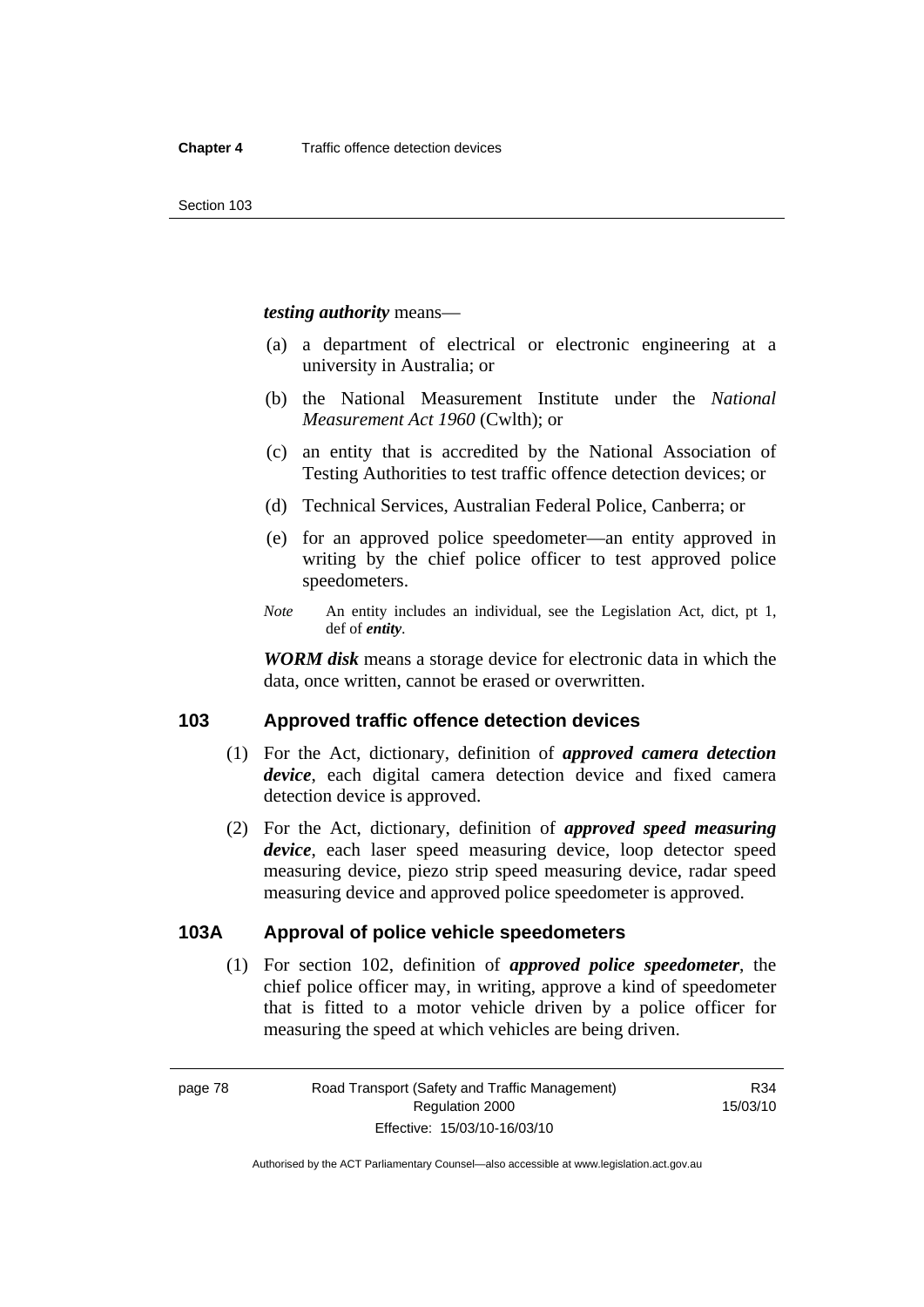(2) An approval is a notifiable instrument.

*Note* A notifiable instrument must be notified under the Legislation Act.

#### **104 Major testing of laser speed measuring devices**

- (1) The following devices must be tested in accordance with this section at least once every 12 months:
	- (a) a laser speed measuring device;
	- (b) the laser speed measuring device component of a digital camera detection device.
- (2) The test must be carried out—
	- (a) by a person approved under section 106 (Approved people testing and sealing); and
	- (b) in accordance with Australian Standard AS 4691.1-2, as in force on the commencement of this paragraph.
		- *Note 1* The text of an applied, adopted or incorporated law or instrument, whether applied as in force from time to time or at a particular time, is taken to be a notifiable instrument if the operation of the Legislation Act,  $s$  47 (5) or (6) is not disapplied (see s 47 (7)).
		- *Note 2* A notifiable instrument must be notified under the Legislation Act.
- (3) The Legislation Act, section 47 (5) does not apply in relation to subsection (2) (b).
- (4) The test must show whether the device—
	- (a) is operating in accordance with the manufacturer's specifications; and
	- (b) is accurate within a tolerance of 2km/h.
- (5) For this section, it is sufficient for the laser speed measuring device component of a digital camera detection device to be tested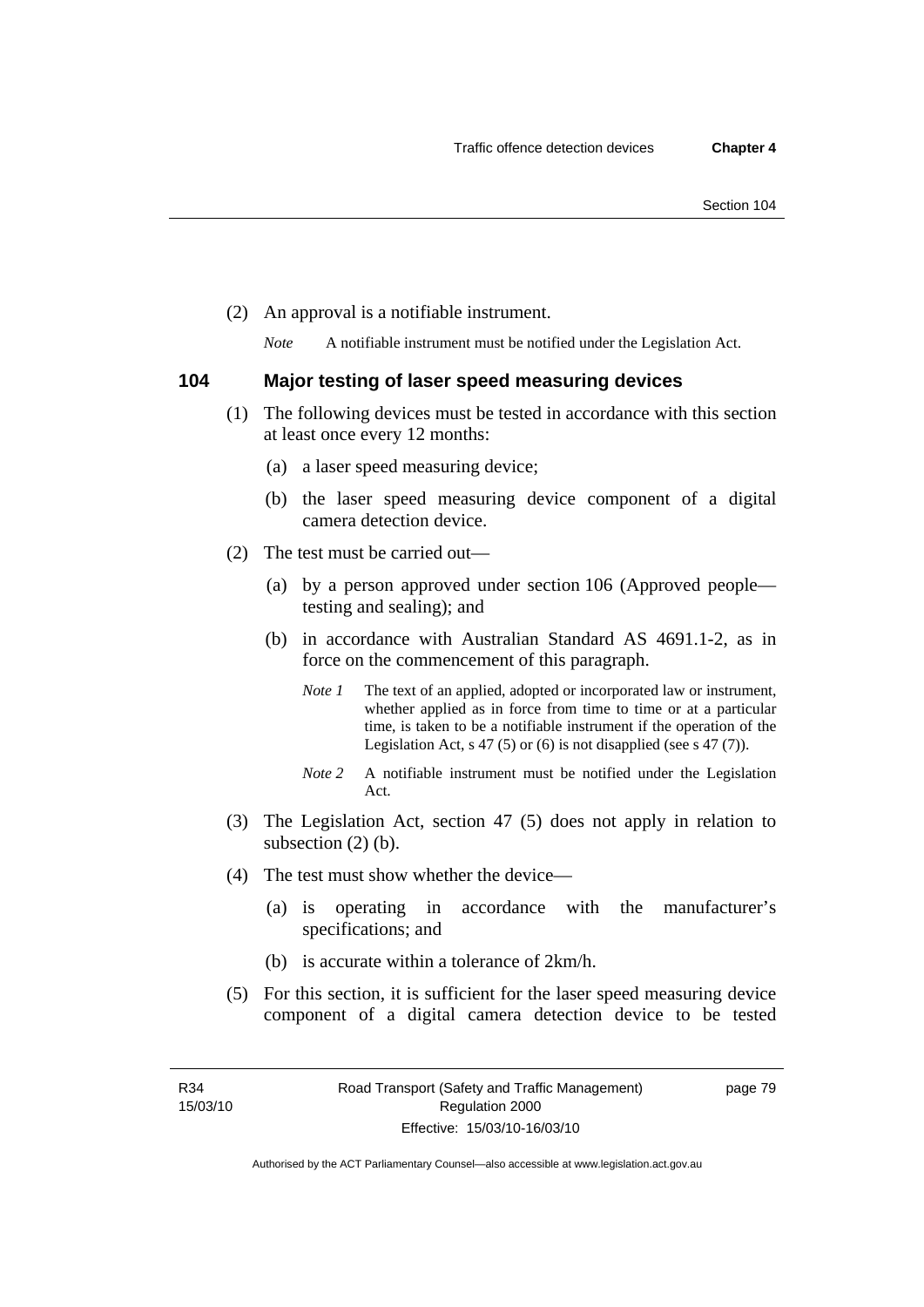separately from the other components of the device, and it is not necessary for the other components to be tested.

#### **104A Major testing of other traffic offence detection devices**

- (1) The following devices must be tested in accordance with this section:
	- (a) a radar speed measuring device that is not a component of a fixed camera detection device or a digital camera detection device;
	- (b) a radar speed measuring device component of a fixed camera detection device or a digital camera detection device;
	- (c) an approved police speedometer;
	- (d) the loop detector speed measuring device component of a fixed camera detection device;
	- (e) the piezo strip speed measuring device component of a fixed camera detection device.
- (2) The devices mentioned in subsection (1) must be tested at least once every 12 months.
- (3) The test must be carried out by a person approved under section 106 (Approved people—testing and sealing).
- (4) The test of a radar speed measuring device that is not a component of a fixed camera detection device, or a digital camera detection device, must show whether the device is operating in accordance with Australian Standard AS 2898.1-2, as in force on the commencement of this subsection.
	- *Note 1* The text of an applied, adopted or incorporated law or instrument, whether applied as in force from time to time or at a particular time, is taken to be a notifiable instrument if the operation of the Legislation Act, s 47 (5) or (6) is not disapplied (see s 47 (7)).
	- *Note 2* A notifiable instrument must be notified under the Legislation Act.

R34 15/03/10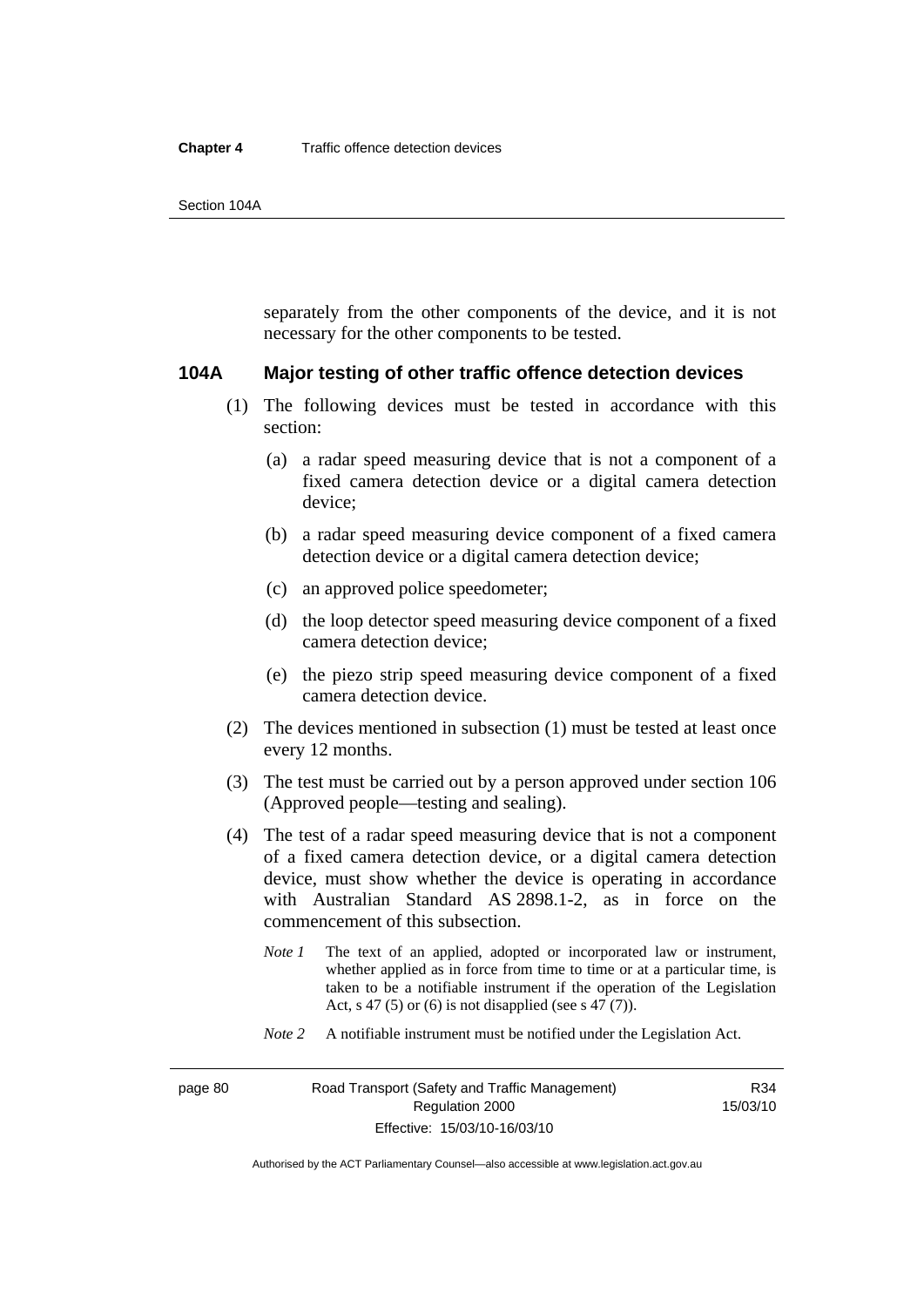- (5) The Legislation Act, section 47 (5) does not apply in relation to AS 2898.1-2 under subsection (4).
- (6) The test of the radar speed measuring device component of a fixed camera detection device, or a digital camera detection device, must show whether the device—
	- (a) is operating in accordance with the manufacturer's specifications; and
	- (b) for speeds of 100km/h and under—is accurate within a tolerance of 2km/h; and
	- (c) for speeds over 100km/h—is accurate within a tolerance of 2%.
- (7) The test of an approved police speedometer must show whether the device is accurate within a tolerance of 2%.
- (8) The test of the loop detector speed measuring device component of a fixed camera detection device must show whether the speed measuring device—
	- (a) for speeds of 100km/h and under—is accurate within a tolerance of 2km/h; and
	- (b) for speeds over 100km/h—is accurate within a tolerance of 2%.
- (9) The test of the piezo strip speed measuring device component of a fixed camera detection device must show whether the speed measuring device—
	- (a) is operating in accordance with the manufacturer's specifications; and
	- (b) is accurate within a tolerance of 2km/h.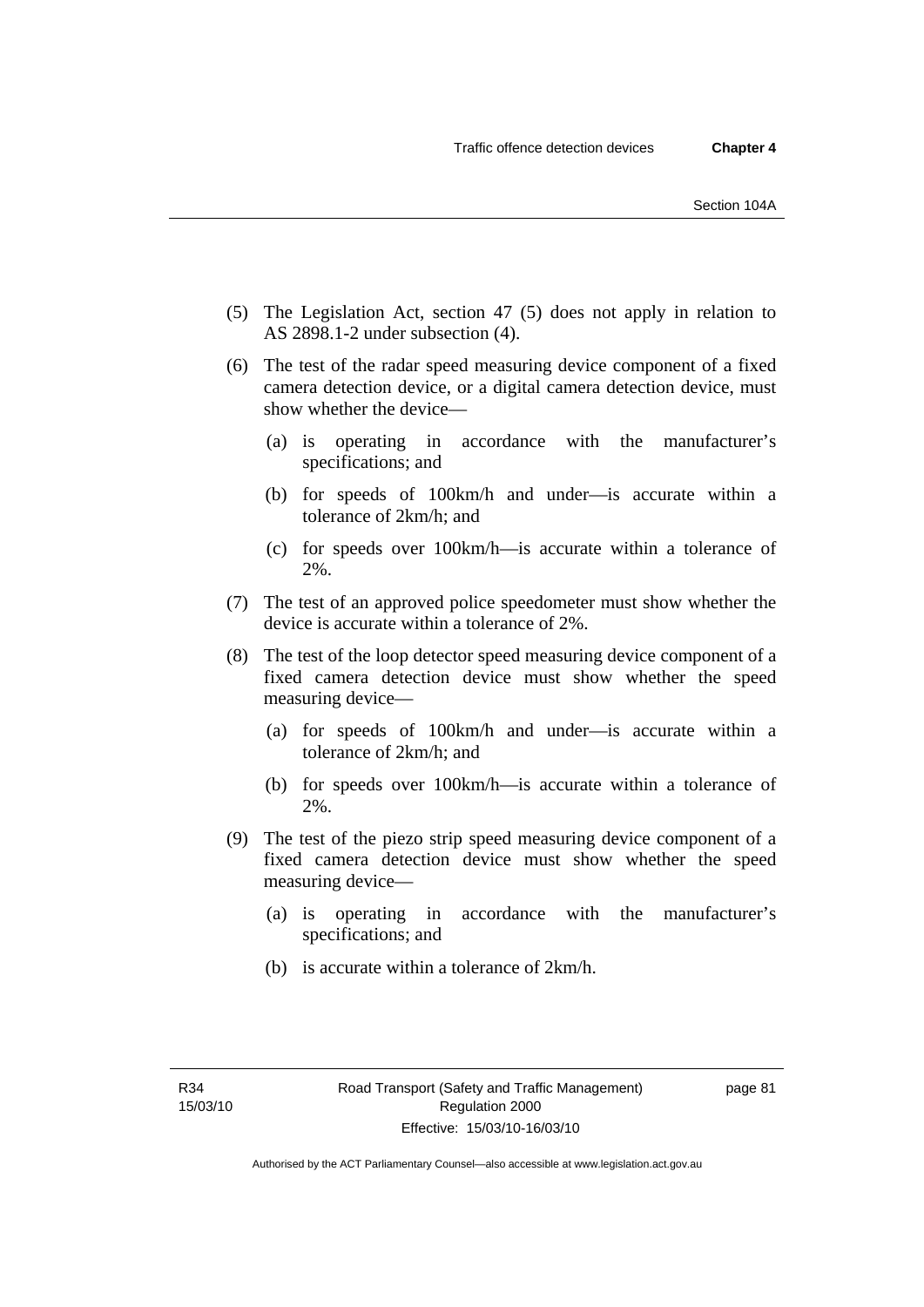## **104B Certification and sealing of traffic offence detection devices**

- (1) This section applies if a test of a traffic offence detection device under section 104 or section 104A establishes—
	- (a) a matter mentioned in section 104A (5) or (7) in relation to the device; or
	- (b) the matters mentioned in section 104 (4) or section 104A (3) in relation to the device.
- (2) The person who carried out the test must—
	- (a) sign a certificate to that effect; and
	- (b) if a seal on the device has been damaged or removed—seal the device.

### **105 Use of certain digital camera detection devices**

- (1) This section applies to the operation of a digital camera detection device that is located in a vehicle that can be moved from place to place to detect traffic offences.
- (2) The operator of a digital camera detection device that includes as a component a radar speed measuring device must ensure that the following operations are done in accordance with the manufacturer's instructions for the device:
	- (a) aligning the vehicle in which the device is located with the road;
	- (b) activating the device;
	- (c) operating the device.
- (3) The operator of a digital camera detection device that includes as a component a laser speed measuring device must ensure that the following operations are done in accordance with the manufacturer's instructions for the device:

Authorised by the ACT Parliamentary Counsel—also accessible at www.legislation.act.gov.au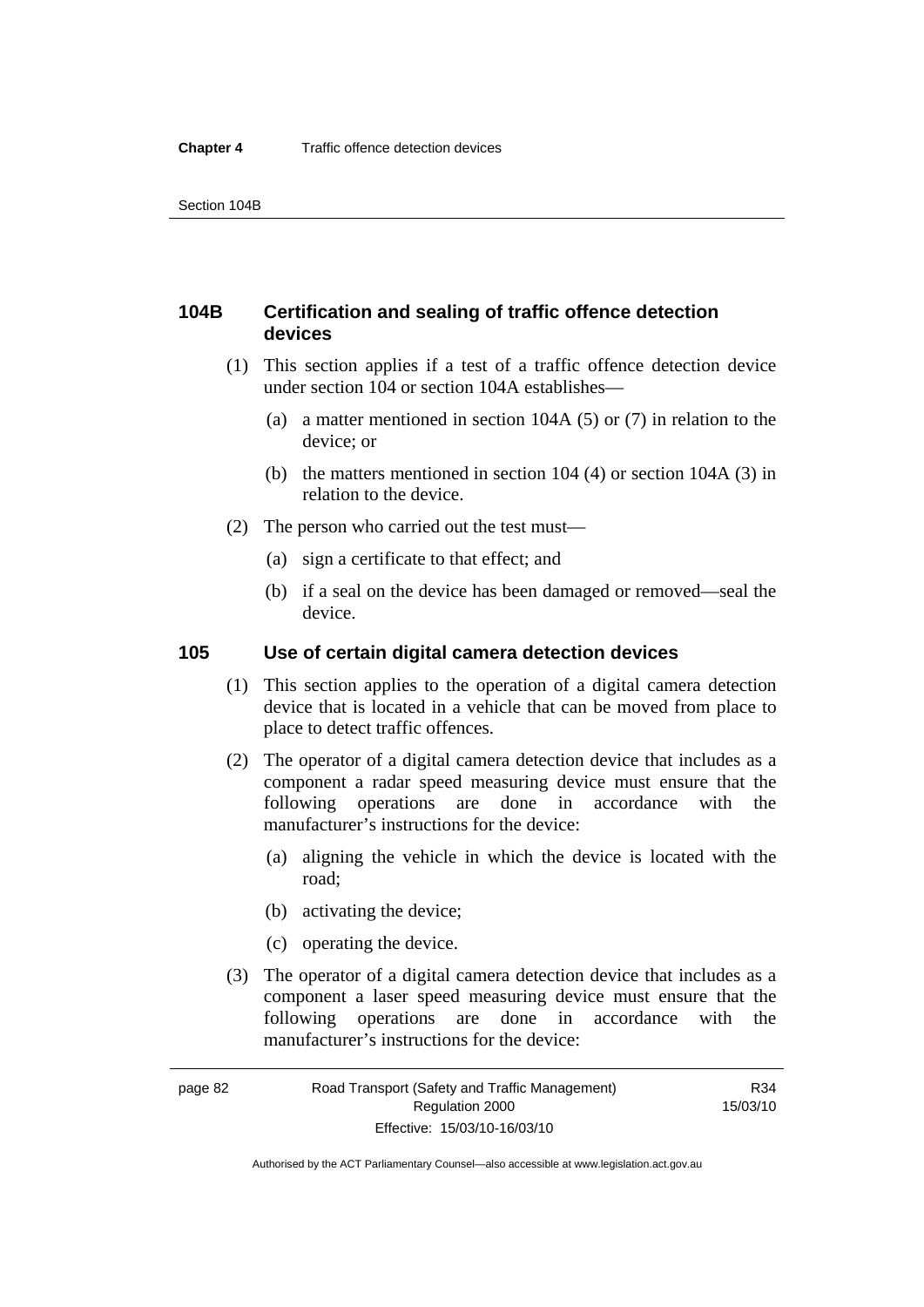- (a) testing the laser speed measuring component of the device at the beginning and end of each shift of the operator by carrying out the following checks:
	- (i) an instrument confidence check;
	- (ii) a calibration verification check;
	- (iii) a scope alignment check;
- (b) activating the device;
- (c) operating the device.
- (4) To remove any doubt, if a device mentioned in subsection (3) is used at more than 1 place during a shift of the operator, the operator is not required to carry out the checks mentioned in subsection (3) (a) each time the device is activated at a different place.
- (5) If the requirements set out in this section are met, the device may operate unattended.
- (6) If a device is used by 2 or more operators, who are working together during a shift, the requirements set out in this section may be carried out by different operators.
- (7) In this section:

*operator* means a person approved to use a traffic offence detection device under section 107 (Approved people—use).

#### **105A Use of certain laser speed measuring devices**

- (1) This section applies to a laser speed measuring device, other than a device mentioned in section 105 (Use of certain digital camera detection devices).
- (2) The operator of the laser speed measuring device must ensure that the following operations are done in accordance with the manufacturer's instructions for the device:

page 83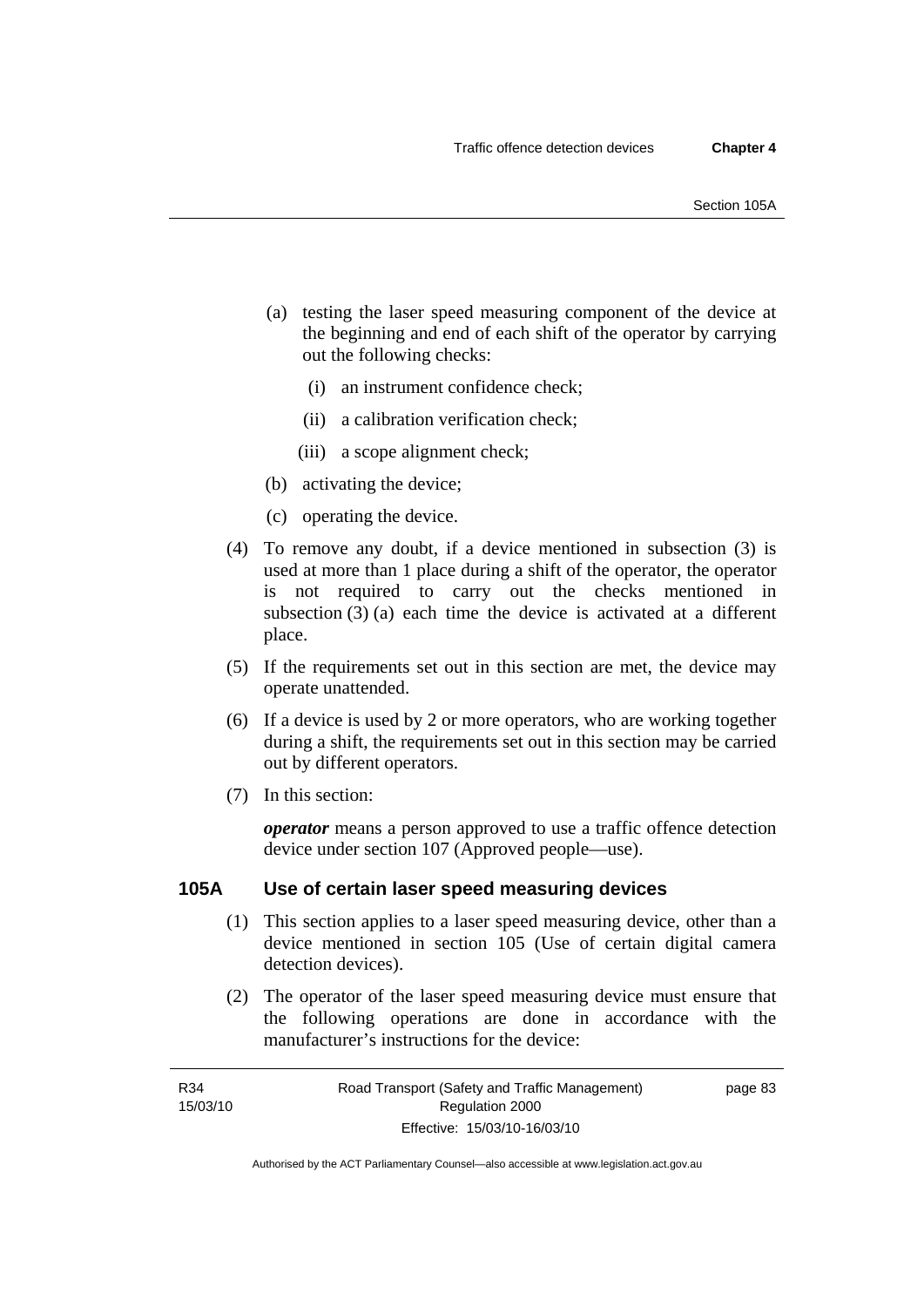- (a) testing the device at the beginning and end of each shift of the operator by carrying out the following checks:
	- (i) an instrument confidence check;
	- (ii) a calibration verification check;
	- (iii) a scope alignment check;
- (b) activating the device;
- (c) operating the device.
- (3) To remove any doubt, if the device is used at more than 1 place during a shift of the operator, the operator is not required to carry out the checks mentioned in subsection (1) (a) each time the device is activated at a different place.
- (4) If the device is used by 2 or more operators who are working together during the shift, the tests mentioned in subsection (1) (a) and (d) may be carried out by different operators.
- (5) In this section:

*operator* means a person approved to use a traffic offence detection device under section 107 (Approved people—use).

## **105B Use of certain radar speed measuring devices**

- (1) This section applies to a radar speed measuring device, other than a device that is a component of—
	- (a) a digital camera detection device; or
	- (b) a fixed camera detection device.
- (2) The radar speed measuring device must be used by an operator in accordance with the manufacturer's instructions for the device.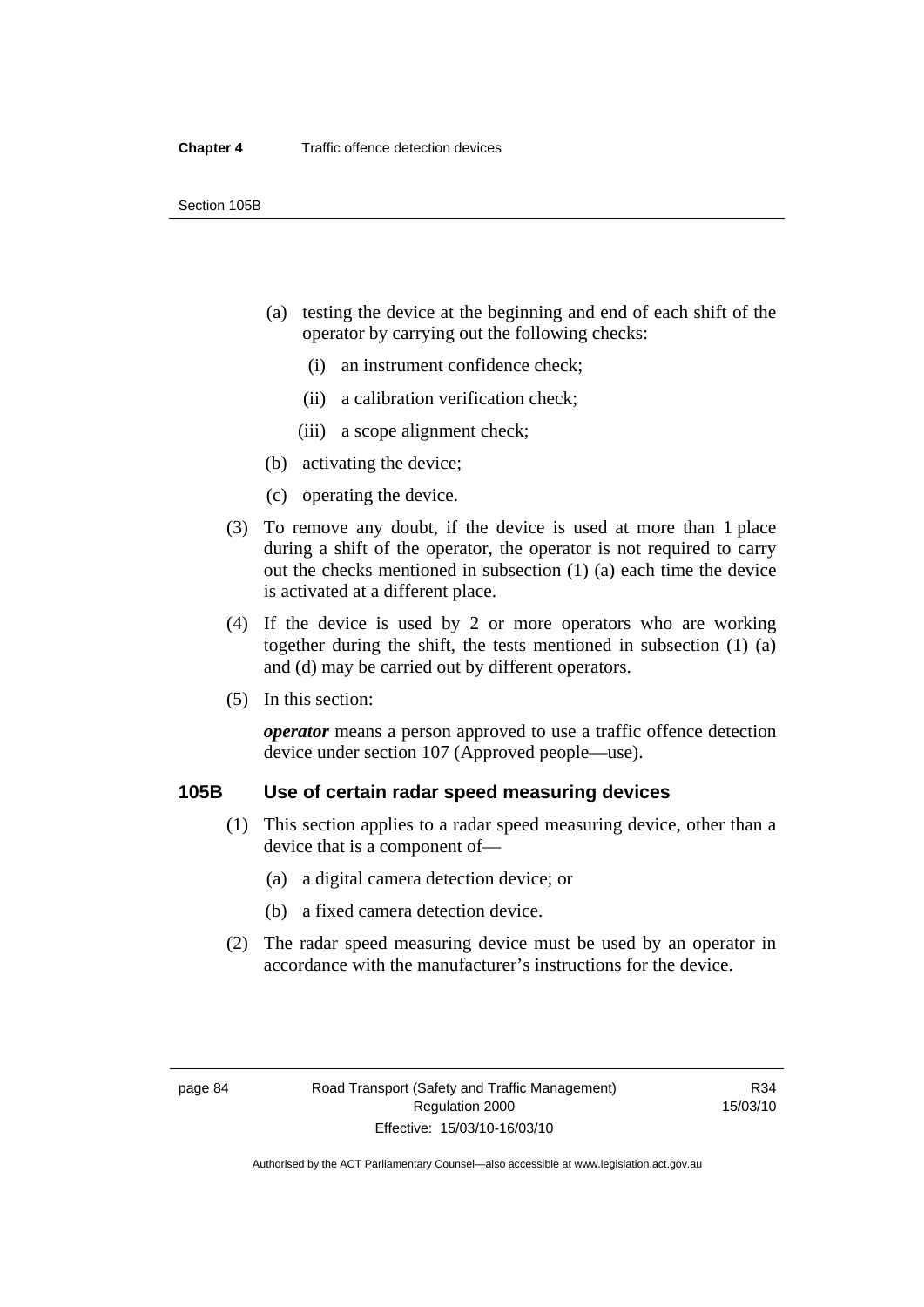- (3) The operator must test the device—
	- (a) at the beginning of each shift of the operator against an approved police speedometer; and
	- (b) at the end of each shift of the operator against the speedometer mentioned in paragraph (a); and
	- (c) if the operator's shift is longer than 9 hours—9 hours after the beginning of the shift against the speedometer mentioned in paragraph (a).
- (4) After each test, the device must be found to be accurate within a tolerance of 2 km/h.
- (5) To remove any doubt, if the device is used at more than 1 place during a shift of the operator, the operator is not required to carry out the checks mentioned in subsection (3) (a) each time the device is activated at a different place.
- (6) If the device is used by 2 or more operators who are working together during the shift, the tests mentioned in subsection (3) may be carried out by different operators.
- (7) In this section:

*operator* means a person approved to use a traffic offence detection device under section 107 (Approved people—use).

### **106 Approved people—testing and sealing**

Each person employed by a testing authority to test and seal traffic offence detection devices is approved to test and seal traffic offence detection devices.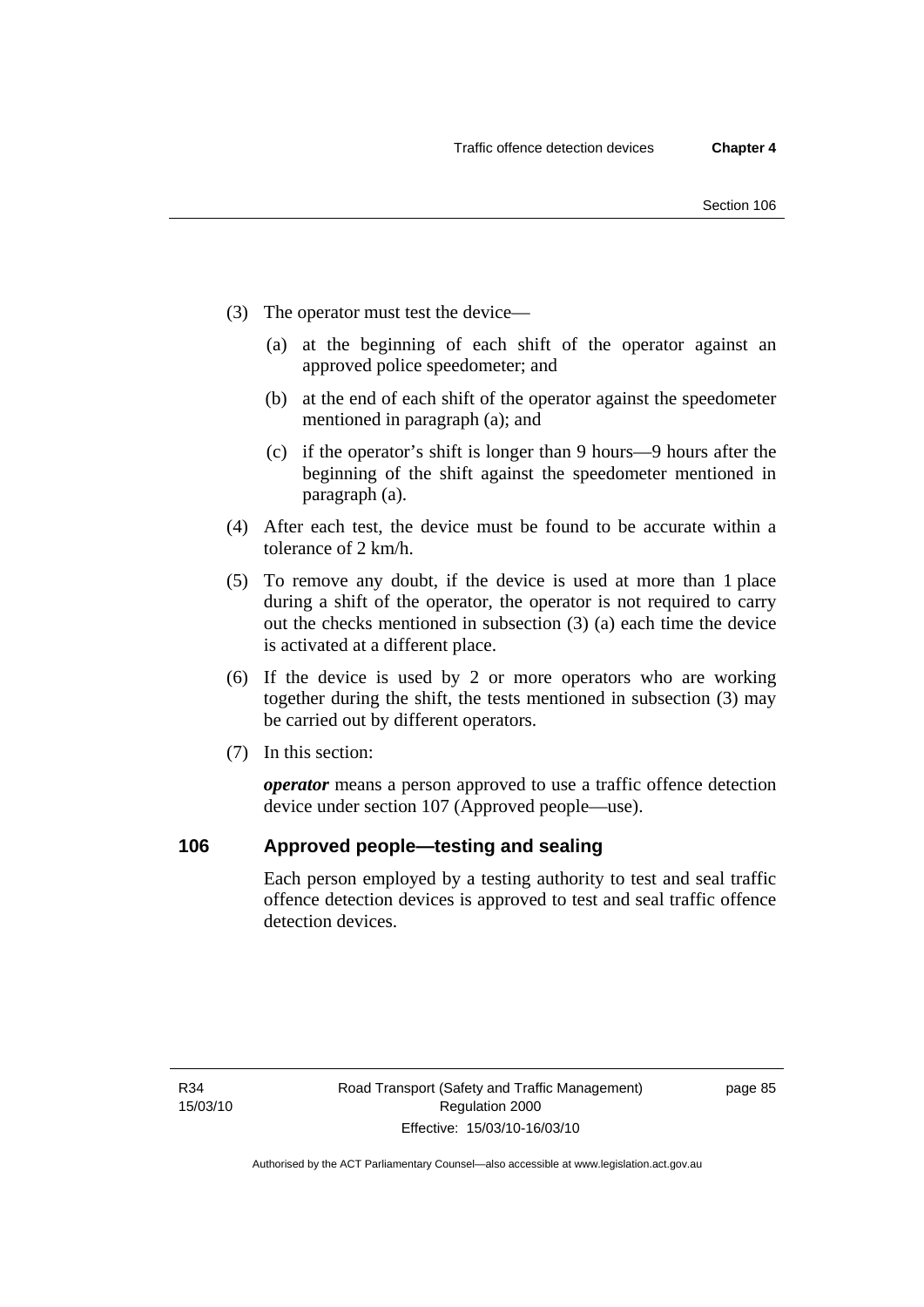## **107 Approved people—use**

- (1) Each police officer is approved to use any traffic offence detection device (other than a fixed camera detection device).
- (2) The road transport authority may approve a person who is not a police officer to use digital camera detection devices.
- (3) The road transport authority may only approve a person under subsection (2) if the authority is satisfied that the person has appropriate qualifications to operate, or experience in the operation of, digital camera detection devices.

## **107A Recording of camera detection device image files—Act, s 23 (2) (c) (ii)**

 (1) An electronic file created by a camera detection device must be recorded on a WORM disk or other storage medium for electronic data (the *recording medium*).

*Note Camera detection device*—see the Act, s 23.

- (2) The recording medium for a camera detection device may be—
	- (a) attached directly to, or located with, the device; or
	- (b) at a place other than the place where the device is located.

#### **Example—par (b)**

If a motor vehicle goes through a red traffic light and an image of the vehicle is taken by a fixed camera detection device, the electronic file created by the device in relation to the offence is sent along a wire or optical fibre, or across a wireless network, to a recording device in a building in another suburb and is stored at that building on a recording medium.

- *Note* An example is part of the regulation, is not exhaustive and may extend, but does not limit, the meaning of the provision in which it appears (see Legislation Act, s 126 and s 132).
- (3) If the recording medium for a camera detection device is at a place other than the place where the device is located—

page 86 Road Transport (Safety and Traffic Management) Regulation 2000 Effective: 15/03/10-16/03/10

R34 15/03/10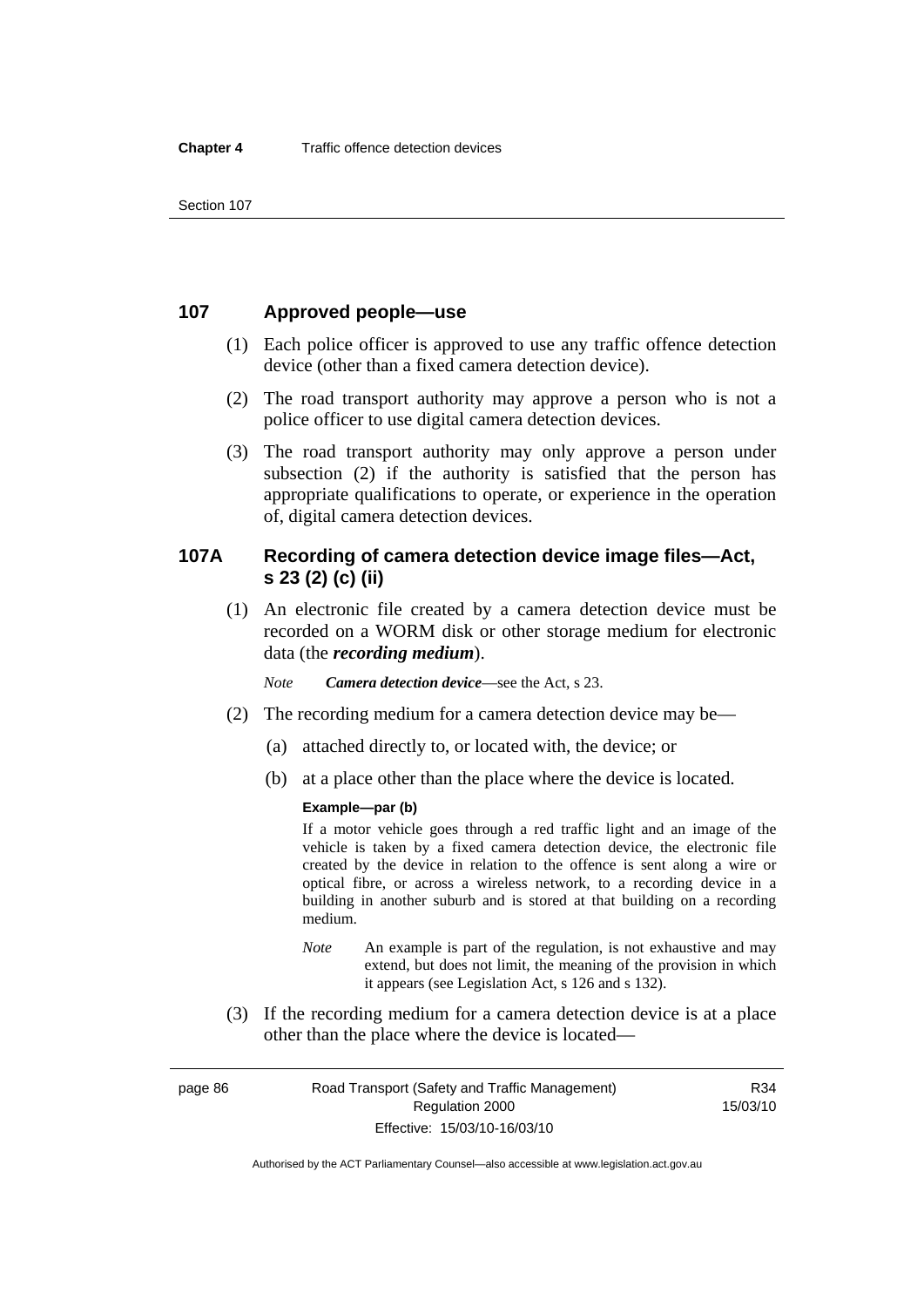- (a) the device must produce a security checksum for each electronic file created by the device; and
- (b) the device must encrypt the security checksum and the file; and
- (c) the security checksum and the encrypted file must be recorded as soon as practicable on a recording medium.
- (4) However, subsection (3) does not prevent other security measures being taken in relation to a security checksum or an electronic file before it is recorded on the recording medium.

### **107B Verification of camera detection device image files—Act, s 23 (2) (c) (iii)**

- (1) This section applies if an electronic file that contains an image of a vehicle taken by a camera detection device is recorded on a recording medium that is at a place other than the place where the device is located.
- (2) Before the image of the vehicle is produced from the file, the accuracy of the file must be verified by using a computer to—
	- (a) recalculate the security checksum for the file; and
	- (b) confirm that the security checksum produced by the recalculation is identical to the checksum produced by the device for the file.

### **108 Meaning of vehicle image codes**

- (1) This section defines the meaning of codes and other information indicated on an image of a vehicle taken by an approved camera detection device.
	- *Note* Information etc that is indicated on an image includes information etc accompanying or reasonably associated with the image (see Act, dict, def of *indicated on*).

R34 15/03/10

Authorised by the ACT Parliamentary Counsel—also accessible at www.legislation.act.gov.au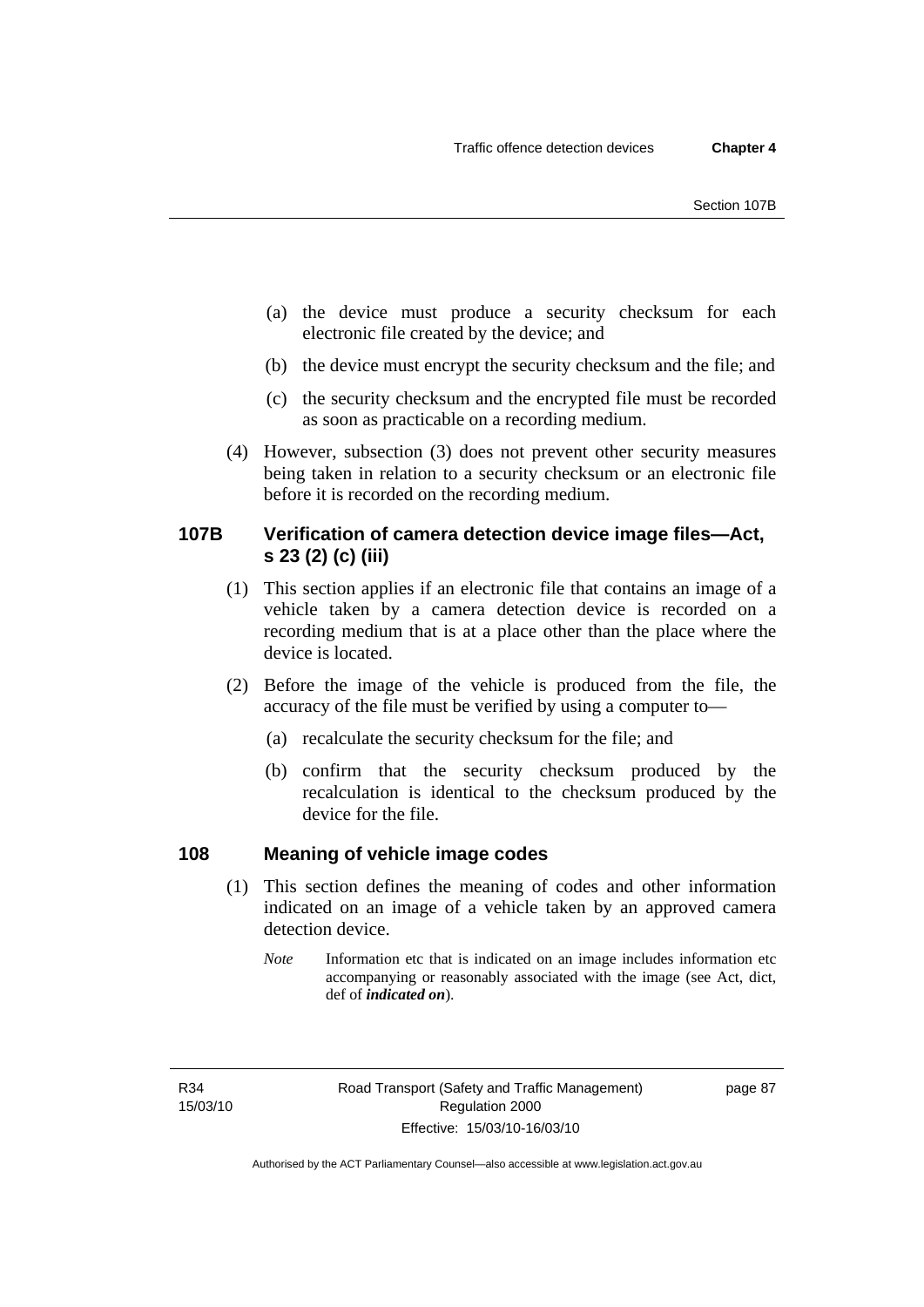#### Section 108

- (2) It is not necessary that all the codes and other information mentioned in this section be indicated on an image but if they do appear they have the meaning given in this section.
- (3) The characters (whether numbers, letters or both) in the field immediately after 'Device' is the code for—
	- (a) the laser speed measuring device component of the digital camera detection device that took the image; or
	- (b) the radar speed measuring device component of the digital camera detection device, or fixed camera detection device, that took the image; or
	- (c) the piezo strip speed measuring device component of the fixed camera detection device that took the image; or
	- (d) the loop detector speed measuring device component of the fixed camera detection device that took the image.

#### **Example**

'Device: 012409' indicates that the code for the laser speed measuring device component of the digital detection device, or piezo strip speed measuring device component of the fixed camera detection device, that took the image, is 012409.

 (4) The characters (whether numbers, letters or both) in the field immediately after 'Location' or 'Loc' is the code for the place where the image was taken (the *location code*).

#### **Example**

'Location: sls0015' indicates that the code for the place where the image was taken is 0015 (see sch 1, part 1.1, item 15).

(5) A location code has the meaning given by schedule 1.

#### **Example**

The location code '0015' indicates that the image was taken at Kingsford Smith Drive between Kuringa Drive and Spalding Street (see sch 1, part 1.1, item 15).

 (6) For subsection (5) and schedule 1, if a road (however described) mentioned in an item of schedule 1 intersects with another road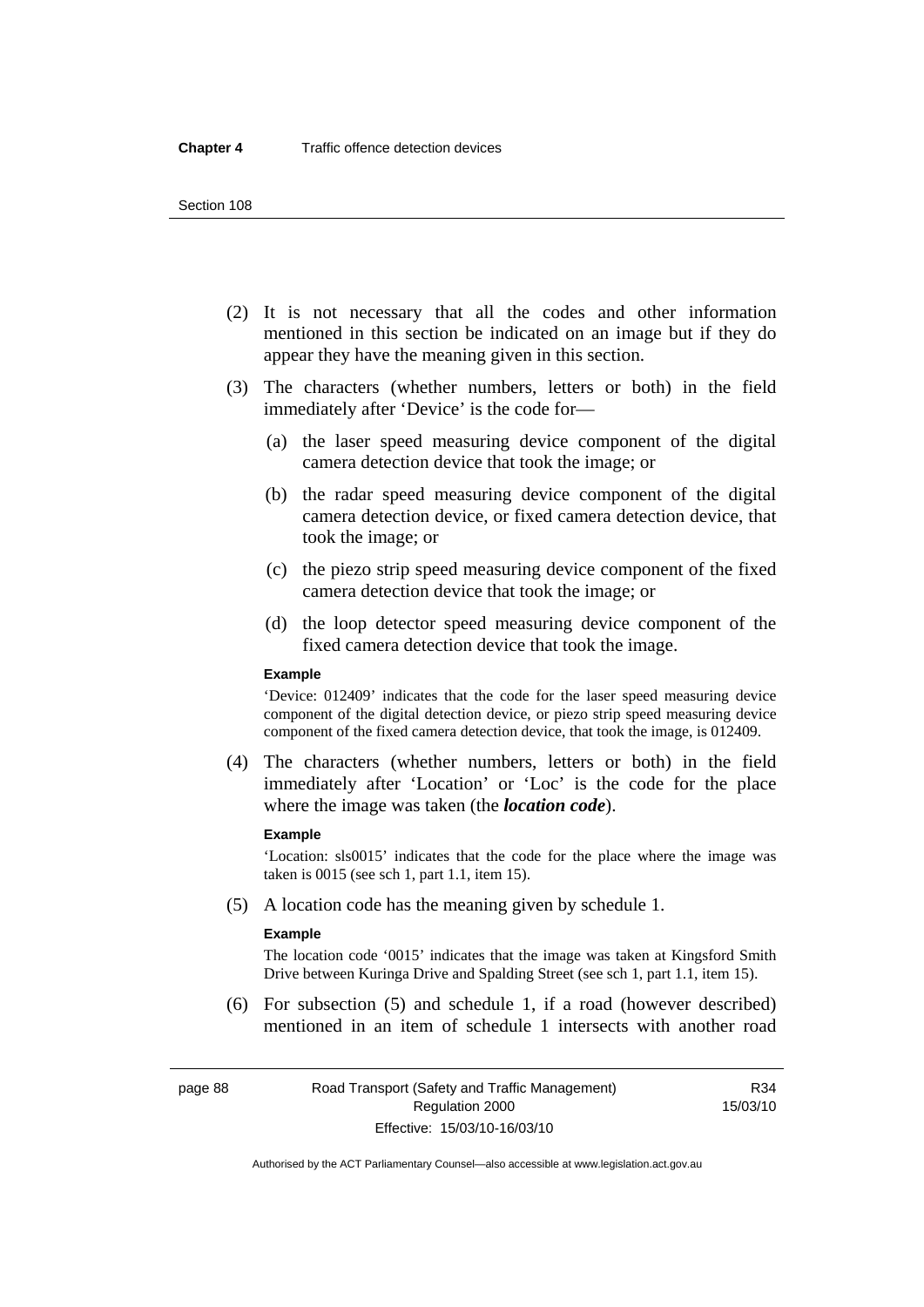(however described) more than once, the word '(north)' or '(south)' is included after the name of the road to indicate the intersection relevant to the meaning of the location code.

#### **Example**

The location code '0003' means that the image was taken on Athllon Drive between Beasley Street '(south)' and Sulwood Drive (see sch 1, part 1.1, item 3). As Beasley Street intersects Athllon Drive more than once, the word 'south' indicates that the southern intersection is the relevant intersection.

 (7) The characters in the field immediately after 'Date' is the date when the image was taken, with the first 2 numbers indicating the day of the month, followed by an abbreviation for the month and the year.

#### **Example**

'Date: 15/11/00' indicates that the image was taken on 15 November 2000.

 (8) The numbers in the field immediately after 'Time' is the time when the image was taken, stated in the 24-hour clock system.

#### **Examples**

- 1 'Time: 11.07.00.23' indicates that the image was taken at 0.23 seconds after 11.07 am.
- 2 'Time: 13:53:10:07' indicates that the image was taken at 10.07 seconds after 1.53 pm.
- (9) The letter in the field immediately after 'Direction' or 'Dir' indicates—
	- (a) for an image taken by a digital camera detection device whether the general direction in which the vehicle was travelling was away from or towards the device, with 'A' indicating away from the device and 'T' indicating towards the device; or
	- (b) for an image taken by a fixed camera detection device—the general direction in which the vehicle was travelling when the image was taken, with 'N' indicating north, 's' indicating south, 'E' indicating east and 'W' indicating west.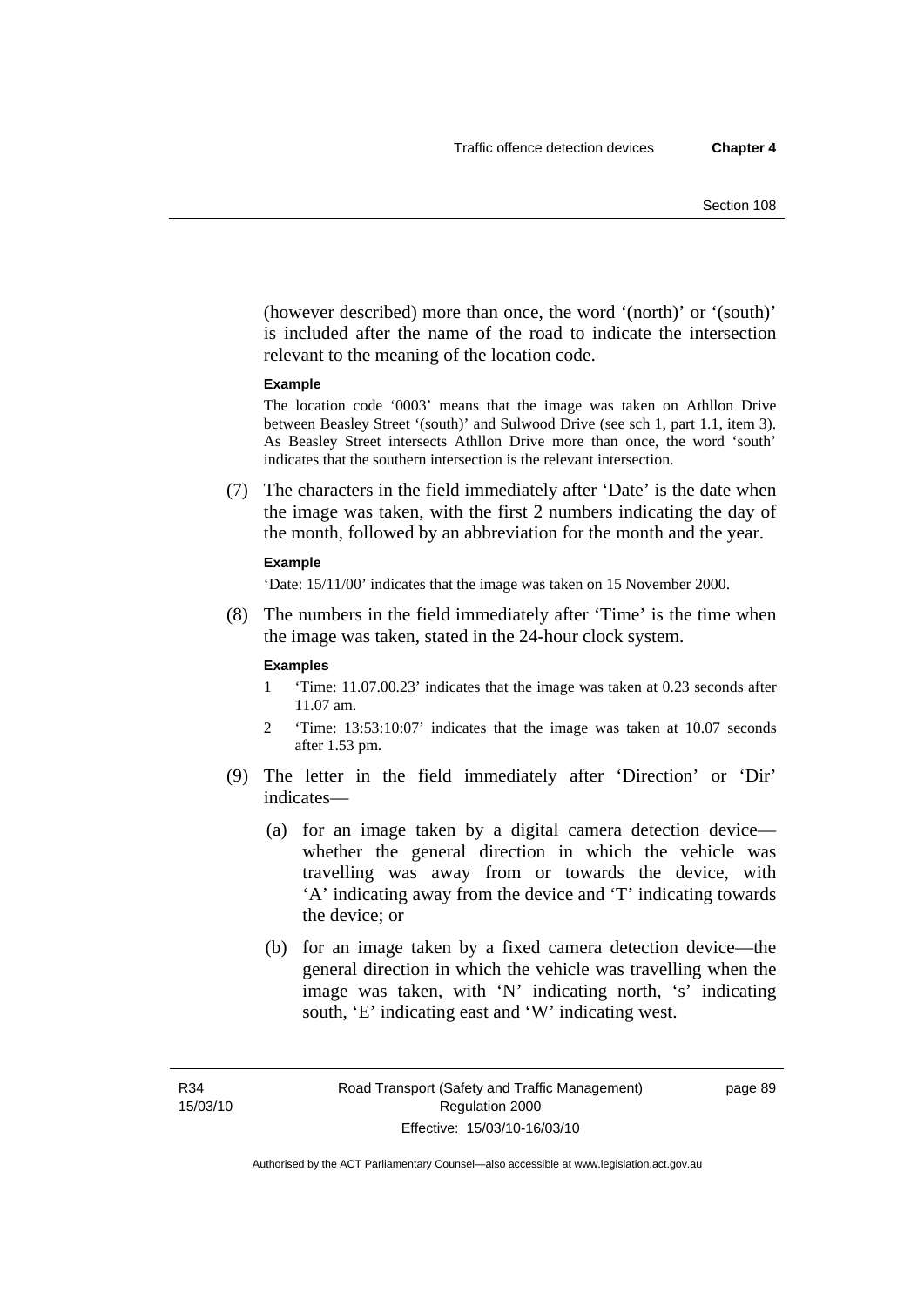Section 108

#### **Example for par (a)**

'Direction: A' indicates that when the image was taken the vehicle was generally travelling away from the digital camera detection device that took the image.

#### **Example for par (b)**

'Direction: N' indicates that when the image was taken the vehicle was travelling in the general direction of north.

 (10) The characters in the field immediately after 'Lane' is the code for the lane in which the vehicle was travelling when the image was taken, with the following codes having the stated meaning:

'L1' means the lane next to the centre of the road

'L2' means the lane immediately to the left of L1

'L3' means the lane immediately to the left of L2

'L4' means the lane immediately to the left of L3.

#### **Example**

'Lane: L1' indicates that the vehicle was travelling in the lane next to the centre of the road when the image was taken.

 (11) The number in the field immediately after 'Red time' is the time in seconds and part seconds (stated as a fraction) that a red traffic light or red traffic arrow facing the driver of the vehicle had been showing before the driver entered the intersection concerned.

#### **Example**

'Red time: 1.50' indicates that the red traffic light or red traffic arrow facing the driver of the vehicle had been showing for 1.5 seconds before the driver entered the intersection concerned.

 (12) The number in the field immediately after 'Speed li' is the speed limit applying to the driver of the vehicle for the length of road where the driver was driving when the image was taken.

#### **Example**

'Speed li: 60' indicates that the speed limit applying to the driver of the vehicle for the length of road where the driver was driving when the image was taken is 60 km/h.

R34 15/03/10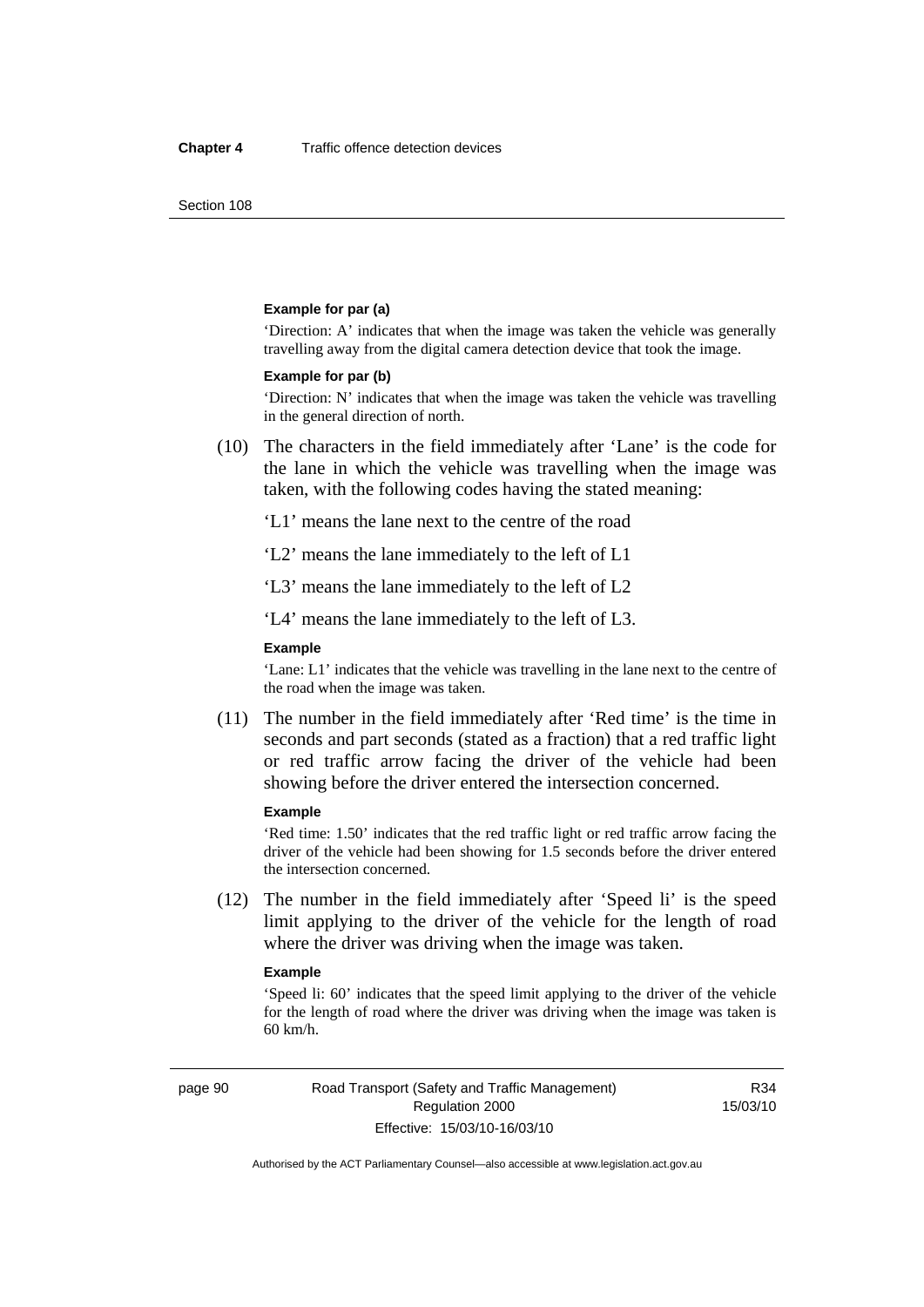(13) The number in the field immediately after 'Speed' is the speed in kilometres per hour at which the driver of the vehicle was driving when the image was taken.

#### **Example**

'Speed: 82' indicates that the driver of the vehicle was driving at 82 km/h when the image was taken.

 (14) The characters (whether numbers, letters or both) in the field immediately after 'Operator' is the code for the person responsible for the use of the device when the image was taken.

#### **Example**

'Operator: op002' indicates that the code for the person responsible for the device when the image was taken is operator 002.

 (15) The characters (whether numbers, letters or both) in the field immediately after 'Disk' is the code for the recording medium used to record the image of the vehicle.

#### **Example**

'Disk: WD0022' indicates that the code for the WORM disk used to record the image was WD0022.

*Note* An example is part of the regulation, is not exhaustive and may extend, but does not limit, the meaning of the provision in which it appears (see Legislation Act, s 126 and s 132).

R34 15/03/10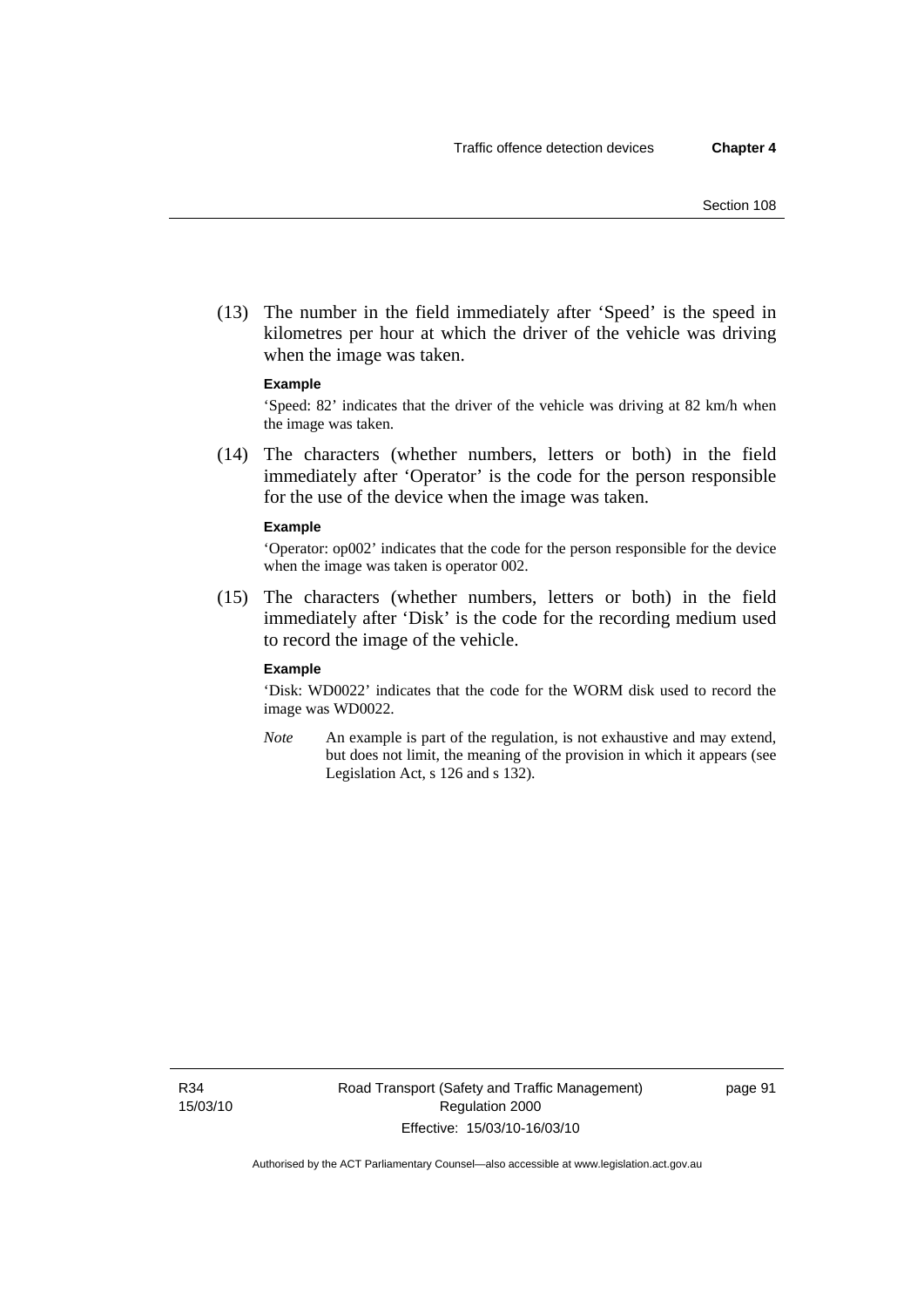#### **Chapter 5** Miscellaneous

## **Chapter 5 Miscellaneous**

### **109 Additional powers of police**

- (1) A police officer may request or signal the driver of a vehicle to stop the vehicle.
- (2) A person must not, without reasonable excuse, fail to comply with a request or signal made or given by a police officer under subsection  $(1)$ .

Maximum penalty: 20 penalty units.

 (3) A police officer may, during a temporary obstruction or danger to traffic or in an emergency, direct the responsible person for or driver of a vehicle parked in any part of a pay parking area to remove the vehicle or, if no-one appears to be in charge of the vehicle, remove the vehicle.

## **110 Prohibition on car minding**

- (1) The chief police officer may, by written notice given to a person, prohibit the person from—
	- (a) parking, minding, caring for, or taking charge of any motor vehicle or trailer (other than a motor vehicle or trailer of which the person is the driver) on a road; or
	- (b) offering his or her services for any such purpose.
- (2) A person who is given a notice under subsection (1) must comply with the notice.

Maximum penalty: 20 penalty units.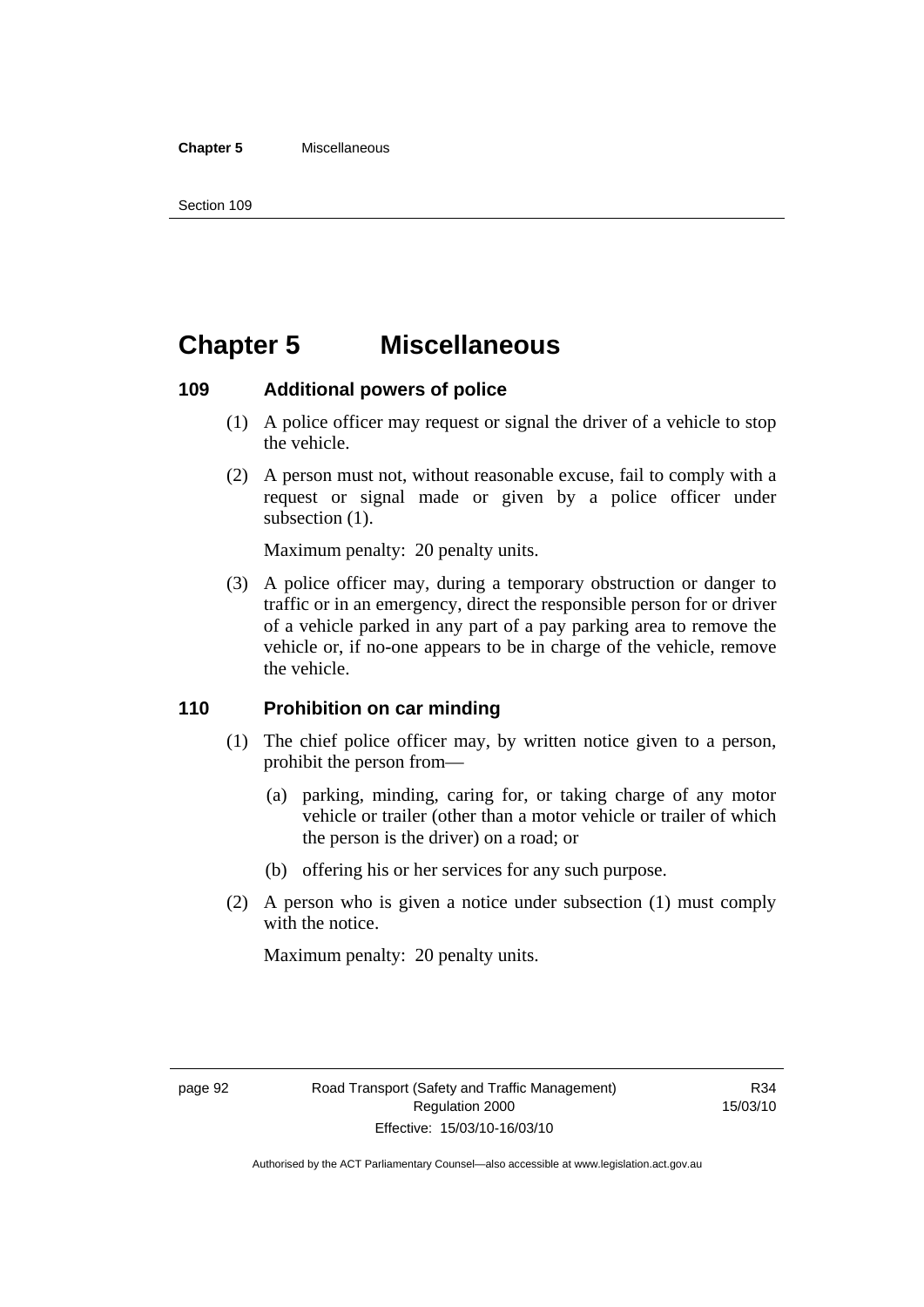- (3) This section does not authorise the chief police officer to prohibit the proprietor of a parking station or parking area—
	- (a) from parking, minding, caring for, or taking charge of a motor vehicle or trailer in or on the parking station or parking area; or
	- (b) from offering the proprietor's services for that purpose—
		- (i) whether by the display or publication of an advertisement in relation to the parking station or parking area or otherwise; and
		- (ii) whether the services are performed or offered to be performed by the proprietor or by an employee or agent of the proprietor.

## **111 Removal of unattended vehicles—Act, s 32 (1) (c)**

A police officer or authorised person may move an unattended vehicle from a road or road related area to a retention area if the vehicle is in—

- (a) a bus lane; or
- (b) a length of road to which a *clearway sign* applies; or
- (c) a transit lane.

### **112 Disposal of impounded vehicles—Act, s 10K**

- (1) This section applies to a vehicle impounded under the following provisions of the Act:
	- (a) section 10A (Impounding of vehicles used for menacing driving on court order before conviction etc);
	- (b) section 10B (Impounding or forfeiture of vehicles on conviction etc for certain offences);
	- (c) section 10C (Powers of police officers to seize and impound vehicles used in committing certain offences).

page 93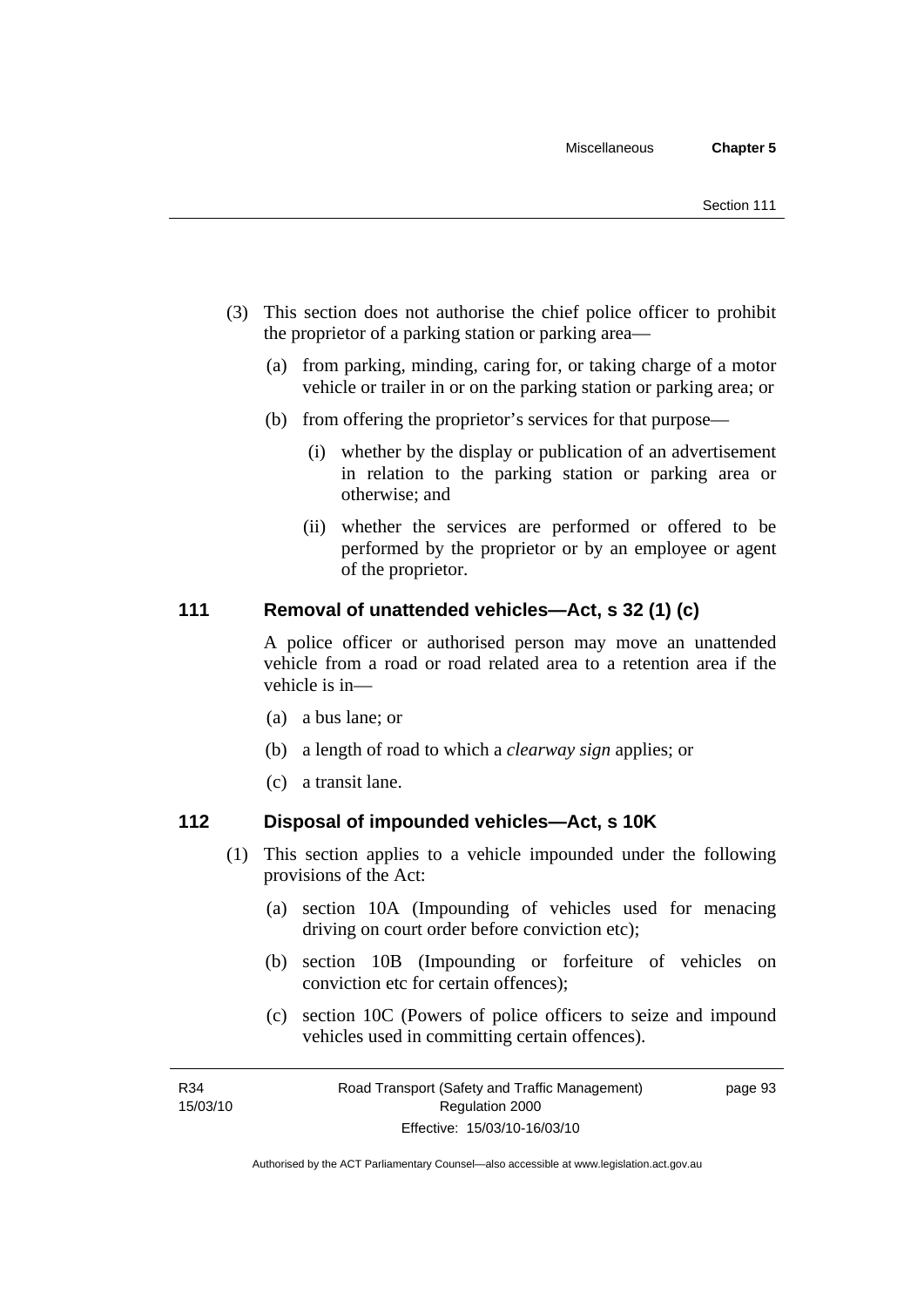#### **Chapter 5** Miscellaneous

Section 112

- (2) If a person has not applied to the chief police officer for the release of the vehicle at the end of the period of impoundment, the chief police officer must, by notice served on the registered operator of the vehicle and every person who has a registered interest in the vehicle, warn them that the vehicle may be offered for sale if the vehicle is not removed from the place of impoundment within 28 days after the day of service of the notice.
- (3) The vehicle may be offered for sale, by public auction or public tender, if the vehicle is not removed within 28 days after service of the notice or, if more than 1 notice is served under subsection (2), the later of the notices.
- (4) A person may apply to the chief police officer for payment to the person of the balance of the proceeds of sale of a vehicle within 1 year after the vehicle is sold in accordance with subsection (3).
- (5) The balance of the proceeds of sale may be paid to the person if the person satisfies the chief police officer that—
	- (a) the person was lawfully entitled to possession of the vehicle immediately before its sale; and
	- (b) there was a reasonable excuse for the person's failure to obtain release of the vehicle before it was sold.
- (6) In this section:

*balance of the proceeds of sale*, of a vehicle, means the proceeds of the sale of the vehicle less—

- (a) any fee or other amount payable under the *Road Transport (General) Act 1999* for the seizure, impounding and storage of the vehicle; and
- (b) the reasonable costs of or incidental to the sale.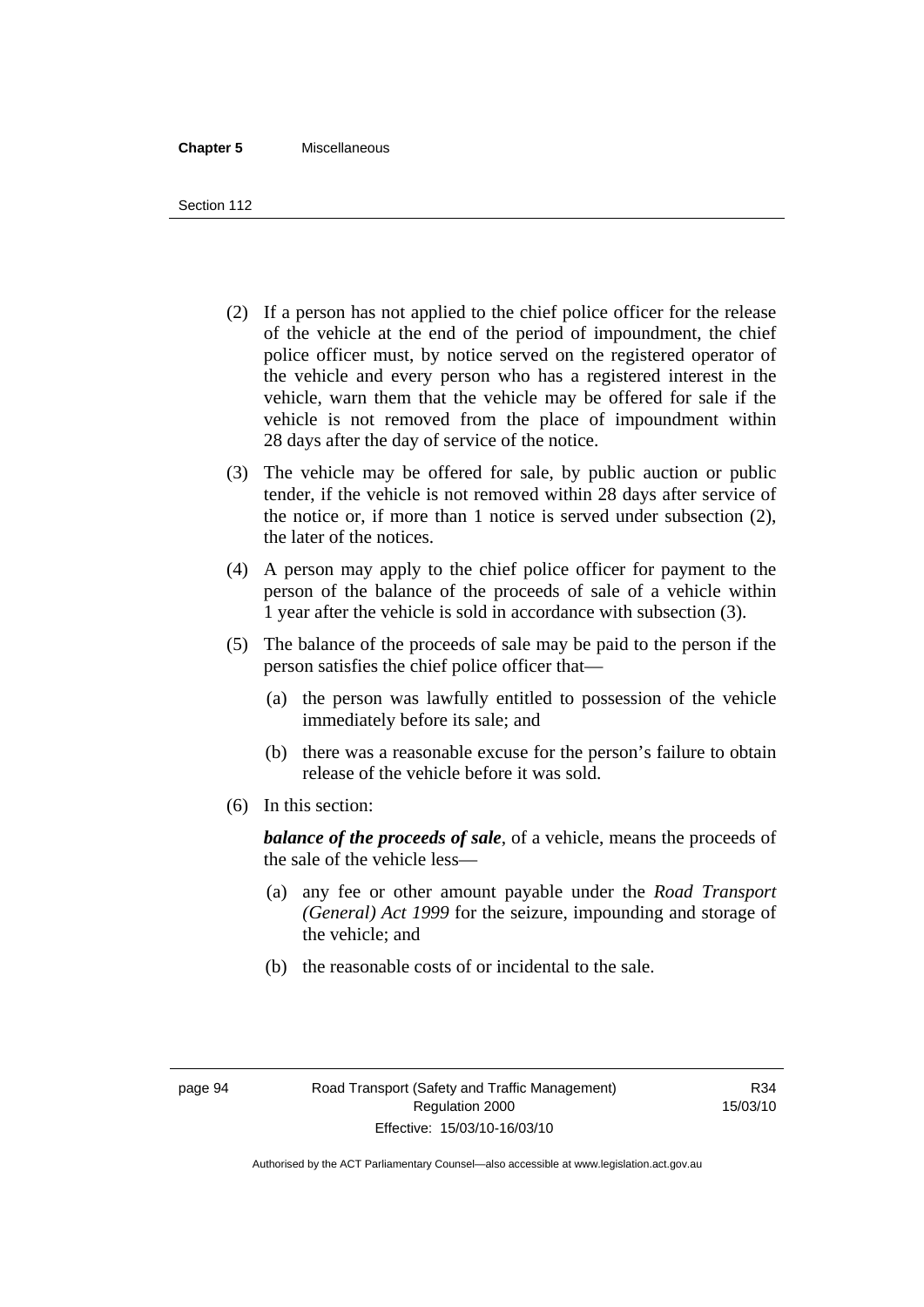## **112A Disposal of forfeited vehicles—Act, s 10K**

A vehicle that has been forfeited to the Territory under the Act, section 10B (Impounding or forfeiture of vehicles on conviction etc for certain offences) may be offered for sale by public auction or public tender.

## **113 Responsible person to inspect driver licence**

 (1) Before permitting someone else to drive a motor vehicle, the responsible person for, or the person in charge of, the vehicle must require the person to produce his or her Australian driver licence or external driver licence and must inspect the licence.

Maximum penalty: 20 penalty units.

 (2) It is a defence to a prosecution of a person for an offence against subsection (1) if the person proves that the person had taken reasonable steps (other than those mentioned in the subsection) to ensure the person permitted to drive the motor vehicle was the holder of a current Australian driver licence or external driver licence.

## **114 Responsible person's consent**

The person in charge of a motor vehicle or trailer on a road must not, without reasonable excuse, permit anyone to use the vehicle without the consent of the responsible person for the vehicle.

Maximum penalty: 20 penalty units.

## **115 Standards for safe carriage of loads—Act, s 14 (2)**

The prescribed standards are the performance standards in the *Load Restraint Guide—Guidelines and Performance Standards for the Safe Carriage of Loads on Road Vehicles*, 2nd ed (2004) published by the National Transport Commission.

R34 15/03/10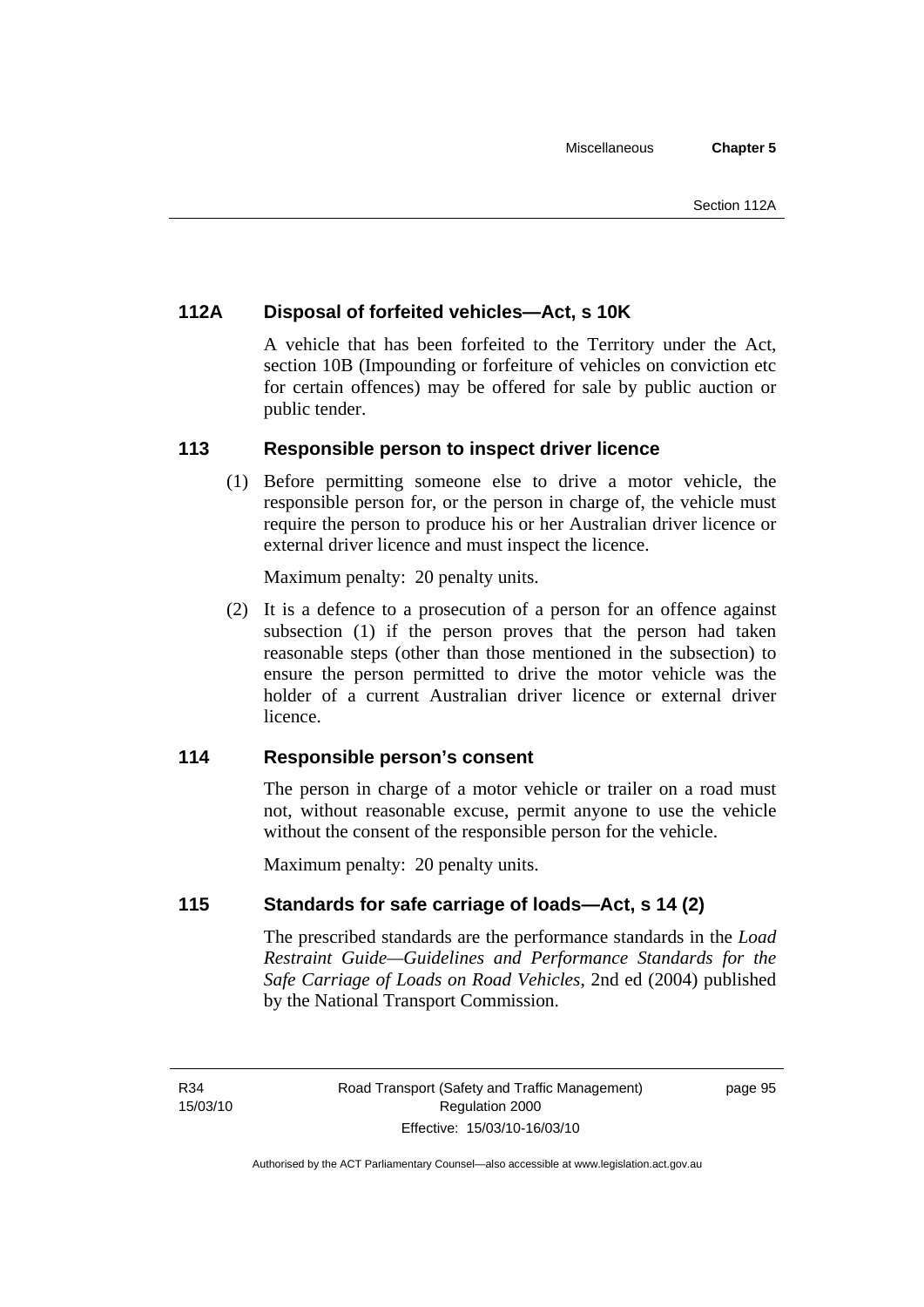# **Schedule 1 Meaning of location codes on images**

(see s 108)

# **Part 1.1 Digital camera detection devices**

**Table 1.1** 

| column 1<br>item | column 2<br><b>location</b><br>code | column 3<br>place where image was taken                                       |
|------------------|-------------------------------------|-------------------------------------------------------------------------------|
| 1                | 0001                                | Adelaide Avenue between Hopetoun Circuit and Kent Street                      |
| 2                | 0002                                | <b>Antill Street</b>                                                          |
| 3                | 0003                                | Athllon Drive between Beasley Street (south) and Sulwood<br>Drive             |
| 4                | 0004                                | Belconnen Way between Barry Drive and Coulter Drive                           |
| 5                | 0005                                | Bowen Drive between Brisbane Avenue and Kings Avenue                          |
| 6                | 0006                                | Coppins Crossing Road between Uriarra Road and William<br><b>Hovell Drive</b> |
| 7                | 0007                                | Drakeford Drive between Sulwood Drive and Athllon Drive                       |
| 8                | 0008                                | Erindale Drive between Sulwood Drive and Sternberg Crescent                   |
| 9                | 0009                                | Florey Drive between Southern Cross Drive and Ginninderra<br>Drive            |
| 10               | 0010                                | Ginninderra Drive between Tillyard Drive and Kingsford Smith<br>Drive         |
| 11               | 0011                                | Ginninderra Drive between Ellenborough Street and Braybrook<br><b>Street</b>  |
| 12               | 0012                                | Gungahlin Drive between Wells Station Drive and Gundaroo<br>Drive             |
| 13               | 0013                                | Hindmarsh Drive between Dalrymple Street and Jerrabomberra<br>Avenue          |

#### page 96 Road Transport (Safety and Traffic Management) Regulation 2000 Effective: 15/03/10-16/03/10

R34 15/03/10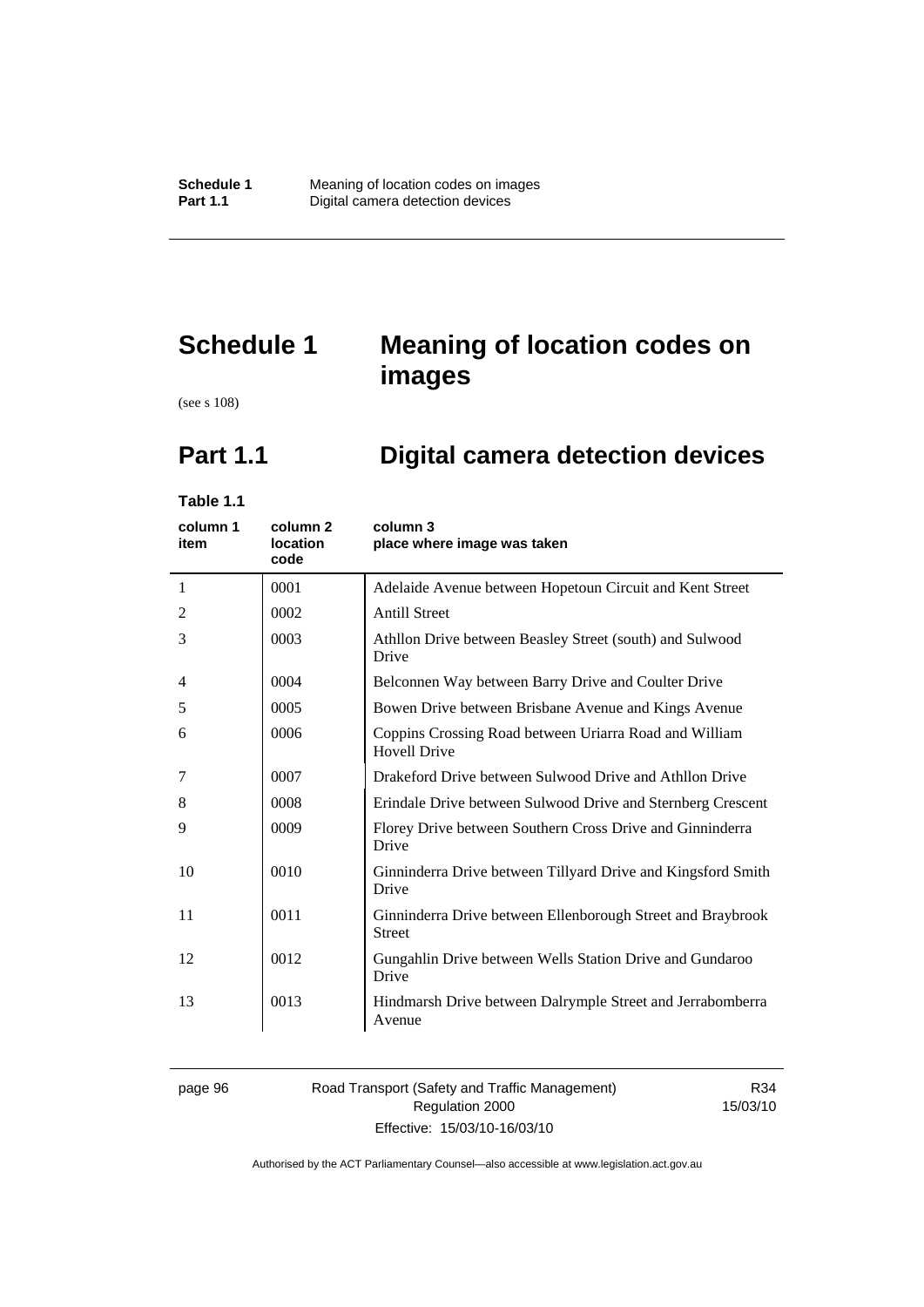| column 1<br>item | column 2<br><b>location</b><br>code | column 3<br>place where image was taken                                    |
|------------------|-------------------------------------|----------------------------------------------------------------------------|
| 14               | 0014                                | Hindmarsh Drive between Athllon Drive and Melrose Drive                    |
| 15               | 0015                                | Kingsford Smith Drive between Kuringa Drive and Spalding<br><b>Street</b>  |
| 16               | 0016                                | Lady Denman Drive between Cotter Road and Barrenjoey Drive                 |
| 17               | 0017                                | Long Gully Road                                                            |
| 18               | 0018                                | Melrose Drive between Athllon Drive and Hindmarsh Drive                    |
| 19               | 0019                                | Monaro Highway between Canberra Avenue and Hindmarsh<br>Drive              |
| 20               | 0020                                | Monaro Highway between Hindmarsh Drive and Isabella Drive                  |
| 21               | 0021                                | Mugga Lane between Narrabundah Lane and Long Gully Road                    |
| 22               | 0022                                | Northbourne Avenue between Macarthur Avenue and Antill<br><b>Street</b>    |
| 23               | 0023                                | Parkes Way between Clunies Ross Street and Glenloch<br>Interchange         |
| 24               | 0024                                | Tuggeranong Parkway between Lakeside Interchange and<br><b>Cotter Road</b> |
| 25               | 0025                                | Tuggeranong Parkway between Hindmarsh Drive and Cotter<br>Road             |
| 26               | 0026                                | Tuggeranong Parkway between Hindmarsh Drive and Sulwood<br>Drive           |
| 27               | 0027                                | Yamba Drive between Mawson Drive and Beasley Street                        |
| 28               | 0028                                | Pocket Avenue                                                              |
| 29               | 0029                                | Owen Dixon Drive (excluding residential service road of same<br>name)      |
| 30               | 0030                                | <b>Taverner Street</b>                                                     |
| 31               | 0031                                | Springvale Drive                                                           |
| 32               | 0032                                | Kerrigan Street                                                            |
| 33               | 0033                                | Gladstone Street, Hall                                                     |
| 34               | 0034                                | <b>Heysen Street</b>                                                       |

R34 15/03/10

#### Road Transport (Safety and Traffic Management) Regulation 2000 Effective: 15/03/10-16/03/10

page 97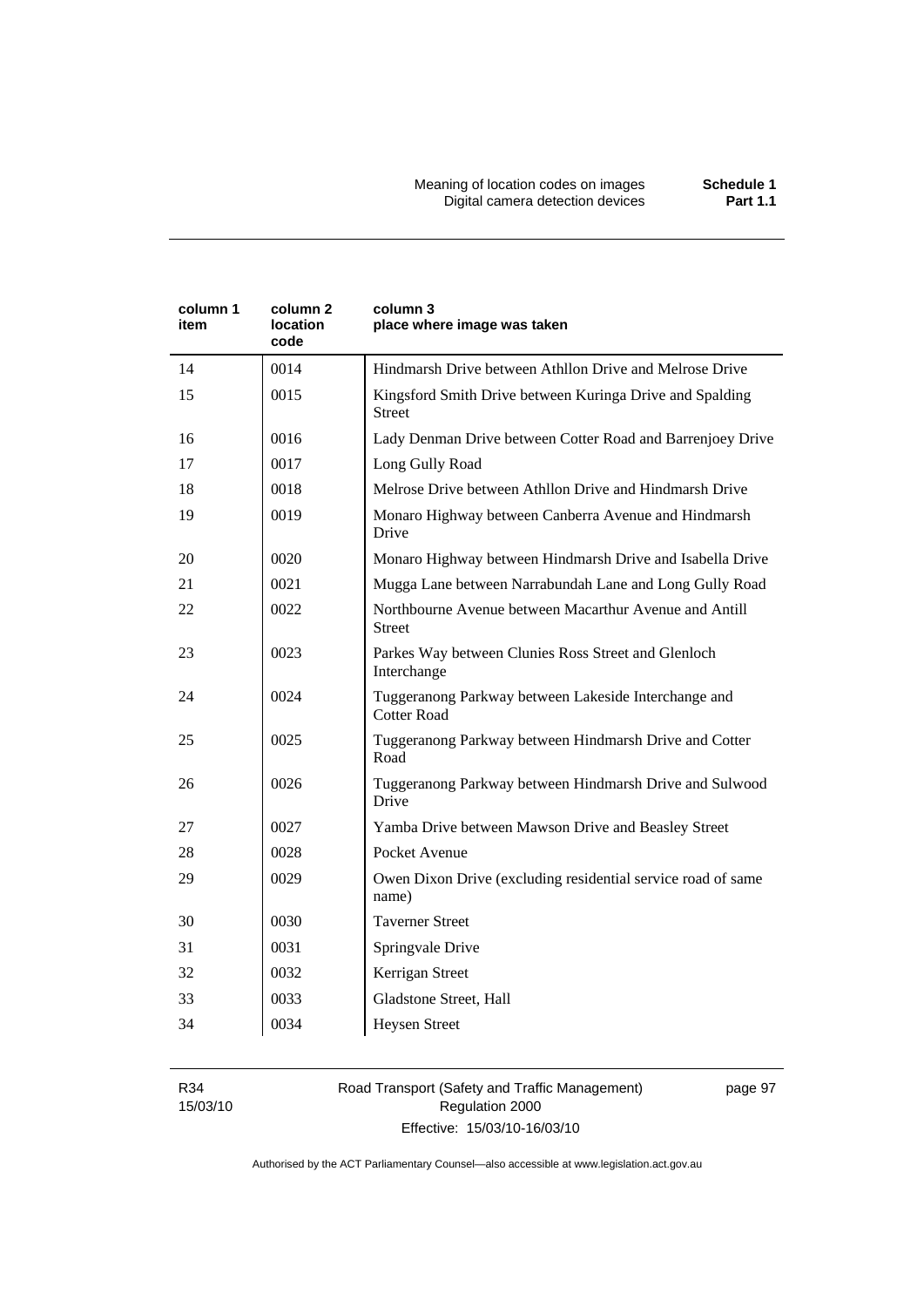| column 1<br>item | column <sub>2</sub><br><b>location</b><br>code | column 3<br>place where image was taken                             |
|------------------|------------------------------------------------|---------------------------------------------------------------------|
| 35               | 0035                                           | Mugga Way                                                           |
| 36               | 0036                                           | <b>Badimara Street</b>                                              |
| 37               | 0037                                           | Namatjira Drive                                                     |
| 38               | 0038                                           | Empire Circuit between Grey Street and Canberra Avenue              |
| 39               | 0039                                           | <b>Longmore Crescent</b>                                            |
| 40               | 0040                                           | Maribyrnong Avenue                                                  |
| 41               | 0041                                           | <b>Learmonth Drive</b>                                              |
| 42               | 0042                                           | <b>Petterd Street</b>                                               |
| 43               | 0043                                           | <b>Williamson Street</b>                                            |
| 44               | 0044                                           | <b>Tillyard Drive</b>                                               |
| 45               | 0045                                           | Dryandra Street between Fairfax Street and Archibald Street         |
| 46               | 0046                                           | Newman Morris Circuit                                               |
| 47               | 0047                                           | Chuculba Crescent                                                   |
| 48               | 0048                                           | Livingston Avenue                                                   |
| 49               | 0049                                           | Clive Steele Avenue                                                 |
| 50               | 0050                                           | Darwinia Terrace                                                    |
| 51               | 0051                                           | La Perouse Street                                                   |
| 52               | 0052                                           | <b>Novar Street</b>                                                 |
| 53               | 0053                                           | Goyder Street between Dalrymple Street and Jerrabomberra<br>Avenue  |
| 54               | 0054                                           | Launceston Street between Hindmarsh Drive and Melrose Drive         |
| 55               | 0055                                           | Athllon Drive between Hindmarsh Drive and Beasley Street<br>(south) |
| 56               | 0056                                           | Athllon Drive between Sulwood Drive and Anketell Street<br>(north)  |
| 57               | 0057                                           | Northbourne Avenue between Barry Drive and Macarthur<br>Avenue      |
| 58               | 0058                                           | Northbourne Avenue between Antill Street and Barton Highway         |

page 98 Road Transport (Safety and Traffic Management) Regulation 2000 Effective: 15/03/10-16/03/10

R34 15/03/10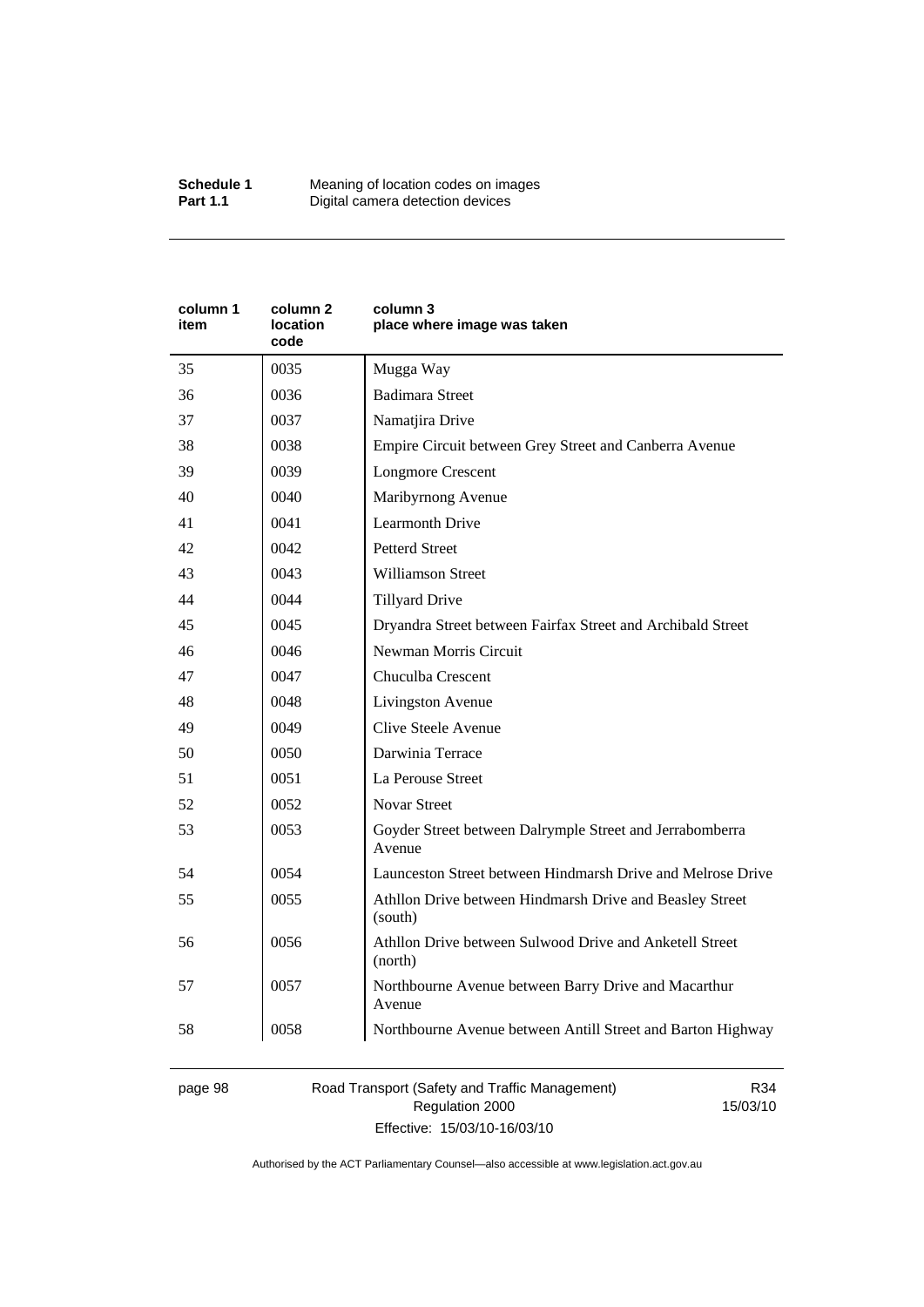| column 1<br>item | column <sub>2</sub><br>location<br>code | column 3<br>place where image was taken                                        |  |
|------------------|-----------------------------------------|--------------------------------------------------------------------------------|--|
| 59               | 0059                                    | Belconnen Way between Coulter Drive and Kingsford Smith<br>Drive               |  |
| 60               | 0060                                    | Phillip Avenue between Majura Avenue and Federal Highway                       |  |
| 61               | 0061                                    | Barton Highway between Federal Highway and Kuringa Drive                       |  |
| 62               | 0062                                    | Drakeford Drive between Athllon Drive and Isabella Drive                       |  |
| 63               | 0063                                    | Hindmarsh Drive between Athllon Drive and Dalrymple Street                     |  |
| 64               | 0064                                    | Hindmarsh Drive between Jerrabomberra Avenue and Canberra<br>Avenue            |  |
| 65               | 0065                                    | <b>Barry Drive</b>                                                             |  |
| 66               | 0066                                    | Ginninderra Drive between Braybrook Street and Kingsford<br><b>Smith Drive</b> |  |
| 67               | 0067                                    | Ginninderra Drive between Tillyard Drive and Florey Drive                      |  |
| 68               | 0068                                    | Erindale Drive between Long Gully Road and Sulwood Drive                       |  |
| 69               | 0069                                    | Erindale Drive between Soward Way and Judkins Street                           |  |
| 70               | 0070                                    | Kuringa Drive between Owen Dixon Drive and Barton Highway                      |  |
| 71               | 0071                                    | Launceston Street between Bowes Street and Furzer Street                       |  |
| 72               | 0072                                    | Monaro Highway between Johnson Drive and Isabella Drive                        |  |
| 73               | 0073                                    | Mugga Lane between Hindmarsh Drive and Narrabundah Lane                        |  |
| 74               | 0074                                    | Mugga Lane between Long Gully Road and Monaro Highway                          |  |
| 75               | 0075                                    | Parkes Way between Clunies Ross Street and Edinburgh<br>Avenue                 |  |
| 76               | 0076                                    | Yamba Drive between Kitchener Street and Bateson Road                          |  |
| 77               | 0077                                    | Yarra Glen between Carruthers Street and Adelaide Avenue                       |  |
| 78               | 0078                                    | Canberra Avenue between Mildura Street and Monaro Highway                      |  |
| 79               | 0079                                    | Canberra Avenue between Harman Naval Station and Newcastle<br>Street           |  |
| 80               | 0080                                    | Kings Avenue between Bowen Drive and Parkes Way                                |  |
| 81               | 0081                                    | William Hovell Drive between Bindubi Street and Coulter Drive                  |  |

R34 15/03/10 Road Transport (Safety and Traffic Management) Regulation 2000 Effective: 15/03/10-16/03/10

page 99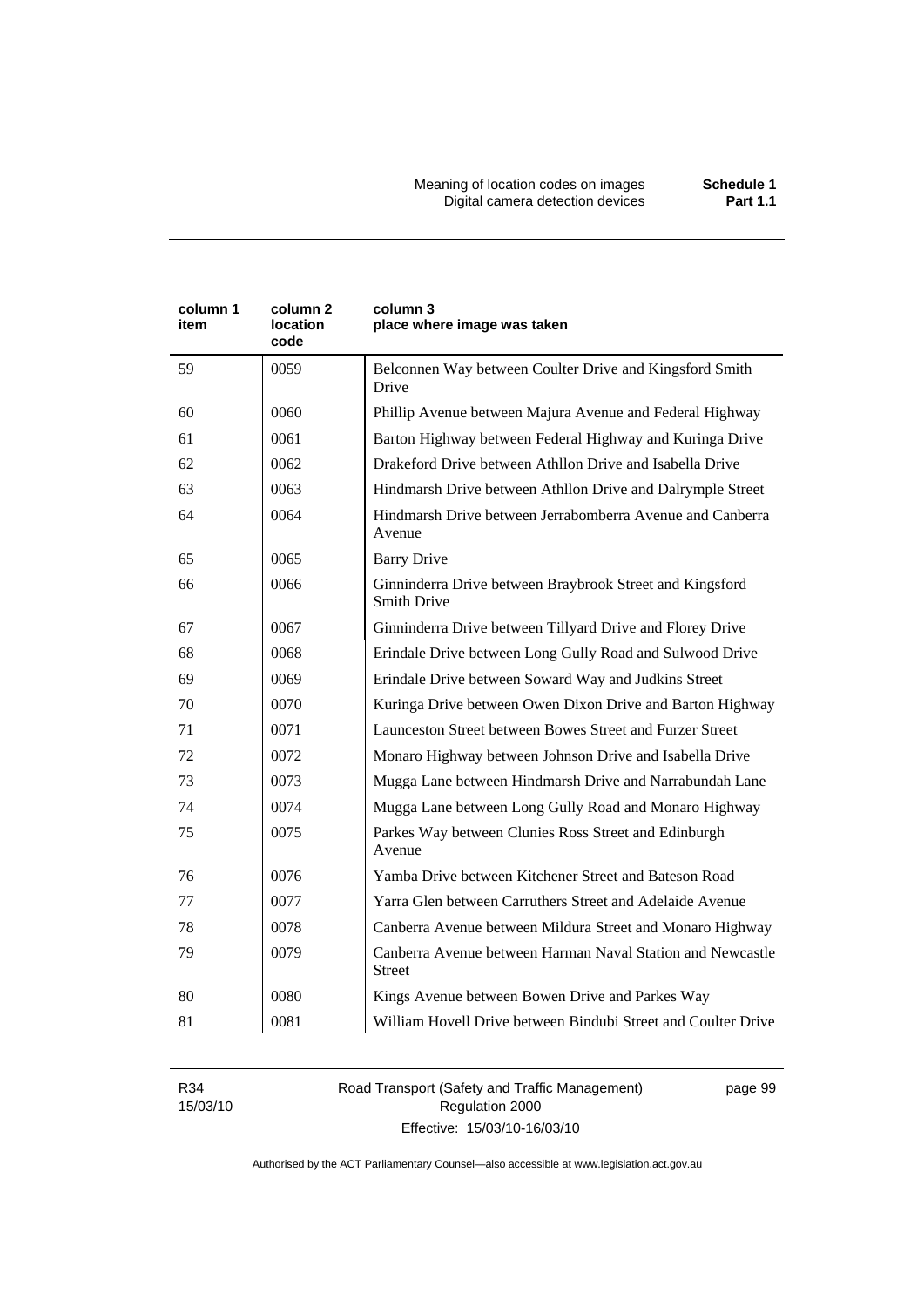| column 1<br>item | column 2<br>location<br>code | column 3<br>place where image was taken                                        |  |
|------------------|------------------------------|--------------------------------------------------------------------------------|--|
| 82               | 0082                         | William Hovell Drive between Coulter Drive and Drake<br><b>Brockman Drive</b>  |  |
| 83               | 0083                         | Commonwealth Ave between King Edward Terrace and London<br>Circuit             |  |
| 84               | 0084                         | Gundaroo Drive between Burrowa Street and Gungahlin Drive                      |  |
| 85               | 0085                         | Gundaroo Drive between Barton Highway and Nudurr Drive                         |  |
| 86               | 0086                         | Bindubi Street between Bandjalong Cres and Cross Street                        |  |
| 87               | 0087                         | Clift Crescent between Hemmings Crescent and Rohan Street                      |  |
| 88               | 0088                         | Cotter Road between Eucumbene Drive and Mount Stromlo<br>Road                  |  |
| 89               | 0089                         | Federal Highway between Antill Street and Majura Road                          |  |
| 90               | 0090                         | Majura Road between Federal Highway and Fairbairn Avenue                       |  |
| 91               | 0091                         | Ellenborough Street between Ginninderra Drive and<br>Maribyrnong Avenue        |  |
| 92               | 0092                         | Northbourne Avenue between Barton Highway and Stirling<br>Avenue               |  |
| 93               | 0093                         | Southern Cross Drive between Coulter Drive and Kingsford<br><b>Smith Drive</b> |  |
| 94               | 0094                         | Southern Cross Drive between Kingsford Smith Drive and<br>Spofforth Street     |  |
| 95               | 0095                         | Sulwood Drive between Erindale Drive and Tuggeranong<br>Parkway                |  |
| 96               | 0096                         | Coulter Drive between Belconnen Way and Lachlan Street                         |  |
| 97               | 0097                         | Eastern Valley Way between Belconnen Way and College<br><b>Street</b>          |  |
| 98               | 0098                         | Haydon Drive between Belconnen Way and Ginninderra Drive                       |  |
| 99               | 0099                         | Yamba Drive between Hindmarsh Drive and Wisdom Street                          |  |
| 100              | 0100                         | Jansz Crescent between La Perouse Street and Carnegie<br>Crescent              |  |
| 101              | 0101                         | Nemarang Crescent between the north and south intersections                    |  |

### page 100 Road Transport (Safety and Traffic Management) Regulation 2000 Effective: 15/03/10-16/03/10

R34 15/03/10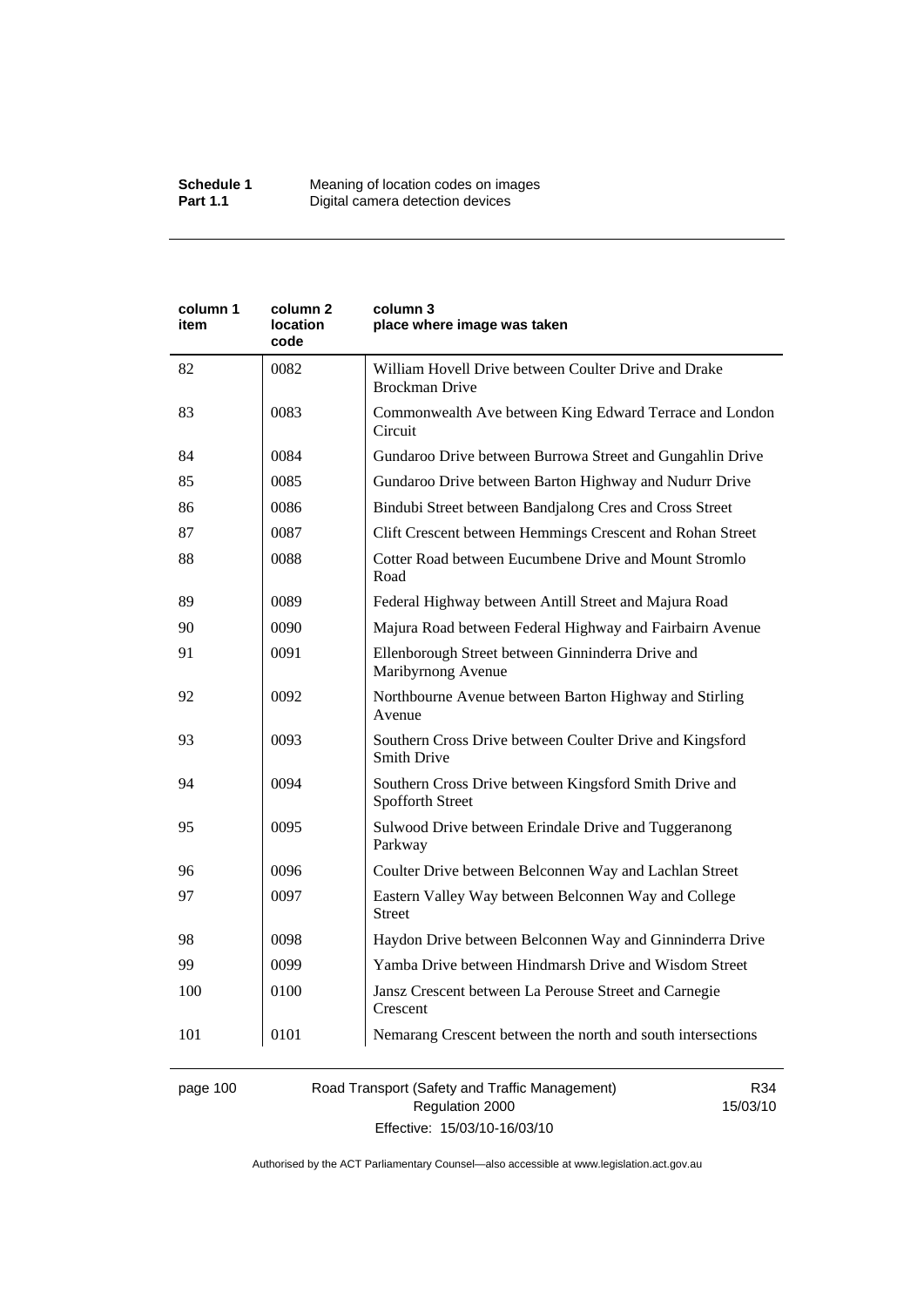Meaning of location codes on images **Schedule 1**  Digital camera detection devices **Part 1.1** 

| column 1<br>item | column 2<br>location<br>code | column 3<br>place where image was taken                                                |  |
|------------------|------------------------------|----------------------------------------------------------------------------------------|--|
|                  |                              | with Badimara Street                                                                   |  |
| 102              | 0102                         | Fairbairn Avenue between Anzac Parade and Pialligo Avenue                              |  |
| 103              | 0103                         | Flinders Way between Mugga Way and Canberra Avenue                                     |  |
| 104              | 0104                         | Mawson Drive between Athllon Drive and Yamba Drive                                     |  |
| 105              | 0105                         | Stonehaven Crescent between Hopetoun Circuit and Strickland<br>Crescent                |  |
| 106              | 0106                         | William Webb Drive between Ginninderra Drive and Owen<br>Dixon Drive                   |  |
| 107              | 0107                         | Ross Smith Crescent between Chewings Street and Southern<br><b>Cross Drive</b>         |  |
| 108              | 0108                         | Spofforth Street between Drake Brockman Drive and Southern<br><b>Cross Drive</b>       |  |
| 109              | 0109                         | Ginninderra Drive between Florey Drive and Kerrigan Street                             |  |
| 110              | 0110                         | Archdall Street between Ginnninderra Drive and Osburn Drive                            |  |
| 111              | 0111                         | Limestone Avenue between Ainslie Avenue and Wakefield<br>Avenue                        |  |
| 112              | 0112                         | Copland Drive between Ginninderra Drive and Owen Dixon<br>Drive                        |  |
| 113              | 0113                         | Anketell Street between the north and south intersections with<br><b>Athllon Drive</b> |  |
| 114              | 0114                         | Groom Street between Carruthers Street and Kent Street                                 |  |
| 115              | 0115                         | Isabella Drive between Drakeford Drive and Monaro Highway                              |  |
| 116              | 0116                         | Ashley Drive between Johnson Drive and Erindale Drive                                  |  |
| 117              | 0117                         | Tharwa Drive between Drakeford Drive and Johnson Drive                                 |  |
| 118              | 0118                         | Tharwa Drive between Drakeford Drive and Knoke Avenue                                  |  |
| 119              | 0119                         | Horse Park Drive between Federal Highway and Katherine<br>Avenue                       |  |
| 120              | 0120                         | Kalgoorlie Crescent between the east and west intersections<br>with Badimara Street    |  |

R34 15/03/10 Road Transport (Safety and Traffic Management) Regulation 2000 Effective: 15/03/10-16/03/10

page 101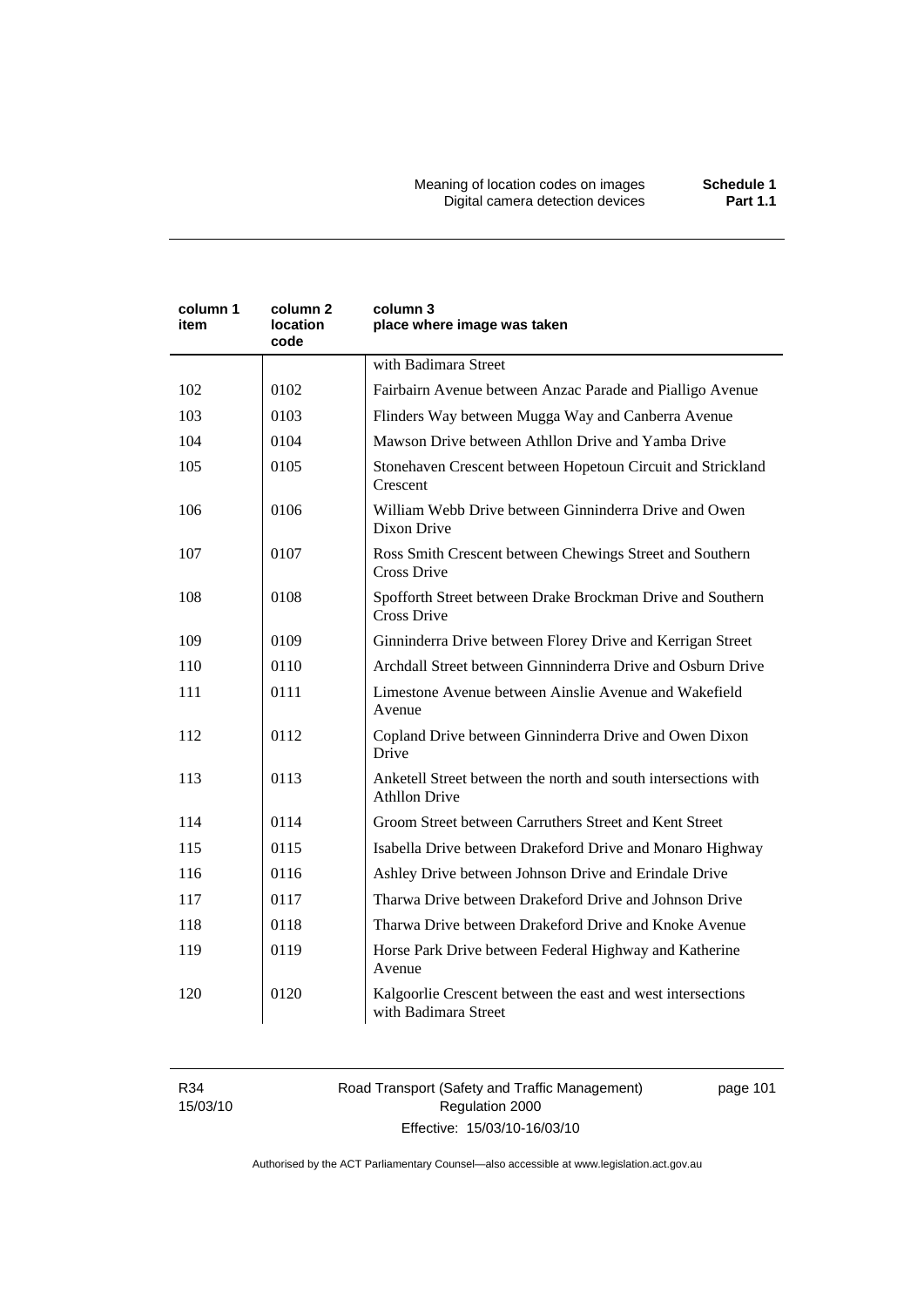# **Part 1.2 Fixed camera detection devices**

### **Table 1.2**

| column 1<br>item | column 2<br><b>location</b><br>code | column 3<br>place where image was taken               |
|------------------|-------------------------------------|-------------------------------------------------------|
| 1                | 1001                                | Northbourne Avenue/London Circuit                     |
| 2                | 1002                                | Northbourne Avenue/Barry Drive/Cooyong Street         |
| 3                | 1003                                | Coulter Drive/Southern Cross Drive/Luxton Street      |
| $\overline{4}$   | 1004                                | Drakeford Drive/Boddington Crescent/Marconi Crescent  |
| 5                | 1005                                | Benjamin Way/Chan Street/Cameron Avenue               |
| 6                | 1006                                | Northbourne Avenue/Antill Street/Mouat Street         |
| 7                | 1007                                | Ginninderra Drive/Aikman Drive                        |
| 8                | 1008                                | Hindmarsh Drive/Tuggeranong Parkway                   |
| 9                | 1009                                | Kingsford Smith Drive/Southern Cross Drive            |
| 10               | 1010                                | Belconnen Way/Bindubi Street/Eastern Valley Way       |
| 11               | 1011                                | Ginninderra Drive/Coulter Drive                       |
| 12               | 1012                                | Ginninderra Drive/Baldwin Drive/Haydon Drive          |
| 13               | 1013                                | Macarthur Avenue/David Street/Wattle Street           |
| 14               | 1014                                | Benjamin Way/College Street                           |
| 15               | 1015                                | Barry Drive/North Road/McCaughey Street               |
| 16               | 1016                                | Ginninderra Drive/Copland Drive/John Cleland Crescent |
| 17               | 1017                                | Hindmarsh Drive/Ainsworth Street                      |
| 18               | 1018                                | Monaro Highway/Newcastle Street/Dairy Road            |
| 19               | 1019                                | Belconnen Way/Caswell Drive                           |
| 20               | 1020                                | <b>Barry Drive/Marcus Clarke Street</b>               |
| 21               | 1021                                | Hindmarsh Drive/Yamba Drive                           |
| 22               | 1022                                | Hindmarsh Drive/Ball Street                           |
| 23               | 1023                                | Canberra Avenue/Hindmarsh Drive/Newcastle Street      |

page 102 Road Transport (Safety and Traffic Management) Regulation 2000 Effective: 15/03/10-16/03/10

R34 15/03/10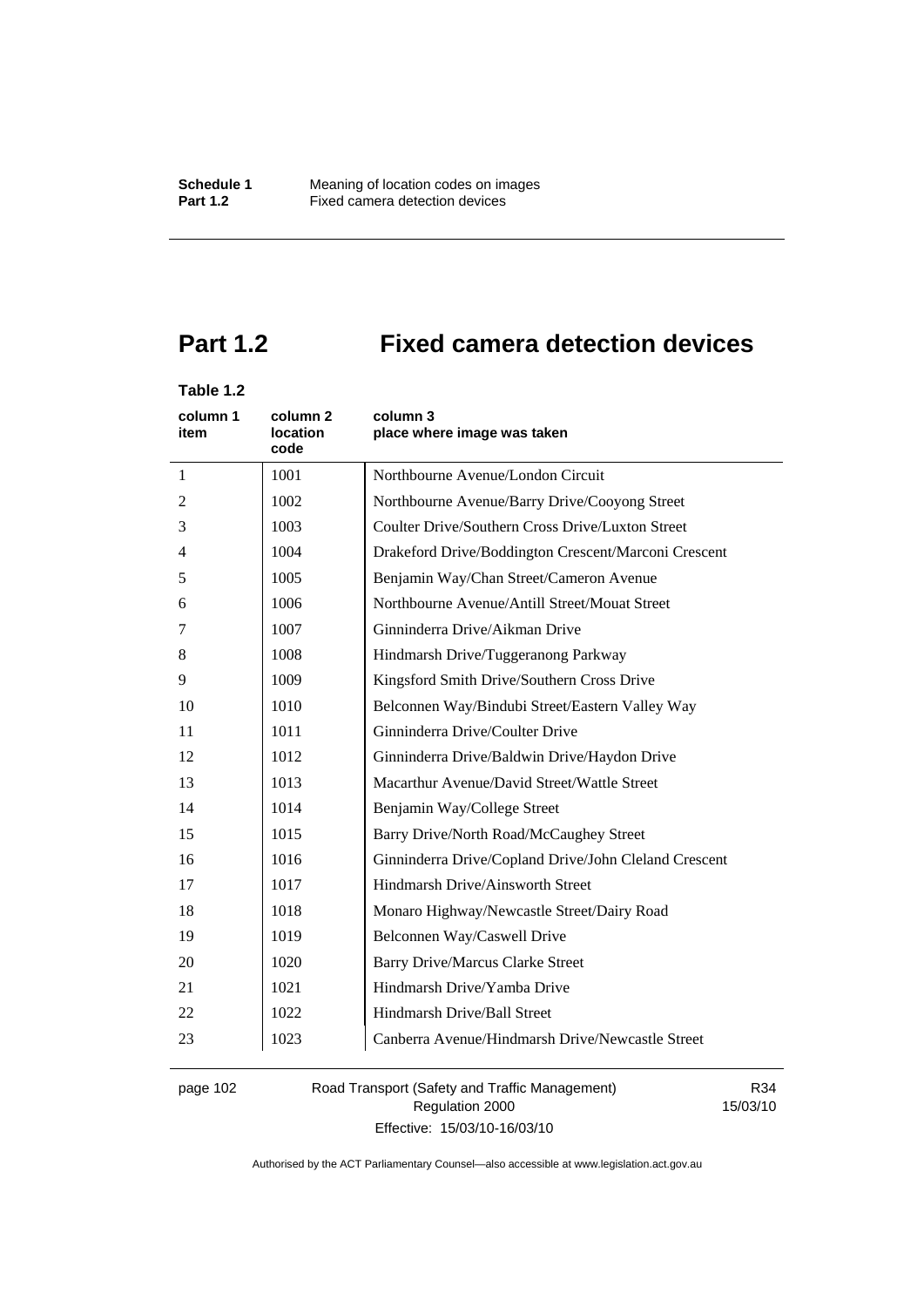| column 1<br>item | column 2<br>location<br>code | column 3<br>place where image was taken                                  |
|------------------|------------------------------|--------------------------------------------------------------------------|
| 24               | 1024                         | Canberra Avenue/Captain Cook Crescent/Manuka Circle                      |
| 25               | 1025                         | Gungahlin Drive/Gundaroo Drive                                           |
| 26               | 1026                         | Barton Highway between Curran Drive and Gold Creek Road                  |
| 27               | 1027                         | Barton Highway between Gungahlin Drive and Ellenborough<br><b>Street</b> |
| 28               | 1028                         | Monaro Highway between Lanyon Drive and Sheppard Street                  |
| 29               | 1029                         | Monaro Highway between Mugga Lane and Isabella Drive                     |
| 30               | 1030                         | Federal Highway between Zelling Street and Antill Street                 |
| 31               | 1031                         | Federal Highway between Antill Street and Majura Road                    |
| 32               | 1032                         | Monaro Highway near Hindmarsh Drive overpass                             |
| 33               | 1033                         | Tuggeranong Parkway near Hindmarsh Drive underpass                       |
| 34               | 1034                         | Tuggeranong Parkway near Cotter Road overpass, northbound                |
| 35               | 1035                         | Tuggeranong Parkway near Cotter Road overpass, southbound                |

R34 15/03/10 Road Transport (Safety and Traffic Management) Regulation 2000 Effective: 15/03/10-16/03/10

page 103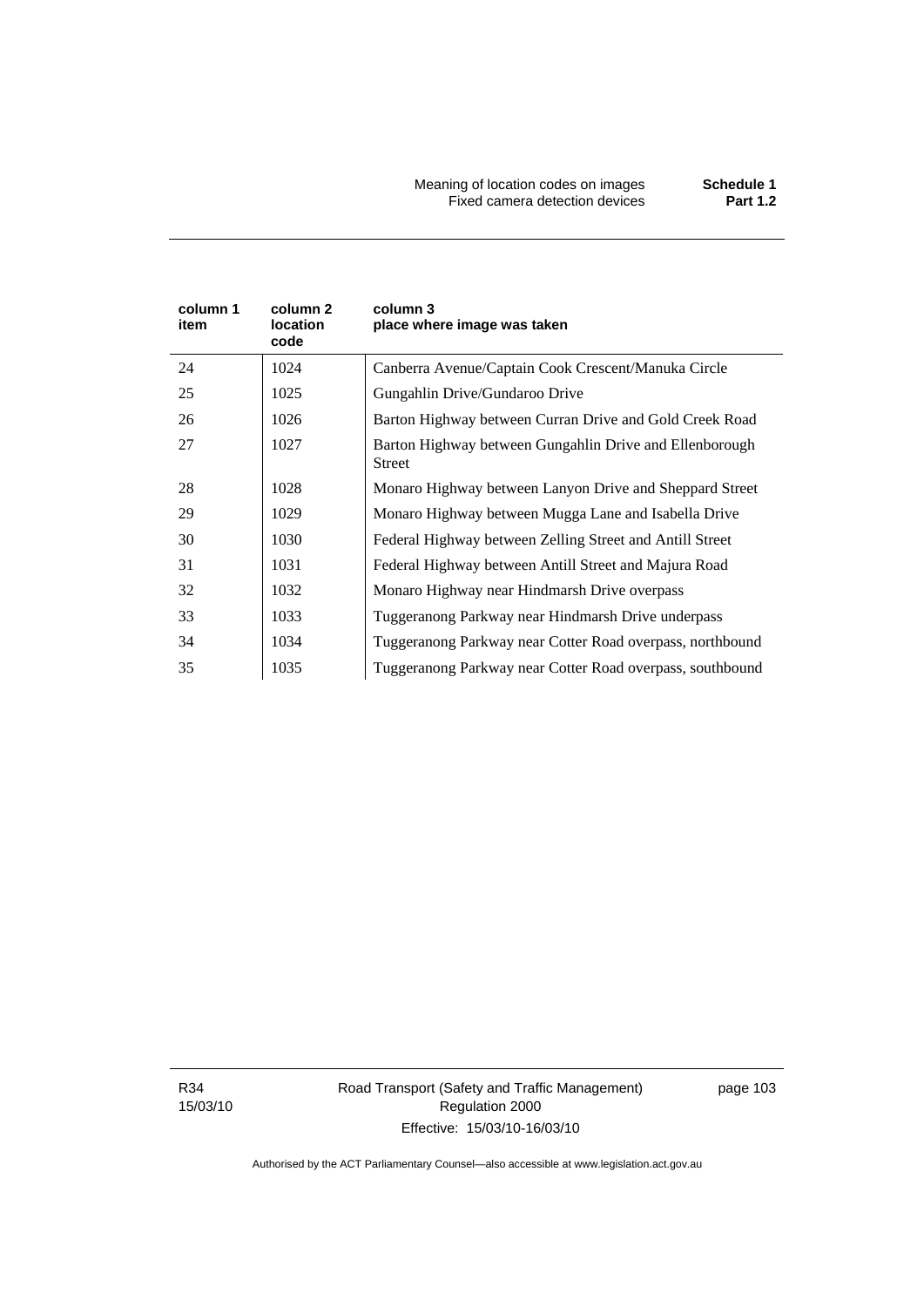# **Dictionary**

(see s 3)

*Note 1* The Legislation Act contains definitions and other provisions relevant to this regulation.

*Note 2* For example, the Legislation Act, dict, pt 1, defines the following terms:

- ambulance service
	- chief police officer
- contravene
- exercise
- fire brigade
- rural fire service
- SES
- territory plan
- the Territory.
- *Note 3* Terms used in this regulation have the same meaning that they have in the *Road Transport (Safety and Traffic Management) Act 1999* (see Legislation Act, s 148.) For example, the following terms are defined in the *Road Transport (Safety and Traffic Management) Act 1999*, dict:
	- authorised person
	- camera detection device (see s 23)
	- indicated on
	- registered interest
	- road related area
	- speed measuring device
	- traffic offence detection device.

*approved child restraint* means a child restraint approved by the road transport authority under section 66 (1) (b).

*approved police speedometer*, for chapter 4 (Traffic offence detection devices)—see section 102.

*area*—see the Australian Road Rules, dictionary.

| page 104 | Road Transport (Safety and Traffic Management) | R34      |
|----------|------------------------------------------------|----------|
|          | Regulation 2000                                | 15/03/10 |
|          | Effective: 15/03/10-16/03/10                   |          |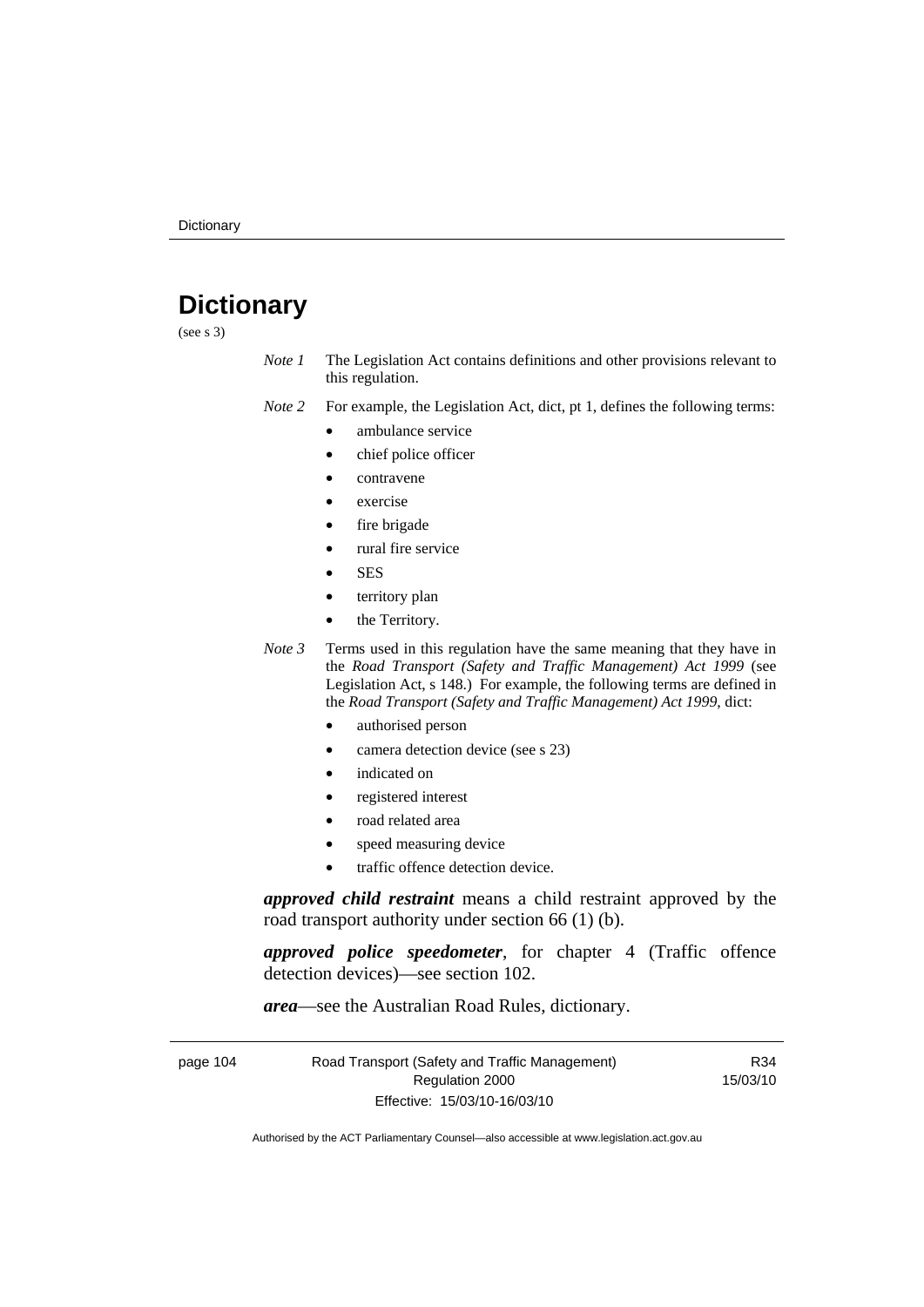*area of operations*, for a parking authority, means the area of operations declared for the parking authority under section 75A.

*ARR* means Australian Road Rules.

*articulated vehicle* means a motor vehicle with—

- (a) 2 rigid sections, each of which has wheels; and
- (b) the rear section pivoted on, and part of the rear section (other than a pole, drawbar or similar device, or an accessory of the motor vehicle) superimposed on, the front section.

*Australian driver licence*—see the *Road Transport (Driver Licensing) Act 1999*, dictionary.

*Australian Road Rules*—see section 5.

*axle group*—see the *Road Transport (Vehicle Registration) Regulation 2000*, dictionary.

*B-double*—see the *Road Transport (Vehicle Registration) Regulation 2000*, dictionary.

*bicycle*—see the Australian Road Rules, dictionary.

**built-up area**, in relation to a length of road—see the Australian Road Rules, dictionary.

*bus*—see the Australian Road Rules, dictionary.

*bus lane*—see the Australian Road Rules, rule 154.

*camera detection device*—see the Act, section 23 (1) (Use of camera detection devices).

*centre of the road*—see the Australian Road Rules, dictionary.

*clearway sign*—see the Australian Road Rules, schedule 2, rule 314, rule 315 and rule 316.

*combination*—see the *Road Transport (Vehicle Registration) Regulation 2000*, dictionary.

Road Transport (Safety and Traffic Management) Regulation 2000 Effective: 15/03/10-16/03/10

page 105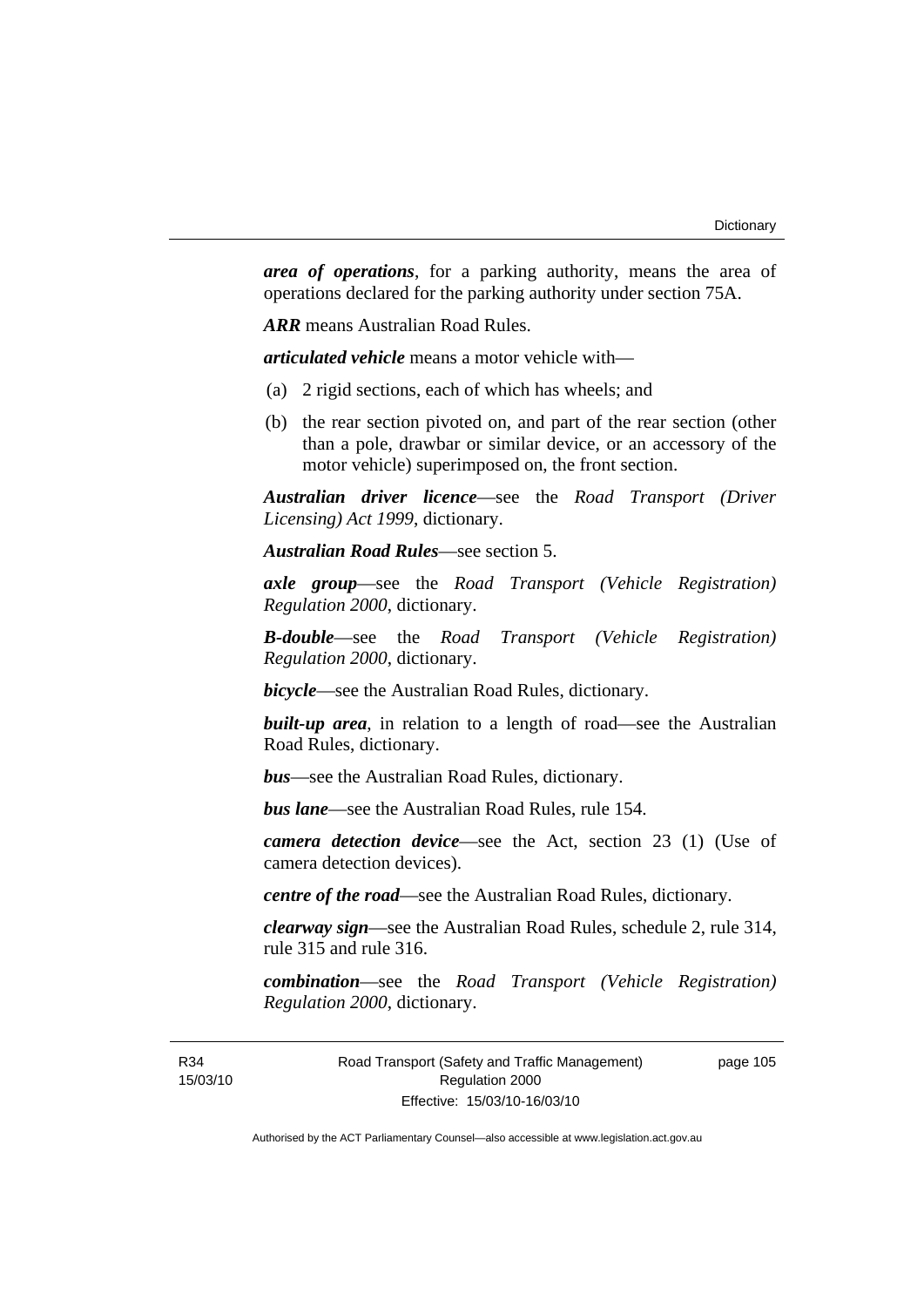*controlled parking hours*, in relation to a pay parking space, means the periods (as indicated by information on or with traffic signs applying to the space) when a vehicle may not be parked in the space unless the relevant parking fee has been paid.

*converter dolly*—see the *Road Transport (Vehicle Registration) Regulation 2000*, dictionary.

*crash*—see the Australian Road Rules, dictionary.

*demand responsive service vehicle*—see the *Road Transport (Public Passenger Services) Act 2001*, section 81.

*digital camera detection device*, for chapter 4 (Traffic offence detection devices)—see section 102.

*dog trailer*—see the *Road Transport (Vehicle Registration) Regulation 2000*, dictionary.

*do not overtake turning vehicle sign*—see the Australian Road Rules, schedule 4, rule 319 and rule 320.

*drawbar*—see the *Road Transport (Vehicle Registration) Regulation 2000*, dictionary.

*driver's vehicle*, for a driver*—*see the Australian Road Rules, dictionary.

*emergency stopping lane*—see the Australian Road Rules, rule 95.

*emergency vehicle* means any vehicle driven by a person who is—

- (a) an emergency worker; and
- (b) driving the vehicle in the course of his or her duties as an emergency worker.

*emergency worker*—see section 33 (1).

*external driver licence*—see the *Road Transport (Driver Licensing) Act 1999*, dictionary.

page 106 Road Transport (Safety and Traffic Management) Regulation 2000 Effective: 15/03/10-16/03/10

R34 15/03/10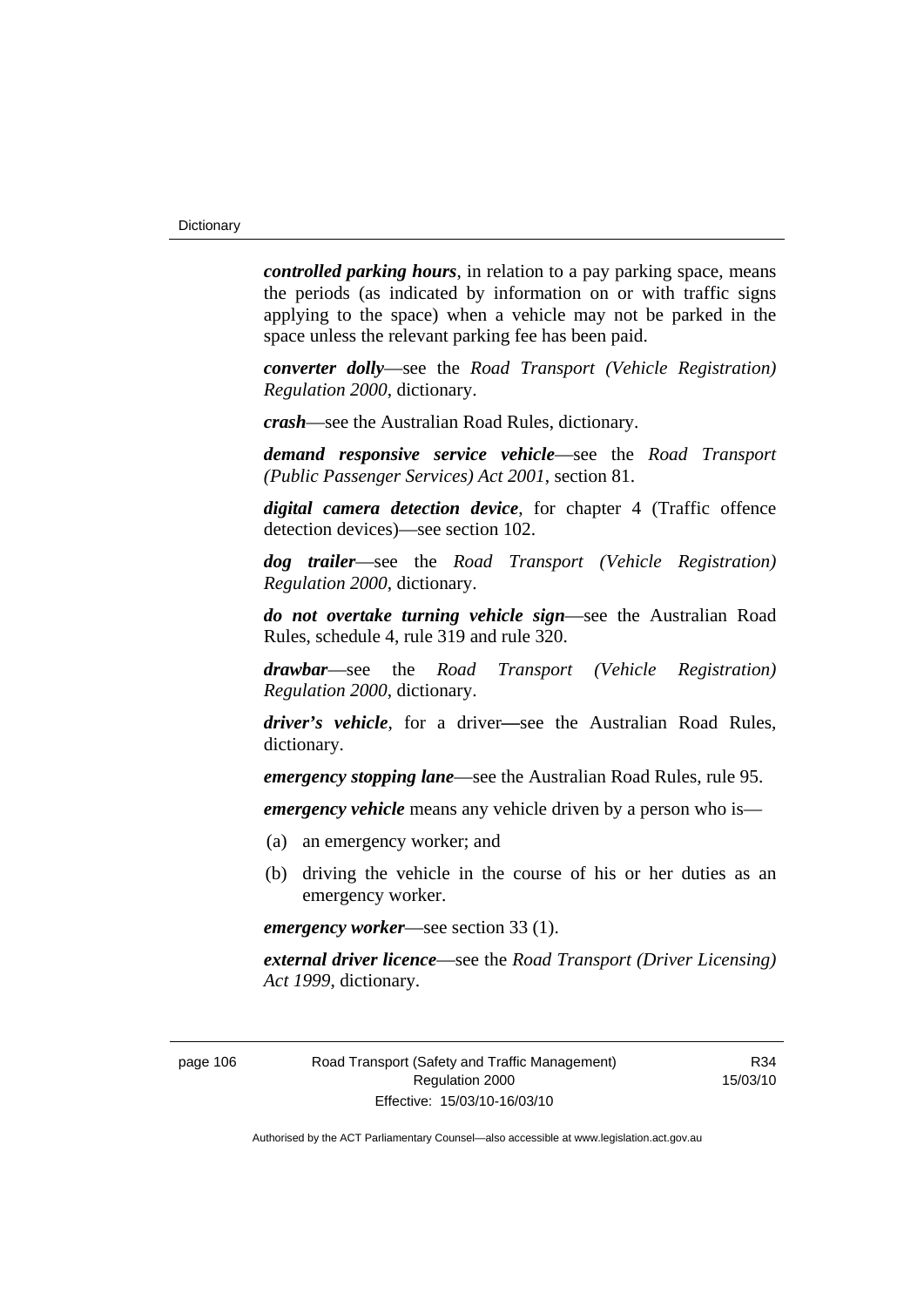*fixed camera detection device*, for chapter 4 (Traffic offence detection devices)—see section 102.

*footpath*—see the Australian Road Rules, dictionary.

*give way*—see the Australian Road Rules, dictionary.

*GVM*—see the *Road Transport (Vehicle Registration) Act 1999*, dictionary.

*heavy vehicle*, for division 3.1.3 (Heavy vehicle parking)—see section 82.

*hire car*—see the *Road Transport (Public Passenger Services) Act 2001*, section 67.

*implement*—see the *Road Transport (Vehicle Registration) Regulation 2000*, dictionary.

*land adjoining residential land*, for division 3.1.3 (Heavy vehicle parking)—see section 82.

*laser speed measuring device*, for chapter 4 (Traffic offence detection devices)—see section 102.

*length*, of road—see the Australian Road Rules, dictionary.

*lift and tow trailer* means a trailer consisting of an axle group and a drawbar designed to support 1 axle group of a vehicle under tow.

*loading zone*—see the Australian Road Rules, rule 179.

*marked foot crossing*—see the Australian Road Rules, dictionary.

*metered parking area* means a length of road or area that is set aside as a metered parking area in accordance with section 73.

*metered parking scheme* means a metered parking scheme under division 3.1.1.

*metered parking sign* means a *permissive parking sign* with the word 'meter' on or with the sign.

R34 15/03/10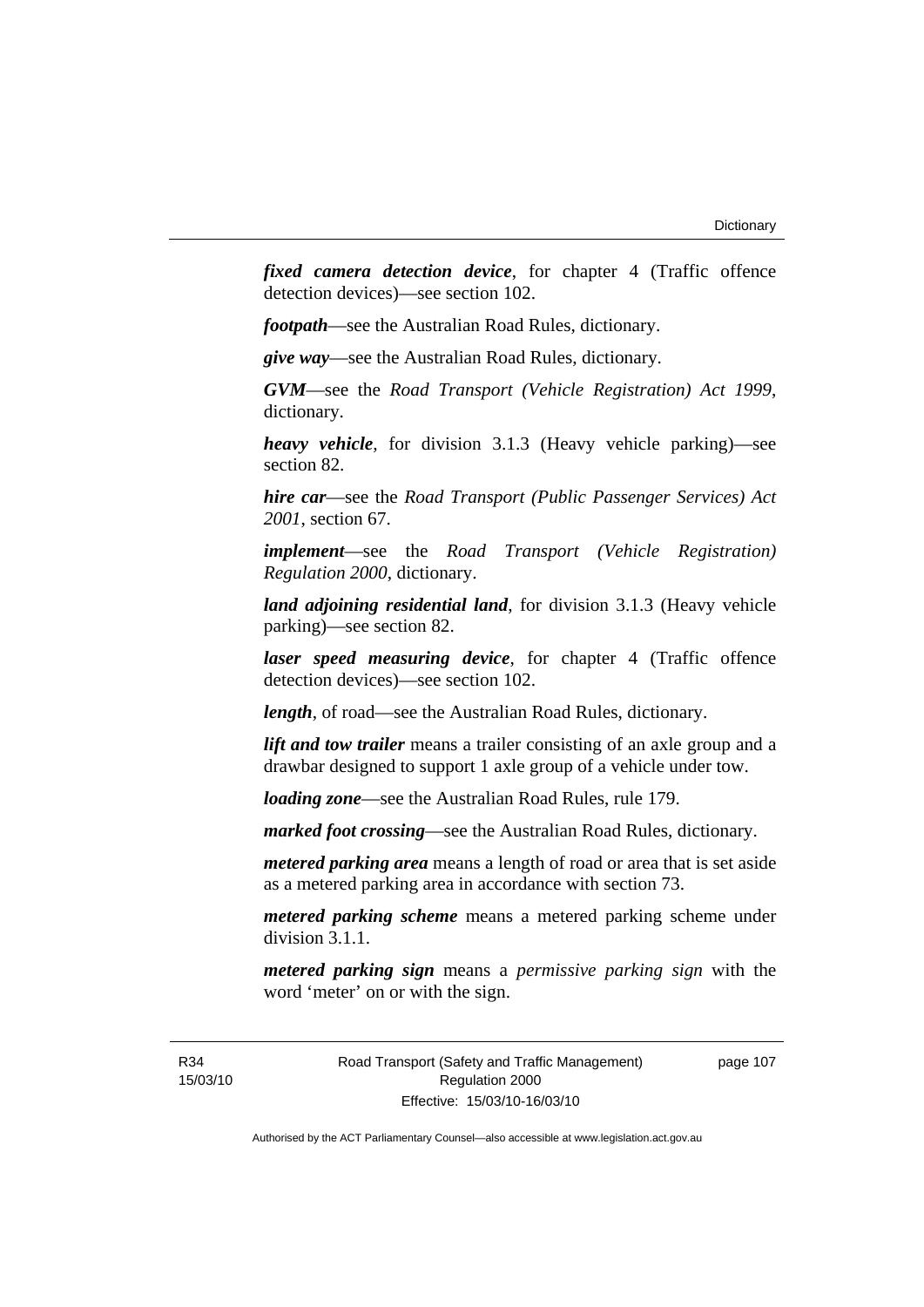*metered parking space* means an area that is a metered parking space mentioned in section 75.

*mobility parking scheme authority* means an authority issued under section 101.

*motorbike*—see the Australian Road Rules, dictionary, definition of *motor bike*.

*motor vehicle*—see the Act, dictionary.

*Note Motor vehicle* is defined in identical terms in the Australian Road Rules, dict.

*multi-space parking meter* means a parking meter that applies to 2 or more metered parking spaces.

*nature strip*—see the Australian Road Rules, dictionary.

*night*—see the Australian Road Rules, dictionary.

*no parking sign*—see the Australian Road Rules, schedule 2, schedule 3, rule 314, rule 315 and rule 316.

*no trucks sign*—see the Australian Road Rules, schedule 2, rule 314, rule 315 and rule 316.

*oncoming vehicle*, for a driver—see the Australian Road Rules, dictionary.

*park*—see section 3B.

*parking authority* means a person declared to be a parking authority under section 75A.

*parking authority guidelines*—see section 75B (1).

*parking bay*—see the Australian Road Rules, dictionary.

*parking control sign*—see the Australian Road Rules, dictionary.

page 108 Road Transport (Safety and Traffic Management) Regulation 2000 Effective: 15/03/10-16/03/10

R34 15/03/10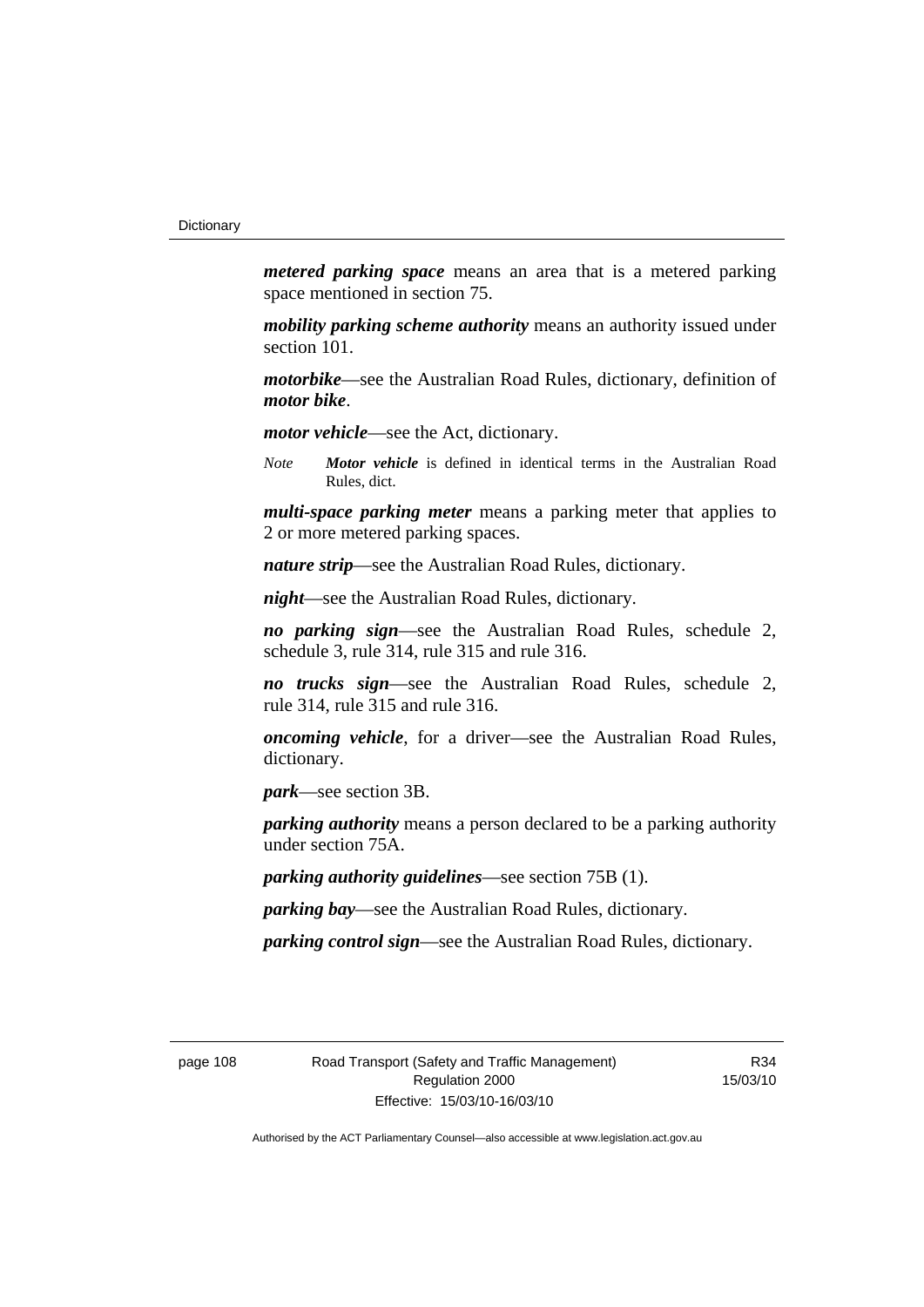*parking meter* means a device designed to indicate, or capable of indicating, whether the relevant parking fee for the parking of a vehicle in a metered parking space has been paid, and includes the stand on which the device is erected.

*parking meter hood* means a hood or other cover designed to be fitted to a parking meter and to cover the part of the meter that would normally display a sign with the word 'expired' when the meter is not in operation.

*parking permit* means a parking permit issued under section 100.

*parking ticket* means a ticket issued by the road transport authority or a parking authority (by means of a parking ticket machine) for display in or on a vehicle as evidence of the prepayment of a parking fee.

*parking ticket machine* means a device designed to issue parking tickets, and includes the stand on which the device is erected.

*pay parking area* means a metered parking area or ticket parking area.

*pay parking device* means a parking meter or parking ticket machine.

*pay parking scheme* means a metered parking scheme or ticket parking scheme.

*pay parking sign* means a metered parking sign or ticket parking sign.

*pay parking space* means a metered parking space or ticket parking space.

*pedestrian*—see the Australian Road Rules, rule 18.

*permissive parking sign*—see the Australian Road Rules, schedule 2, schedule 3, rule 314, rule 315 and rule 316.

R34 15/03/10 page 109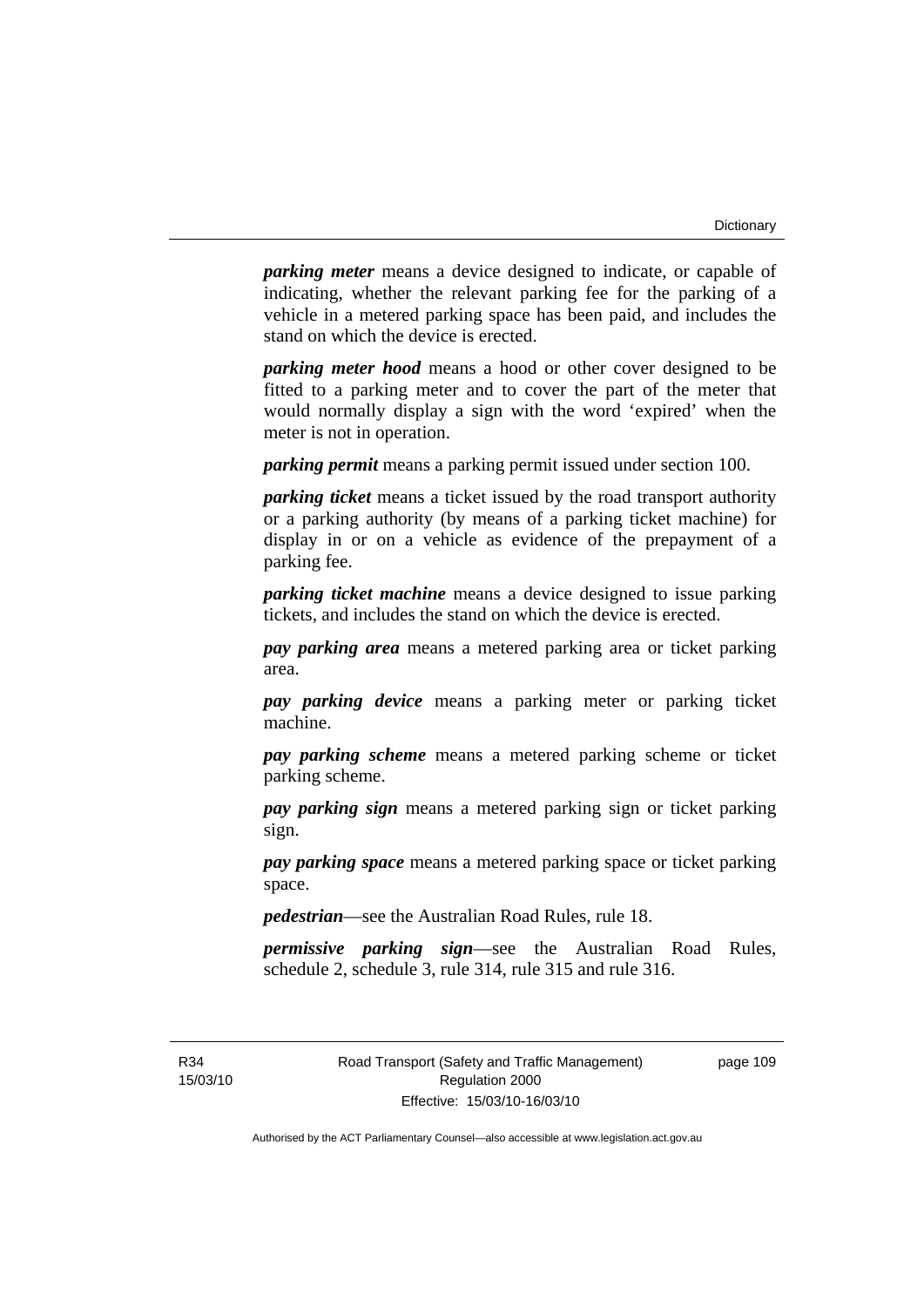*person with a disability* means a person—

- (a) who cannot walk because of permanent or temporary loss of the use of 1 or both legs or another permanent medical or physical condition; or
- (b) whose physical condition is detrimentally affected by walking 100m; or
- (c) who needs to use a walking frame, crutches, callipers, a scooter, a wheelchair or a similar mobility aid.

*piezo strip speed measuring device*, for chapter 4 (Traffic offence detection devices)—see section 102.

*police vehicle* means any vehicle driven by a person who is—

- (a) a police officer; and
- (b) driving the vehicle in the course of his or her duties as a police officer.

*postal vehicle*—see the Australian Road Rules, dictionary.

*premises* includes land.

*prime mover*—see the *Road Transport (Vehicle Registration) Regulation 2000*, dictionary.

*public bus*—see the *Road Transport (Public Passenger Services) Act 2001*, dictionary.

*radar speed measuring device*, for chapter 4 (Traffic offence detection devices)—see section 102.

*recording medium*, for chapter 4 (Traffic offence detection devices)—see section 107B (1).

*red traffic arrow*—see the Australian Road Rules, dictionary.

*red traffic light*—see the Australian Road Rules, dictionary.

page 110 Road Transport (Safety and Traffic Management) Regulation 2000 Effective: 15/03/10-16/03/10

R34 15/03/10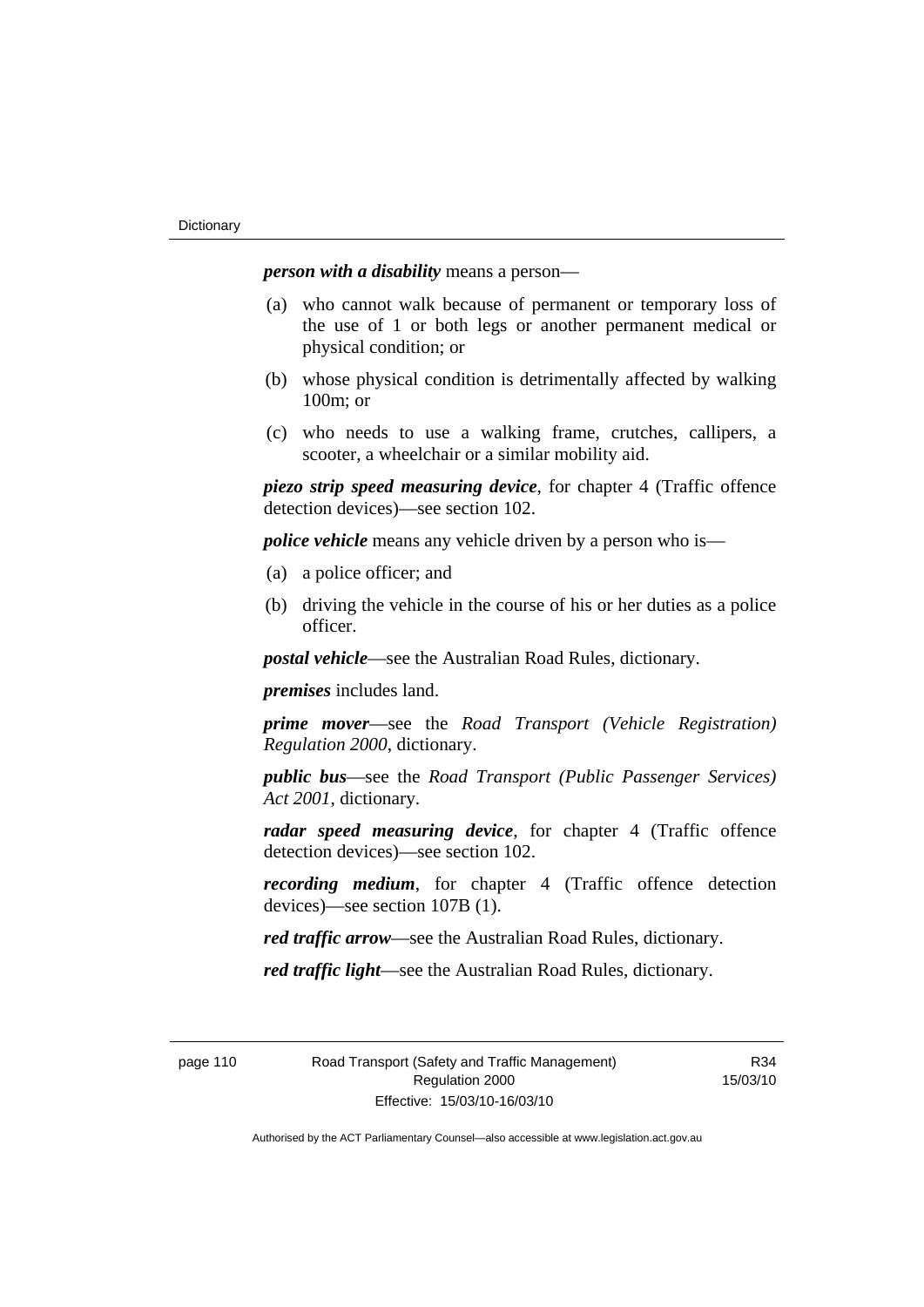*registered operator*—see the *Road Transport (Vehicle Registration) Act 1999*, dictionary.

*relevant parking fee*, for parking a vehicle in a pay parking space, means the fee for parking the vehicle in the space, for the day and time when the vehicle is parked in the space, as indicated on or with the parking meter or parking ticket machine applying to the space.

*residential land*, for division 3.1.3 (Heavy vehicle parking)—see section 82.

*ride*—see the Australian Road Rules, dictionary.

*rider*—see the Australian Road Rules, rule 17.

*road*—see section 3A.

*road marking*—see the Australian Road Rules, dictionary.

*road train*—see the *Road Transport (Vehicle Registration) Regulation 2000*, dictionary.

*road user*—see the Australian Road Rules, rule 14.

*security checksum*, for chapter 4 (Traffic offence detection devices)—see section 102.

*semitrailer*—see the *Road Transport (Vehicle Registration) Regulation 2000*, dictionary.

*stock truck*, for division 3.1.3 (Heavy vehicle parking)—see section 82.

*stop*—see section 3B.

*taxi*—see the *Road Transport (Public Passenger Services) Act 2001*, section 45.

*testing authority*, for chapter 4 (Traffic offence detection devices) see section 102.

R34 15/03/10 page 111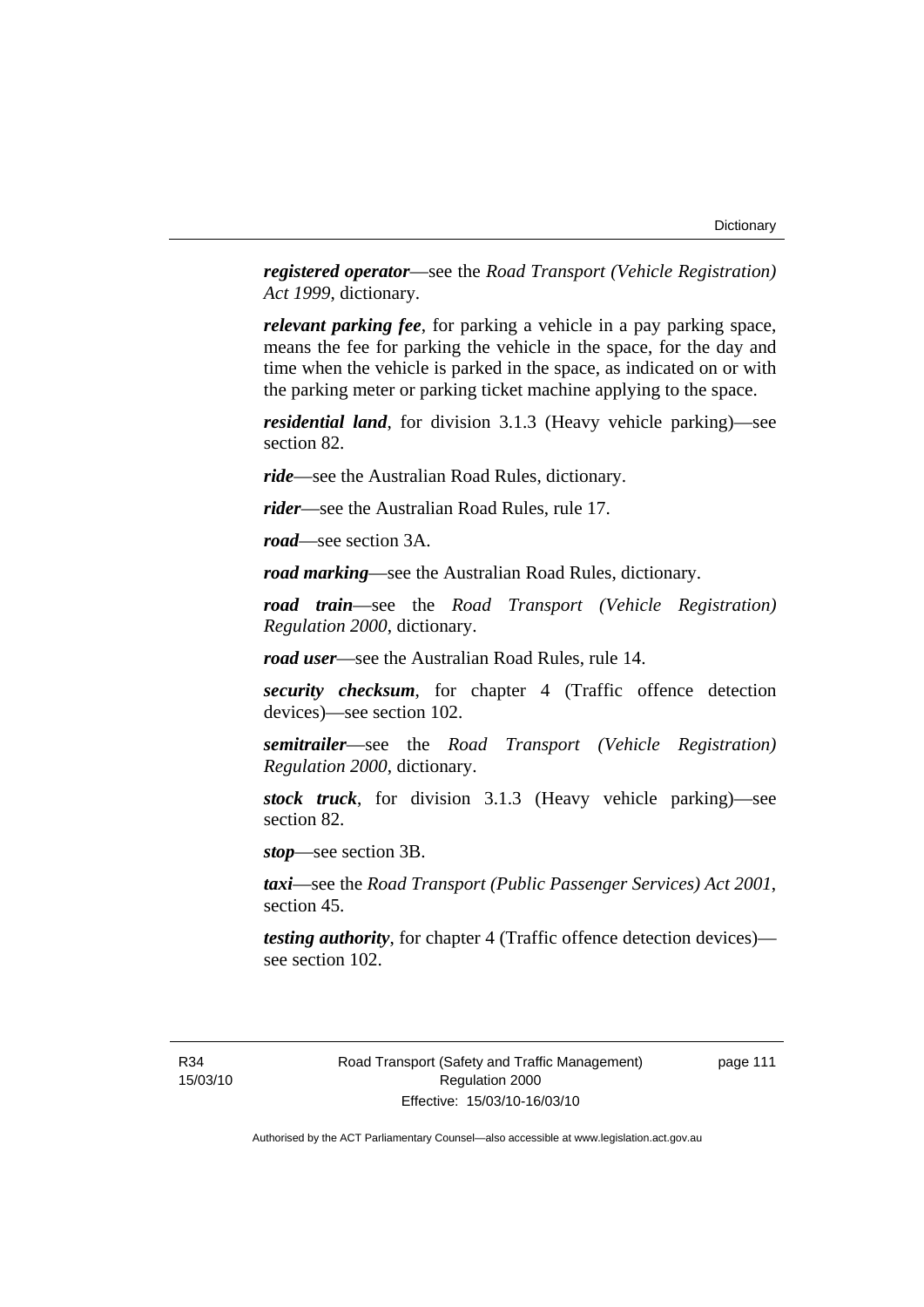### *ticket parking area*—

- (a) means a length of road or area that is set aside as a ticket parking area under section 76 (2) (a) or section 76A (2) (a); but
- (b) does not include a length of road or area that, under section 77 (2), is not taken to be included in the length of road or area set aside.

*ticket parking scheme* means a ticket parking scheme under division 3.1.2.

*ticket parking sign* means a *permissive parking sign* with the word 'ticket' on or with the sign.

*ticket parking space* means a ticket parking space under section 78.

*tow truck*—see the *Road Transport (Vehicle Registration) Regulation 2000*, dictionary.

*towing attachment* means a device fitted to a vehicle to which the drawbar of a trailer may be attached.

*tractor*—see the *Road Transport (Vehicle Registration) Regulation 2000*, dictionary.

*traffic control device*—see the Australian Road Rules, dictionary.

*traffic-related item*—see the Australian Road Rules, dictionary.

*traffic sign*—see the Australian Road Rules, dictionary.

*traffic signals*—see the Australian Road Rules, dictionary.

*trailer*—see the Act, dict.

*Note Trailer* is defined in identical terms in the Australian Road Rules, dict.

*transit lane*—see the Australian Road Rules, rule 156.

*truck lane*—see the Australian Road Rules, rule 157.

*use* a vehicle includes drive, park or stop the vehicle.

page 112 Road Transport (Safety and Traffic Management) Regulation 2000 Effective: 15/03/10-16/03/10

R34 15/03/10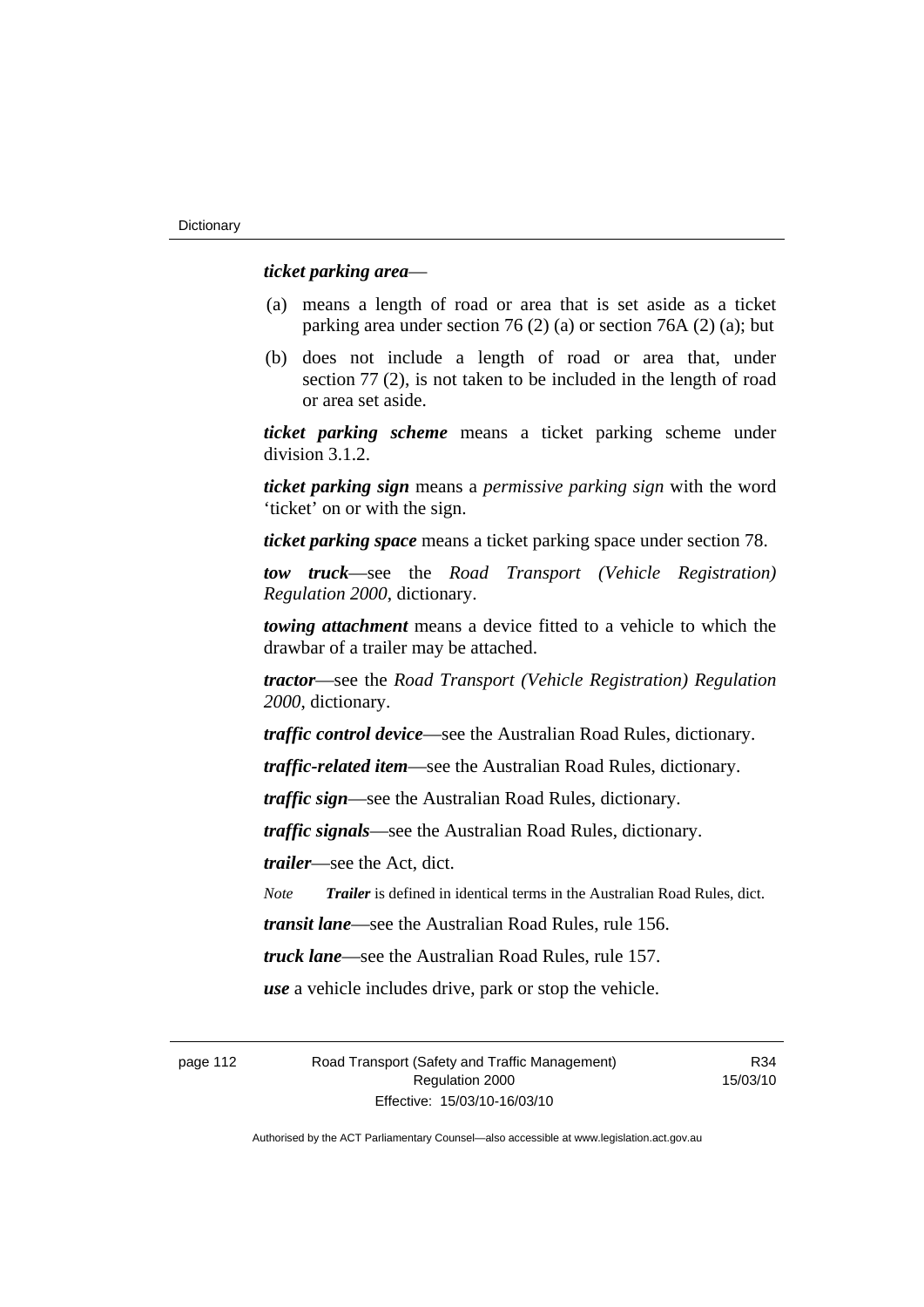*vehicle*—see the Australian Road Rules, rule 15.

*wheeled recreational device*—see the Australian Road Rules, dictionary.

*wheeled toy*—see the Australian Road Rules, dictionary.

*with*, for information about the application of a traffic control device—see the Australian Road Rules, dictionary.

*WORM disk*, for chapter 4 (Traffic offence detection devices)—see section 102.

R34 15/03/10 Road Transport (Safety and Traffic Management) Regulation 2000 Effective: 15/03/10-16/03/10

page 113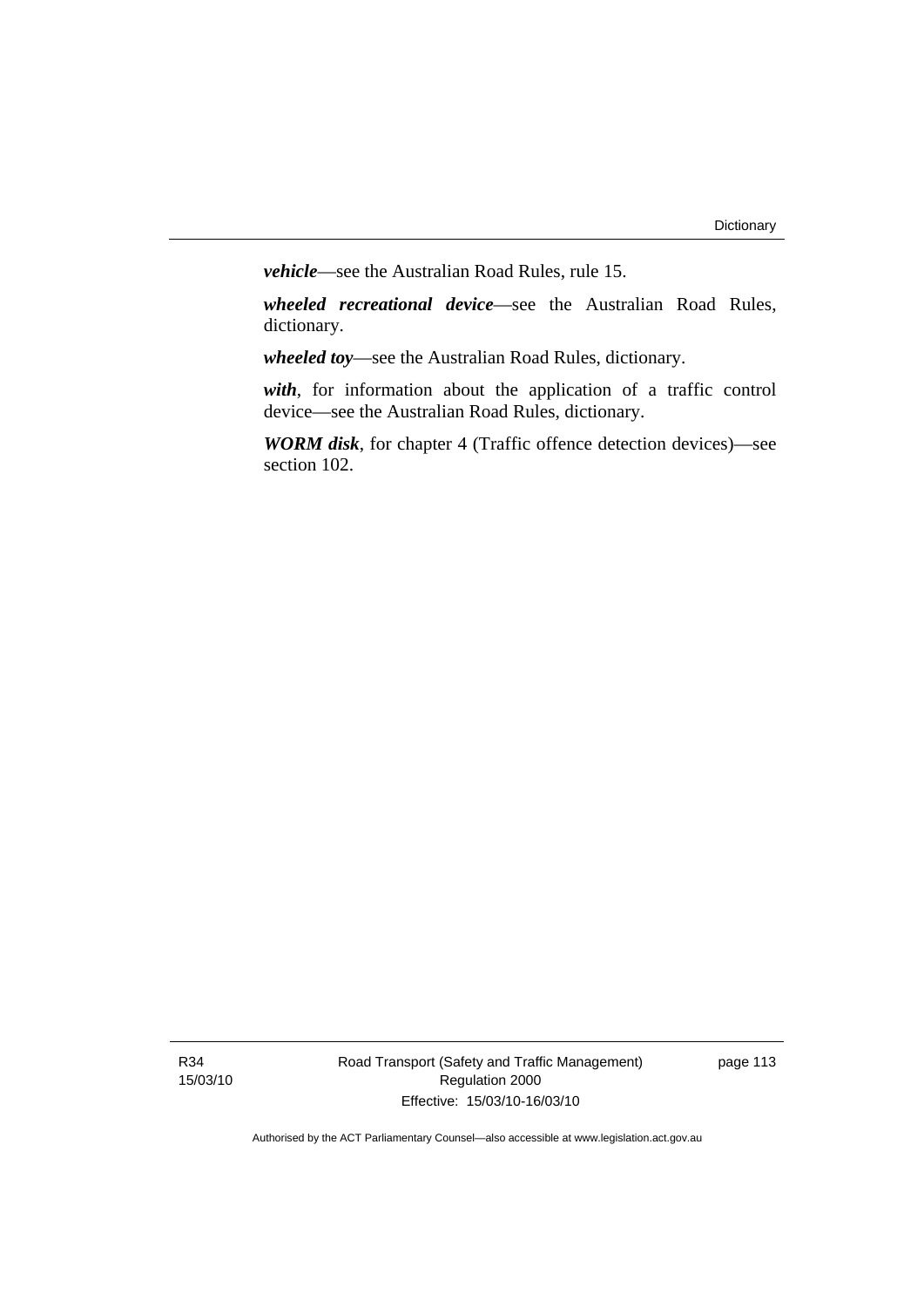1 About the endnotes

## **Endnotes**

## **1 About the endnotes**

Amending and modifying laws are annotated in the legislation history and the amendment history. Current modifications are not included in the republished law but are set out in the endnotes.

Not all editorial amendments made under the *Legislation Act 2001*, part 11.3 are annotated in the amendment history. Full details of any amendments can be obtained from the Parliamentary Counsel's Office.

Uncommenced amending laws and expiries are listed in the legislation history and the amendment history. These details are underlined. Uncommenced provisions and amendments are not included in the republished law but are set out in the last endnote.

If all the provisions of the law have been renumbered, a table of renumbered provisions gives details of previous and current numbering.

The endnotes also include a table of earlier republications.

| $am = amended$                               | $ord = ordinance$                         |
|----------------------------------------------|-------------------------------------------|
| $amdt = amendment$                           | orig = original                           |
| $ch = chapter$                               | $par = paragraph/subparagraph$            |
| $def = definition$                           | $pres = present$                          |
| $dict = dictionary$                          | $prev = previous$                         |
| $disallowed = disallowed by the Legislative$ | $(\text{prev}) = \text{previously}$       |
| Assembly                                     | $pt = part$                               |
| $div = division$                             | $r = rule/subrule$                        |
| $exp = expires/expired$                      | $renum = renumbered$                      |
| $Gaz = gazette$                              | $reloc = relocated$                       |
| $hdg =$ heading                              | $R[X]$ = Republication No                 |
| $IA = Interpretation Act 1967$               | $RI = reissue$                            |
| $ins = inserted/added$                       | $s = section/subsection$                  |
| $LA =$ Legislation Act 2001                  | $sch = schedule$                          |
| $LR =$ legislation register                  | $sdiv = subdivision$                      |
| $LRA =$ Legislation (Republication) Act 1996 | $sub = substituted$                       |
| $mod = modified/modification$                | $SL = Subordinate$ Law                    |
| $o = order$                                  | underlining = whole or part not commenced |
| om = omitted/repealed                        | or to be expired                          |
|                                              |                                           |

### **2 Abbreviation key**

page 114 Road Transport (Safety and Traffic Management) Regulation 2000 Effective: 15/03/10-16/03/10

R34 15/03/10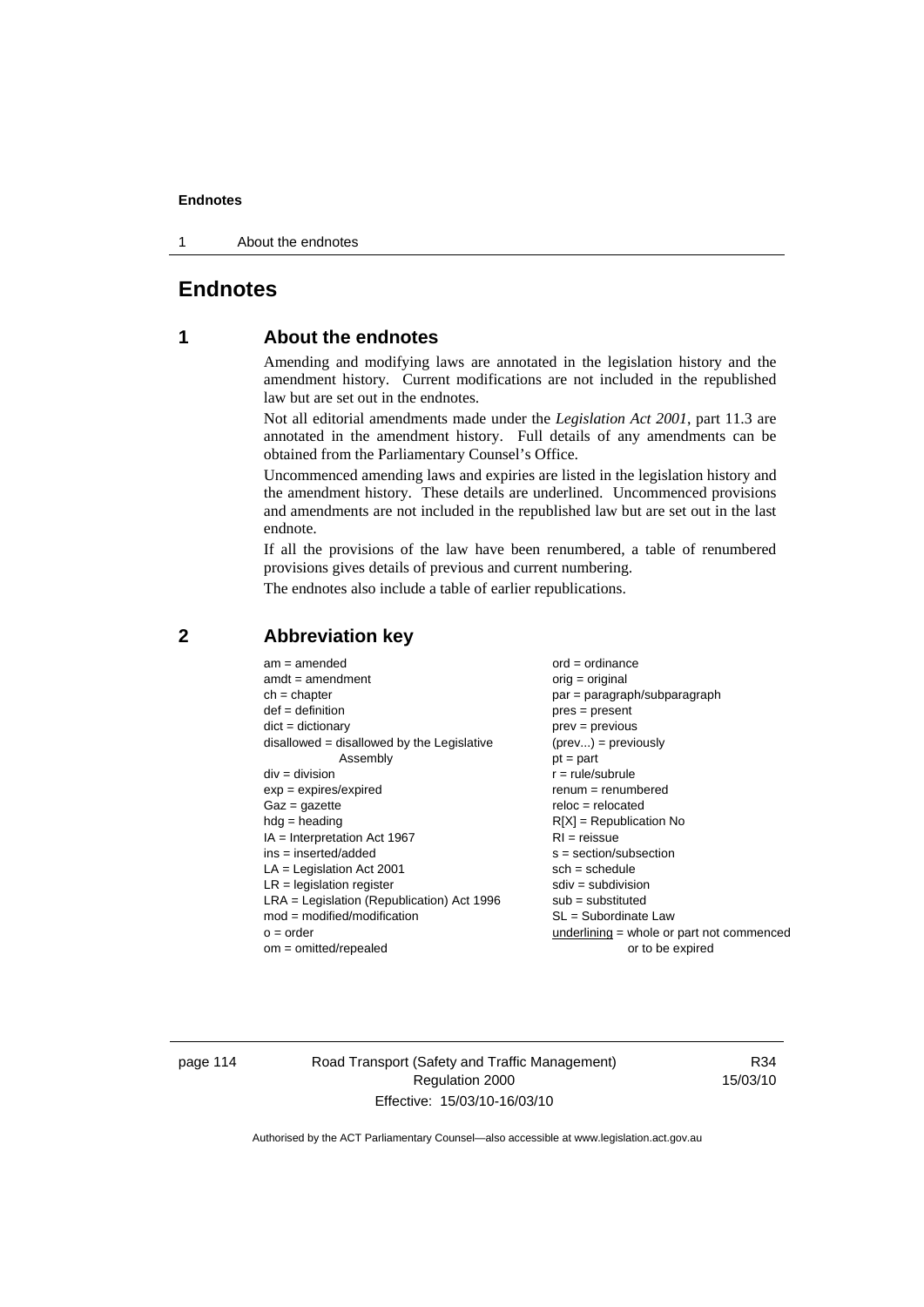### **3 Legislation history**

This regulation was originally the *Road Transport (Safety and Traffic Management) Regulations 2000*. It was renamed under the *Legislation Act 2001*.

### **Road Transport (Safety and Traffic Management) Regulation 2000 SL 2000 No 10**

- notified 29 February 2000 (Gaz 2000 No S6)
- s 1, s 2 commenced 29 February 2000 (IA 10B)
- remainder commenced 1 March 2000 (s 2 and Gaz 2000 No S5)

#### as amended by

#### **Legislative Assembly AR2000-2**

notified 18 May 2000 (Gaz 2000 No 20 p 505) commenced 18 May 2000 (SLA s 6 (13))

### **Road Transport (Safety and Traffic Management) Regulations Amendment SL 2000 No 21 pt 2**

notified 18 May 2000 (Gaz 2000 No 20) commenced 18 May 2000 (s 1)

### **Road Transport Legislation Regulations Amendment SL 2000 No 33 pt 2**

notified 2 August 2000 (Gaz 2000 No S41) commenced 2 August 2000 (s 1)

### **Road Transport Legislation Regulations Amendment SL 2000 No 52 pt 2**

notified 14 December 2000 (Gaz 2000 No 50) commenced 14 December 2000 (s 1)

#### **Road Transport Legislation Amendment Act 2001 No 27 sch 4**

notified 24 May 2001 (Gaz 2001 No 21) s 1, s 2 commenced 24 May 2001 (IA s 10B) sch 4 commenced 24 May 2001 (s 2)

### **Road Transport (Safety and Traffic Management) Amendment Act 2001 No 29 pt 3**

notified 24 May 2001 (Gaz 2001 No 21) commenced 24 May 2001 (s 2)

R34 15/03/10 Road Transport (Safety and Traffic Management) Regulation 2000 Effective: 15/03/10-16/03/10

page 115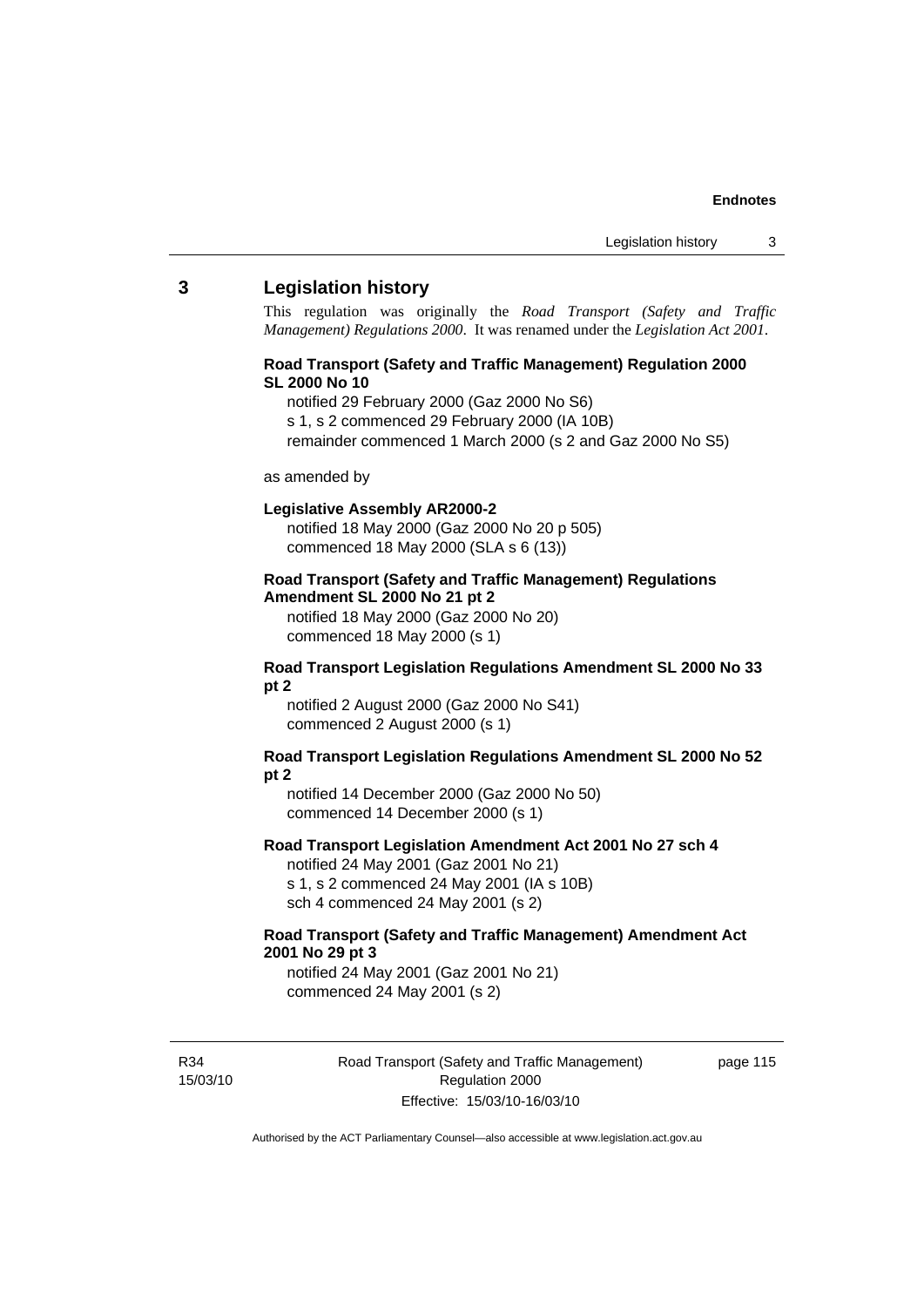3 Legislation history

### **Legislation (Consequential Amendments) Act 2001 No 44 pt 348**

notified 26 July 2001 (Gaz 2001 No 30) s 1, s 2 commenced 26 July 2001 (IA s 10B) pt 348 commenced 12 September 2001 (s 2 and see Gaz 2001 No S65)

## **Statute Law Amendment Act 2001 No 56 pt 3.46**

notified 5 September 2001 (Gaz 2001 No S 65) s 1, s 2 commenced 5 September 2001 (IA s 10B) pt 3.46 commenced 12 September 2001 (amdt 3.475)

### **Road Transport (Safety and Traffic Management) Regulations Amendment 2001 SL 2001 No 32**

notified 11 September 2001 (Gaz 2001 No S69) commenced 11 September 2001 (s 1)

### **Road Transport (Public Passenger Services) Act 2001 No 62 pt 1.12**

notified 10 September 2001 (Gaz 2001 No S66) s 1, s 2 commenced 10 September 2001 (IA s 10B)

pt 1.12 commenced 1 December 2001 (s 2 and CN 2001 No 2)

### **Road Transport Legislation Amendment Regulations 2002 SL No 2 pt 5**

notified LR 27 February 2002 s 1, s 2 commenced 27 February 2002 (LA s 75) pt 5 commenced 1 March 2002 (s 2 and see CN 2002 No 2)

### **Road Transport (Safety and Traffic Management) Amendment Regulations 2002 SL No 7**

notified LR 15 April 2002 commenced 16 April 2002 (s 2)

### **Statute Law Amendment Act 2002 No 30 pt 3.73**

notified LR 16 September 2002

s 1, s 2 taken to have commenced 19 May 1997 (LA s 75 (2)) pt 3.73 commenced 17 September 2002 (s 2 (1))

page 116 Road Transport (Safety and Traffic Management) Regulation 2000 Effective: 15/03/10-16/03/10

R34 15/03/10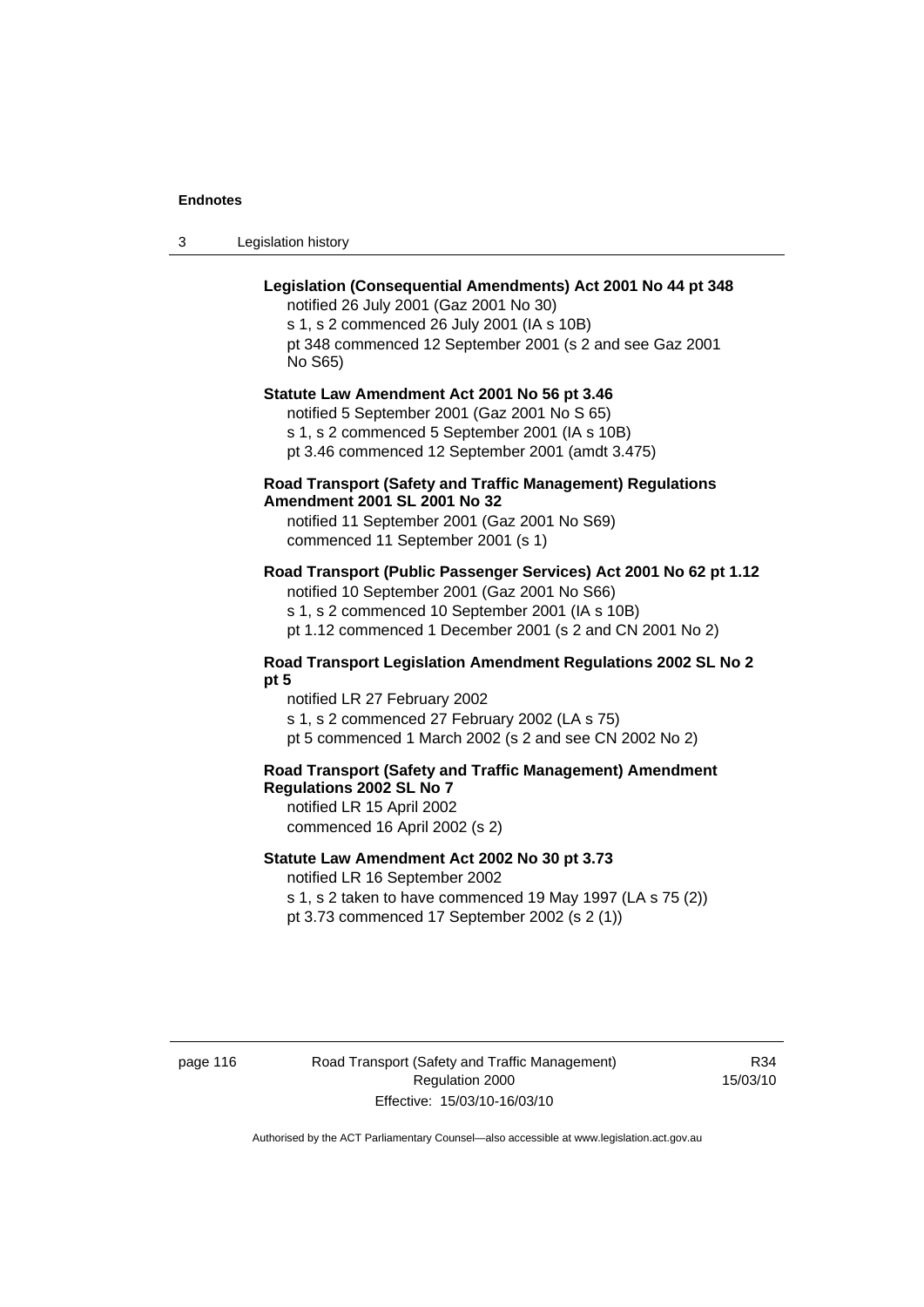### **Road Transport Legislation Amendment Regulations 2002 (No 2) SL2002-31 pt 5**

notified LR 31 October 2002 s 1, s 2 commenced 31 October 2002 (LA s 75 (1)) pt 5 commenced 1 November 2002 (s 2 (1))

#### **Criminal Code 2002 No 51 pt 1.20**

notified LR 20 December 2002

s 1, s 2 commenced 20 December 2002 (LA s 75) pt 1.20 commenced 1 January 2003 (s 2 (1))

# **Urban Services (Application of Criminal Code) Amendment**

#### **Regulations 2002 SL2003-1 pt 4**

notified LR 9 January 2003

s 1, s 2 commenced 9 January 2003 (LA s 75 (1)) pt 4 commenced 10 January 2003 (s 2 (3) and see LA s 73 (3) (b))

### **Road Transport (Safety and Traffic Management) Amendment Regulations 2003 (No 1) SL2003-12**

notified LR 22 May 2003 s 1, s 2 commenced 22 May 2003 (LA s 75 (1)) remainder commenced 1 June 2003 (s 2 and CN2003-3)

### **Road Transport (Safety and Traffic Management) Amendment Regulations 2003 (No 2) SL2003-14**

notified LR 10 June 2003 s 1, s 2 commenced 10 June 2003 (LA s 75 (1)) remainder commenced 11 June 2003 (s 2)

### **Dangerous Substances Act 2004 A2004-7 sch 1 pt 1.8**

notified LR 19 March 2004 s 1, s 2 commenced 19 March 2004 (LA s 75 (1)) sch 1 pt 1.8 commenced 5 April 2004 (s 2 and CN2004-6)

### **Road Transport Legislation (Australian Road Rules) Amendment Regulations 2004 (No 1) SL2004-16 pt 3**

notified LR 24 May 2004 s 1, s 2 commenced 24 May 2004 (LA s 75 (1)) pt 3 commenced 19 July 2004 (s 2 and CN2004-10)

R34 15/03/10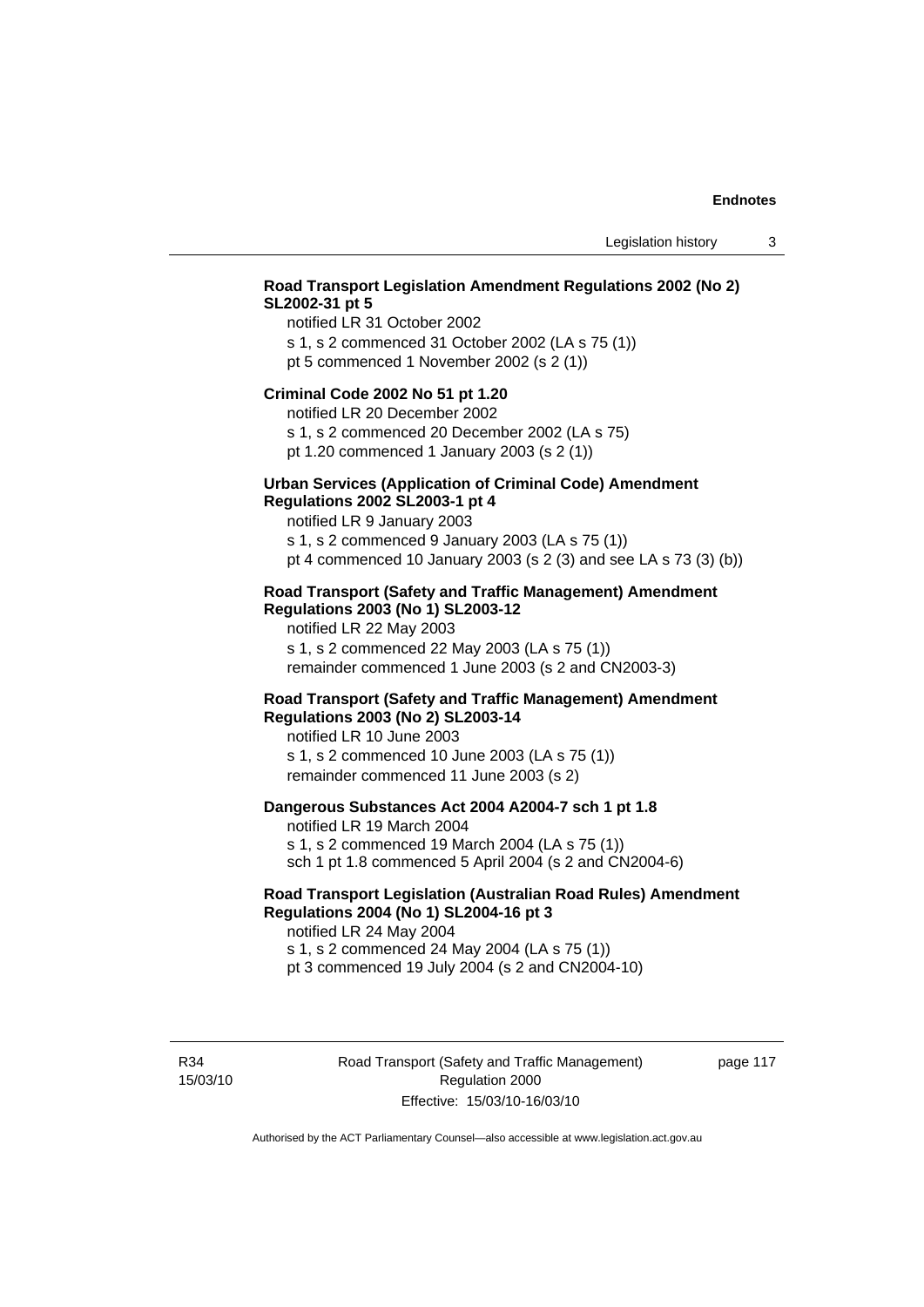3 Legislation history

### **Emergencies Act 2004 A2004-28 sch 3 pt 3.20**

notified LR 29 June 2004 s 1, s 2 commenced 29 June 2004 (LA s 75 (1)) sch 3 pt 3.20 commenced 1 July 2004 (s 2 (1) and CN2004-11)

### **Road Transport Legislation Amendment Regulations 2004 (No 1) SL2004-47 pt 5**

notified LR 9 September 2004

s 1, s 2 commenced 9 September 2004 (LA s 75 (1))

pt 5 commenced 10 September 2004 (s 2)

### **Road Transport Legislation (Hire Cars) Amendment Regulation 2005 (No 1) SL2005-4 sch 2 pt 2.4**

notified LR 7 March 2005

s 1, s 2 commenced 7 March 2005 (LA s 75 (1)) sch 2 pt 2.4 commenced 9 March 2005 (s 2 and see Road Transport (Public Passenger Services) (Hire Cars) Amendment Act 2004 A2004-69, s 2 and LA s 79)

### **Road Transport (Safety and Traffic Management) Amendment Regulation 2005 (No 1) SL2005-7**

notified LR 8 April 2005 s 1, s 2 commenced 8 April 2005 (LA s 75 (1)) remainder commenced 9 April 2005 (s 2)

### **Road Transport (Safety and Traffic Management) Amendment Regulation 2005 (No 2) SL2005-22**

notified LR 15 September 2005 s 1, s 2 commenced 15 September 2005 (LA s 75 (1)) remainder commenced 16 September 2005 (s 2)

### **Statute Law Amendment Act 2005 (No 2) A2005-62 sch 1 pt 1.4**  notified LR 21 December 2005

s 1, s 2 commenced 21 December 2005 (LA s 75 (1)) sch 1 pt 1.4 commenced 11 January 2006 (s 2 (1))

## **Road Transport (Safety and Traffic Management) Amendment Regulation 2006 (No 1) SL2006-4**

notified LR 16 January 2006 s 1, s 2 commenced 16 January 2006 (LA s 75 (1)) remainder commenced 17 January 2006 (s 2)

page 118 Road Transport (Safety and Traffic Management) Regulation 2000 Effective: 15/03/10-16/03/10

R34 15/03/10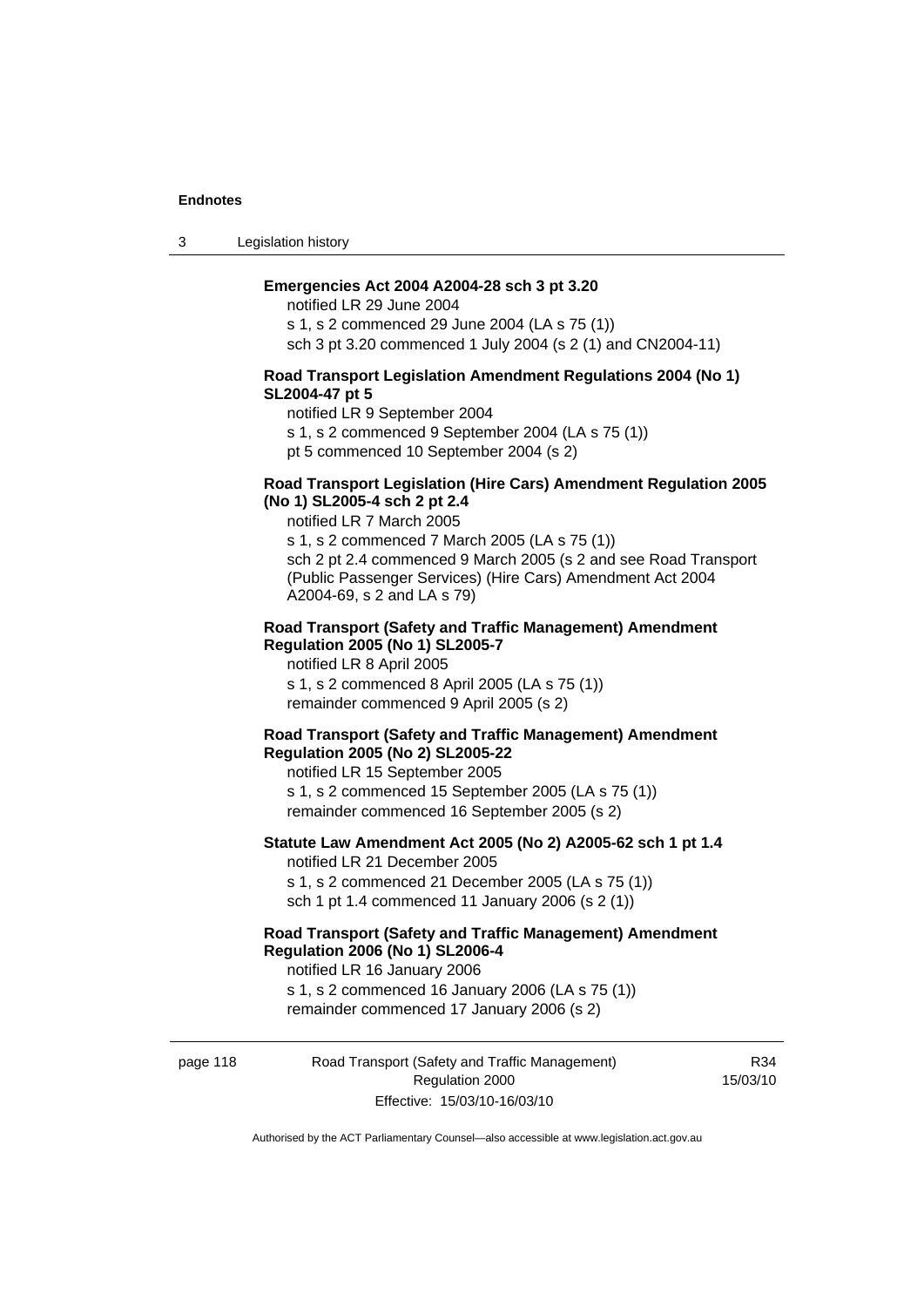### **Road Transport (Public Passenger Services) Amendment Regulation 2006 (No 1) SL2006-32 sch 1 pt 1.5**

notified LR 26 June 2006

s 1, s 2 commenced 26 June 2006 (LA s 75 (1)) sch 1 pt 1.5 commenced 3 July 2006 (s 2 (2))

### **Road Transport (Safety and Traffic Management) Amendment Regulation 2006 (No 2) SL2006-51**

notified LR 4 December 2006

s 1, s 2 commenced 4 December 2006 (LA s 75 (1)) remainder commenced 5 December 2006 (s 2)

### **Road Transport (Safety and Traffic Management) Amendment Regulation 2007 (No 1) SL2007-20**

notified LR 30 July 2007 s 1, s 2 commenced 30 July 2007 (LA s 75 (1)) remainder commenced 31 July 2007 (s 2)

### **Planning and Development (Consequential Amendments) Act 2007 A2007-25 sch 1 pt 1.29**

notified LR 13 September 2007

s 1, s 2 commenced 13 September 2007 (LA s 75 (1)) sch 1 pt 1.29 commenced 31 March 2008 (s 2 and see Planning and Development Act 2007 A2007-24, s 2 and CN2008-1)

### **Road Transport (Safety and Traffic Management) Amendment Regulation 2008 (No 1) SL2008-40**

notified LR 11 September 2008 s 1, s 2 commenced 11 September 2008 (LA s 75 (1)) remainder commenced 11 March 2009 (s 2 and LA s 79)

### **Road Transport Legislation Amendment Regulation 2008 (No 2) SL2008-47 sch 1 pt 1.3**

notified LR 1 December 2008 s 1, s 2 commenced 1 December 2008 (LA s 75 (1)) sch 1 pt 1.3 commenced 2 December 2008 (s 2)

page 119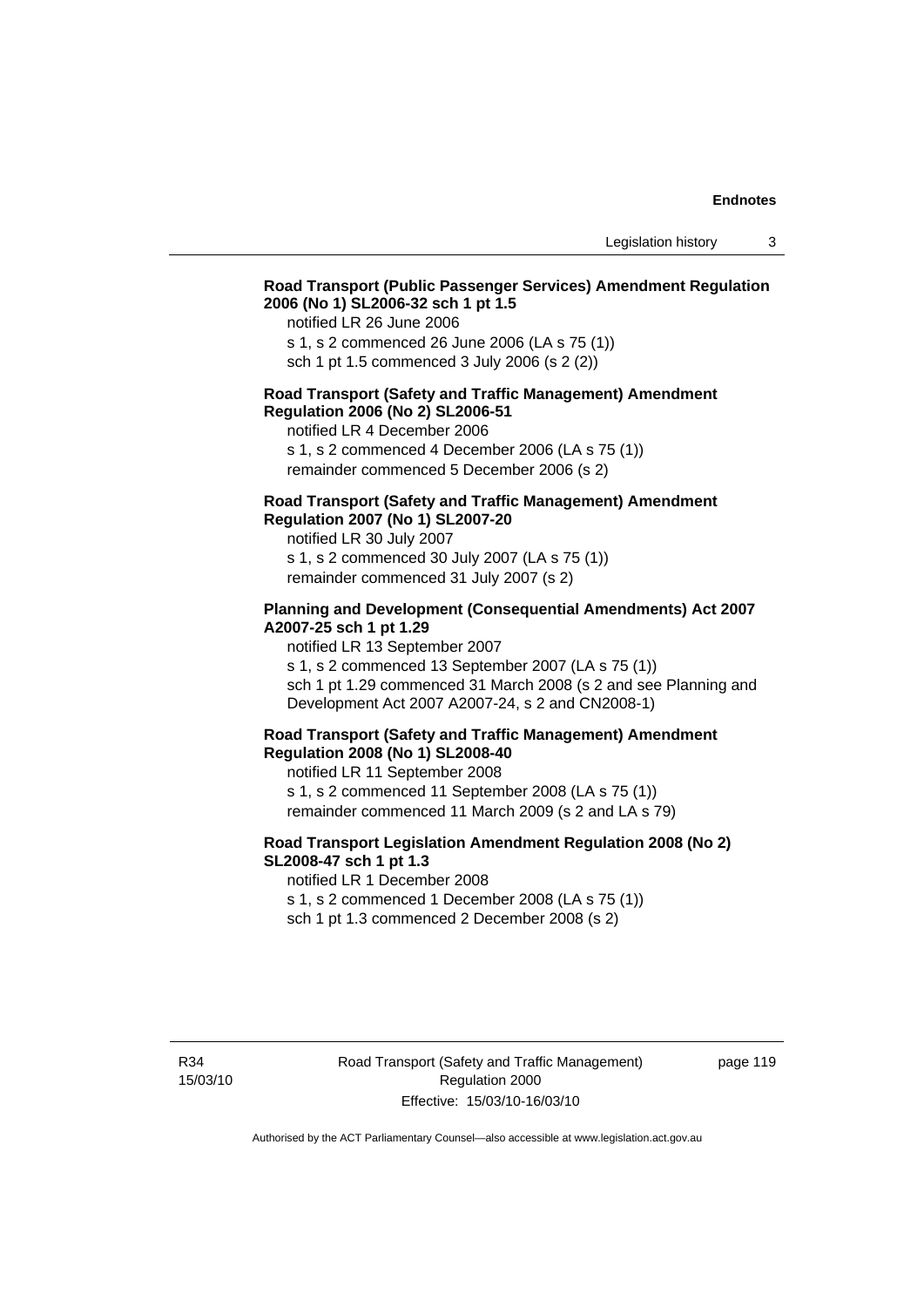|  | Amendment history |
|--|-------------------|
|--|-------------------|

### **Road Transport Legislation Amendment Regulation 2009 (No 1) SL2009-6 pt 4**

notified LR 11 March 2009

s 1, s 2 commenced 11 March 2009 (LA s 75 (1))

pt 4 commenced 16 March 2009 (s 2 and CN2009-7)

### **Road Transport (Safety and Traffic Management) Amendment Regulation 2009 (No 1) SL2009-7**

notified LR 12 March 2009

s 1, s 2 commenced 12 March 2009 (LA s 75 (1)) remainder commenced 13 March 2009 (s 2)

### **Road Transport (Mass, Dimensions and Loading) Act 2009 A2009-22 sch 1 pt 1.10**

notified LR 3 September 2009 s 1, s 2 commenced 3 September 2009 (LA s 75 (1)) sch 1 pt 1.10 commenced 3 March 2010 (s 2 and LA s 79)

### **Dangerous Goods (Road Transport) Act 2009 A2009-34 sch 1 pt 1.3**

notified LR 28 September 2009

s 1, s 2 commenced 28 September 2009 (LA s 75 (1))

sch 1 pt 1.3 awaiting commencement (s 2)

*Note* default commencement under s 2 (2): 28 September 2010 (LA s 79 does not apply to this Act)

### **Road Transport Legislation Amendment Regulation 2010 (No 1) SL2010-5 pt 4**

notified LR 1 March 2010 s 1, s 2 commenced 1 March 2010 (LA s 75 (1)) s 55, ss 58-62 commence 15 March 2011 (s 2 (2)) pt 4 remainder commenced 15 March 2010 (s 2 (1))

### **4 Amendment history**

| Name of regulation                  |                                                       |  |
|-------------------------------------|-------------------------------------------------------|--|
| $\mathbf{s}$ 1                      | am R <sub>18</sub> LA                                 |  |
| <b>Dictionary</b><br>S <sub>2</sub> | om Act 2001 No 27 amdt 4.24<br>ins SL2005-22 amdt 1.1 |  |

page 120 Road Transport (Safety and Traffic Management) Regulation 2000 Effective: 15/03/10-16/03/10

R34 15/03/10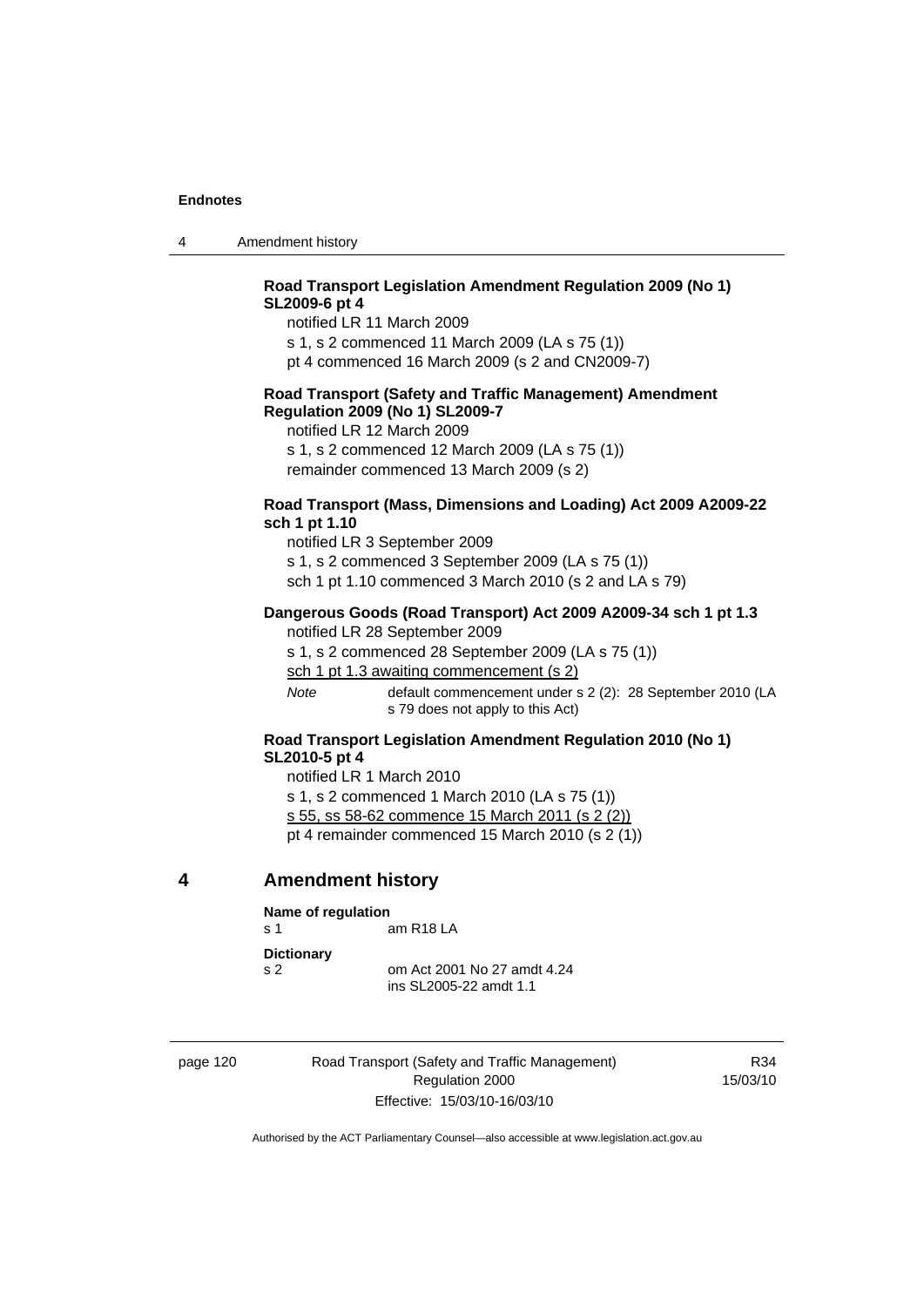| s 3 hdg<br>s 3                                            | Dictionary-application to Australian Road Rules<br>bracketed note exp 17 September 2002 (s 4 (3))<br>am Act 2001 No 44 amdt 1.3793<br>sub SL2005-22 amdt 1.1          |
|-----------------------------------------------------------|-----------------------------------------------------------------------------------------------------------------------------------------------------------------------|
| Road includes road related area<br>s 3A                   | ins SL2005-22 amdt 1.1                                                                                                                                                |
| Meaning of park and stop<br>s <sub>3B</sub>               | ins SL2005-22 amdt 1.1                                                                                                                                                |
| <b>Notes</b><br>s 4 hdg<br>s <sub>4</sub>                 | bracketed note exp 17 September 2002 (s 4 (3))<br>am Act 2001 No 44 amdt 1.3794; Act 2002 No 30 amdt 3.769<br>(2), (3) exp 17 September 2002 (s (4 (3))               |
| s 4A                                                      | Offences against regulation-application of Criminal Code etc<br>ins SL2003-1 s 16                                                                                     |
| s 4B                                                      | Offences against regulation are strict liability offences<br>ins SL2003-1 s 16                                                                                        |
| s, 4C                                                     | General defence of accident or reasonable effort<br>ins SL2003-1 s 16                                                                                                 |
| <b>Meaning of Australian Road Rules</b><br>s 5 hdg<br>s 5 | bracketed note exp 17 September 2002 (s 4 (3))<br>sub SL2004-16 s 25<br>am SL2005-22 amdt 1.2<br>sub SL2010-5 s 51                                                    |
| s 6 hdg                                                   | Incorporation of Australian Road Rules into ACT law<br>bracketed note exp 17 September 2002 (s 4 (3))                                                                 |
| Transitional-ARR r 266 and r 267<br>s 6A                  | ins SL2010-5 s 52<br>exp 14 March 2011 (s 6A (2))                                                                                                                     |
| General<br>div 2.2.1 hdg                                  |                                                                                                                                                                       |
| note 2                                                    | am 2000 No 52 s 3; 2001 No 32 s 3; 2002 No 31 s 22;<br>SL2003-12 s 4; SL2004-16 ss 26-30<br>sub SL2005-22 s 4<br>am SL2006-32 amdt 1.92; items renum R24 LA; SL2010-5 |
| div 2.2.1 hdg<br>note 3                                   | s 53, s 54; items renum R34 LA; SL2010-5 s 55<br>sub SL2005-22 s 4<br>am A2009-22 amdt 1.25                                                                           |
|                                                           |                                                                                                                                                                       |

R34 15/03/10 Road Transport (Safety and Traffic Management) Regulation 2000 Effective: 15/03/10-16/03/10

page 121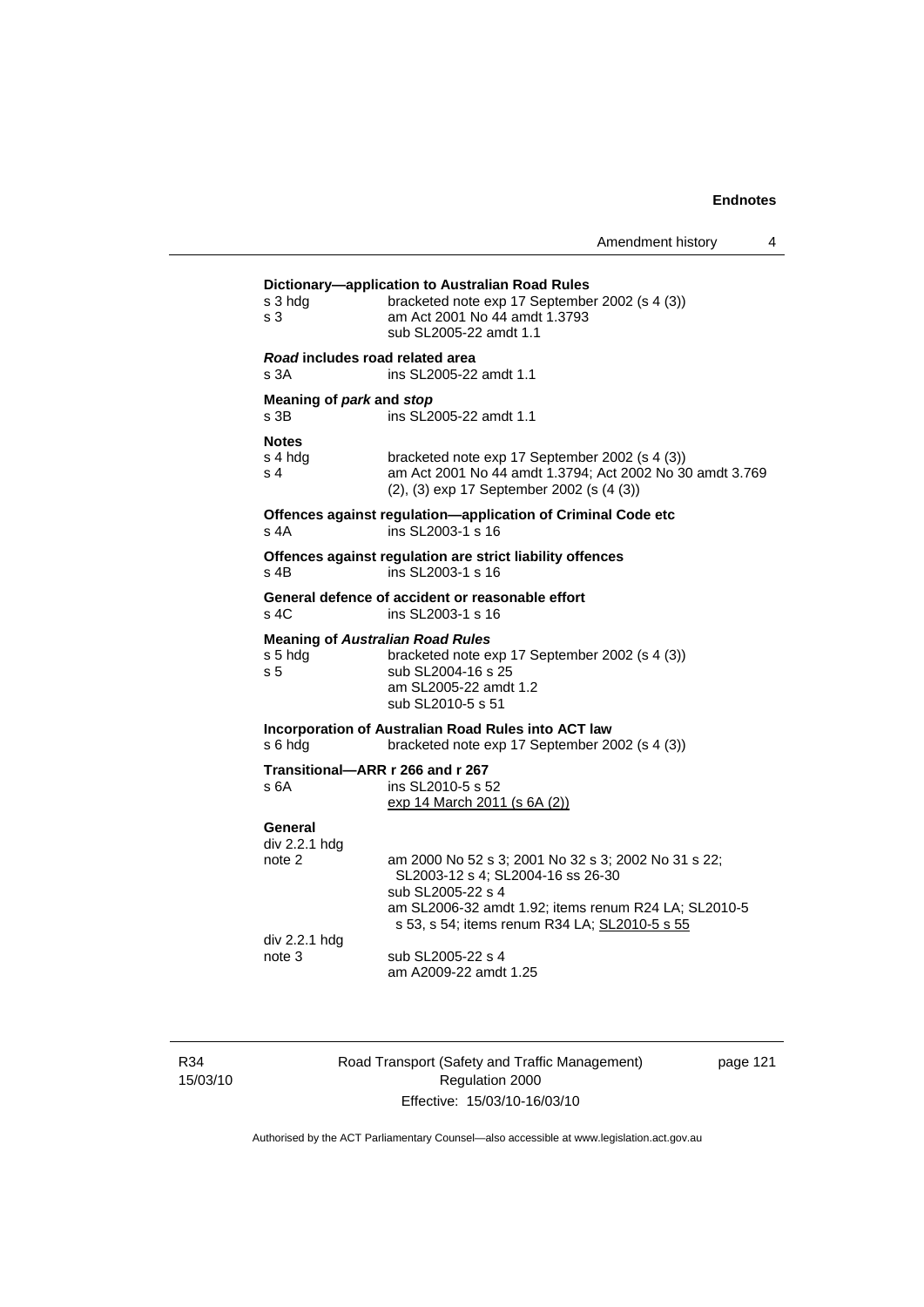| 4 | Amendment history |  |
|---|-------------------|--|
|---|-------------------|--|

| s 7 hdg<br>s 7                                            | References to another law of this jurisdiction etc<br>bracketed note exp 17 September 2002 (s 4 (3))<br>am Act 2001 No 44 amdt 1.3795, amdt 1.3796                                       |
|-----------------------------------------------------------|------------------------------------------------------------------------------------------------------------------------------------------------------------------------------------------|
| s 8 hdg                                                   | ARR r 10 (2)-penalties for offences<br>bracketed note exp 17 September 2002 (s 4 (3))                                                                                                    |
| s 8A                                                      | ARR r 25 (2)-default speed-limit in built-up area<br>ins SL2003-12 s 5<br>om SL2004-16 s 31                                                                                              |
| s 9 hdg<br>s 9                                            | ARR r 95-emergency stopping lane only signs<br>bracketed note exp 17 September 2002 (s 4 (3))<br>am SL2005-22 amdt 1.3                                                                   |
| ARR r 104-no truck signs<br>$s$ 10 hdg<br>s <sub>10</sub> | bracketed note exp 17 September 2002 (s 4 (3))<br>am SL2005-22 amdt 1.4                                                                                                                  |
| s 12 hdg<br>s 12                                          | ARR r 158 (2) (c)-other vehicles permitted to travel in bus lanes<br>bracketed note exp 17 September 2002 (s 4 (3))<br>sub 2002 No 31 s 23; SL2005-4 amdt 2.38<br>am SL2006-32 amdt 1.93 |
| s 12A                                                     | ARR r 170 (1)-driver not to stop in intersection unless permitted<br>ins SL2004-16 s 32<br>om SL2010-5 s 56                                                                              |
| s 13 hdg<br>s 13                                          | ARR r 179 (1) (c)-stopping in a loading zone-goods and permit vehicles<br>bracketed note exp 17 September 2002 (s 4 (3))<br>sub SL2005-22 s 5                                            |
| s 13A                                                     | ARR r 179 (1) (c) and (2) (c)-stopping in loading zone-taxis<br>ins SL2005-22 s 5                                                                                                        |
| ARR r 183-stopping in a bus zone<br>s 13B                 | ins SL2006-32 amdt 1.94                                                                                                                                                                  |
| s 13C                                                     | ARR r 195—stopping at or near a bus stop<br>ins SL2006-32 amdt 1.94                                                                                                                      |
| s 14 hdg                                                  | ARR r 199 (2)-stopping near postbox<br>bracketed note exp 17 September 2002 (s 4 (3))                                                                                                    |
| $s$ 15 hdg                                                | ARR r 206 (2) (b), (c)—time extension for people with disabilities permit<br>bracketed note exp 17 September 2002 (s 4 (3))<br>sub SL2005-22 amdt 1.5                                    |
| s 16 hdg                                                  | ARR r 207 (2) (a)-fees for parking in pay parking spaces<br>bracketed note exp 17 September 2002 (s 4 (3))                                                                               |
|                                                           |                                                                                                                                                                                          |

page 122 Road Transport (Safety and Traffic Management) Regulation 2000 Effective: 15/03/10-16/03/10

R34 15/03/10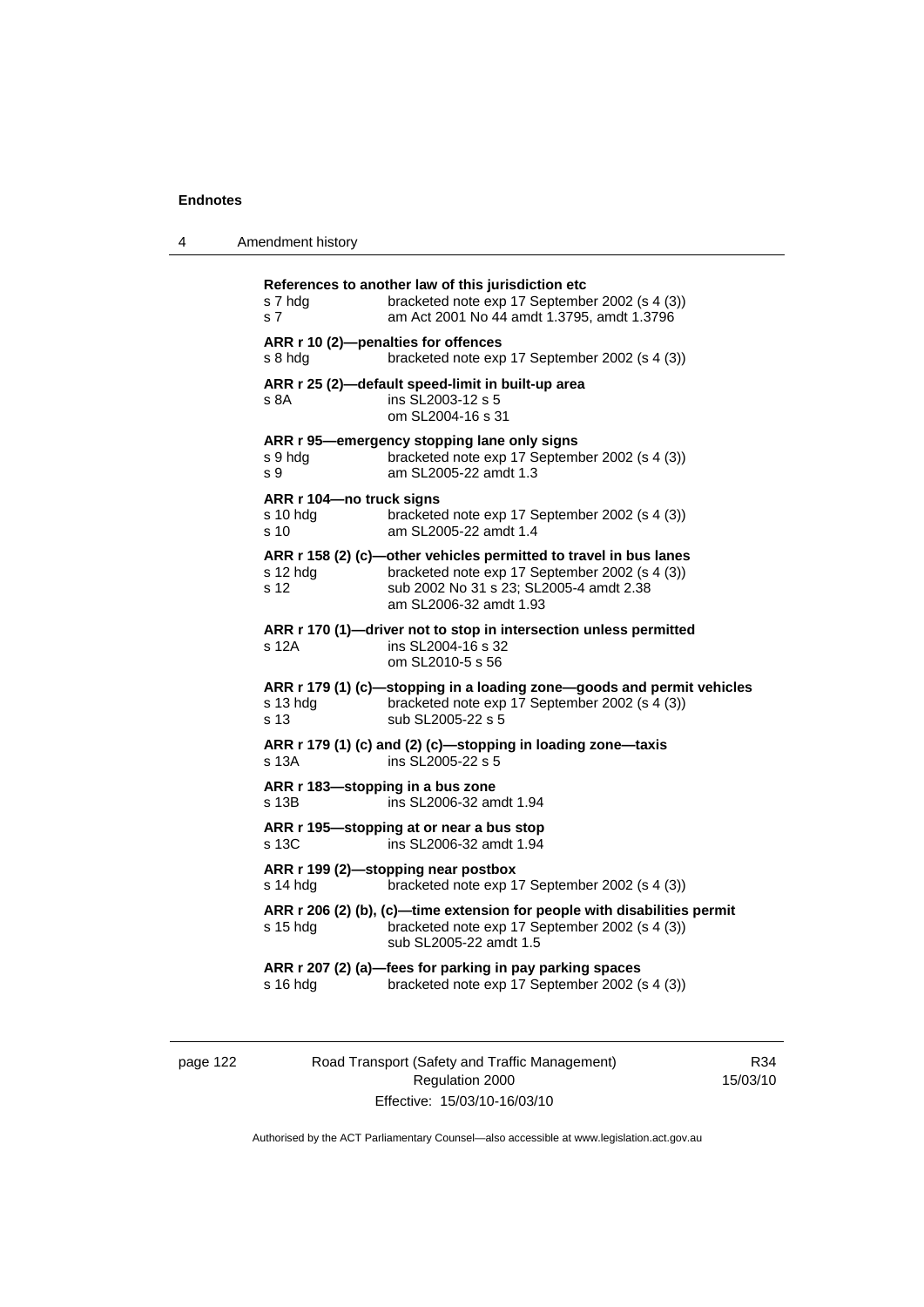| Amendment history |  |  |
|-------------------|--|--|
|-------------------|--|--|

| s 16A            | ARR r 213 (5)—making a motor vehicle secure—exception<br>ins Legislative Assembly AR2000-2 (see Gaz 2000 No 20)<br>am SL2004-16 s 33<br>sub SL2005-22 amdt 1.6                                            |
|------------------|-----------------------------------------------------------------------------------------------------------------------------------------------------------------------------------------------------------|
| s 18 hdg<br>s 18 | ARR r 216 (3)—towing a vehicle at night or in hazardous weather conditions<br>bracketed note exp 17 September 2002 (s 4 (3))<br>sub A2009-34 amdt 1.6                                                     |
| s 22 hdg         | ARR r 225-use of radar detectors<br>bracketed note exp 17 September 2002 (s 4 (3))                                                                                                                        |
| s 22A            | ARR r 236 (6)-hitchhiking, roadside commerce etc permitted<br>ins SL2004-16 s 34                                                                                                                          |
| s 23 hda<br>s 23 | ARR r 244C-motorised scooters not to be used<br>bracketed note exp 17 September 2002 (s 4 (3))<br>sub SL2010-5 s 57                                                                                       |
| s 23A            | ARR r 266-children travelling in interstate registered vehicles<br>ins 2000 No 21 s 3<br>om SL2004-16 s 35<br>ins SL2010-5 s 58                                                                           |
| s 23B            | ARR r 266 (2B)-children travelling in goods compartments<br>ins 2001 No 32 s 4<br>am 2002 No 2 s 28; Act 2002 No 51 amdt 1.38; SL2005-4<br>amdt 2.39, amdt 2.40; SL2006-32 amdt 1.95<br>sub SL2010-5 s 58 |
| s 24 hdg<br>s 24 | ARR r 266 (7)-wearing of seatbelts by passengers under 16 years old<br>bracketed note exp 17 September 2002 (s 4 (3))<br>am SL2010-5 s 59                                                                 |
| s 25 hdg<br>s 25 | ARR r 267 (3)-certificates of exemption from wearing seatbelts<br>bracketed note exp 17 September 2002 (s 4 (3))<br>om SL2010-5 s 60                                                                      |
| s 26 hdg         | ARR r 270 (3)-wearing motorbike helmets<br>bracketed note exp 17 September 2002 (s 4 (3))                                                                                                                 |
| s 27 hdg         | ARR r 271 (6)-riding on motorbikes<br>bracketed note exp 17 September 2002 (s 4 (3))                                                                                                                      |
| s 27A            | ARR r 280 (2) (a)-other vehicles to which B light rules apply<br>ins 2002 No 31 s 24<br>sub SL2005-4 amdt 2.41; SL2006-32 amdt 1.96                                                                       |
|                  | ARR r 287 (3), (4)-duties of participants in crashes<br>bracketed note exp 17 September 2002 (s 4 (3))                                                                                                    |

R34 15/03/10 Road Transport (Safety and Traffic Management) Regulation 2000 Effective: 15/03/10-16/03/10

page 123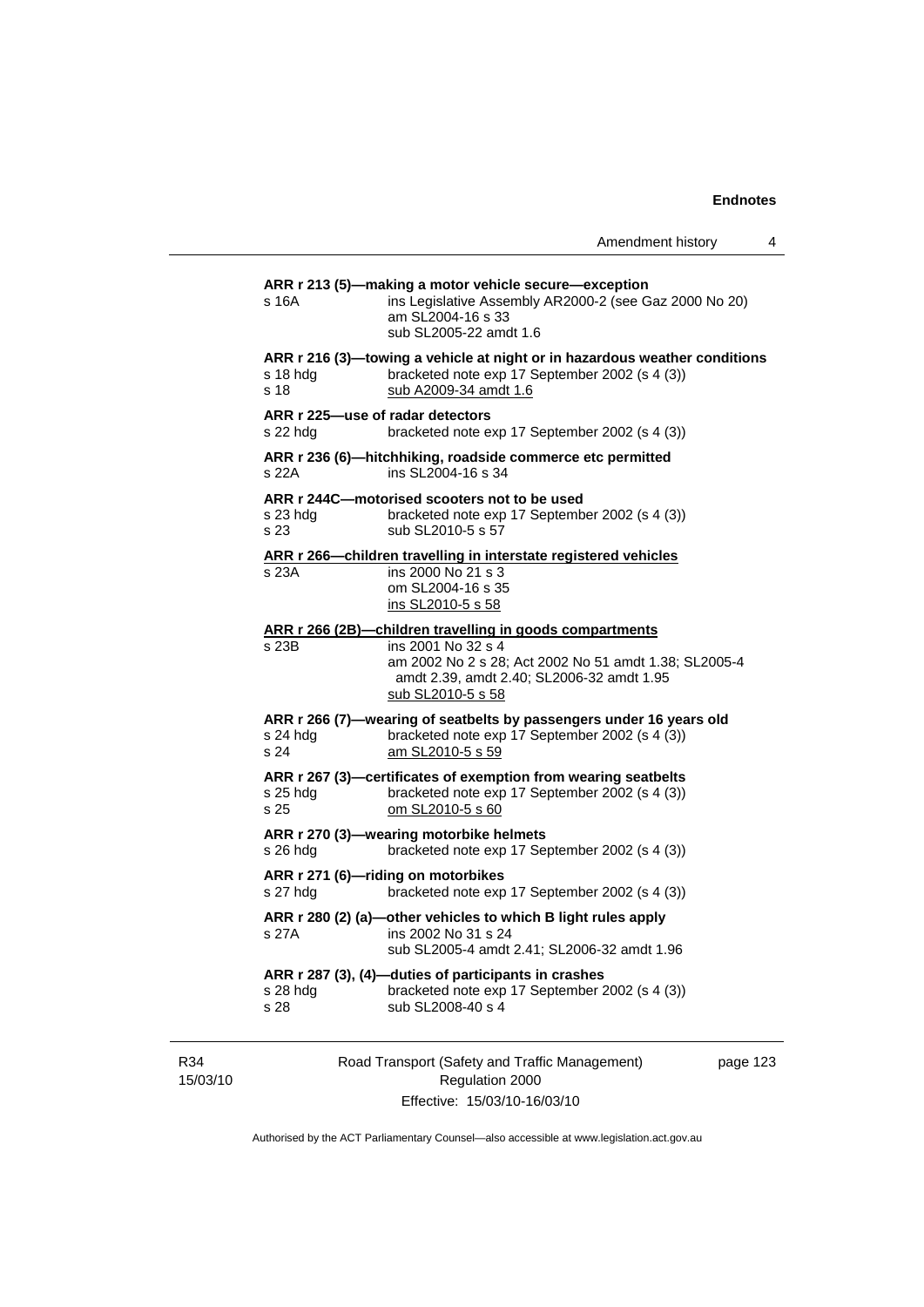4 Amendment history

| s 29 hdg<br>s 29                                        | ARR r 289 (1) (g)-driving on nature strip<br>bracketed note exp 17 September 2002 (s 4 (3))<br>am SL2004-16 s 36; pars renum R16 LA (see<br>SL2004-16 s 37); SL2005-22 amdt 1.7                                                                                                                                                                                                                                                                                                                                                              |
|---------------------------------------------------------|----------------------------------------------------------------------------------------------------------------------------------------------------------------------------------------------------------------------------------------------------------------------------------------------------------------------------------------------------------------------------------------------------------------------------------------------------------------------------------------------------------------------------------------------|
| s 30                                                    | ARR r 298-driving with a person in or on trailer<br>am SL2005-22 amdt 1.8                                                                                                                                                                                                                                                                                                                                                                                                                                                                    |
| ARR r 313-postal workers<br>s 32 hdg                    | bracketed note exp 17 September 2002 (s 4 (3))                                                                                                                                                                                                                                                                                                                                                                                                                                                                                               |
| s 33 hdg<br>s 33                                        | ARR dict-definitions for dictionary<br>bracketed note exp 17 September 2002 (s 4 (3))<br>am SL2005-22 amdt 1.9<br>def emergency worker am A2004-28 amdt 3.61<br>def <i>hire car</i> ins SL2005-4 amdt 2.43<br>def oversize vehicle sub A2009-22 amdt 1.26<br>def <i>police officer</i> sub Act 2001 No 56 amdt 3.475<br>def private hire car om SL2005-4 amdt 2.44<br>def <i>public bus</i> sub Act 2001 No 62 amdt 1.38<br>def restricted hire vehicle om SL2005-4 amdt 2.44<br>def <i>taxi</i> sub 2002 No 2 s 29<br>am SL2005-4 amdt 2.42 |
| div 2.2.3 hdg                                           | <b>Offences against the Australian Road Rules</b><br>om SL2003-1 s 17                                                                                                                                                                                                                                                                                                                                                                                                                                                                        |
| <b>Application of Criminal Code</b><br>s 34 hdg<br>s 34 | bracketed note exp 17 September 2002 (s 4 (3))<br>sub Act 2002 No 51 amdt 1.39<br>om SL2003-1 s 17                                                                                                                                                                                                                                                                                                                                                                                                                                           |
| s 35 hdg<br>s 35                                        | Offences are strict liability offences<br>bracketed note exp 17 September 2002 (s 4 (3))<br>am Act 2002 No 51 amdt 1.40<br>om SL2003-1 s 17                                                                                                                                                                                                                                                                                                                                                                                                  |
| s 36 hda<br>s 36                                        | General defence of accident or reasonable effort<br>bracketed note exp 17 September 2002 (s 4 (3))<br>am Act 2002 No 51 amdt 1.41<br>om SL2003-1 s 17                                                                                                                                                                                                                                                                                                                                                                                        |
| Making unnecessary engine noise<br>s 37 hdg             | bracketed note exp 17 September 2002 (s 4 (3))                                                                                                                                                                                                                                                                                                                                                                                                                                                                                               |
| Emission of waste oil or grease<br>s 38 hdg             | bracketed note exp 17 September 2002 (s 4 (3))                                                                                                                                                                                                                                                                                                                                                                                                                                                                                               |

page 124 Road Transport (Safety and Traffic Management) Regulation 2000 Effective: 15/03/10-16/03/10

R34 15/03/10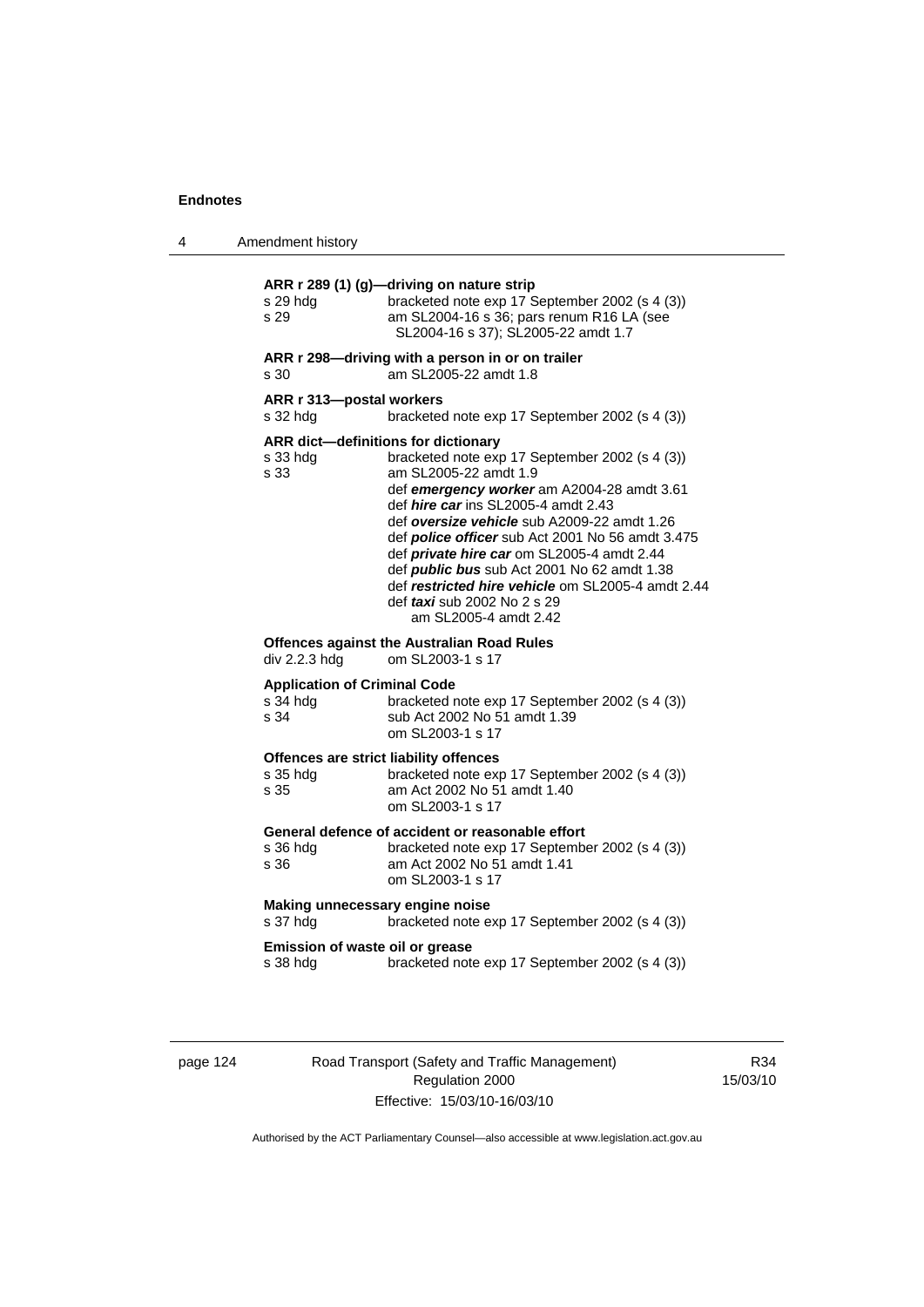| s 39 hdg<br>s 39                            | bracketed note exp 17 September 2002 (s 4 (3))<br>am SL2005-22 amdt 1.10, amdt 1.11                                  |
|---------------------------------------------|----------------------------------------------------------------------------------------------------------------------|
| s 40 hdg                                    | Passengers in sidecars to be seated<br>bracketed note exp 17 September 2002 (s 4 (3))                                |
| s 41 hdg                                    | Number of vehicles that may be drawn<br>bracketed note exp 17 September 2002 (s 4 (3))                               |
| Towing by vehicles under 4.5t<br>s 42 hdg   | bracketed note exp 17 September 2002 (s 4 (3))                                                                       |
| s 43 hdg                                    | Lights on motor vehicles generally<br>bracketed note exp 17 September 2002 (s 4 (3))                                 |
| <b>Metered parking</b><br>div 2.3.5 hdg     | sub SL2005-22 s 6                                                                                                    |
| s 44 hda<br>s <sub>44</sub>                 | Metered parking-parking in spaces<br>bracketed note exp 17 September 2002 (s 4 (3))<br>sub SL2005-22 s 7             |
| Metered parking-parking fees<br>s 44A       | ins SL2005-22 s 7                                                                                                    |
| s 44B                                       | Metered parking-maximum length of stay<br>ins SL2005-22 s 7                                                          |
| s 45 hdg<br>s <sub>45</sub>                 | Metered parking-exceptions to s 44A and s 44B<br>bracketed note exp 17 September 2002 (s 4 (3))<br>sub SL2005-22 s 7 |
| s 46 hdg                                    | Temporary closure of metered parking spaces<br>bracketed note exp 17 September 2002 (s 4 (3))                        |
| <b>Misuse of parking meters</b><br>s 47 hdg | bracketed note exp 17 September 2002 (s 4 (3))                                                                       |
| s 48 hda                                    | Interfering with parking meters etc<br>bracketed note exp 17 September 2002 (s 4 (3))                                |
| <b>Ticket parking</b><br>div 2.3.6 hdg      | orig div 2.3.6 hdg renum as div 2.3.8 hdg<br>ins by SL2005-22 s 8                                                    |
| s 49 hdg<br>s 49                            | Ticket parking-parking in spaces<br>bracketed note exp 17 September 2002 (s 4 (3))<br>sub SL2005-22 s 8              |
| s 49A                                       | Ticket parking-display of tickets<br>ins SL2005-22 s 8                                                               |

R34 15/03/10 Road Transport (Safety and Traffic Management) Regulation 2000 Effective: 15/03/10-16/03/10

page 125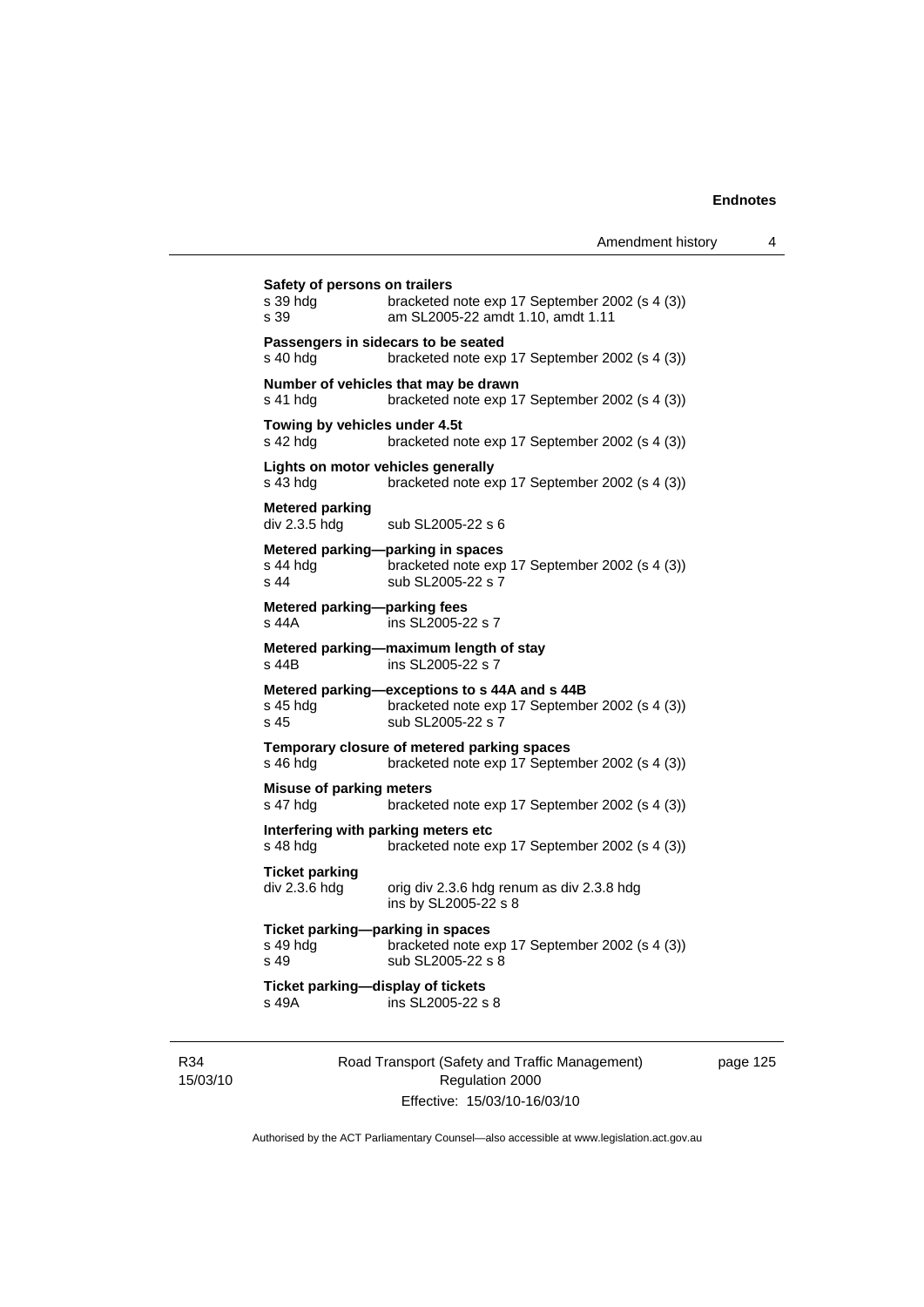4 Amendment history

| s 58                                     |                                                                                                           |                                                                                                                                                                                                                                                                                                                                                                                                                                                                                                                                                                                                                                                                                                                                                                           |
|------------------------------------------|-----------------------------------------------------------------------------------------------------------|---------------------------------------------------------------------------------------------------------------------------------------------------------------------------------------------------------------------------------------------------------------------------------------------------------------------------------------------------------------------------------------------------------------------------------------------------------------------------------------------------------------------------------------------------------------------------------------------------------------------------------------------------------------------------------------------------------------------------------------------------------------------------|
| $s58$ hdg                                | bracketed note exp 17 September 2002 (s 4 (3))<br>am SL2005-22 s 11, s 12                                 |                                                                                                                                                                                                                                                                                                                                                                                                                                                                                                                                                                                                                                                                                                                                                                           |
| s 57A hdg<br>s 57A                       | bracketed note exp 17 September 2002 (s 4 (3))<br>ins 2000 No 33 s 3<br>am 2001 Act No 62 amdts 1.39-1.41 |                                                                                                                                                                                                                                                                                                                                                                                                                                                                                                                                                                                                                                                                                                                                                                           |
| s 57                                     | am 2001 No 32 s 5<br>exp 1 December 2002 (s 57 (2))                                                       |                                                                                                                                                                                                                                                                                                                                                                                                                                                                                                                                                                                                                                                                                                                                                                           |
| s 56A                                    | ins SL2005-22 s 10                                                                                        |                                                                                                                                                                                                                                                                                                                                                                                                                                                                                                                                                                                                                                                                                                                                                                           |
| <b>authorities</b><br>$s$ 56 hdg<br>s 56 | bracketed note exp 17 September 2002 (s 4 (3))<br>am Act 2002 No 30 amdt 3.770<br>sub SL2005-22 s 10      |                                                                                                                                                                                                                                                                                                                                                                                                                                                                                                                                                                                                                                                                                                                                                                           |
| div 2.3.7 hdg                            | ins SL2005-22 s 10                                                                                        |                                                                                                                                                                                                                                                                                                                                                                                                                                                                                                                                                                                                                                                                                                                                                                           |
| s 55 hdg<br>s 55                         | bracketed note exp 17 September 2002 (s 4 (3))<br>sub SL2005-22 s 10                                      |                                                                                                                                                                                                                                                                                                                                                                                                                                                                                                                                                                                                                                                                                                                                                                           |
| s 54 hdg                                 | bracketed note exp 17 September 2002 (s 4 (3))                                                            |                                                                                                                                                                                                                                                                                                                                                                                                                                                                                                                                                                                                                                                                                                                                                                           |
| s 53 hdg<br>s 53                         | bracketed note exp 17 September 2002 (s 4 (3))<br>sub SL2005-22 s 9                                       |                                                                                                                                                                                                                                                                                                                                                                                                                                                                                                                                                                                                                                                                                                                                                                           |
| $s52$ hdg<br>s 52                        | bracketed note exp 17 September 2002 (s 4 (3))<br>sub SL2005-22 s 9                                       |                                                                                                                                                                                                                                                                                                                                                                                                                                                                                                                                                                                                                                                                                                                                                                           |
| $s51$ hdg<br>s 51                        | bracketed note exp 17 September 2002 (s 4 (3))<br>sub SL2005-22 amdt 1.12                                 |                                                                                                                                                                                                                                                                                                                                                                                                                                                                                                                                                                                                                                                                                                                                                                           |
| s 50 hdg<br>s 50                         | bracketed note exp 17 September 2002 (s 4 (3))<br>sub SL2005-22 s 8                                       |                                                                                                                                                                                                                                                                                                                                                                                                                                                                                                                                                                                                                                                                                                                                                                           |
|                                          |                                                                                                           |                                                                                                                                                                                                                                                                                                                                                                                                                                                                                                                                                                                                                                                                                                                                                                           |
|                                          |                                                                                                           |                                                                                                                                                                                                                                                                                                                                                                                                                                                                                                                                                                                                                                                                                                                                                                           |
|                                          | s 49B                                                                                                     | Ticket parking-maximum length of stay<br>ins SL2005-22 s 8<br>Ticket parking-exceptions to s 49A and s 49B<br>Temporary closure of ticket parking spaces and areas<br>am 2002 No 7 s 4, s 5; regs renum R6 LA (see 2002 No 7 s 6)<br>Use of false or damaged parking tickets etc<br>Misuse of parking ticket machines<br>Interfering with parking ticket machines etc<br>Interfering with parking tickets<br>Other ACT road rules about stopping and parking<br>Unauthorised use of parking permits and mobility parking scheme<br>Interfering with parking permits and mobility parking scheme authorities<br>No stopping on a road with a red kerb<br>Stopping public buses in bus zones and at bus stops<br>Stopping in an emergency etc or to comply with another law |

Authorised by the ACT Parliamentary Counsel—also accessible at www.legislation.act.gov.au

Regulation 2000 Effective: 15/03/10-16/03/10 15/03/10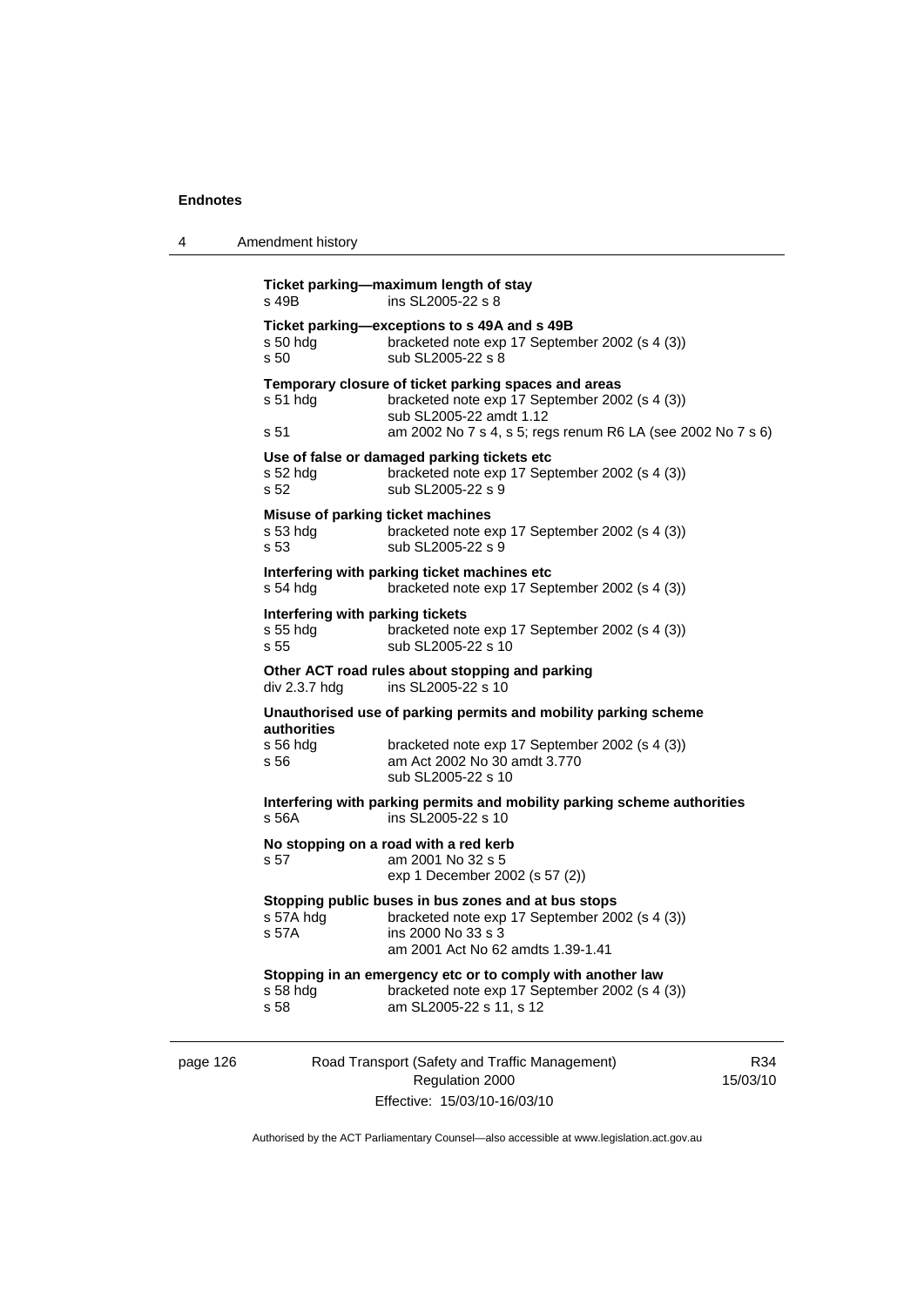Amendment history 4

|                 | <b>Other ACT road rules</b><br>div 2.3.8 hdg     | (prev div 2.3.6 hdg) ins SL2005-22 s 13                                                                                         |         |
|-----------------|--------------------------------------------------|---------------------------------------------------------------------------------------------------------------------------------|---------|
|                 | <b>Carrying dangerous substances</b><br>s 59 hda | bracketed note exp 17 September 2002 (s 4 (3))<br>sub A2004-7 amdt 1.14                                                         |         |
|                 | s 59                                             | am A2004-7 amdt 1.15, amdt 1.16<br>om A2009-34 amdt 1.7                                                                         |         |
|                 | s 60 hdg                                         | Interrupting funeral processions etc<br>bracketed note exp 17 September 2002 (s 4 (3))                                          |         |
|                 | Driving on roads closed to traffic<br>s 61 hda   | bracketed note exp 17 September 2002 (s 4 (3))                                                                                  |         |
|                 | s 62 hdg                                         | Use of wheeled recreational devices and wheeled toys on roads<br>bracketed note exp 17 September 2002 (s 4 (3))                 |         |
|                 | traffic control device<br>s 63 hdg               | Devices that are prescribed traffic control devices—Act, dict, def prescribed<br>bracketed note exp 17 September 2002 (s 4 (3)) |         |
|                 | s 63                                             | sub SL2005-22 s 14                                                                                                              |         |
|                 | s 64 hdg                                         | Preventing prescribed traffic control devices being clearly visible<br>bracketed note exp 17 September 2002 (s 4 (3))           |         |
|                 | s 65 hdg                                         | Use of do not overtake turning vehicle sign<br>bracketed note exp 17 September 2002 (s 4 (3))                                   |         |
|                 | s 66<br>s 66                                     | Approvals etc by road transport authority<br>am Act 2001 No 44 amdt 1.3797, amdt 1.3798<br>am SL2010-5 s 61, s 62               |         |
|                 | s 68 hdg                                         | Defence of complying with direction of police officer or authorised person<br>bracketed note exp 17 September 2002 (s 4 (3))    |         |
|                 | s 69 hdg                                         | <b>Exemption for driver of police vehicles</b><br>bracketed note exp 17 September 2002 (s 4 (3))                                |         |
|                 | s 70 hdg                                         | <b>Exemption for driver of emergency vehicles</b><br>bracketed note exp 17 September 2002 (s 4 (3))                             |         |
|                 | authorised people                                | Stopping and parking exemption for police and emergency vehicles and                                                            |         |
|                 | s 71 hdg<br>s 71                                 | bracketed note exp 17 September 2002 (s 4 (3))<br>sub 2002 No 7 s 7; SL2005-22 s 15                                             |         |
|                 | Parking<br>ch 3 hdg                              | ins 2001 No 32 s 6                                                                                                              |         |
|                 | <b>Metered parking schemes</b><br>s 72 hdg       | bracketed note exp 17 September 2002 (s 4 (3))                                                                                  |         |
| R34<br>15/03/10 |                                                  | Road Transport (Safety and Traffic Management)<br>Regulation 2000                                                               | page 12 |

Effective: 15/03/10-16/03/10

 $27$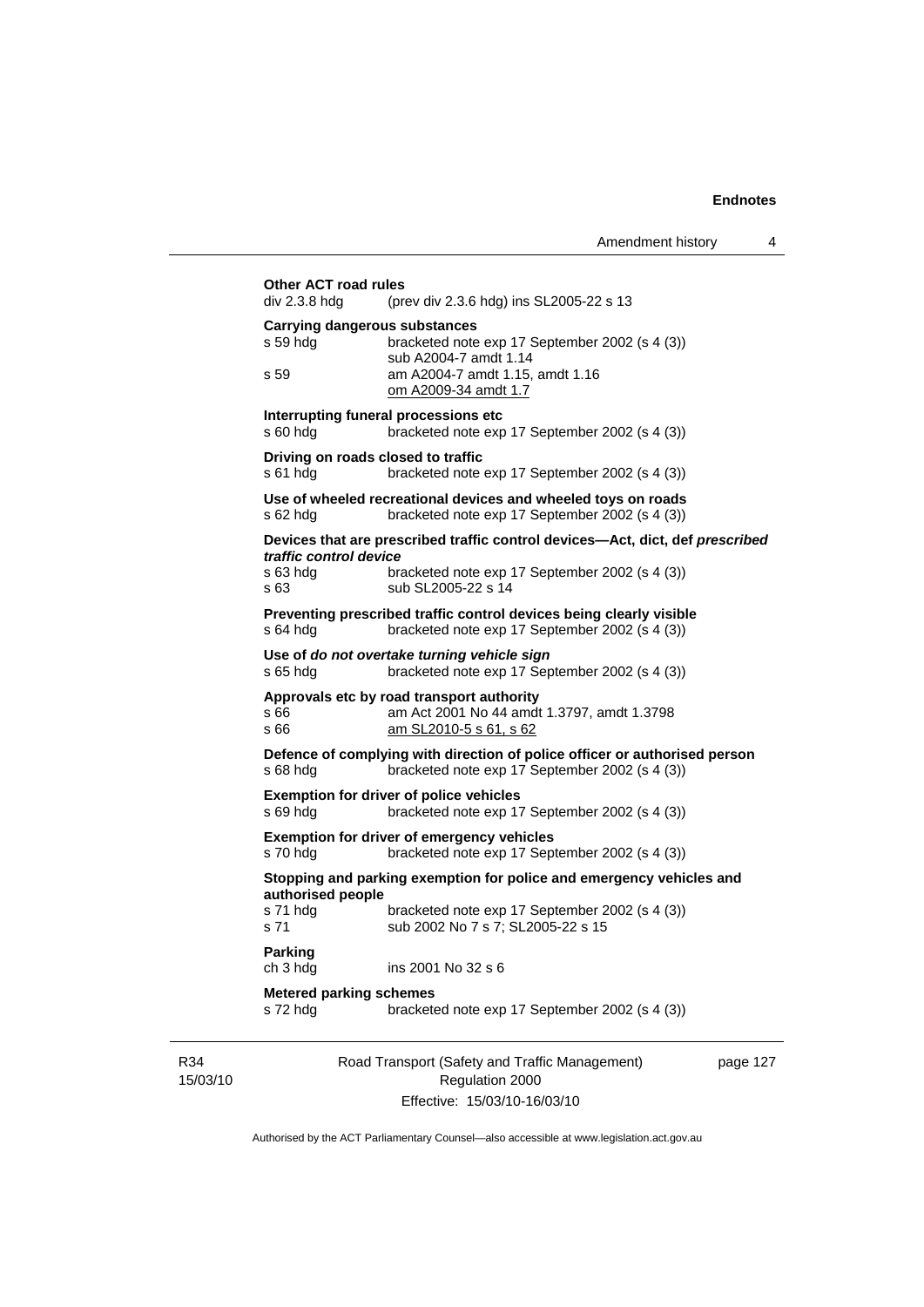| 4 | Amendment history |
|---|-------------------|
|---|-------------------|

| <b>Metered parking areas</b><br>s 73 hda<br>s 73          | bracketed note exp 17 September 2002 (s 4 (3))<br>am SL2005-22 amdt 1.13                                                                                                           |
|-----------------------------------------------------------|------------------------------------------------------------------------------------------------------------------------------------------------------------------------------------|
| <b>Parking meters</b><br>s 74 hdg                         | bracketed note exp 17 September 2002 (s 4 (3))                                                                                                                                     |
| <b>Metered parking spaces</b><br>s 75 hda<br>s 74         | bracketed note exp 17 September 2002 (s 4 (3))<br>am SL2005-22 s 16                                                                                                                |
| <b>Parking authorities</b><br>s 75A                       | ins 2002 No 7 s 8                                                                                                                                                                  |
| <b>Parking authority guidelines</b><br>s 75B hdg<br>s 75B | bracketed note exp 17 September 2002 (s 4 (3))<br>ins 2002 No 7 s 8                                                                                                                |
| s 76 hdg<br>s 76                                          | Ticket parking schemes-road transport authority<br>sub 2002 No 7 s 9<br>bracketed note exp 17 September 2002 (s 4 (3))<br>am SL2005-22 s 17                                        |
| s 76A hdg<br>s 76A                                        | Ticket parking schemes-parking authorities<br>bracketed note exp 17 September 2002 (s 4 (3))<br>sub SL2005-22 amdt 1.14<br>ins 2002 No 7 s 10                                      |
| <b>Ticket parking areas</b><br>s 77 hdg<br>s 77           | bracketed note exp 17 September 2002 (s 4 (3))<br>am SL2005-22 amdt 1.15, amdt 1.16<br>(3), (4) exp 1 December 2006 (s 77 (4))                                                     |
| <b>Ticket parking spaces</b><br>s 78 hdg                  | bracketed note exp 17 September 2002 (s 4 (3))                                                                                                                                     |
| <b>Ticket machines</b><br>s 79 hdg                        | bracketed note exp 17 September 2002 (s 4 (3))                                                                                                                                     |
| <b>Parking tickets</b><br>s 80 hda<br>s 80                | bracketed note exp 17 September 2002 (s 4 (3))<br>am 2002 No 7 s 11; SL2005-22 ss 18-20                                                                                            |
| <b>Duration of parking tickets</b><br>s 81 hdg            | bracketed note exp 17 September 2002 (s 4 (3))                                                                                                                                     |
| Definitions-div 3.1.3<br>s 82 hda<br>s 82                 | bracketed note exp 17 September 2002 (s 4 (3))<br>def code of practice om SL2008-47 amdt 1.4<br>def exemption om SL2008-47 amdt 1.4<br>def existing operator om SL2008-47 amdt 1.4 |

page 128 Road Transport (Safety and Traffic Management) Regulation 2000 Effective: 15/03/10-16/03/10

R34 15/03/10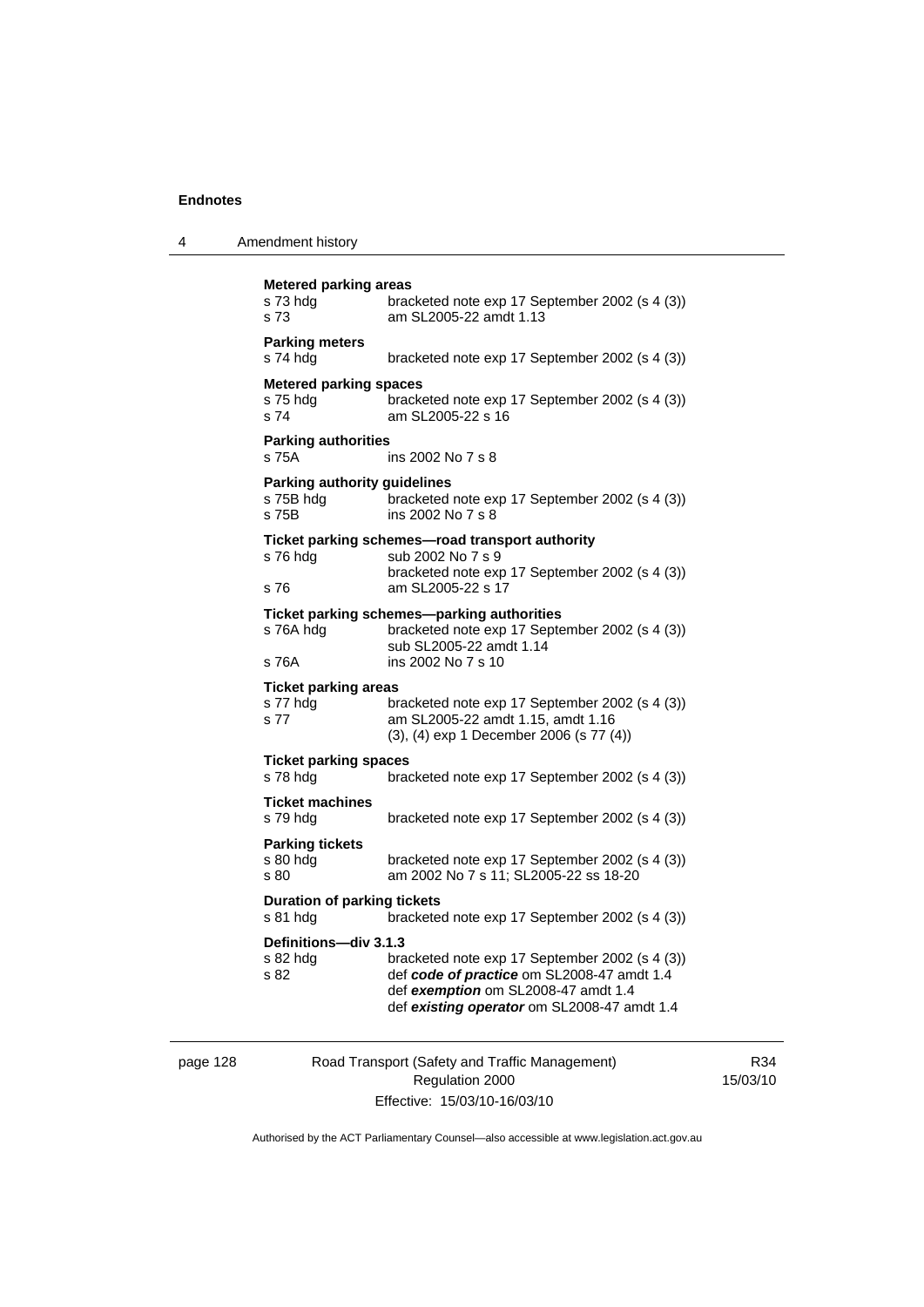|                                                    | Amendment history                                                                                                                                                                                                                                                                    | 4        |
|----------------------------------------------------|--------------------------------------------------------------------------------------------------------------------------------------------------------------------------------------------------------------------------------------------------------------------------------------|----------|
|                                                    | def existing operator's certificate om SL2008-47 amdt 1.4<br>References in div 3.1.3 to land adjoining residential land                                                                                                                                                              |          |
| s 83 hdg                                           | bracketed note exp 17 September 2002 (s 4 (3))                                                                                                                                                                                                                                       |          |
| s 84 hdg                                           | Vehicle parked partly on residential land<br>bracketed note exp 17 September 2002 (s 4 (3))                                                                                                                                                                                          |          |
| s 85 hdg<br>s 85                                   | Parking of certain vehicles on residential land prohibited<br>bracketed note exp 17 September 2002 (s 4 (3))<br>am SL2005-22 amdt 1.17; SL2008-47 amdt 1.5                                                                                                                           |          |
| s 85A                                              | No more than 1 heavy vehicle on residential land<br>ins SL2008-47 amdt 1.6                                                                                                                                                                                                           |          |
| s 85B                                              | Heavy vehicles to be parked away from residential land boundaries<br>ins SL2008-47 amdt 1.6                                                                                                                                                                                          |          |
| s 86 hdg<br>s 86                                   | Parking of certain vehicles on land adjoining residential land prohibited<br>bracketed note exp 17 September 2002 (s 4 (3))<br>am SL2005-22 amdt 1.17; SL2008-47 amdt 1.7, amdt 1.8;<br>ss renum R29 LA                                                                              |          |
| s 87 hdg<br>s 87                                   | Parking of certain commercial vehicles on land with multi-unit housing<br>bracketed note exp 17 September 2002 (s 4 (3))<br>sub A2007-25 amdt 1.165<br>am Act 2002 No 30 amdt 3.771; SL2005-22 amdt 1.17;<br>A2007-25 amdt 1.166, amdt 1.167; SL2008-47 amdt 1.9;<br>ss renum R29 LA |          |
| s 87A                                              | No offence if reasonable necessity etc<br>ins SL2008-47 amdt 1.10                                                                                                                                                                                                                    |          |
| s 87B                                              | Heavy vehicle refrigeration units not to be operated on residential land<br>ins SL2008-47 amdt 1.10                                                                                                                                                                                  |          |
| s 87C                                              | Prohibition on night operation of heavy vehicle<br>ins SL2008-47 amdt 1.10                                                                                                                                                                                                           |          |
| Daily infringement<br>s 88 hdg<br>s 88             | bracketed note exp 17 September 2002 (s 4 (3))<br>am A2007-25 amdt 1.168<br>sub SL2008-47 amdt 1.11                                                                                                                                                                                  |          |
|                                                    | Heavy vehicle parking-enforcement<br>div 3.1.3A hdg ins SL2008-47 amdt 1.13                                                                                                                                                                                                          |          |
| Meaning of occupier-div 3.1.3A<br>s 89 hdg<br>s 89 | bracketed note exp 17 September 2002 (s 4 (3))<br>am Act 2001 No 44 amdt 1.3799, amdt 1.3800<br>om SL2008-47 amdt 1.12<br>ins SL2008-47 amdt 1.13                                                                                                                                    |          |
|                                                    | Road Transport (Safety and Traffic Management)<br>Regulation 2000                                                                                                                                                                                                                    | page 129 |
|                                                    | Effective: 15/03/10-16/03/10                                                                                                                                                                                                                                                         |          |

Authorised by the ACT Parliamentary Counsel—also accessible at www.legislation.act.gov.au

R34 15/03/10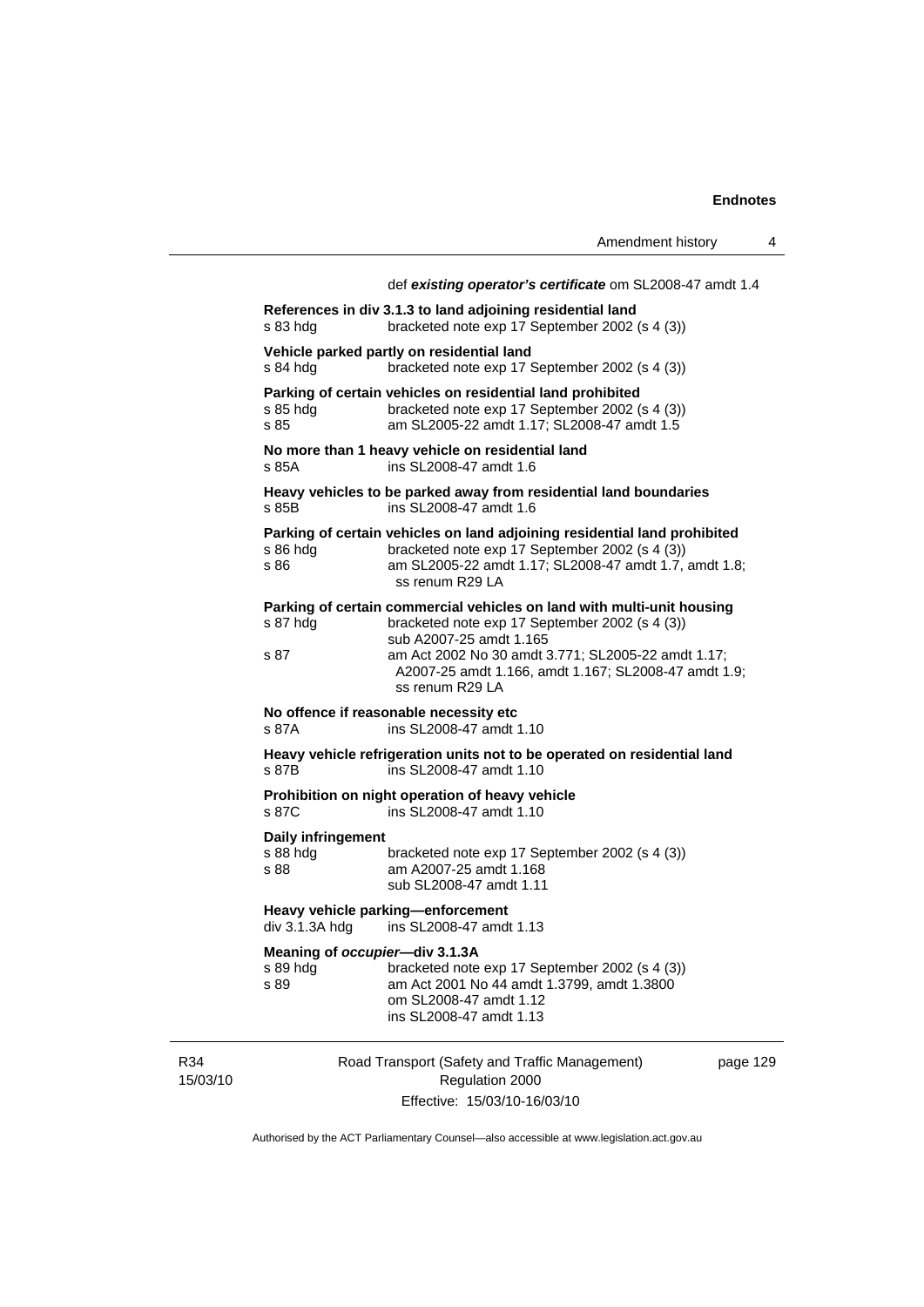| 4 | Amendment history |
|---|-------------------|
|---|-------------------|

#### **Power to enter premises**

| s 90 hdg<br>s 90            | bracketed note exp 17 September 2002 (s 4 (3))<br>am Act 2001 No 44 amdts 1.3801-1.3803<br>def the code of practice om Act 2001 No 44 amdt 1.3803<br>om SL2008-47 amdt 1.12<br>ins SL2008-47 amdt 1.13 |
|-----------------------------|--------------------------------------------------------------------------------------------------------------------------------------------------------------------------------------------------------|
| Production of identity card |                                                                                                                                                                                                        |
| s 91 hdg<br>s 91            | bracketed note exp 17 September 2002 (s 4 (3))<br>om SL2008-47 amdt 1.12<br>ins SL2008-47 amdt 1.13                                                                                                    |
| <b>Consent to entry</b>     |                                                                                                                                                                                                        |
| s 92 hdg<br>s 92            | bracketed note exp 17 September 2002 (s 4 (3))<br>am SL2005-22 s 21<br>om SL2008-47 amdt 1.12<br>ins SL2008-47 amdt 1.13                                                                               |
|                             | General powers on entry to premises                                                                                                                                                                    |
| s 93 hdg<br>s 93            | bracketed note exp 17 September 2002 (s 4 (3))<br>om SL2008-47 amdt 1.12<br>ins SL2008-47 amdt 1.13                                                                                                    |
| Damage etc to be minimised  |                                                                                                                                                                                                        |
| s 94 hdg<br>s 94            | bracketed note exp 17 September 2002 (s 4 (3))<br>om SL2008-47 amdt 1.12<br>ins SL2008-47 amdt 1.13                                                                                                    |
|                             | <b>Compensation for exercise of enforcement powers</b>                                                                                                                                                 |
| s 95 hdg<br>s 95            | bracketed note exp 17 September 2002 (s 4 (3))<br>om SL2008-47 amdt 1.12<br>ins SL2008-47 amdt 1.13                                                                                                    |
|                             | Loss etc of existing operator's certificate                                                                                                                                                            |
| s 96 hda<br>s 96            | bracketed note exp 17 September 2002 (s 4 (3))<br>om SL2008-47 amdt 1.12                                                                                                                               |
|                             | Cancellation of existing operator's certificate etc                                                                                                                                                    |
| s 97 hdg<br>s 97            | bracketed note exp 17 September 2002 (s 4 (3))<br>am Act 2002 No 30 amdt 3.772<br>om SL2008-47 amdt 1.12                                                                                               |
|                             | Other powers to provide pay parking                                                                                                                                                                    |
| s 97A hdg<br>s 97A          | bracketed note exp 17 September 2002 (s 4 (3))<br>ins 2002 No 7 s 12                                                                                                                                   |
| <b>Overlapping schemes</b>  |                                                                                                                                                                                                        |
| s 98 hdg<br>s 98            | bracketed note exp 17 September 2002 (s 4 (3))<br>am 2002 No 7 s 13                                                                                                                                    |
|                             |                                                                                                                                                                                                        |

page 130 Road Transport (Safety and Traffic Management) Regulation 2000 Effective: 15/03/10-16/03/10

R34 15/03/10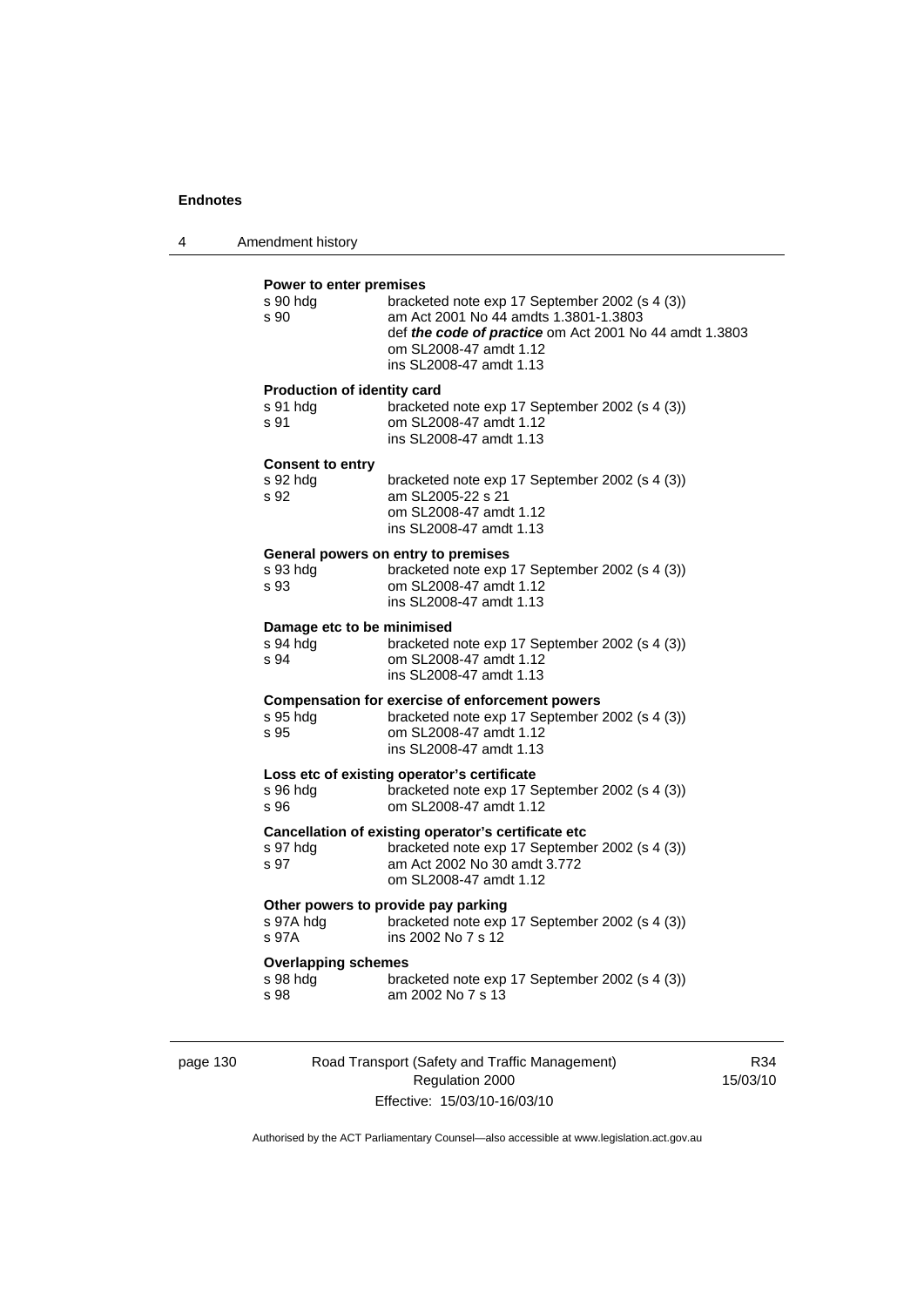| s 98A                                           | ins 2002 No 7 s 14                                                                                                                                                                                                                                                                                                                                                                                                                                                                                                                                                                                                                                                                              |
|-------------------------------------------------|-------------------------------------------------------------------------------------------------------------------------------------------------------------------------------------------------------------------------------------------------------------------------------------------------------------------------------------------------------------------------------------------------------------------------------------------------------------------------------------------------------------------------------------------------------------------------------------------------------------------------------------------------------------------------------------------------|
| s 98B hdg<br>s 98B                              | Costs of ticket parking scheme<br>bracketed note exp 17 September 2002 (s 4 (3))<br>ins 2002 No 7 s 14                                                                                                                                                                                                                                                                                                                                                                                                                                                                                                                                                                                          |
| s 99 hdg                                        | Trailers not separately chargeable<br>bracketed note exp 17 September 2002 (s 4 (3))                                                                                                                                                                                                                                                                                                                                                                                                                                                                                                                                                                                                            |
| <b>Parking permits</b><br>s 100 hdg<br>s 100    | bracketed note exp 17 September 2002 (s 4 (3))<br>sub SL2005-22 s 22                                                                                                                                                                                                                                                                                                                                                                                                                                                                                                                                                                                                                            |
| s 101 hdg<br>s 101                              | <b>Mobility parking scheme authorities</b><br>bracketed note exp 17 September 2002 (s 4 (3))<br>sub SL2005-22 s 22                                                                                                                                                                                                                                                                                                                                                                                                                                                                                                                                                                              |
| s 101A                                          | Parking permits and mobility parking scheme authorities-cancellation<br>ins SL2005-22 s 22                                                                                                                                                                                                                                                                                                                                                                                                                                                                                                                                                                                                      |
|                                                 | Parking permits and mobility parking scheme authorities-return when                                                                                                                                                                                                                                                                                                                                                                                                                                                                                                                                                                                                                             |
| cancelled<br>s 101B                             | ins SL2005-22 s 22                                                                                                                                                                                                                                                                                                                                                                                                                                                                                                                                                                                                                                                                              |
| <b>Parking-other provisions</b><br>pt $3.3$ hdg | ins SL2006-51 s 4                                                                                                                                                                                                                                                                                                                                                                                                                                                                                                                                                                                                                                                                               |
| s 101C                                          | Marking tyres by parking inspectors<br>ins SL2006-51 s 4                                                                                                                                                                                                                                                                                                                                                                                                                                                                                                                                                                                                                                        |
| Definitions-ch 4<br>s 102 hdg<br>s 102          | bracketed note exp 17 September 2002 (s 4 (3))<br>am 2000 No 33 s 4; 2000 No 52 s 4<br>def approved police speedometer ins 2001 No 32 s 7<br>def digital camera detection device sub 2001 No 32 s 8;<br>SL2007-20 s 4<br>def <i>fixed camera detection device</i> ins SL2007-20 s 5<br>def laser speed measuring device sub SL2004-47 s 40<br>am SL2009-7 s 4<br>def loop detector speed measuring device ins SL2006-51<br>s 5<br>def piezo strip speed measuring device sub SL2006-51 s 6<br>def radar speed measuring device sub SL2004-47 s 41;<br>SL2007-20 s 6<br>am SL2009-7 s 5<br>def security checksum ins 2001 No 32 s 9<br>def testing authority am 2001 No 32 s 10; SL2004-47 s 42; |

R34 15/03/10 Road Transport (Safety and Traffic Management) Regulation 2000 Effective: 15/03/10-16/03/10

page 131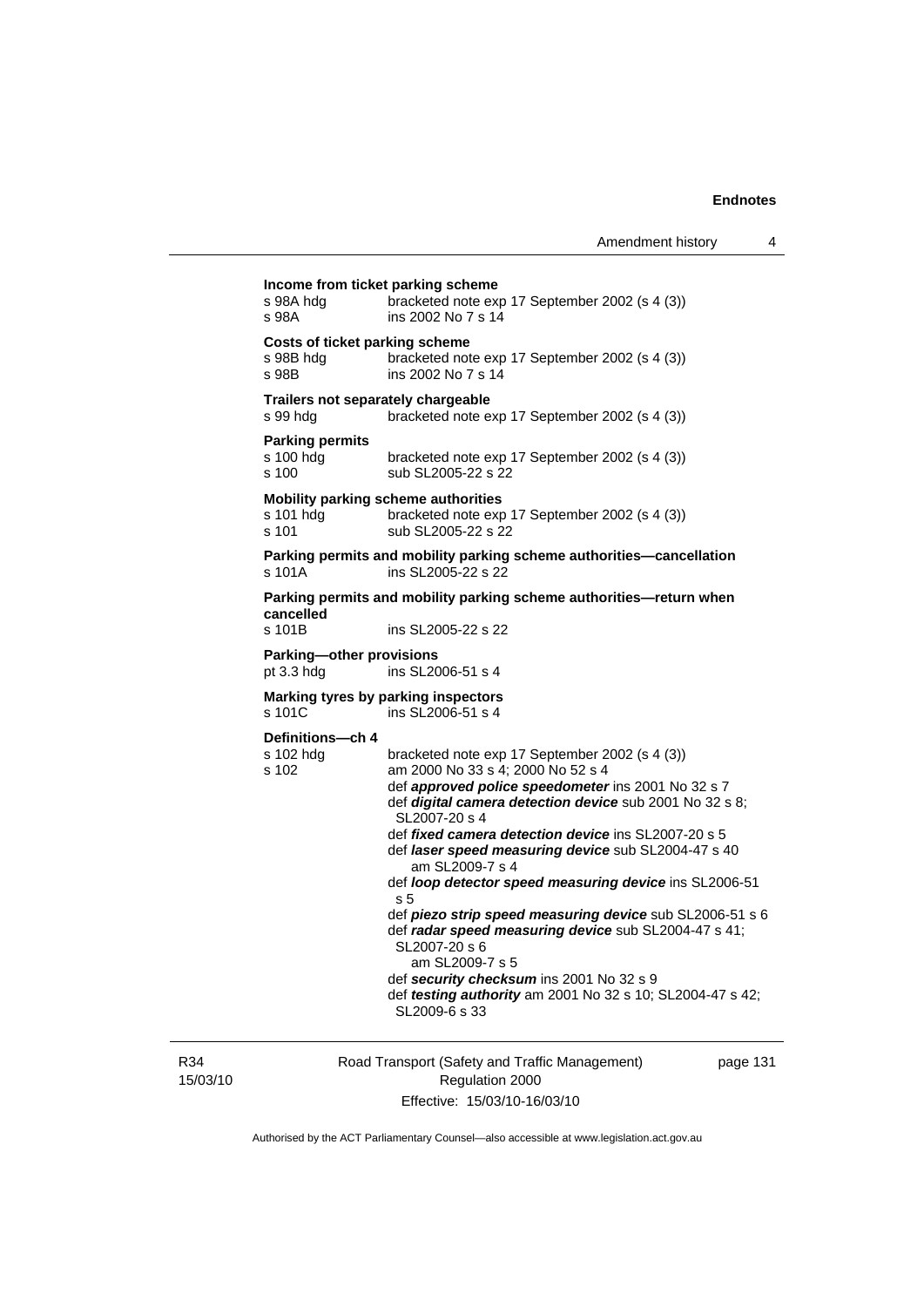4 Amendment history

### def *traffic lights camera detection device* am SL2006-51 s 7 om SL2007-20 s 7

def *WORM disk* ins SL2004-47 s 43

#### **Approved traffic offence detection devices**

| s 103 hda | bracketed note exp 17 September 2002 (s 4 (3))   |
|-----------|--------------------------------------------------|
| s 103     | sub 2000 No 52 s 5                               |
|           | am 2001 No 32 s 11; SL2006-51 s 8; SL2007-20 s 8 |

#### **Approval of police vehicle speedometers**  ins 2001 No 32 s 12

### **Major testing of laser speed measuring devices**

| s 104 hda | bracketed note exp 17 September 2002 (s 4 (3)) |
|-----------|------------------------------------------------|
| s 104     | am 2000 No 33 s 5                              |
|           | sub 2000 No 52 s 5                             |
|           | am 2001 No 32 regs 13-17                       |
|           | sub SL2004-47 s 44                             |
|           |                                                |

#### **Major testing of other traffic offence detection devices**

| s 104A | ins SL2004-47 s 44                    |
|--------|---------------------------------------|
|        | am SL2006-51 ss 9-11; ss renum R26 LA |
|        | sub SL2007-20 s 9                     |

**Certification and sealing of traffic offence detection devices**  s 104B ins SL2004-47 s 44

# **Use of certain digital camera detection devices**

bracketed note exp 17 September 2002 (s 4 (3)) s 105 sub 2001 No 32 s 18; SL2007-20 s 10

#### **Use of certain laser speed measuring devices**

| s 105A hdg | bracketed note exp 17 September 2002 (s 4 (3)) |
|------------|------------------------------------------------|
|            | sub SL2007-20 s 11                             |
| s 105A     | ins 2001 No 32 s 18                            |
|            | am SL2007-20 s 11; ss renum R27 LA             |

#### **Use of certain radar speed measuring devices**

| s 105B hdg | bracketed note exp 17 September 2002 (s 4 (3)) |
|------------|------------------------------------------------|
|            | sub SL2007-20 s 12                             |
| s 105B     | ins 2001 No 32 s 18                            |
|            | am SL2007-20 s 12; ss renum R27 LA             |
|            |                                                |

#### **Approved people—testing and sealing**

s 106 hdg bracketed note exp 17 September 2002 (s 4 (3))

#### **Approved people—use**

| s 107 hdg | bracketed note exp 17 September 2002 (s 4 (3)) |
|-----------|------------------------------------------------|
| s 107     | am 2000 No 52 s 6; SL2007-20 s 13              |

page 132 Road Transport (Safety and Traffic Management) Regulation 2000 Effective: 15/03/10-16/03/10

R34 15/03/10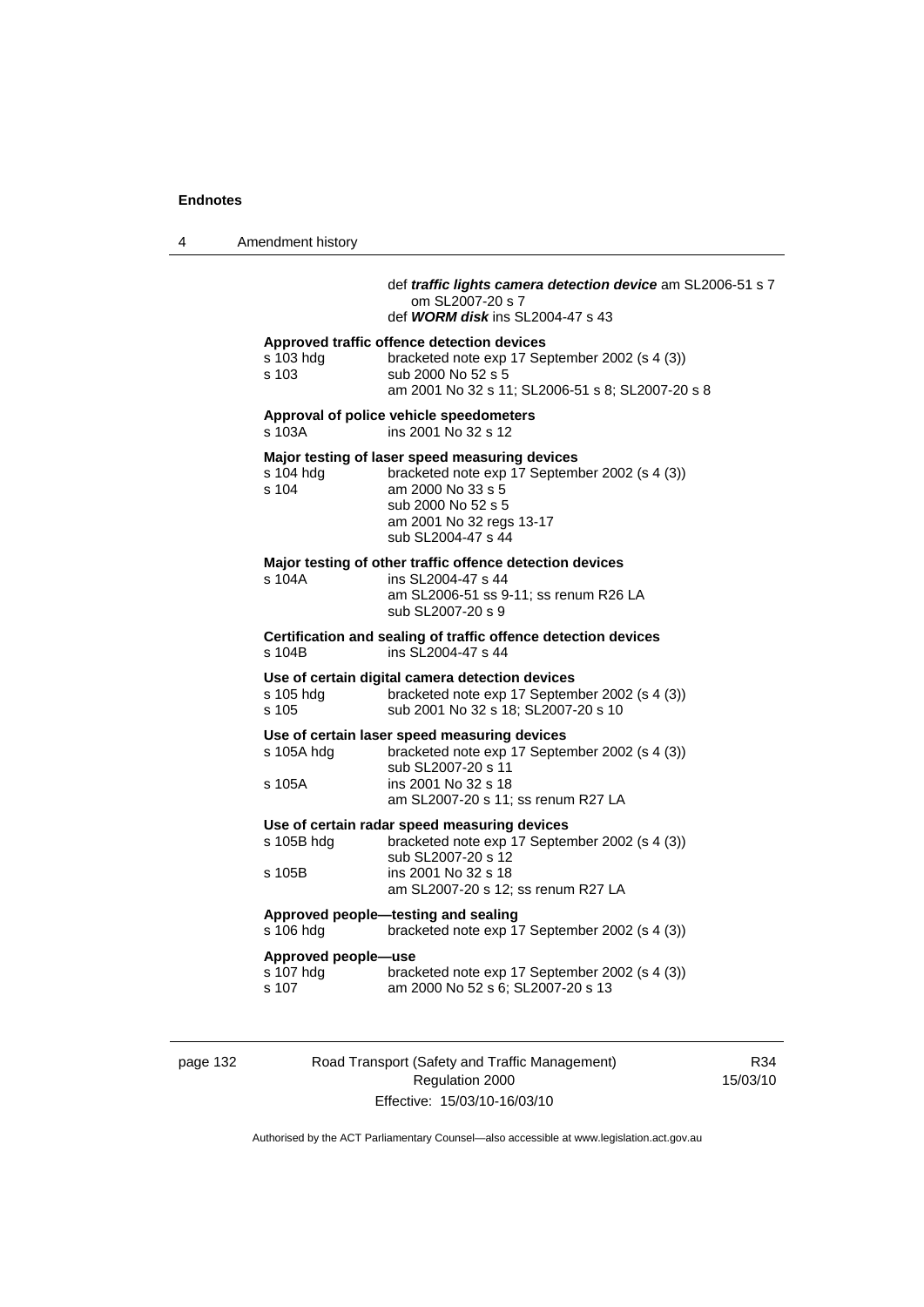| Recording of camera detection device image files-Act, s 23 (2) (c) (ii)<br>ins 2001 No 32 s 19<br>s 107A<br>am SL2004-47 s 45<br>sub SL2007-20 s 14                                                                                |  |  |
|------------------------------------------------------------------------------------------------------------------------------------------------------------------------------------------------------------------------------------|--|--|
| Verification of camera detection device image files-Act, s 23 (2) (c) (iii)<br>ins 2001 No 32 s 19<br>s 107B<br>sub SL2007-20 s 14                                                                                                 |  |  |
| Verification of traffic lights camera detection device image files—Act,                                                                                                                                                            |  |  |
| s 23 (2) (c) (iii)<br>s 107C<br>ins 2001 No 32 s 19<br>om SL2007-20 s 14                                                                                                                                                           |  |  |
| Meaning of vehicle image codes<br>bracketed note exp 17 September 2002 (s 4 (3))<br>s 108 hdg<br>s 108<br>sub 2000 No 33 s 6; 2000 No 52 s 7<br>am 2001 No 32 regs 20-22; SL2005-7 ss 4-6; SL2006-51 s 12;<br>SL2007-20 s 15, s 16 |  |  |
| <b>Additional powers of police</b><br>s 109 hdg<br>bracketed note exp 17 September 2002 (s 4 (3))                                                                                                                                  |  |  |
| Prohibition on car minding<br>s 110 hdg<br>bracketed note exp 17 September 2002 (s 4 (3))                                                                                                                                          |  |  |
| Removal of unattended vehicles—Act, s 32 (1) (c)<br>bracketed note exp 17 September 2002 (s 4 (3))<br>s 111 hdg<br>s 111<br>sub SL2005-22 amdt 1.18                                                                                |  |  |
| Disposal of impounded or forfeited vehicles<br>s 112 hdg<br>bracketed note exp 17 September 2002 (s 4 (3))<br>s 112<br>am Act 2001 No 29 s 14<br>sub 2001 No 32 s 23                                                               |  |  |
| Disposal of forfeited vehicles-Act, s 10J<br>bracketed note exp 17 September 2002 (s 4 (3))<br>s 112A hdg<br>s 112A<br>ins 2001 No 32 s 23                                                                                         |  |  |
| Responsible person to inspect driver licence<br>s 113 hdg<br>bracketed note exp 17 September 2002 (s 4 (3))                                                                                                                        |  |  |
| Responsible person's consent<br>s 114 hdg<br>bracketed note exp 17 September 2002 (s 4 (3))                                                                                                                                        |  |  |
| Standards for safe carriage of loads-Act, s 14 (2)<br>bracketed note exp 17 September 2002 (s 4 (3))<br>s 115 hdg<br>sub Act 2002 No 51 amdt 1.42<br>s 115<br>om SL2003-1 s 18<br>ins A2005-62 amdt 1.6                            |  |  |

R34 15/03/10 Road Transport (Safety and Traffic Management) Regulation 2000 Effective: 15/03/10-16/03/10

page 133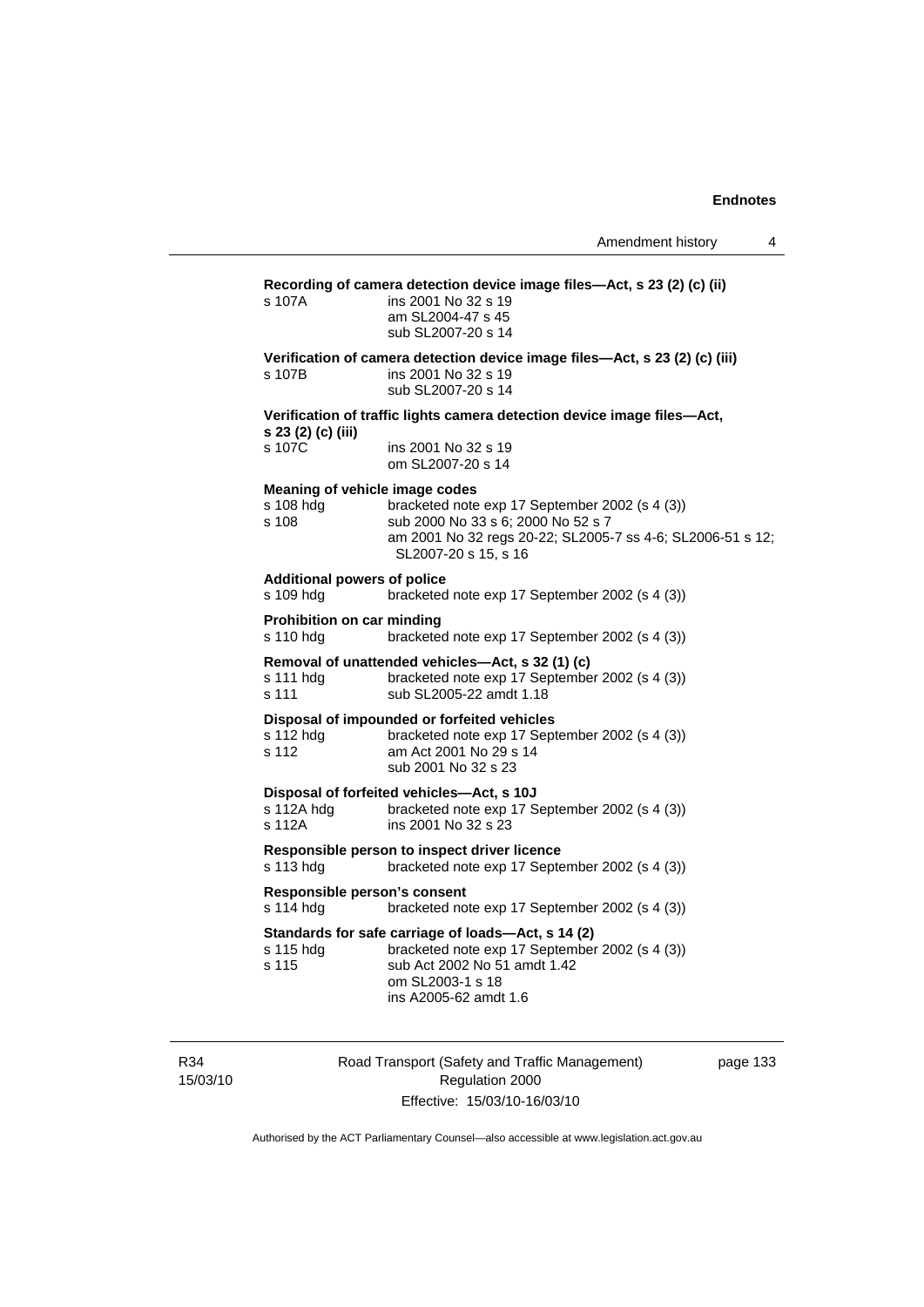4 Amendment history

**Offences against regulation are strict liability offences**  s 116 hdg bracketed note exp 17 September 2002 (s 4 (3)) s 116 am Act 2002 No 51 amdt 1.43 om SL2003-1 s 18 **General defence of accident or reasonable effort**  s 117 hdg bracketed note exp 17 September 2002 (s 4 (3)) s 117 am Act 2002 No 51 amdt 1.44 om SL2003-1 s 18 **Transitional**  ch 6 hdg exp 1 March 2002 (s 128) **Parking**  pt 6.1 hdg exp 1 March 2002 (s 128) **Existing Class A and Class B parking spaces**  s 118 exp 1 March 2002 (s 128) **Existing parking labels**  s 119 exp 1 March 2002 (s 128) **Existing disability labels**  s 120 exp 1 June 2000 (s 120) **Existing codes of practice**  s 121 exp 1 March 2002 (s 128) **Existing exemptions**  s 122 exp 1 March 2002 (s 128) **Existing applications for exemptions and variation of conditions**  s 123 exp 1 March 2002 (s 128) **Existing notices to show cause**  s 124 exp 1 March 2002 (s 128) **Traffic offence detection devices**  pt 6.2 hdg exp 1 March 2002 (s 128) **Existing tests and certificates**  s 125 am 2001 No 32 s 24 exp 1 March 2002 (s 128) **Existing approved people—use**  s 126 exp 1 March 2002 (s 128) **Other transitional provisions**  pt 6.3 hdg exp 1 March 2002 (s 128) **Existing medical certificate about seatbelts**  s 127 exp 1 March 2002 (s 128)

page 134 Road Transport (Safety and Traffic Management) Regulation 2000 Effective: 15/03/10-16/03/10

R34 15/03/10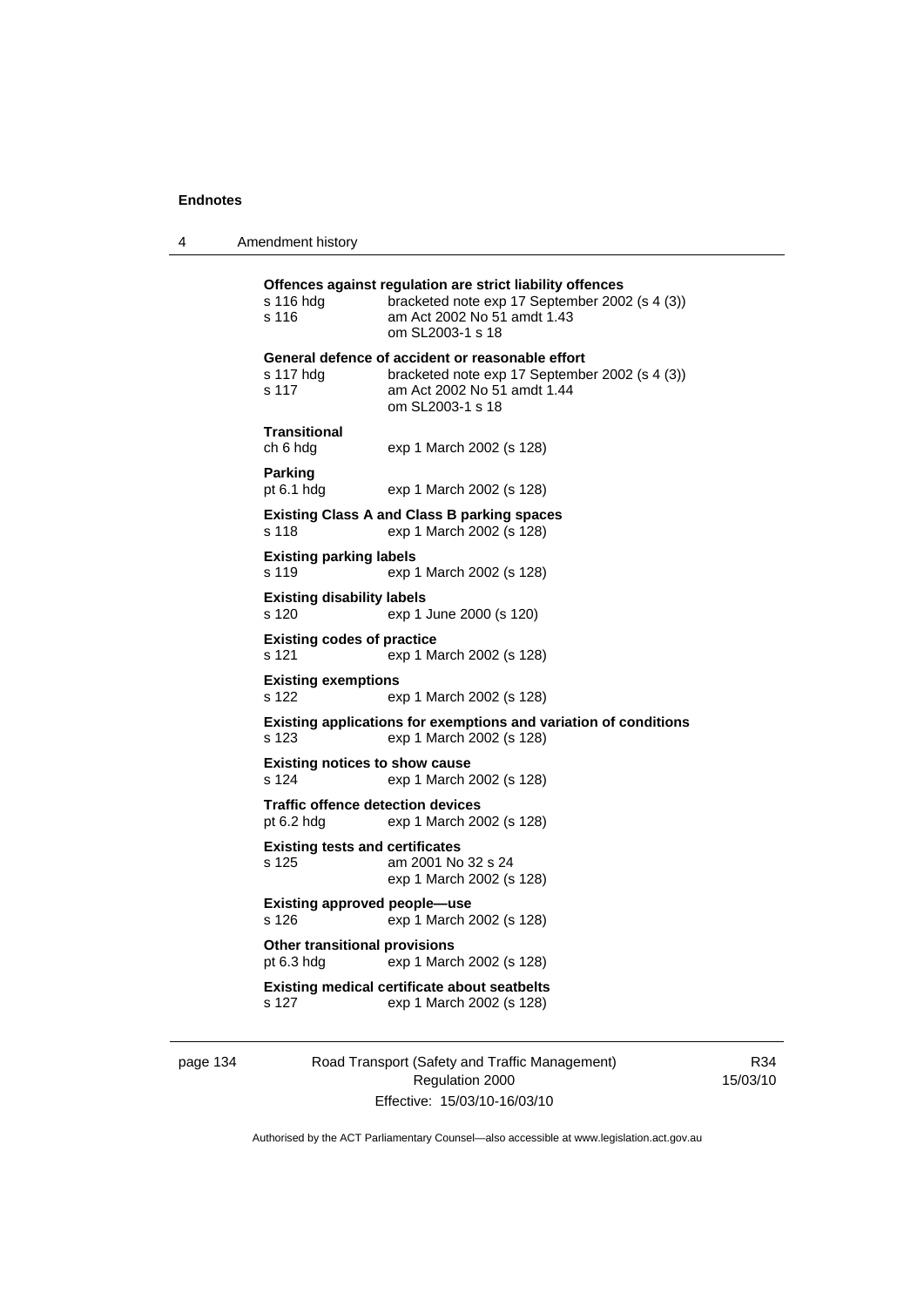| Expiry of ch 6<br>s 128               | am Act 2001 No 27 amdt 4.25<br>am Act 2001 No 44 amdt 1.3804<br>exp 1 March 2002 (s 128)                                      |
|---------------------------------------|-------------------------------------------------------------------------------------------------------------------------------|
| sch <sub>1</sub>                      | Meaning of location codes on images<br>sub 2000 No 33 s 8                                                                     |
| Digital camera detection devices      |                                                                                                                               |
| sch 1 pt 1.1 hdg                      | (prev sch 1 pt 1 hdg) ins SL2000-52 s 8                                                                                       |
| sch 1 pt 1.1                          | renum R4 LA<br>am SL2000-52 s 8; SL2005-7 s 7; SL2006-4 s 4; SL2006-51<br>ss 13-15                                            |
| <b>Fixed camera detection devices</b> |                                                                                                                               |
| sch 1 pt 1.2 hdg                      | (prev sch 1 pt 2 hdg) ins SL2000-52 s 8<br>renum R4 LA                                                                        |
| sch 1 pt 1.2                          | sub SL2007-20 s 17<br>ins SL2000-52 s 8                                                                                       |
|                                       | am SL2003-14 s 4; items renum SL2005-7 s 8; SL2006-51<br>s 16; SL2007-20 s 18                                                 |
| <b>Dictionary</b>                     |                                                                                                                               |
| dict                                  | am A2004-28 amdt 3.62; SL2007-20 s 19; A2007-25<br>amdt 1.169; SL2008-47 amdt 1.14                                            |
|                                       | def approved police speedometer ins 2001 No 32 s 26<br>def area of operations ins 2002 No 7 s 15<br>def ARR ins SL2003-12 s 6 |
|                                       | def camera detection device ins 2000 No 52 s 9<br>sub 2001 No 32 s 25                                                         |
|                                       | def centre of the road ins 2000 No 52 s 9                                                                                     |
|                                       | def code of practice om SL2008-47 amdt 1.15<br>def demand responsive service vehicle ins SL2006-32<br>amdt 1.97               |
|                                       | def digital camera detection device ins 2000 No 52 s 9                                                                        |
|                                       | def emergency worker om SL2004-16 s 38                                                                                        |
|                                       | ins SL2005-22 amdt 1.19<br>def exemption om SL2008-47 amdt 1.15                                                               |
|                                       | def existing operator's certificate om SL2008-47 amdt 1.15                                                                    |
|                                       | def fixed camera detection device ins SL2007-20 s 20                                                                          |
|                                       | def give way ins 2000 No 21 s 4                                                                                               |
|                                       | def <i>hire car</i> ins SL2005-4 amdt 2.43                                                                                    |
|                                       | def <i>indicated on</i> ins 2001 No 32 s 26<br>om R <sub>18</sub> LA                                                          |
|                                       | def laser speed measuring device ins 2000 No 52 s 9                                                                           |
|                                       | def <i>length</i> ins 2000 No 52 s 9                                                                                          |
|                                       | def length of road om 2000 No 52 s 9<br>def loading zone permit om SL2005-22 s 23                                             |

R34 15/03/10 Road Transport (Safety and Traffic Management) Regulation 2000 Effective: 15/03/10-16/03/10

page 135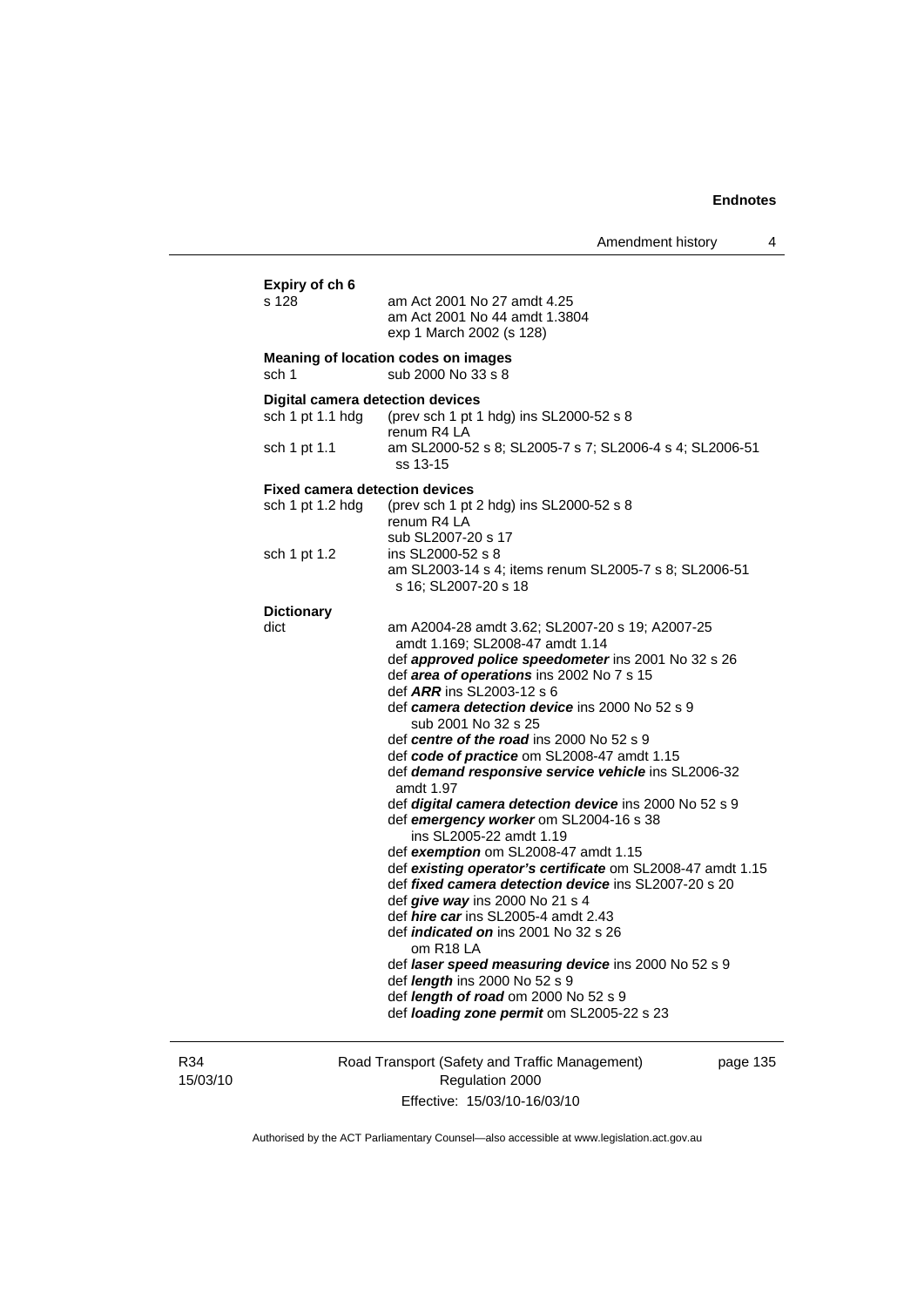4 Amendment history

 def *marked foot crossing* ins 2000 No 21 s 4 def *motor vehicle* ins 2000 No 52 s 9 def *park* sub SL2005-22 amdt 1.10 def *parking authority* ins 2002 No 7 s 15 def *parking authority guidelines* ins 2002 No 7 s 15 def *parking meter* am SL2005-22 s 24 def *parking permit* sub SL2005-22 s 25 def *parking ticket* am 2002 No 7 s 16 def *pay parking device* sub SL2005-22 s 25 def *pay parking sign* ins SL2005-22 s 26 def *pedestrian* ins 2000 No 21 s 4 def *piezo strip speed measuring device* ins 2000 No 52 s 9 def *postal vehicle* am SL2004-16 s 39 def *premises* ins SL2008-47 amdt 1.16 def *private hire car* om SL2005-4 amdt 2.44 def *public bus* sub Act 2001 No 62 amdt 1.42 def *radar speed measuring device* ins 2000 No 52 s 9 def *recording medium* ins 2001 No 32 s 26 def *red traffic arrow* ins 2000 No 52 s 9 def *red traffic light* ins 2000 No 52 s 9 def *registered interest* om R18 LA def *relevant parking fee* sub SL2005-22 s 27 def *restricted hire vehicle* om SL2005-4 amdt 2.44 def *restricted taxi* om 2002 No 2 s 30 def *ride* ins 2000 No 21 s 4 def *rider* ins 2000 No 21 s 4 def *road* sub Act 2002 No 30 amdt 3.773; SL2005-22 amdt 1.20 def *road related area* ins Act 2002 No 30 amdt 3.774 om R18 LA def *security checksum* ins 2001 No 32 s 26 def *speed measuring device* ins 2000 No 52 s 9 om R18 LA def *stop* sub SL2005-22 amdt 1.20 def *taxi* sub 2002 No 2 s 31 def *testing authority* ins 2000 No 52 s 9 def *the Act* om Act 2001 No 44 amdt 1.3805 def *ticket parking area* sub SL2005-22 s 27 def *ticket parking space* sub SL2005-22 s 27 def *traffic lights camera detection device* ins 2000 No 52 s 9 om SL2007-20 s 21 def *trailer* ins 2000 No 52 s 9 def *vehicle* ins 2000 No 52 s 9 def *WORM disk* ins 2001 No 32 s 26 sub SL2004-47 s 46

page 136 Road Transport (Safety and Traffic Management) Regulation 2000 Effective: 15/03/10-16/03/10

R34 15/03/10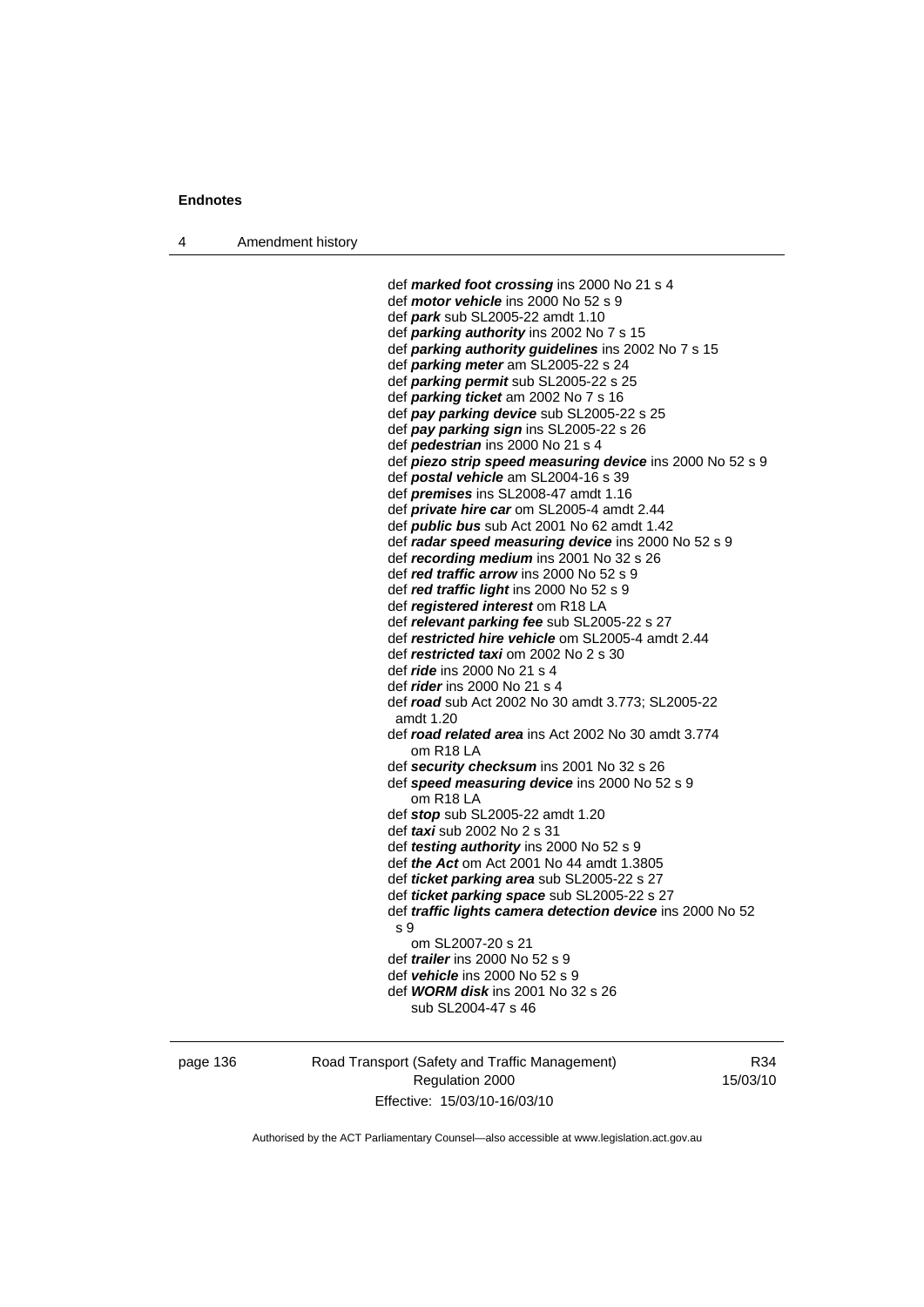# **5 Earlier republications**

Some earlier republications were not numbered. The number in column 1 refers to the publication order.

Since 12 September 2001 every authorised republication has been published in electronic pdf format on the ACT legislation register. A selection of authorised republications have also been published in printed format. These republications are marked with an asterisk (\*) in column 1. Electronic and printed versions of an authorised republication are identical.

| <b>Republication No</b> | <b>Amendments to</b> | <b>Republication date</b> |
|-------------------------|----------------------|---------------------------|
| 1                       | not amended          | 1 March 2000              |
| 2                       | Act 2001 No 56       | 12 September 2001         |
| 3                       | Act 2001 No 62       | 3 December 2001           |
| 4                       | SL 2002 No 2         | 1 March 2002              |
| $5^*$                   | SL 2002 No 2         | 2 March 2002              |
| 6                       | SL 2002 No 7         | 16 April 2002             |
| 7                       | Act 2002 No 30       | 10 October 2002           |
| 8                       | SL2002-31            | 1 November 2002           |
| 9                       | SL2002-31            | 2 December 2002           |
| 10                      | Act 2002 No 51       | 1 January 2003            |
| 11                      | SL2003-1             | 10 January 2003           |
| $12*$                   | SL2003-12            | 1 June 2003               |
| 13                      | SL2003-14            | 11 June 2003              |
| 14                      | A2004-7              | 5 April 2004              |
| 15                      | A2004-28             | 1 July 2004               |
| 16                      | A2004-28             | 19 July 2004              |
| 17                      | SL2004-47            | 10 September 2004         |
| 18                      | SL2004-47            | 2 November 2004           |
| 19                      | SL2005-4             | 9 March 2005              |
| 20                      | SL2005-7             | 9 April 2005              |
| $21*$                   | SL2005-22            | 16 September 2005         |
|                         |                      |                           |

R34 15/03/10 Road Transport (Safety and Traffic Management) Regulation 2000 Effective: 15/03/10-16/03/10

page 137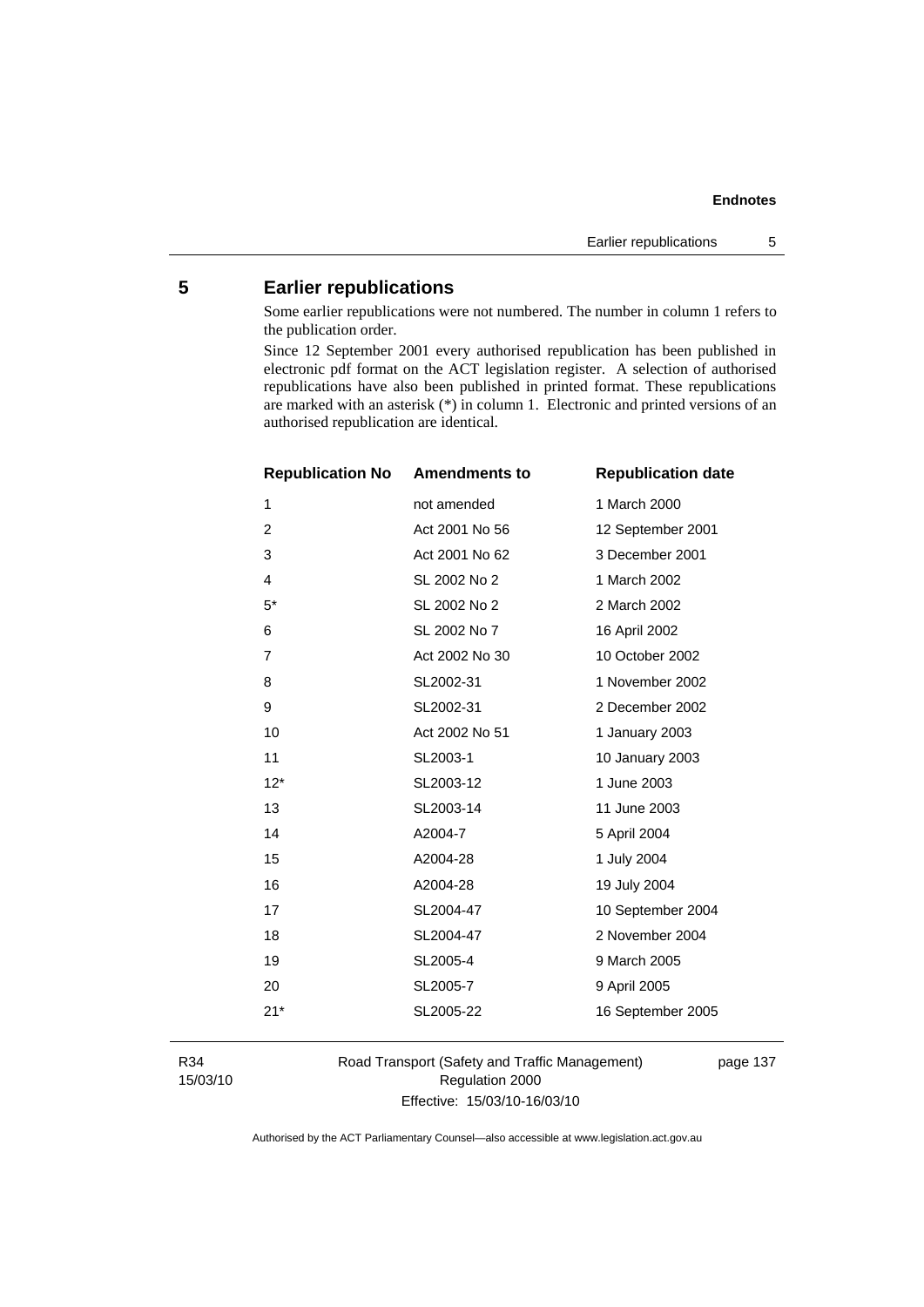| <b>Republication No Amendments to</b> |           | <b>Republication date</b> |
|---------------------------------------|-----------|---------------------------|
| 22                                    | A2005-62  | 11 January 2006           |
| 23                                    | SL2006-4  | 17 January 2006           |
| 24                                    | SL2006-32 | 3 July 2006               |
| 25                                    | SL2006-32 | 2 December 2006           |
| 26                                    | SL2006-51 | 5 December 2006           |
| 27                                    | SL2007-20 | 31 July 2007              |
| 28                                    | A2007-25  | 31 March 2008             |
| 29                                    | SL2008-47 | 2 December 2008           |
| 30                                    | SL2008-47 | 11 March 2009             |
| 31                                    | SL2009-7  | 13 March 2009             |
| 32                                    | SL2009-7  | 16 March 2009             |
| 33                                    | SL2010-5  | 3 March 2010              |
|                                       |           |                           |

6 Uncommenced amendments

### **6 Uncommenced amendments**

The following amendments have not been included in this republication because they were uncommenced at the republication date:

# **Dangerous Goods (Road Transport) Act 2009 A2009-34 sch 1 pt 1.3**

# **Part 1.3 Road Transport (Safety and Traffic Management) Regulation 2000**

### **[1.6] Section 18**

*substitute* 

page 138 Road Transport (Safety and Traffic Management) Regulation 2000 Effective: 15/03/10-16/03/10

R34 15/03/10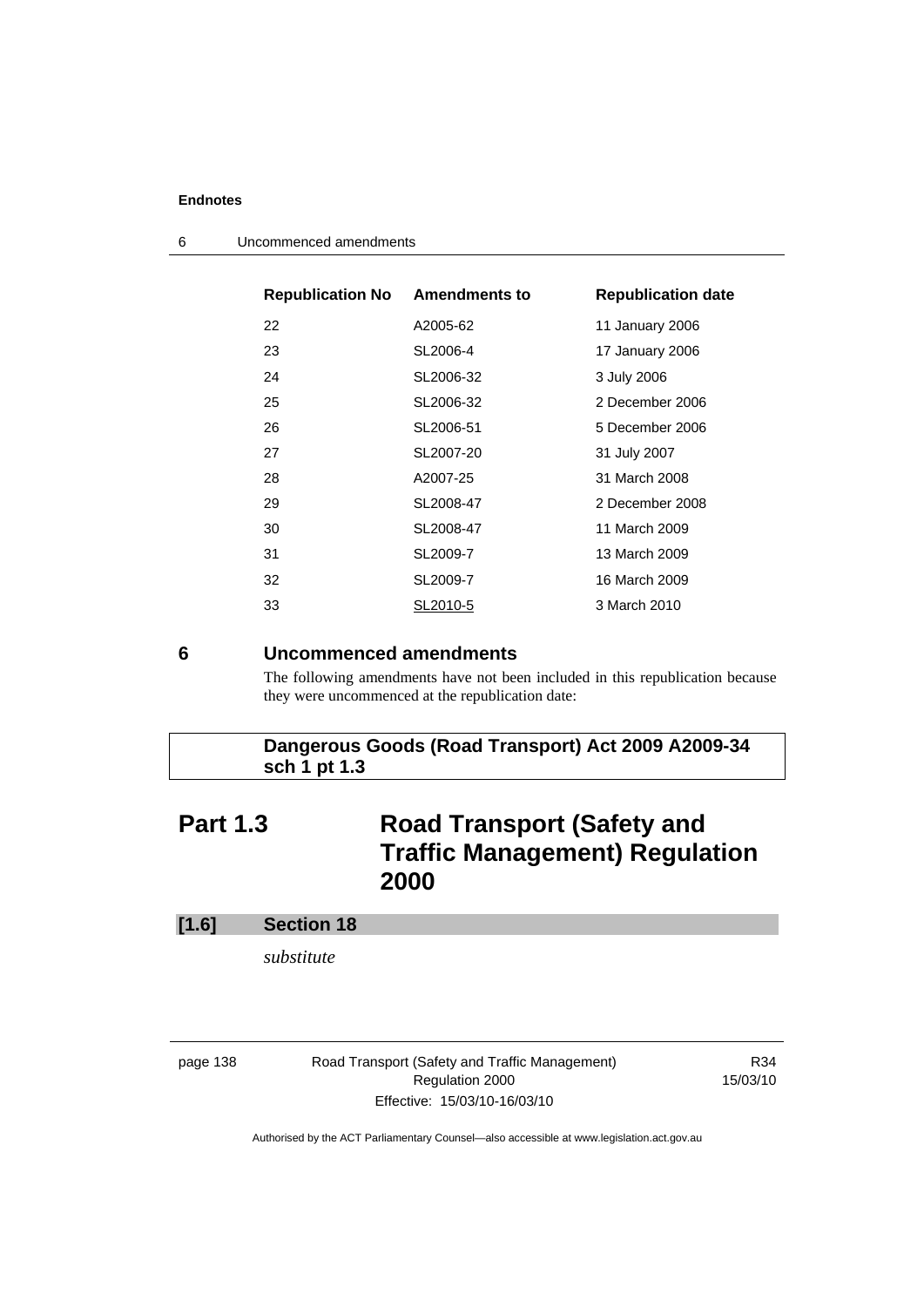# **18 ARR r 216 (3)—towing a vehicle at night or in hazardous weather conditions**

For the Australian Road Rules, rule 216 (3):

*dangerous goods*—see the *Dangerous Goods (Road Transport) Act 2009*, dictionary.

*placard load*—see the *Dangerous Goods (Road Transport) Act 2009*, dictionary.

### **[1.7] Section 59**

*omit* 

# **Road Transport Legislation Amendment Regulation 2010 (No 1) SL2010-5 s 55, ss 58-62**

#### **55 Division 2.2.1, note 2, table, item 22**

*substitute* 

| ΩO<br>44<br>-- | ∠∪∪                               | ZJA         |
|----------------|-----------------------------------|-------------|
| ---            | 266(2R)<br>$\angle 00 (\angle D)$ | $\angle$ JD |

#### **58 Section 23B**

*substitute* 

# **23A ARR r 266—children travelling in interstate registered vehicles**

- (1) This section applies to a passenger in or on a motor vehicle (other than a bus or motorbike) who is under 7 years old.
- (2) For the Australian Road Rules, rule 266, the passenger is exempt from rule 266 if the motor vehicle is registered in a State that does not have a law that substantially corresponds to rule 266.

R34 15/03/10 page 139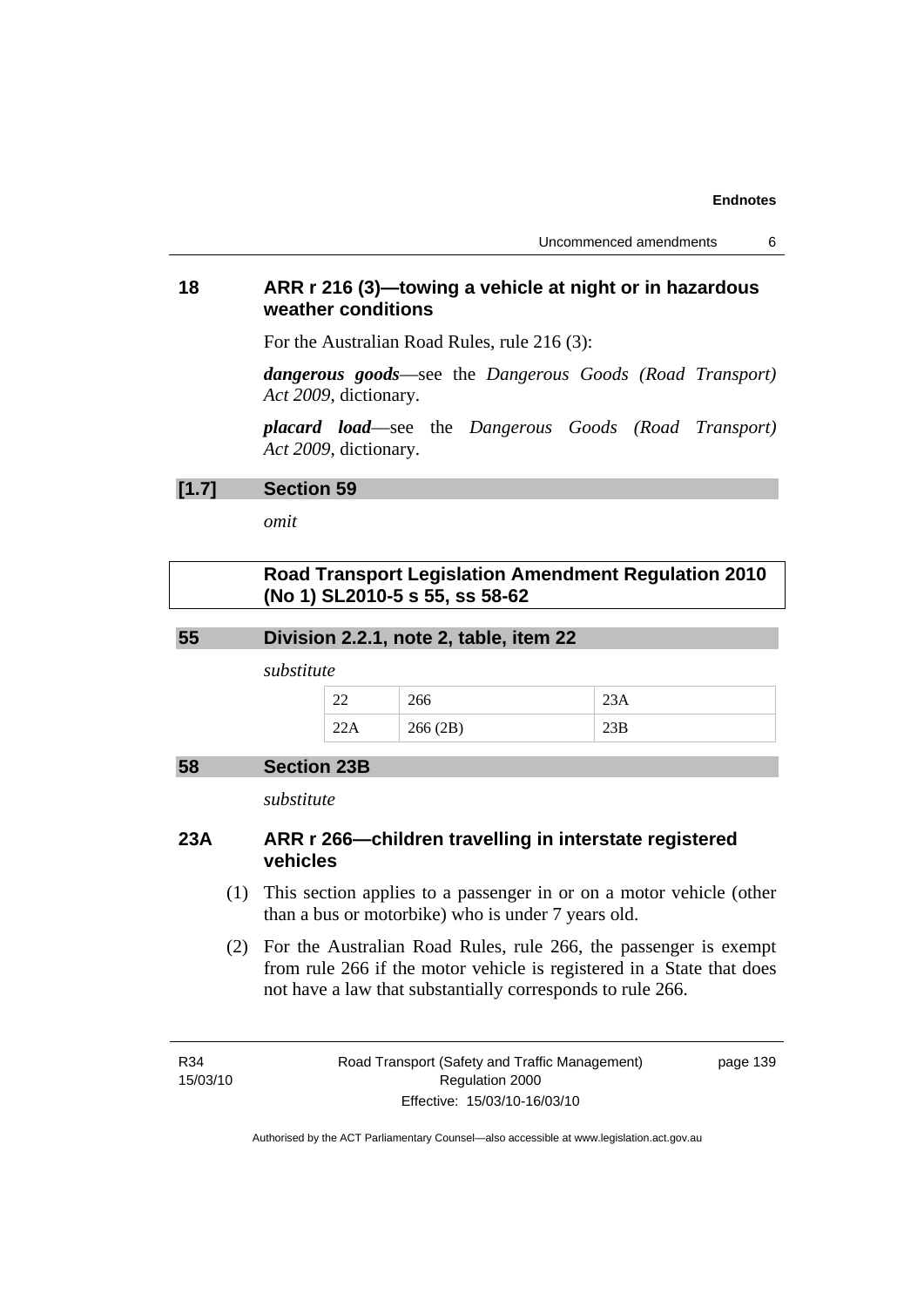# **23B ARR r 266 (2B)—children travelling in goods compartments**

- (1) This section applies to a passenger in a motor vehicle who is—
	- (a) at least 4 years old; and
	- (b) under 7 years old; and
	- (c) travelling in a seating position in a part of the vehicle that is designed primarily for the carriage of goods.
- (2) For the Australian Road Rules, rule 266 (2B), the passenger is exempt from—
	- (a) being restrained in an approved child restraint; or
	- (b) being placed in an approved booster seat and restrained by a seatbelt.
- (3) However, the passenger must be—
	- (a) restrained by a suitable lap and sash type seatbelt; or
	- (b) restrained by—
		- (i) for the midsection of the passenger's body—a lap type seatbelt; and
		- (ii) for the passenger's upper body—an approved child safety harness.
	- *Note* A person must not travel in a seating position in a part of a vehicle that is designed primarily for the carriage of goods unless the position is suitable for the size and weight of the person (see ARR, r 268 (2)).

## **59 Section 24, new definitions**

#### *insert*

*approved booster seat* means a booster seat that is approved by the road transport authority under section 66 (1) (aa) (Approvals etc by road transport authority).

| page 140 | Road Transport (Safety and Traffic Management) | R34      |
|----------|------------------------------------------------|----------|
|          | Regulation 2000                                | 15/03/10 |
|          | Effective: 15/03/10-16/03/10                   |          |